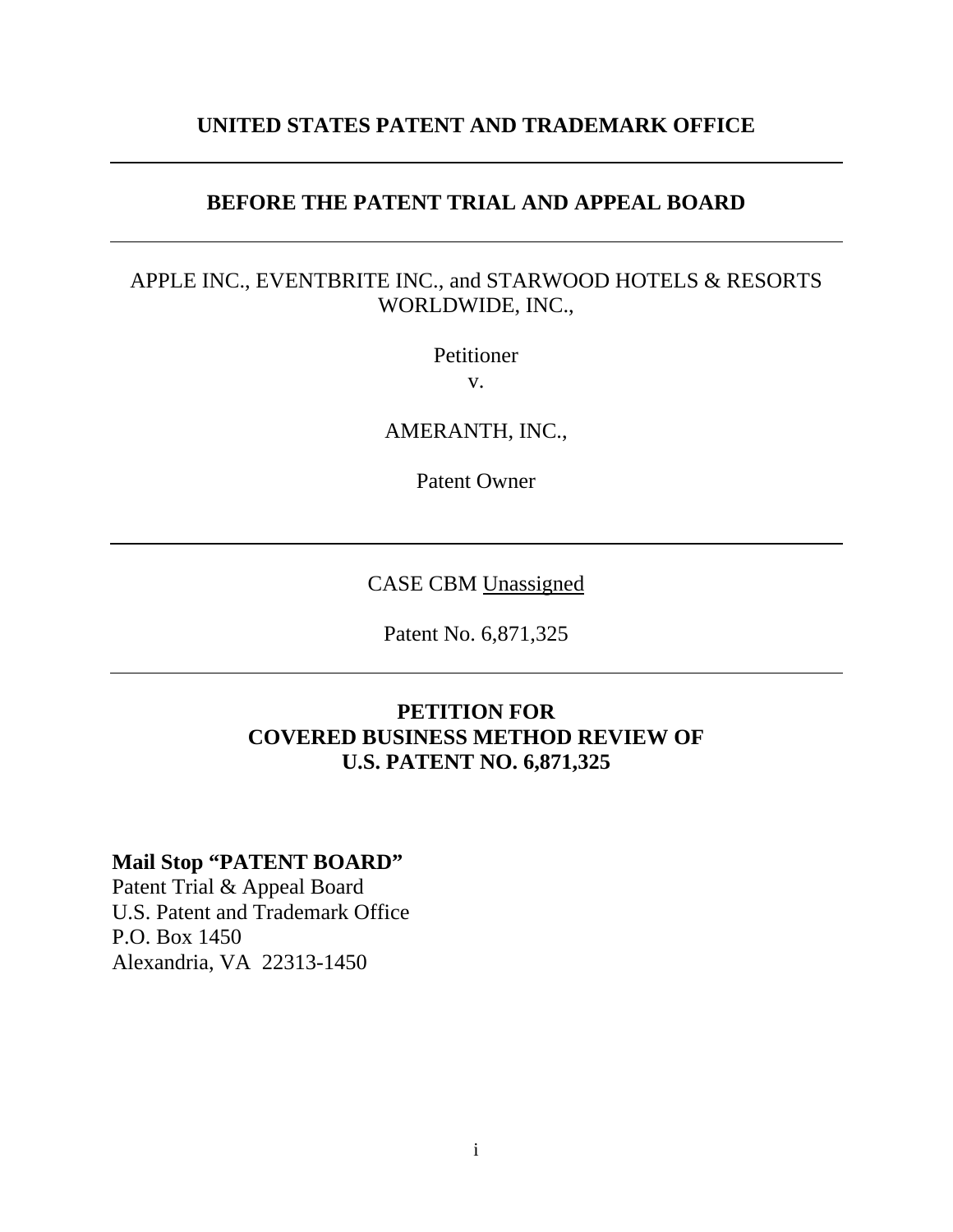# **TABLE OF CONTENTS**

| $\mathbf{I}$ . |                 |    |                                                                 |  |
|----------------|-----------------|----|-----------------------------------------------------------------|--|
| П.             |                 |    |                                                                 |  |
|                | A.              |    |                                                                 |  |
|                |                 | 1. |                                                                 |  |
|                |                 | 2. |                                                                 |  |
|                |                 | 3. |                                                                 |  |
|                |                 | 4. |                                                                 |  |
|                | <b>B.</b>       |    |                                                                 |  |
|                | $\mathcal{C}$ . |    |                                                                 |  |
| Ш.             |                 |    |                                                                 |  |
|                | A.              |    |                                                                 |  |
| IV.            |                 |    |                                                                 |  |
| V.             |                 |    |                                                                 |  |
| VI.            |                 |    |                                                                 |  |
| VII.           |                 |    |                                                                 |  |
|                | A.              |    |                                                                 |  |
|                | <b>B.</b>       |    |                                                                 |  |
|                | $\mathcal{C}$ . |    | Failure to Establish Conception and/or Reduction to Practice 15 |  |
|                |                 | 1. |                                                                 |  |
|                |                 | 2. | Patent Owner's Declarations Do Not Establish<br>17              |  |
|                |                 | 3. | Patent Owner's Declarations Do Not Establish Actual             |  |
|                |                 | 4. | Patent Owner's Declarations do not establish diligence19        |  |
|                |                 |    |                                                                 |  |
|                | A.              |    |                                                                 |  |
|                | <b>B.</b>       |    |                                                                 |  |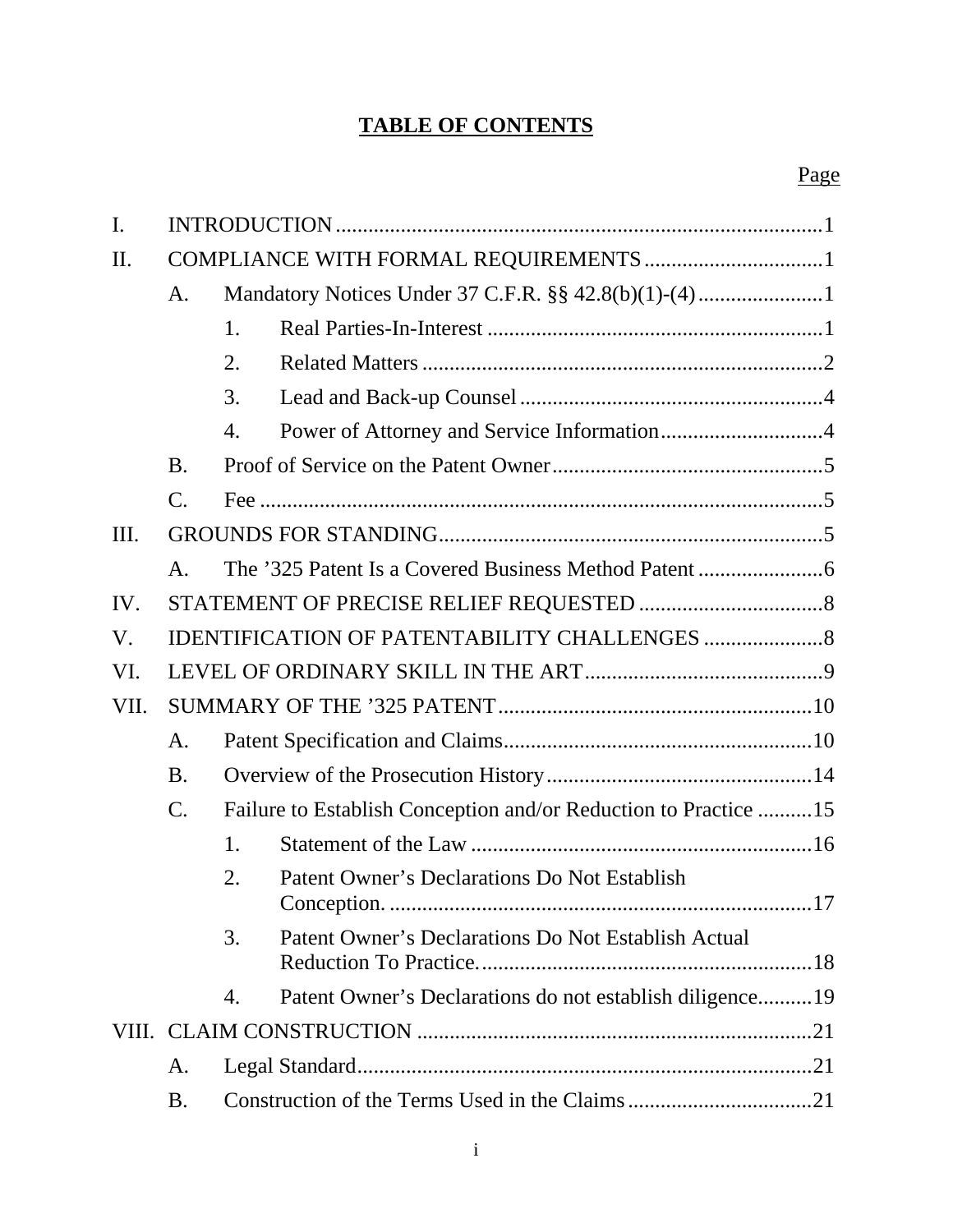|     |           | 1. |                                                                                                                                                                                |     |
|-----|-----------|----|--------------------------------------------------------------------------------------------------------------------------------------------------------------------------------|-----|
|     |           | 2. |                                                                                                                                                                                |     |
|     |           | 3. | "application program interface" (claims 11-13)22                                                                                                                               |     |
|     |           | 4. | "communications control module" (claims 11-13)23                                                                                                                               |     |
|     |           | 5. |                                                                                                                                                                                |     |
|     |           | 6. | "data are synchronized between the central database, the<br>at least one wireless handheld computing device, at least<br>one Web server and at least one Web page" (claims 11- |     |
|     |           | 7. |                                                                                                                                                                                |     |
| IX. |           |    |                                                                                                                                                                                |     |
| X.  |           |    | THERE IS A REASONABLE LIKELIHOOD THAT PETITIONER<br>WILL PREVAIL WITH RESPECT TO AT LEAST ONE CLAIM OF                                                                         |     |
| XI. |           |    | DETAILED EXPLANATION OF THE GROUNDS FOR                                                                                                                                        | .27 |
|     | A.        |    | Challenge to Claims 11, 13 and 15 Based on Inkpen, Nokia and                                                                                                                   |     |
|     |           | 1. |                                                                                                                                                                                |     |
|     |           | 2. |                                                                                                                                                                                |     |
|     |           | 3. |                                                                                                                                                                                |     |
|     |           | 4. | Patentability Challenge Based on Inkpen, Nokia, and                                                                                                                            |     |
|     | <b>B.</b> |    | Challenge to Claim 12 Based on Inkpen, Nokia, Digestor and                                                                                                                     |     |
|     | C.        |    | Challenge to The Challenged Claims Based on DeLorme. 51                                                                                                                        |     |
|     |           | 1. |                                                                                                                                                                                |     |
|     |           | 2. |                                                                                                                                                                                |     |
|     | D.        |    | Challenge to The Challenged Claims Based on Blinn and                                                                                                                          |     |
|     |           | 1. |                                                                                                                                                                                |     |
|     |           | 2. |                                                                                                                                                                                |     |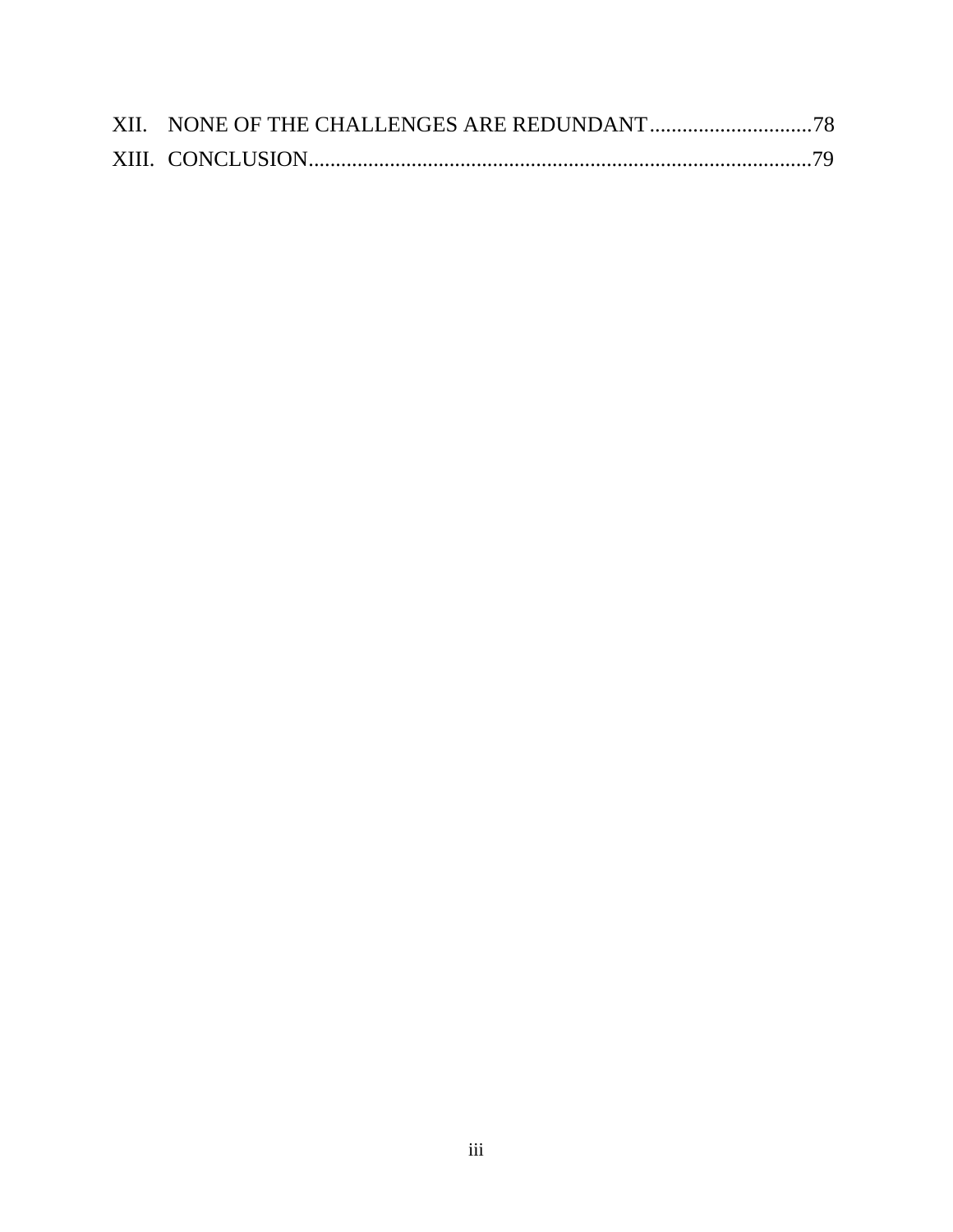# **TABLE OF EXHIBITS**

| <b>EXHIBIT</b> | <b>DESCRIPTION</b>                                                                        |
|----------------|-------------------------------------------------------------------------------------------|
| 1001           | U.S. Patent No. 6,384,850 to McNally, et al.                                              |
| 1002           | <b>Turnbull Expert Declaration</b>                                                        |
| 1003           | U.S. Patent No. 6,871,325 to McNally, et al.                                              |
| 1004           | U.S. Patent No. 8,146,077 to McNally, et al.                                              |
| 1005           | U.S. Patent No. 6,982,733 to McNally, et al.                                              |
| 1006           | U.S. Patent Application Number 09/400,413 (the "413"<br>application") ('850 Application)  |
| 1007           | U.S. Patent Application Number 10/015,729 (the "729"<br>application") ('325 Application)  |
| 1008           | U.S. Patent Application Number 11/112,990 (the "'990"<br>application") ('077 Application) |
| 1009           | U.S. Patent Application Number 10/016,517 (the "517<br>application") ('733 Application)   |
| 1010           | U.S. Patent No. 6,384,850 to McNally, et al. File History                                 |
| 1011           | U.S. Patent No. 6,871,325 to McNally, et al. File History                                 |
| 1012           | U.S. Patent No. 8,146,077 to McNally, et al. File History Excerpts                        |
| 1013           | CBM2014-00015 – CBM petition for U.S. Patent No. 6,384,850                                |
| 1014           | CBM2014-00016 – CBM petition for U.S. Patent No. 6,871,325                                |
| 1015           | CBM2014-00014 – CBM petition for U.S. Patent No. 8,146,077                                |
| 1016           | CBM2014-00013 - CBM petition for U.S. Patent No. 6,982,733                                |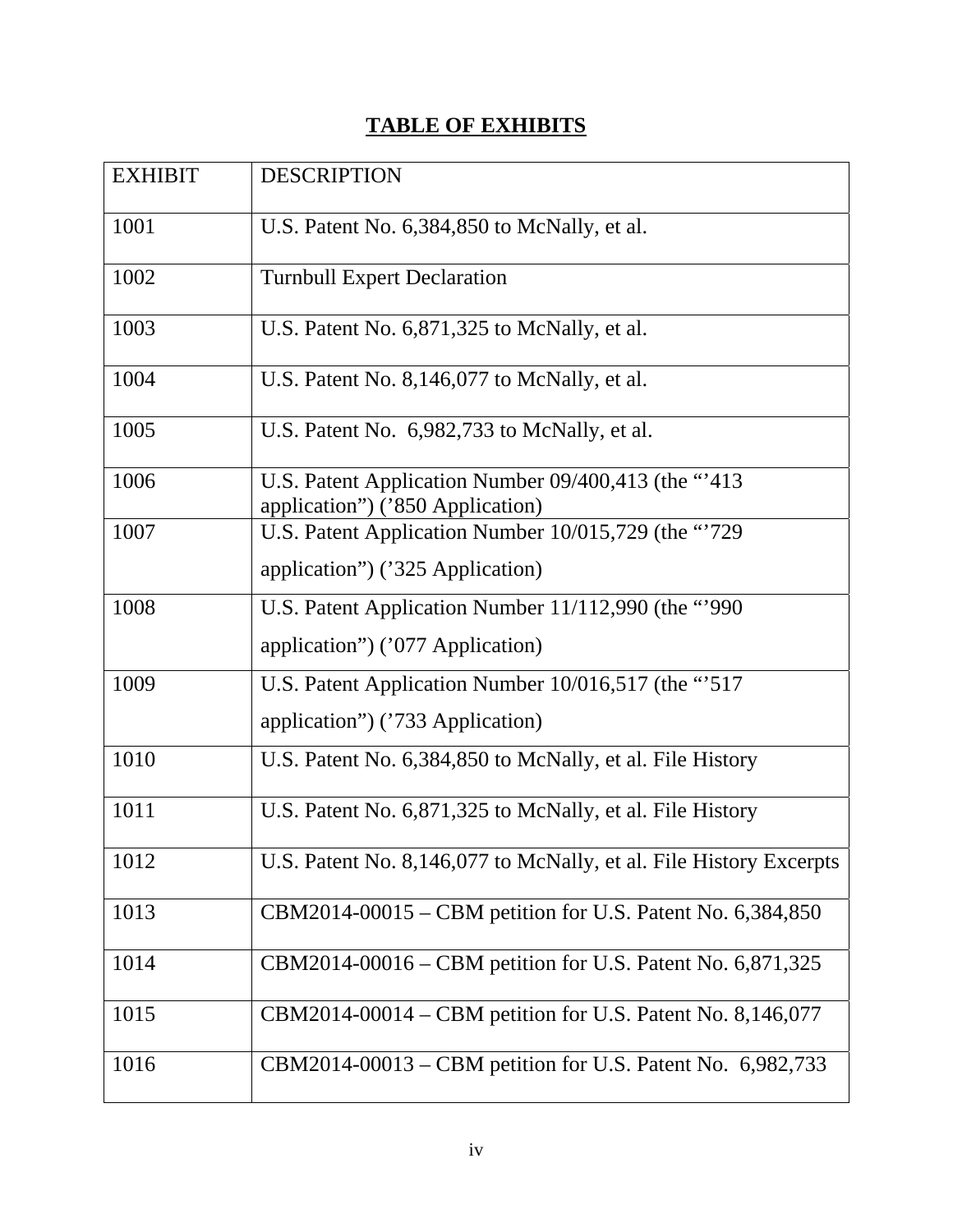| 1017 | $CBM2014-00015$ – Paper 20 – '850 Institution Decision                   |
|------|--------------------------------------------------------------------------|
| 1018 | $CBM2014-00016$ – Paper 19 – '325 Institution Decision                   |
| 1019 | $CBM2014-00014$ – Paper 19 – '077 Institution Decision                   |
| 1020 | $CBM2014-00013$ – Paper 23 – '733 Institution Decision                   |
| 1021 | Inkpen, Gary, INFORMATION TECHNOLOGY FOR TRAVEL AND                      |
|      | TOURISM (2d ed. 1998)                                                    |
| 1022 | Timothy Bickmore, Digestor Device Independent Access to the              |
|      | World Wide Web, Computer Networks and ISDN Systems 29,                   |
|      | 1075-1082 (1997)                                                         |
| 1023 | Nokia 9000i Communicator Owner's Manual (1997)                           |
| 1024 | U.S. Pat. No. 5,948,040 to DeLorme et al.                                |
| 1025 | U.S. Pat. No. 6,058,373 to Blinn et al.                                  |
| 1026 | McFadden et al., MODERN DATABASE MANAGEMENT (5th ed.                     |
|      | May, 1999), Chapter 11                                                   |
| 1027 | Micros 8700 HMS Version 2.10 User's Manual                               |
| 1028 | Aronson, Larry, HTML Manual of Style (1994)                              |
| 1029 | Jesitus, "Wireless Technology Keeps Customers In Order,"                 |
|      | Hospitality Technology (January 1977)                                    |
| 1030 | Ameranth Inc. v. Apple Inc., Case No. 3-12-cv-02350 (S.D. Cal.,          |
|      | filed Sept. 26, 2012) (ECF No. 7) and Ameranth Inc. v. Starwood          |
|      | <i>Hotels &amp; Resorts Worldwide, Inc., Case No. 12-cv-1629 (S.D.</i> ) |
|      | Cal. Filed June 29, 2012) (ECF No. 1)                                    |
| 1031 | Complaints filed by Ameranth related to Ameranth Inc. v. Apple           |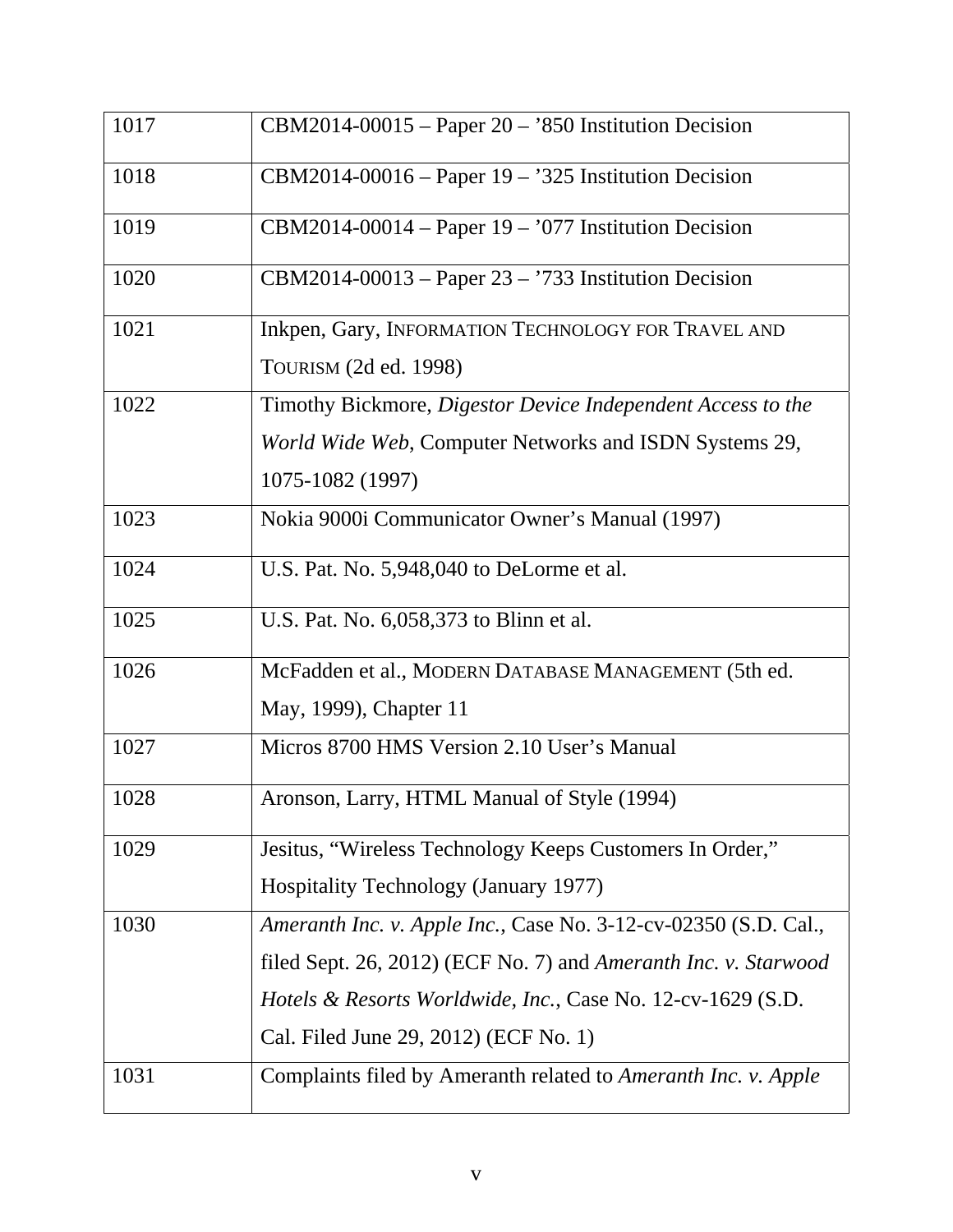|      | Inc.                                                                 |
|------|----------------------------------------------------------------------|
| 1032 | Ameranth, Inc. v. Menusoft Sys. Corp., et al., No. 2:07-             |
|      | CV-271, ECF No. 106 (E.D. Tex. Apr. 21,2010)                         |
| 1033 | Ameranth, Inc. v. Par Technology Corp., et al., 2:10-CV-294-         |
|      | JRG-RSP (E.D. Tex.) ECF No. 169 (Claim Construction)                 |
| 1034 | Definitions from <i>Microsoft Computer Dictionary</i> (4th ed. 1999) |
| 1035 | Transcript of Oral Arguments in CBM2014-00013 (Paper No. 34)         |
| 1036 | American Heritage Dictionary (3d ed. 1992) (for the definition of    |
|      | "cascade")                                                           |
| 1037 | http://catalogue.pearsoned.co.uk/educator/product/Information-       |
|      | Technology-for-Travel-and-Tourism/9780582310025.page                 |
| 1038 | U.S. Patent No. 5,897,622 to Blinn et al.                            |
| 1039 | U.S. Patent No. 5,991,739 to Cupps et al.                            |
| 1040 | U.S. Patent No. 6, 107, 944 to Behr                                  |
| 1041 | U.S. Patent No. 5,912,743 to Kinebuchi et al.                        |
| 1042 | U.S. Patent No. 5,724,069 to Chen et al.                             |
| 1043 | U.S. Patent No. 6,920,431 to Showghi et al.                          |
| 1044 | U.S. Patent No. 6,301,564 to Halverson et al.                        |
| 1045 | Complaint for priority in the IPDEV suit $-14$ -cv-1303              |
| 1046 | U.S. Patent No. 5,937, 041 to Cardillo                               |
| 1047 | Micros Systems Inc. "POS Configuration User's Guide: 3700            |
|      | POS"                                                                 |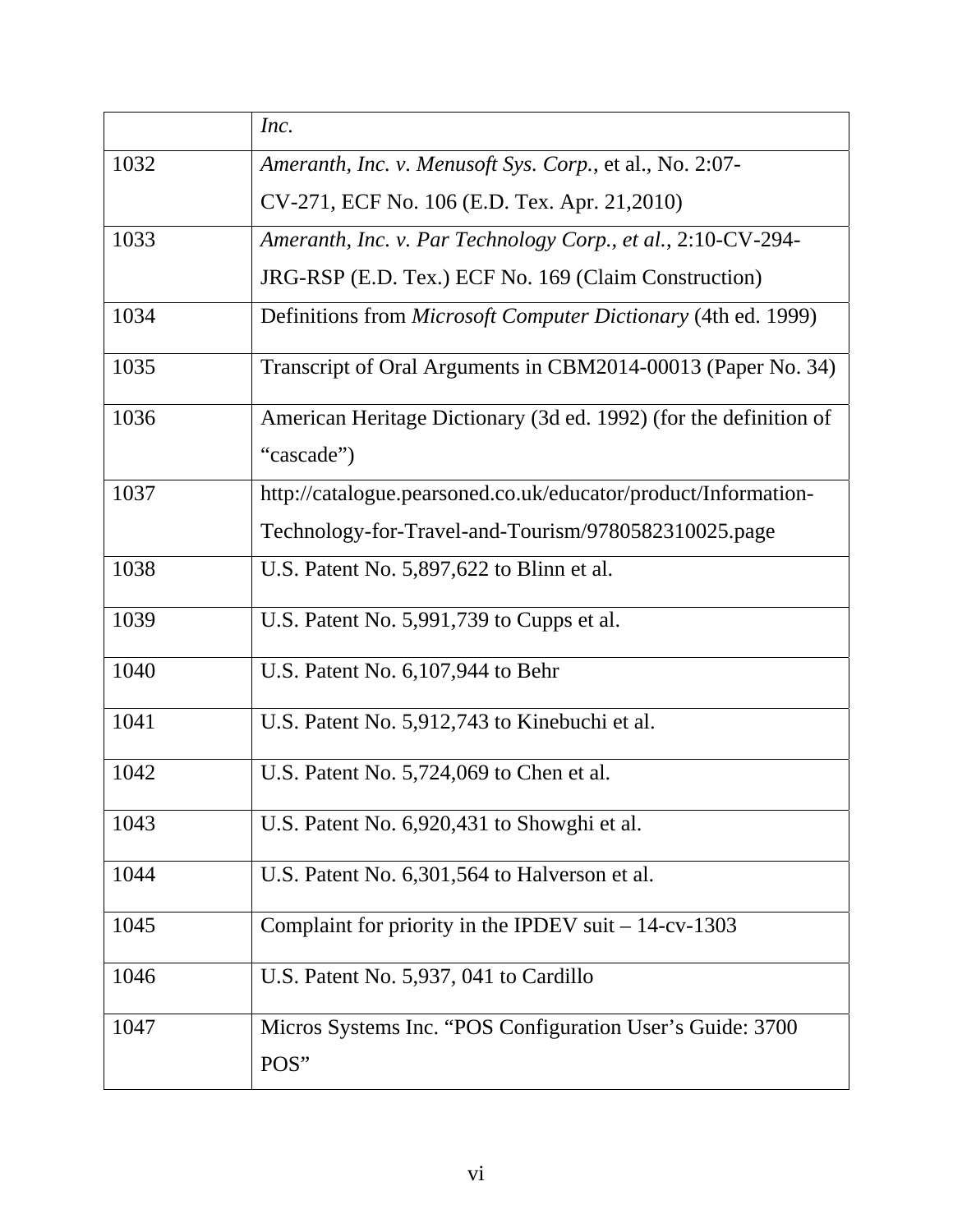| 1048 | U.S. PG Pub 2002/0059405 to Angwin                                |
|------|-------------------------------------------------------------------|
| 1049 | WIPO Patent Publication No. WO 97/27556 to Flake et al.           |
| 1050 | U.S. Patent No. 5,023,438 to Wakatsuki et al.                     |
| 1051 | U.S. Patent No. 6,300,947 to Kanevsky et al.                      |
| 1052 | Ameranth, Inc. v. Menusoft Systems Corp., Ameranth Opp. to        |
|      | non-party Seamless North America, LLC's motion for leave to       |
|      | file amicus curiae brief, E.D. Tex. Dkt. No. 2:07-cv-00271 at ECF |
|      | No. 336.                                                          |
| 1053 | Micros Hand-Held Touchscreen Pre-Release Information (Sept. 8,    |
|      | 1992)                                                             |
| 1054 | Thesaurus.com Synonyms for "Ticket"                               |
| 1055 | U.S. Patent No. 8,738,449 to Cupps, et al.                        |
| 1056 | U.S. Patent No. 5,974,238 to Chase Jr.                            |
| 1057 | Ameranth v. Menusoft Systems Corp., 07-cv-271-RSP, Dkt. 281       |
|      | (E.D. Tex. 2010) – Opening post-trial JMOL Brief                  |
| 1058 | Ameranth v. Menusoft Systems Corp., 07-cv-271-RSP, Dkt. 281       |
|      | (E.D. Tex. 2010) Opposition JMOL Brief                            |
| 1059 | Ameranth v. Menusoft Systems Corp., 07-cv-271-RSP, Dkt. 281       |
|      | (E.D. Tex. 2010) Order Denying Ameranth's Motion for JMOL         |
| 1060 | Ameranth July 22, 2013 Infringement Contentions against Apple     |
|      | Inc.                                                              |
| 1061 | U.S. Patent No. 8,738,449 File History                            |
| 1062 | Sep. 13, 2010 Trial Testimony. Ameranth v. MenuSoft, 07-cv-       |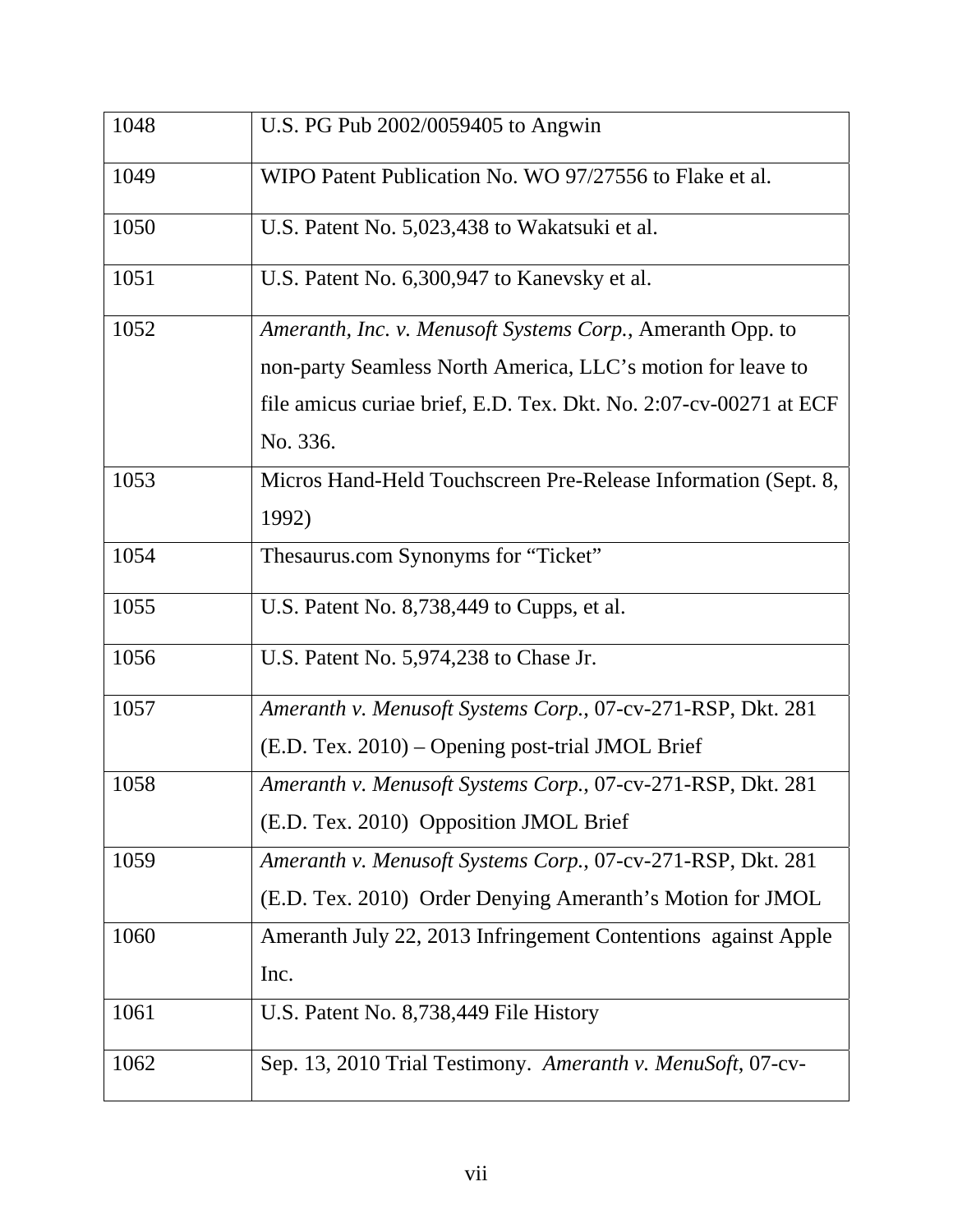|      | 271-RSP.                                                    |
|------|-------------------------------------------------------------|
| 1063 | Sep. 14, 2010 Trial Testimony. Ameranth v. MenuSoft, 07-cv- |
|      | 271-RSP.                                                    |
| 1064 | Sep. 15, 2010 Trial Testimony. Ameranth v. MenuSoft, 07-cv- |
|      | 271-RSP.                                                    |
| 1065 | Bruce Brown, "First Looks: Windows CE 2.0 Cornucopia," PC   |
|      | Magazine (June 30, 1998)                                    |
| 1066 | Graf, "Modern Dictionary of Electronics" (7th ed. 1999).    |
| 1067 | Matthews & Poulsen, "FrontPage 98: The Complete Reference"  |
|      | (January 1998)                                              |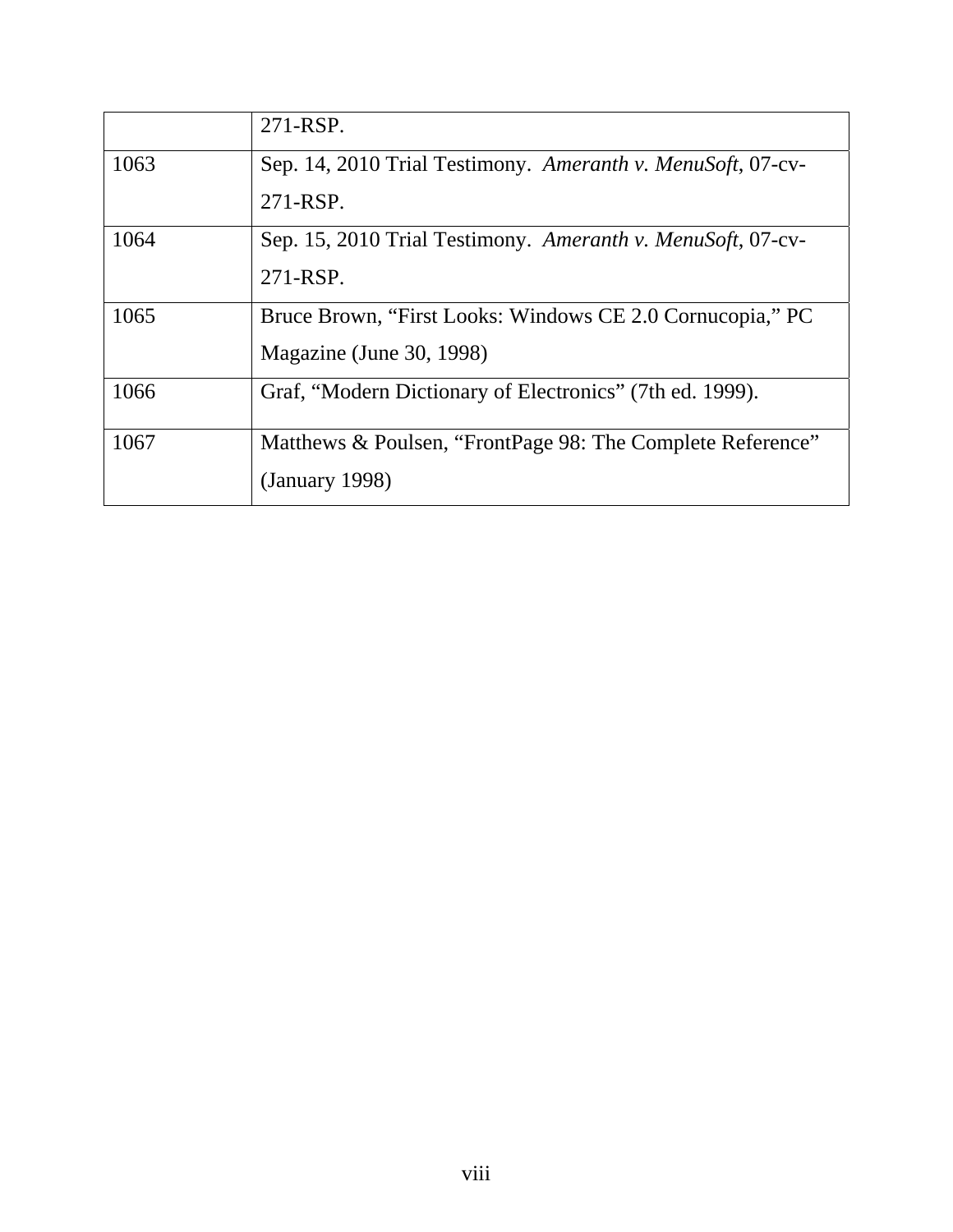## **I. INTRODUCTION**

 Covered business method review of claims 11-13 and 15 of U.S. Patent No. 6,871,325 (Exhibit 1003) (hereinafter "the '325 patent") is hereby requested. The '325 patent has been asserted against Apple Inc. ("Apple"), Eventbrite Inc. ("Eventbrite") and Starwood Hotels & Resorts Worldwide, Inc. ("Starwood") (collectively, the "Petitioner") and at least 29 other different pending lawsuits. Exs. 1030, 1031.

 The '325 patent, which claims priority to an application filed in 1999 after the Internet had become widely known and used, relates generally to the field of menu generation and synchronous communication. *See* Ex. 1018 at 3. Claims 11- 13 and 15 of the '325 patent (the "Challenged Claims") relate to an information management and synchronous communications system for use with wireless handheld computing devices. Ex. 1003 at 17:4-18:38. As explained below, each of the particular techniques recited in the claims had been developed and was well known in the menu generation and synchronous communication field long before the application for the '325 patent was filed. Indeed, many of these techniques were already used in the market. *See* Exs. 1021-25. The Challenged Claims of the '325 patent are therefore unpatentable over the prior art identified below.

# **II. COMPLIANCE WITH FORMAL REQUIREMENTS**

**A. Mandatory Notices Under 37 C.F.R. §§ 42.8(b)(1)-(4)** 

**1. Real Parties-In-Interest**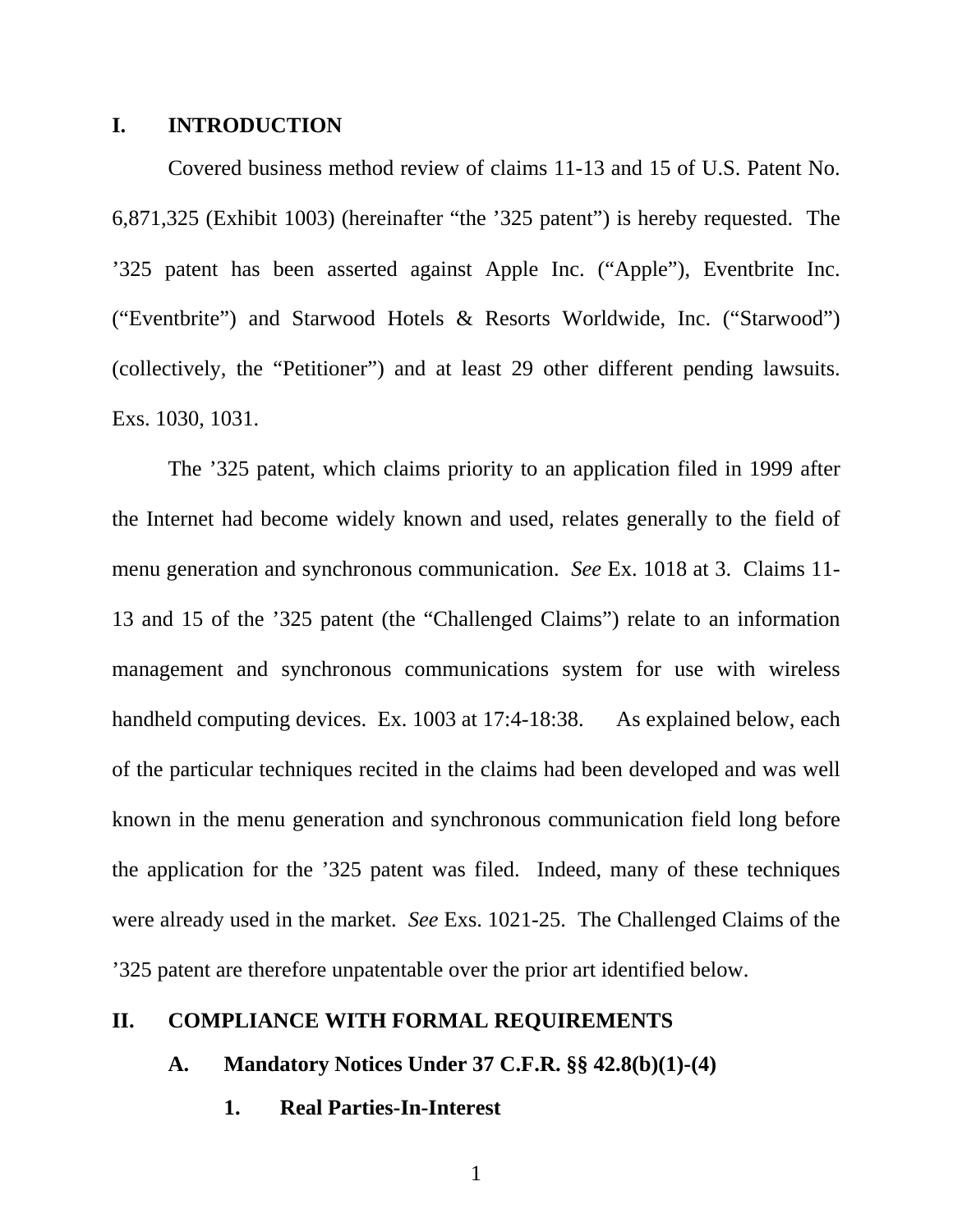The real parties-in-interest are Apple, Eventbrite, and Starwood.

#### **2. Related Matters**

 Petitioner, along with a number of other parties, previously sought Covered Business Method ("CBM") Review of the '325 patent in CBM2014-00016 under 35 U.S.C. §§ 101 and 112. The Board, however, only granted review of claims 1- 10 of the '325 patent under § 101 grounds. Ex. 1018 at 27.

Ameranth, Inc. ("Patent Owner") has asserted the '325 patent in the following 32 patent infringement lawsuits, including the suit filed against Petitioner. To the best of Petitioner's knowledge, the following is a list of the defendants and the civil action numbers for the pending matters (Ameranth, Inc. is the lone plaintiff in each case): *Apple Inc.,* Case No. 3-12-cv-02350 (S.D. Cal., filed Sept. 26, 2012); *Starbucks Corp.,* Case No. 3-13-cv-01072 (S.D. Cal., filed May 6, 2013); *TicketBiscuit, LLC,* Case No. 3-13-cv-00352 (S.D. Cal., filed Feb. 13, 2013); *Ticketfly, Inc.,* Case No. 3-13-cv-00353(S.D. Cal., filed Feb. 13, 2013); *Eventbrite, Inc.,* Case No. 3-13-cv-00350(S.D. Cal., filed Feb. 13, 2013); *Hilton Resorts Corp. et al,* Case No. 3-12-cv-01636 (S.D. Cal., filed July 2, 2012); *Kayak Software Corp.*, Case No. 3-12-cv-01640 (S.D. Cal., filed June 29, 2012); *Usablenet, Inc*., Case No. 3-12-cv-01650(S.D. Cal., filed June 29, 2012); *Starwood Hotels & Resorts Worldwide, Inc.*, Case No. 3-12-cv-01629 (S.D. Cal., filed June 29, 2012); *Hotels.com, LP*, Case No. 3-12-cv-01634 (S.D. Cal., filed June 29,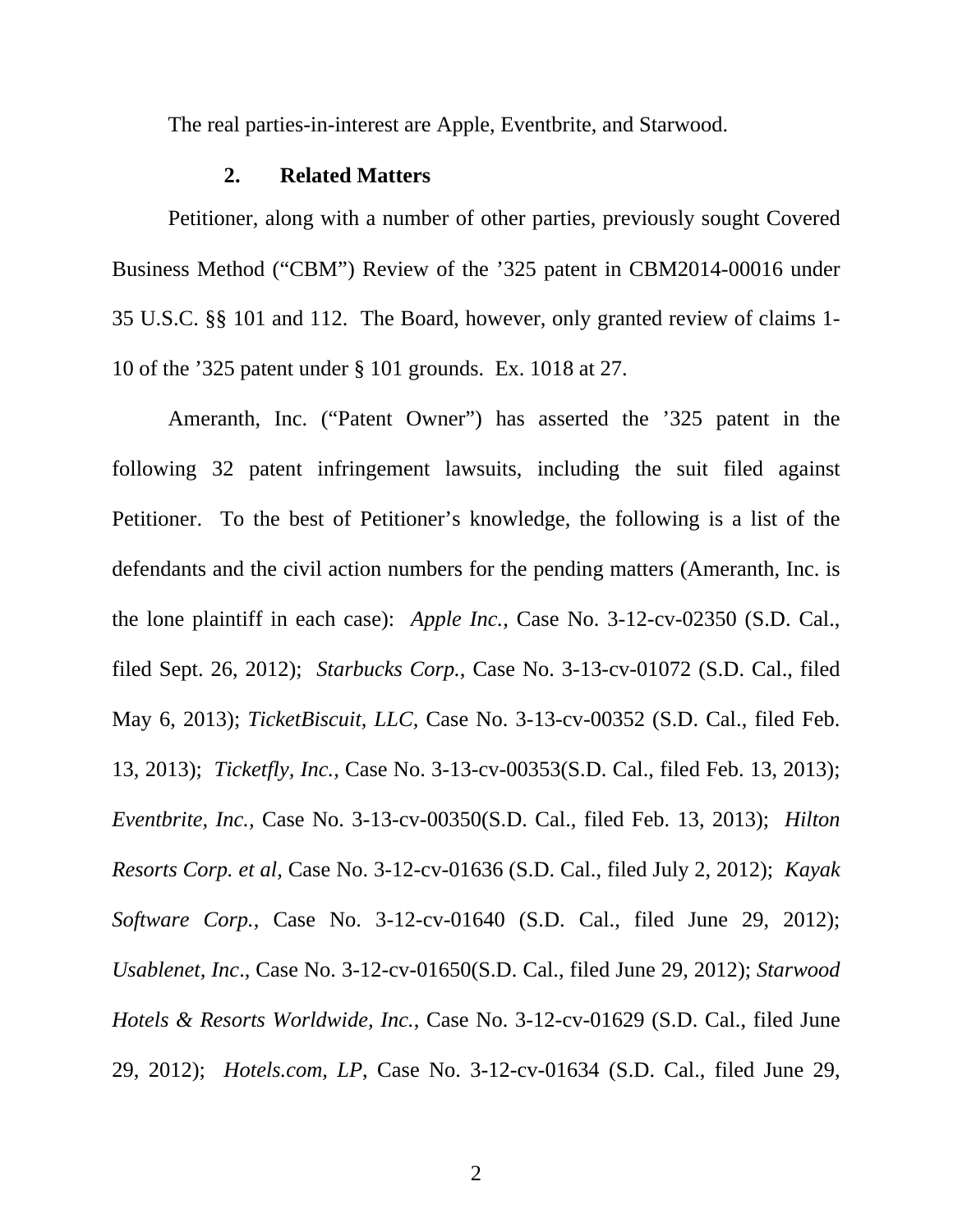2012); *Orbitz, LLC,* Case No. 3-12-cv-01644(S.D. Cal., filed June 29, 2012); *ATX Innovation, Inc.*, Case No. 3-12-cv-01656 (S.D. Cal., filed June 29, 2012); *Best Western International, Inc.*, Case No. 3-12-cv-01630 (S.D. Cal., filed June 29, 2012); *NAAMA Networks, Inc. et al,* Case No. 3-12-cv-01643 (S.D. Cal., filed June 29, 2012); *Hotel Tonight, Inc.,* Case No. 3-12-cv-01633 (S.D. Cal., filed June 29, 2012); *Travelocity.com, LP,* Case No. 3-12-cv-01649 (S.D. Cal., filed June 29, 2012); *Expedia, Inc.,* Case No. 3-12-cv-01654 (S.D. Cal., filed June 29, 2012); *Hyatt Corporation,* Case No. 3-12-cv-01627 (S.D. Cal., filed June 29, 2012); *Hotwire, Inc.,* Case No. 3-12-cv-01653 (S.D. Cal., filed June 29, 2012); *Wanderspot LLC,* Case No. 3-12-cv-01652 (S.D. Cal., filed June 29, 2012); *Micros Systems, Inc.*, Case No. 3-12-cv-01655 (S.D. Cal., filed June 29, 2012); *Marriott International, Inc. et al,* Case No. 3-12-cv-01631 (S.D. Cal., filed June 29, 2012); *Mobo Systems, Inc.,* Case No. 3-12-cv-01642 (S.D. Cal., filed June 29, 2012); *Fandango, Inc.,* Case No. 3-12-cv-01651 (S.D. Cal., filed June 29, 2012); *StubHub, Inc.,* Case No. 3-12-cv-01646(S.D. Cal., filed June 29, 2012); *TicketMaster, LLC et al,* Case No. 3-12-cv-01648 (S.D. Cal., filed June 29, 2012); *Agilysys, Inc.,* Case No. 3-12-cv-00858 (S.D. Cal., filed April 6, 2012); *Domino's Pizza, LLC et al,* Case No. 3-12-cv-00733 (S.D. Cal., filed March 27, 2012); *Pizza Hut, Inc. et al,* Case No. 3-12-cv-00742 (S.D. Cal., filed March 27, 2012); *Papa John's USA, Inc.* 12-cv-0729 (S.D. Cal. Filed March 27, 2012); and *OpenTable,*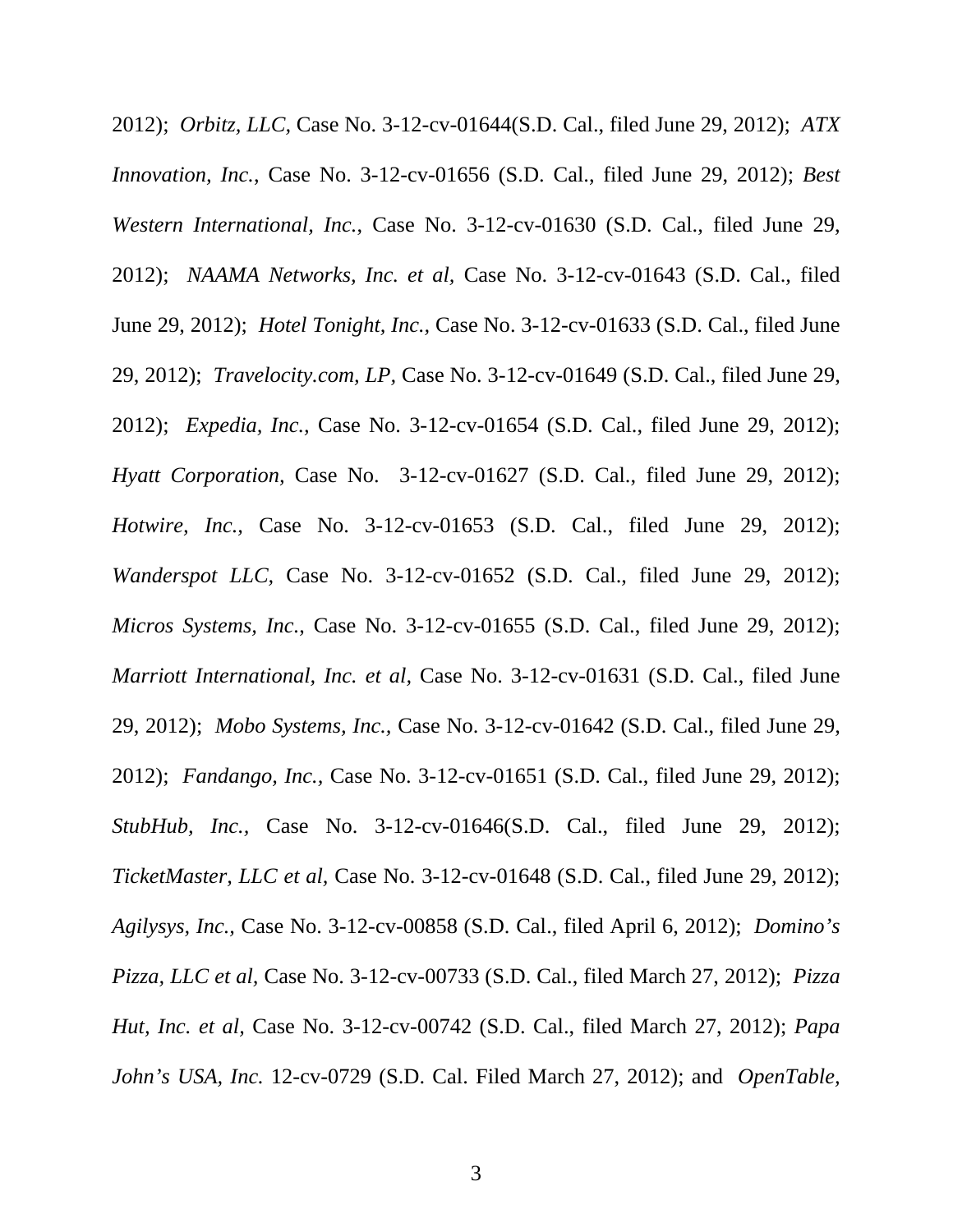*Inc.,* Case Nos. 3-12-cv-00731 and 3-13-cv-01840 (S.D. Cal., filed March 27, 2012 and Aug. 8, 2013, respectively).

## **3. Lead and Back-up Counsel**

Lead Counsel for Petitioner is James M. Heintz, DLA Piper LLP (US), Reg. No. 41,828, who can be reached by email at: jim.heintz@dlapiper.com, by phone at 703-773-4148, by fax at 703-773-5200, and by mail and hand delivery at: DLA Piper LLP (US) 11911 Freedom Drive, Suite 300, Reston, VA 20190. Backup counsel for Petitioner are Robert C. Williams; who can be reached by email at: robert.williams@dlapiper.com; by mail and hand delivery at: DLA Piper LLP (US) 401 B Street, Suite 1700, San Diego, California, 92101-4297; by phone at 619- 699-2820, and by fax at 619-699-2701; and Ryan W. Cobb, Reg. No. 65,498; who can be reached by email at: ryan.cobb@dlapiper.com; by mail and hand delivery at: DLA Piper LLP (US) 2000 University Avenue, East Palo Alto, California, 94303-2214; by phone at 650-833-2235, and by fax at 650-833-2001.

Petitioner hereby requests authorization to file a motion for Robert C. Williams to appear *pro hac vice*, as Mr. Williams is an experienced litigating attorney, is counsel for Petitioner in the above litigation, and as such has an established familiarity with the subject matter at issue in this proceeding.

# **4. Power of Attorney and Service Information**

Powers of attorney are being filed with the designation of counsels in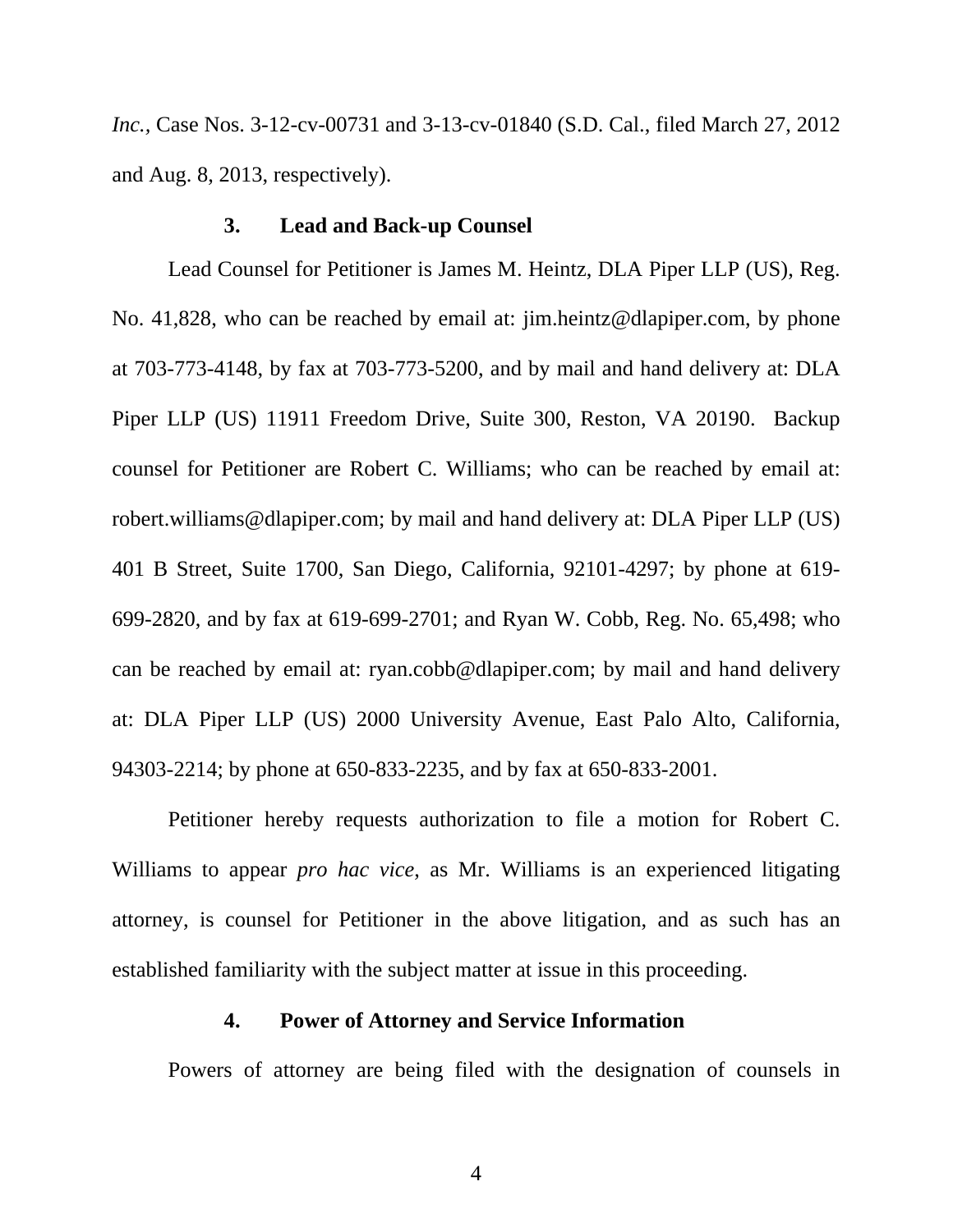accordance with 37 C.F.R. § 42.10(b). Service information for lead and back-up counsels is provided in the designation of lead and back-up counsel above. Service of any documents via hand delivery may be made at the postal mailing address of the respective lead and back-up counsels designated above. Petitioner hereby consents to electronic service.

#### **B. Proof of Service on the Patent Owner**

 As identified in the attached Certificate of Service, a copy of this Petition in its entirety is being served to the Patent Owner's attorney of record at the address listed in the USPTO's records by overnight courier pursuant to 37 C.F.R. § 42.6.

## **C. Fee**

 The undersigned authorizes the Director to charge the fee specified by 37 C.F.R. § 42.15(b) and any additional fees that might be due in connection with this Petition to Deposit Account No. 50-1442.

# **III. GROUNDS FOR STANDING**

 In accordance with 37 C.F.R. § 42.304(a), the Petitioner certifies that the '325 patent is available for CBM review because, as explained further below, the '325 patent constitutes a covered business method patent as defined by Section 18 of the America Invents Act (*see* AIA § 18(d)(1)), and further certifies that the Petitioner is not barred or estopped from requesting CBM review of the Challenged Claims of the '325 patent on the grounds identified in this Petition. Petitioner is eligible to file this petition because Ameranth has sued Petitioner for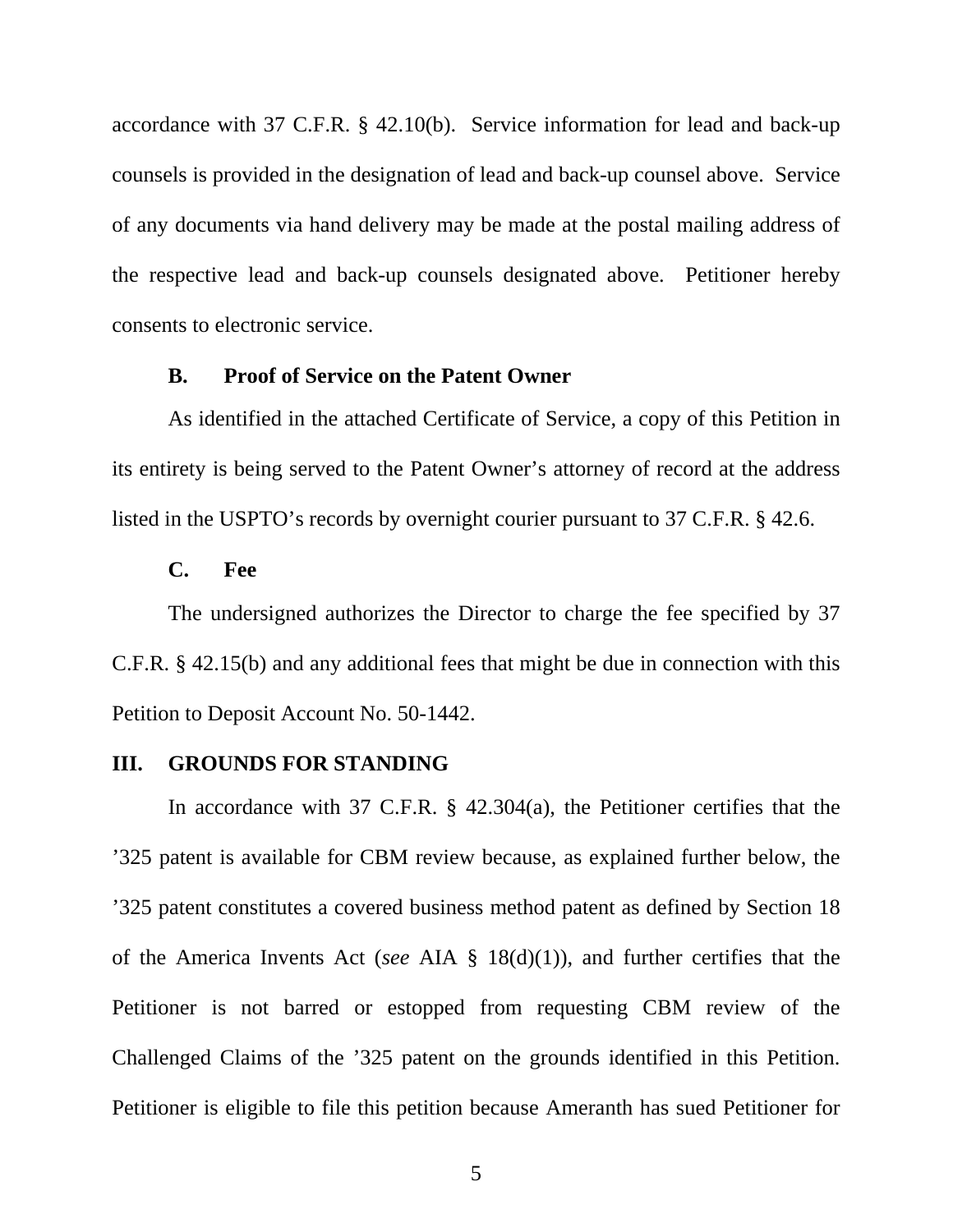alleged infringement of the '325 patent. *See* Ex. 1030. Additionally, Petitioner is not estopped from pursuing this petition under 37 C.F.R. § 42.73(d)(1) because the Board has not instituted a trial and thus has not issued a final written decision on the Challenged Claims.

## **A. The '325 Patent Is a Covered Business Method Patent**

A "covered business method patent" is a patent that "claims a method or corresponding apparatus for performing data processing or other operations used in the practice, administration or management of a financial product or service, except that the terms does not include patents for technological inventions." AIA § 18(d)(1). This definition was drafted to encompass patents "claiming activities that are financial in nature, incidental to a financial activity or complementary to a financial activity." Final Rule, 77 Fed. Reg. 48,734, 48735 (Aug. 14, 2012). A single claim directed toward a covered business method makes every claim of the patent eligible for CBM review, even if a Petition does not seek review of that claim. *See CRS Advanced Technologies, Inc. v Frontline Technologies, Inc.*, CBM2012-0005, Paper 17 at 6-9 (granting CBM review of claims 3, 6, 7, 16, 24 and 33 while relying in part on recitation of "retail bank" in claim 1 to fulfill the requirement that the patent be directed to a financial activity).

As the Board has previously determined, at least claim 1 of the '325 patent qualifies as a covered business method. *See* Ex. 1018 at 11. Claim 1 is directed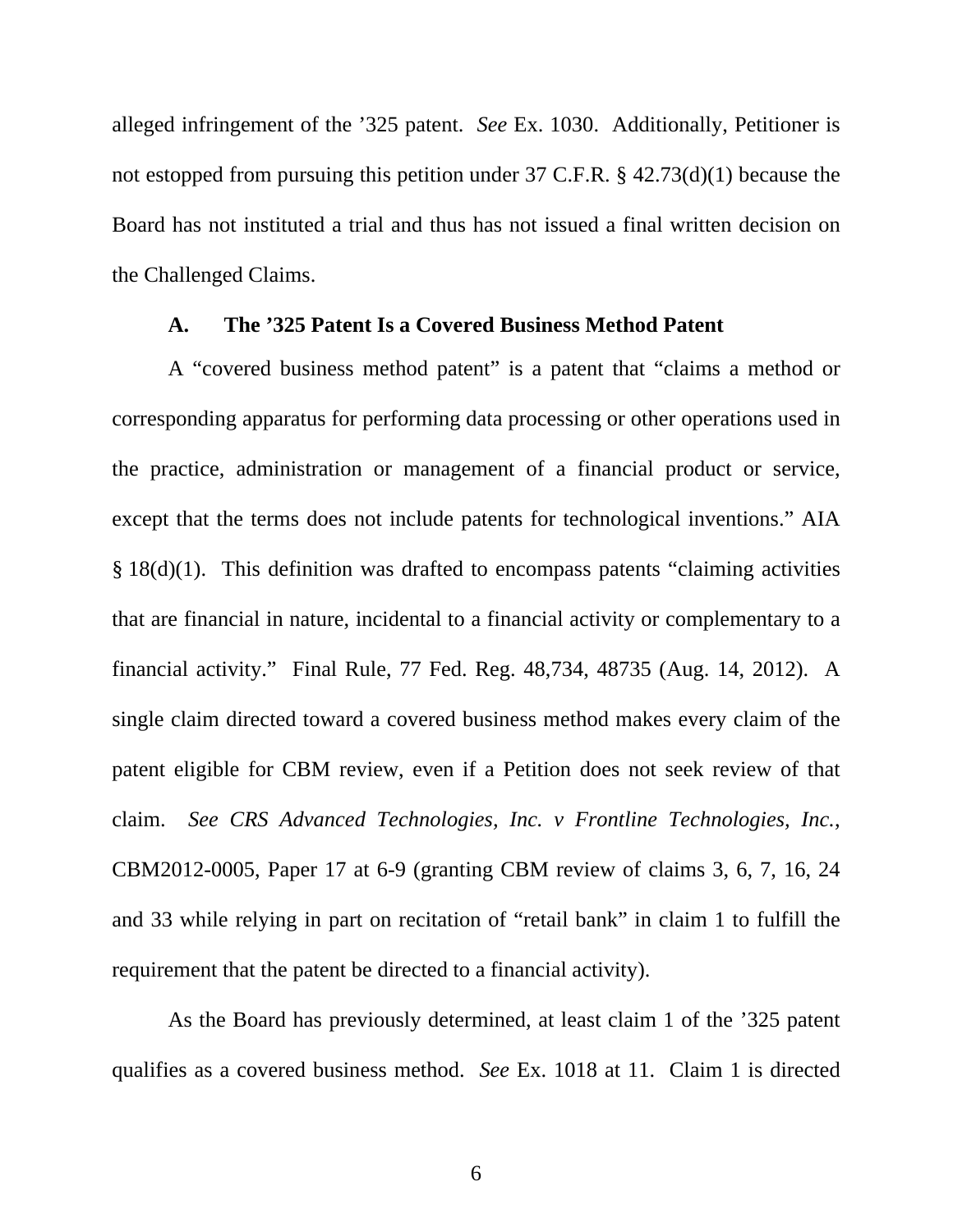toward a "system for generating and transmitting menus" and recites a second menu "applicable to a predetermined type of ordering." Ex. 1003 at 14:60-61 and 15:22-23. The "ordering" in this phrase relates to the ordering of a meal at a restaurant (Ex. 1003 at Abstract), and therefore is at least incidental to and complementary to the sale of the meal. Thus, the subject matter of at least claim 1 is directed toward a system that performs a covered business method and therefore satisfies the first requirement of AIA  $\S$  18(d)(1). Ex. 1018 at 11.

Claim 1 does not fit within the exception to a covered business method as defined by AIA § 18(d)(1) because it is not directed toward a technological invention. To qualify as a technological invention, the subject matter as a whole must recite a technological feature that (1) is novel and unobvious over the prior art (the "first prong"), and (2) solves a technical problem using a technical solution (the "second prong"). *Id*. at 11. Both prongs must be met for the exception to apply. *Id*. The Board has previously found that neither prong applies to claim 1 of the '325 patent. *See id.* Furthermore, the Office Patent Trial Practice Guide states that "reciting the use of known prior art technology to accomplish a process or method, even if that process or method is novel and non-obvious" does not typically render a patent a technological invention. Patent Trial Practice Guide, 77 Fed. Reg. 48,756, 48,763-64 (Aug. 14, 2012). The '325 patent makes abundantly clear that the system of claim 1 utilizes nothing but known prior art technology: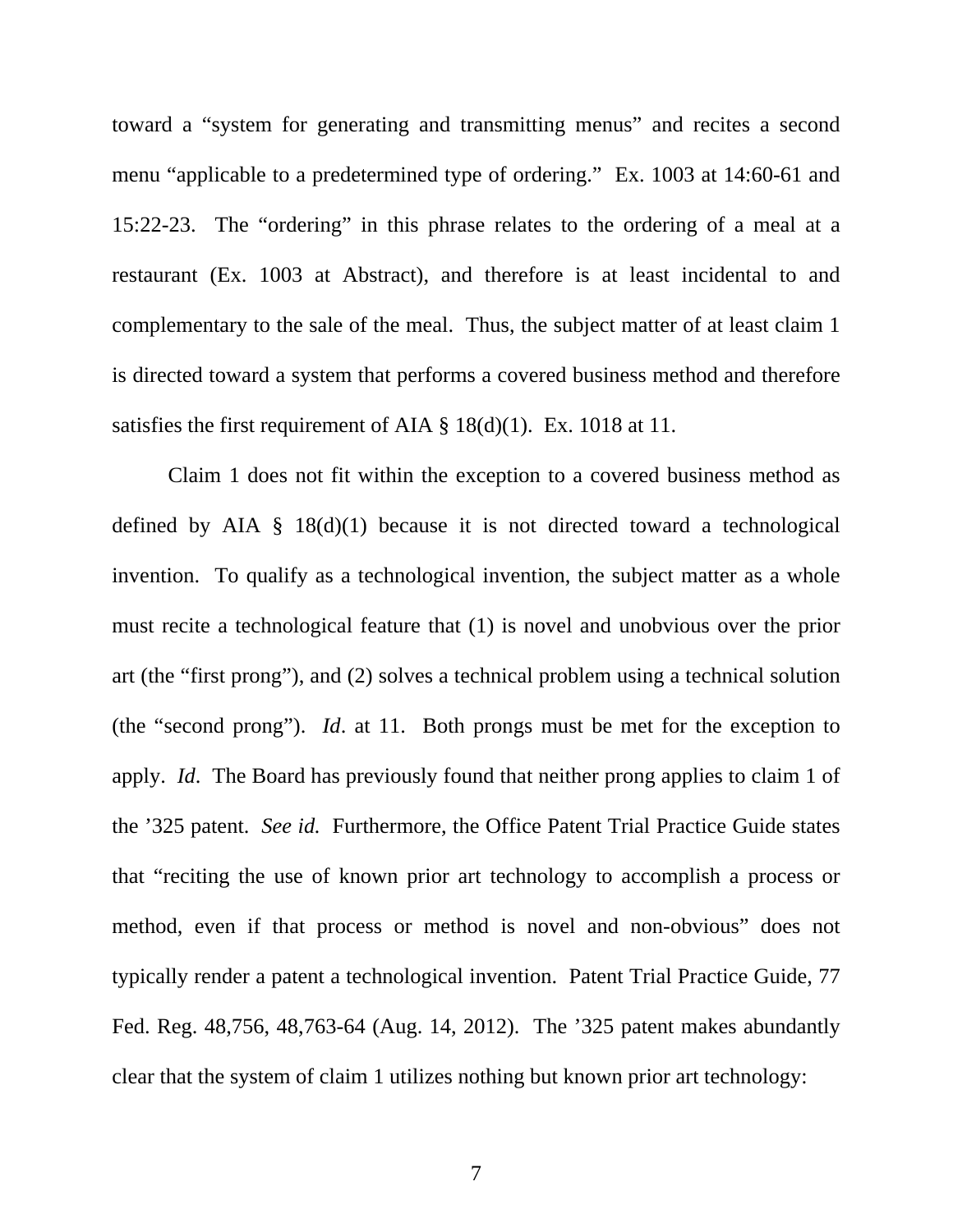The preferred embodiment of the present invention uses typical hardware elements in the form of a computer workstation, operating system and application software elements which configure the hardware elements for operation in accordance with the present invention. Ex. 1003 at 5:39-43.

The preferred embodiment also encompasses a typical file server platform including hardware such as a CPU, "e.g., a Pentium® microprocessor, RAM, ROM, hard drive, modem, and optional removable storage devices, e.g., floppy or CD ROM drive." *Id*. at 5:43- 50.

The software applications for performing the functions falling within the described invention can be written in any commonly used computer language. The discrete programming steps are commonly known and thus programming details are not necessary to a full description of the invention. *Id*. at 11:56-61.

Accordingly, at least claim 1 of the '325 patent does not satisfy the technological invention exception, and the '325 patent is therefore eligible for covered business method review.

# **IV. STATEMENT OF PRECISE RELIEF REQUESTED**

 In accordance with 37 C.F.R. § 42.22, the Petitioner respectfully requests that the Challenged Claims of the '325 patent be invalidated for the reasons set forth below.

## **V. IDENTIFICATION OF PATENTABILITY CHALLENGES**

In accordance with 35 U.S.C. § 321 and 37 C.F.R. § 42.304(b), CBM review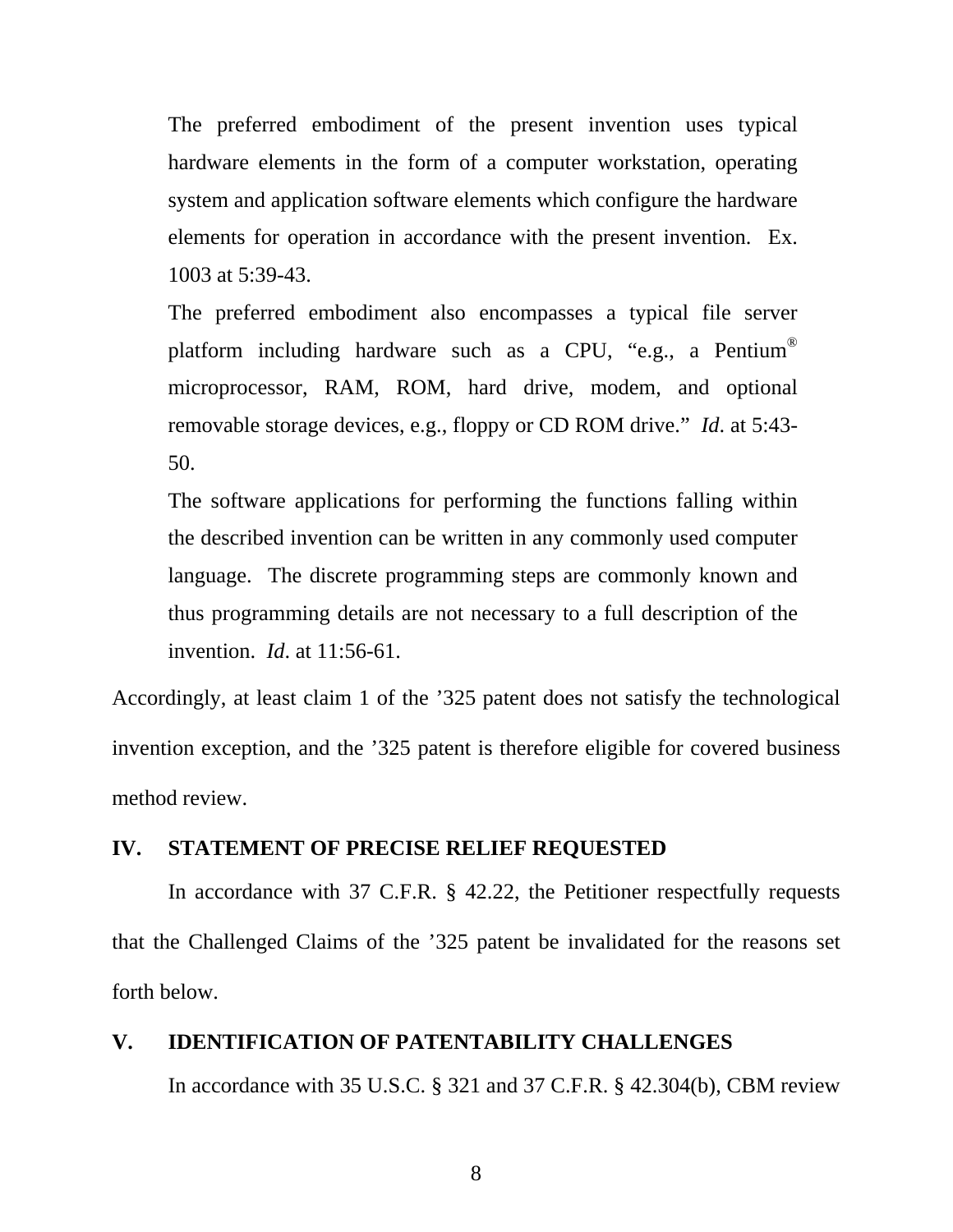of the Challenged Claims is requested in view of the following grounds:

 A. Claims 11, 13 and 15 are unpatentable under 35 U.S.C. § 103 (pre-AIA) as being obvious over Inkpen, Gary, INFORMATION TECHNOLOGY FOR TRAVEL AND TOURISM (2d ed. 1998) ("Inkpen") (Ex. 1021, "Inkpen"), in view of Timothy Bickmore, "Digestor: Device Independent Access to the World Wide Web," Computer Networks and ISDN Systems 29, 1075-82 (1997) (Ex. 1022, "Digestor") and the Nokia 9000i Communicator Owner's Manual (1997) (Ex. 1023, "Nokia").

B. Claim 12 is unpatentable under 35 U.S.C. § 103 (pre-AIA) as being obvious over Inkpen, Digestor, Nokia and WIPO Patent Publication No. WO 97/27556 to Flake et al. (Ex. 1049, "Flake").

 C. Claims 11, 13 and 15 are unpatentable under 35 U.S.C. § 103 (pre-AIA) as being obvious in view of U.S. Pat. No. 5,948,040 (Ex. 1024, "DeLorme").

 D. The Challenged Claims are unpatentable under 35 U.S.C. § 103 (pre-AIA) as being obvious over U.S. Pat. No. 6,058,373 to Blinn et al. (Ex. 1025, "Blinn") in view of Inkpen.

# **VI. LEVEL OF ORDINARY SKILL IN THE ART**

 A person of ordinary skill in the art at the time of the alleged invention of the '325 patent (hereinafter a "POSITA") patent had a Bachelor's degree in either electrical engineering or computer science and two years of experience in the fields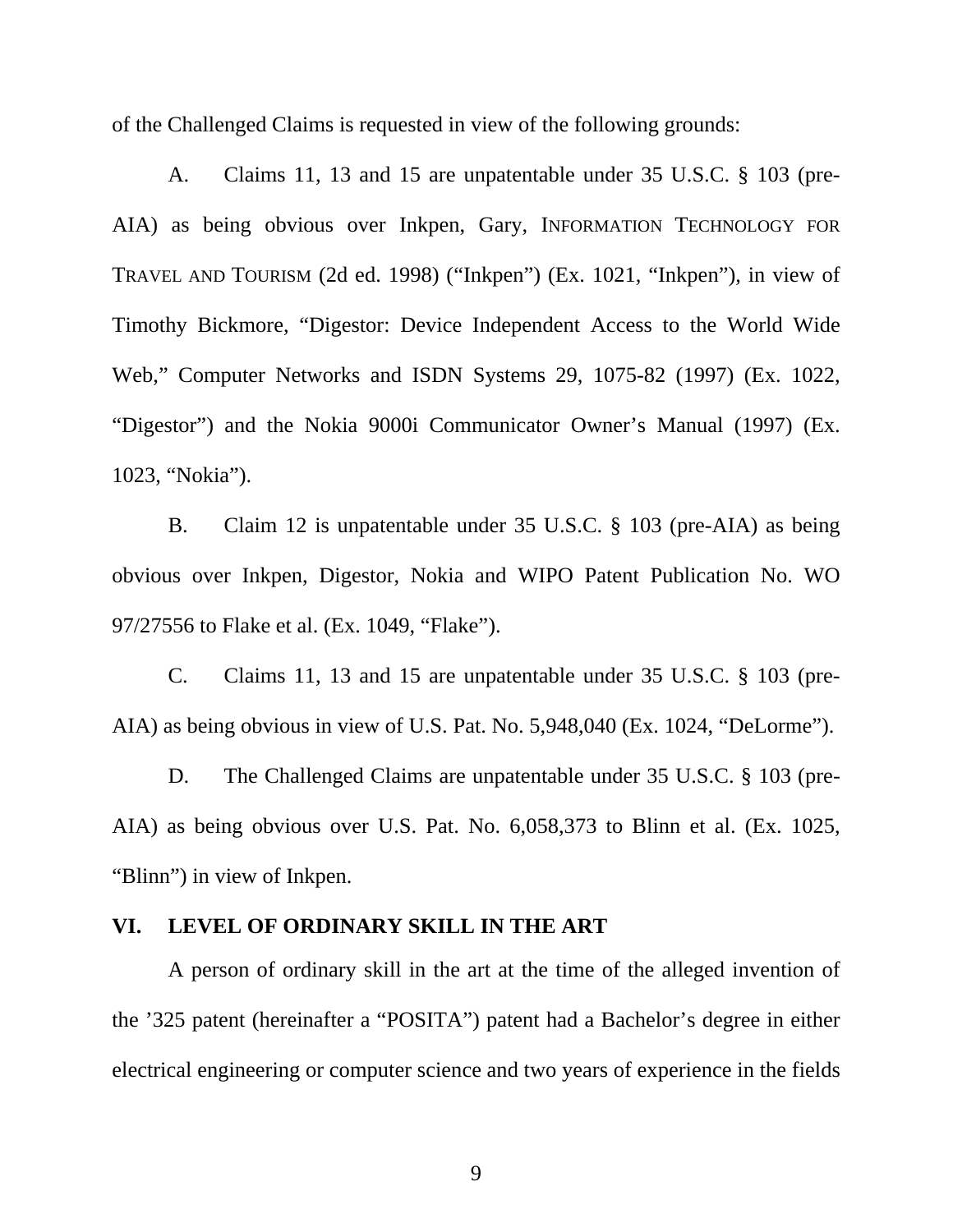of developing software for wireless networks and devices, developing Internetbased systems or applications, or an equivalent experience in software development of up to 5 years. Ex. 1002 ¶¶ 71-72.

# **VII. SUMMARY OF THE '325 PATENT**

## **A. Patent Specification and Claims**

 The '325 patent, entitled "Information Management and Synchronous Communications System With Menu Generation," issued on March 22, 2005, and arises from a patent application, No. 10/015,729 (the "'729 application"), which was filed on Nov. 1, 2001. Ex. 1003 at 1. The patent was assigned upon issuance to Ameranth, Inc. Upon information and belief, this patent is currently assigned to Patent Owner.

 The '325 patent claims priority to, and is a continuation of, patent application No. 09/400,413, filed on Sept. 21, 1999, now U.S. Pat. No. 6,384,850 (Ex. 1001, the "'850 patent"). No other priority is claimed. Thus, Sept. 21, 1999 is the earliest possible effective filing date of the '325 application.

 A primary theme of the '325 patent, and the "principal object" of the alleged invention therein, is to provide a system that "facilitates user-friendly and efficient generation of computerized menus for restaurants and other applications that utilize equipment with non-PC-standard graphical formats, display sizes and/or applications." Ex. 1003 at 2:56-62. Menu generation is the subject matter of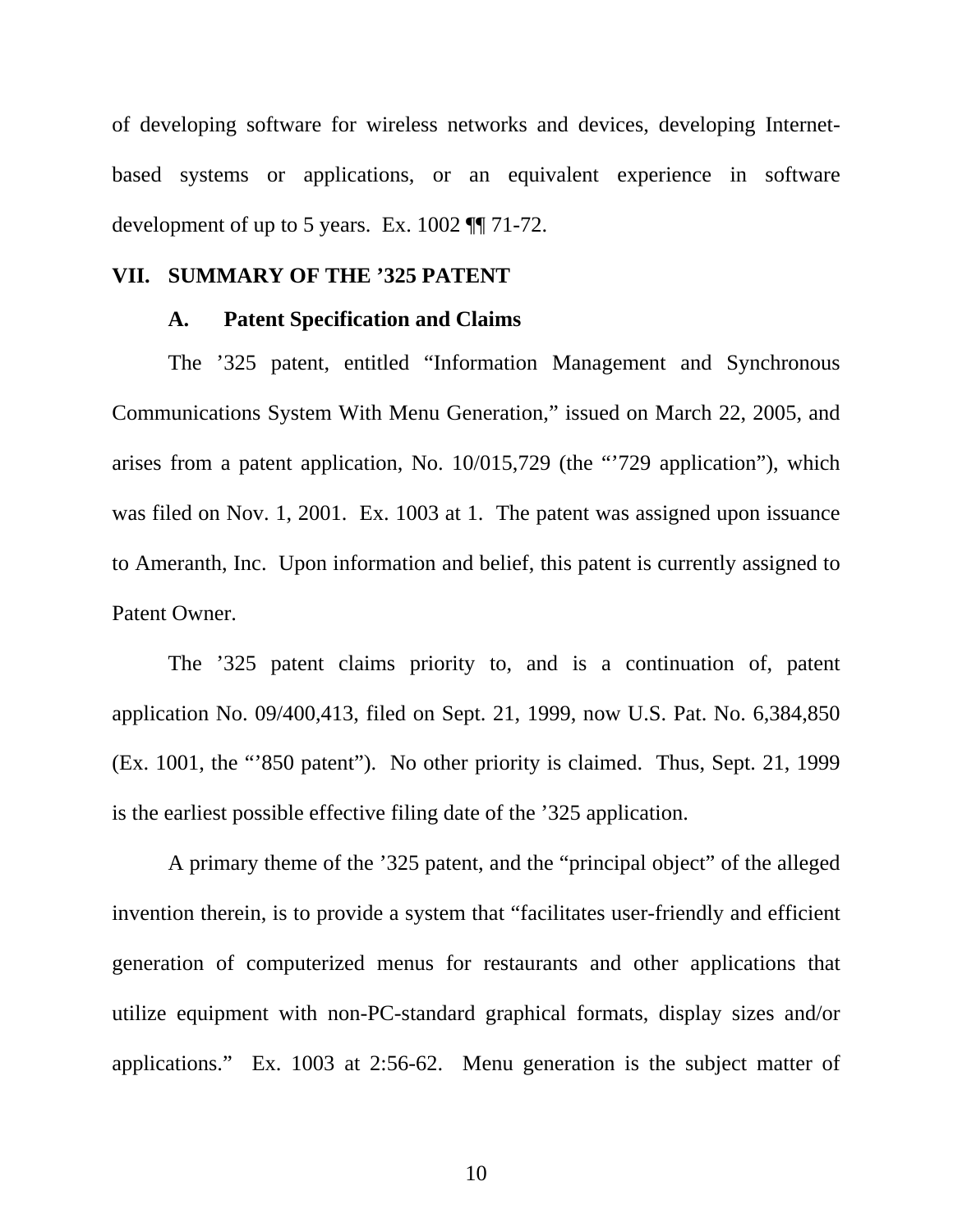claims 1-10, which are the subject matter of a prior CBM proceeding (CBM2014- 00016), and a large majority of the specification is devoted to describing such menus and how they are generated. Ex. 1002 ¶¶ 57-65.

The Challenged Claims of the '325 patent at issue here, however, do not recite "menu" or any other limitations relating to menu generation. *See*, Ex. 1003 at Claims 11-13 and 15. The claims are instead directed toward an "information management and synchronous communications system." *Id.* The system of the Challenged Claims includes "a central database," "at least one handheld wireless computing device," "at least one web server," "at least one web page," and "a communications control module." *See e.g.*, Ex. 1003 at 17:7-17. "Hospitality applications and data" are stored on the handheld wireless computing device, the web server and the web page, and the central database. *Id*. The hospitality applications and data are "synchronized" between the central database, the web server, the web page and the wireless handheld computing device. *Id*. at 17:18-20; *see also* Ex. 1018 at 4-5. Ex. 1002 ¶ 59.

The '325 patent does not provide any diagram of the system formed by these components, and independent claims 11-13 do not specify any relationship between these components. Thus, it is not clear to one of ordinary skill in the art how these various components are connected to each other and/or interact with each other. Ex. 1002 ¶ 60.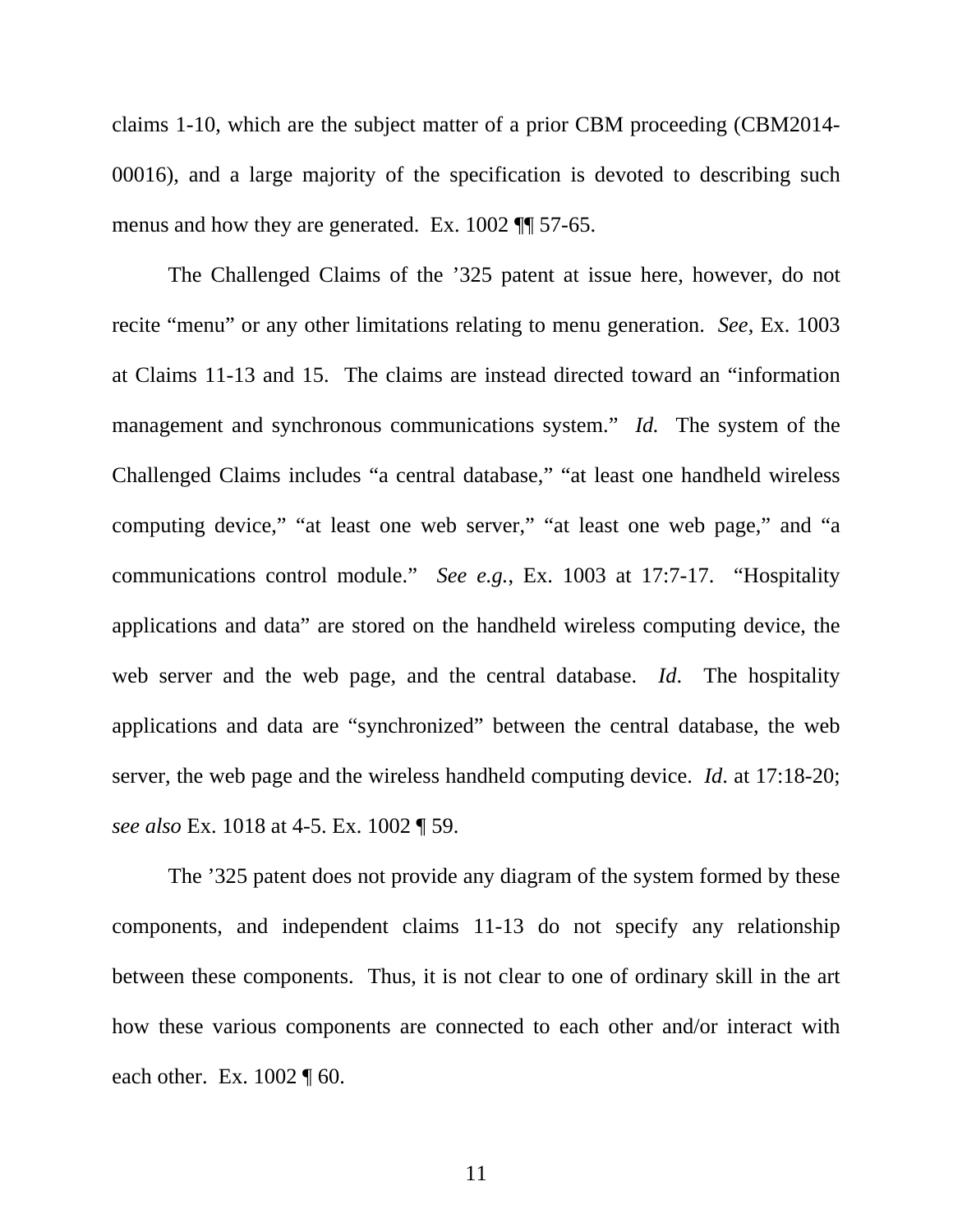For example, the "application program interface" ("API") recited in claims 11-13 is mentioned only three times in the specification, and all we are told about the API is that it is a feature that is missing from software for fully realizing the potential of wireless handheld computing devices and that it "enables third parties such as point of sale ("POS") companies, affinity program companies and internet content providers to fully integrate with computerized hospitality applications." Ex. 1003 at 2:9-19; 4:1-5, and 11:28-31. The specification of the '325 patent does not specify whether this application program interface software runs on the wireless handheld computing device or one of the other devices recited in claims 11-13 and does not explain what functions the API performs or how it enables POS companies, affinity program companies, or internet content providers to "fully integrate" with the computerized hospitality applications that claims 11-13 require be stored on the web page, the web server and the wireless handheld computing device. Accordingly, the location where the API resides in the system of claims 11-13 and what the API does is unclear. Ex.  $1002 \text{ } \text{\textdegree{}} 61$ .

Similarly, the specification leaves unanswered several questions concerning the "communications control module." This module is described in the '325 patent specification as a program to monitor all devices in the network, receiving and decoding messages sent between the devices, and routing the messages to the appropriate device. Ex. 1003 at 9:35-63. The communications control module is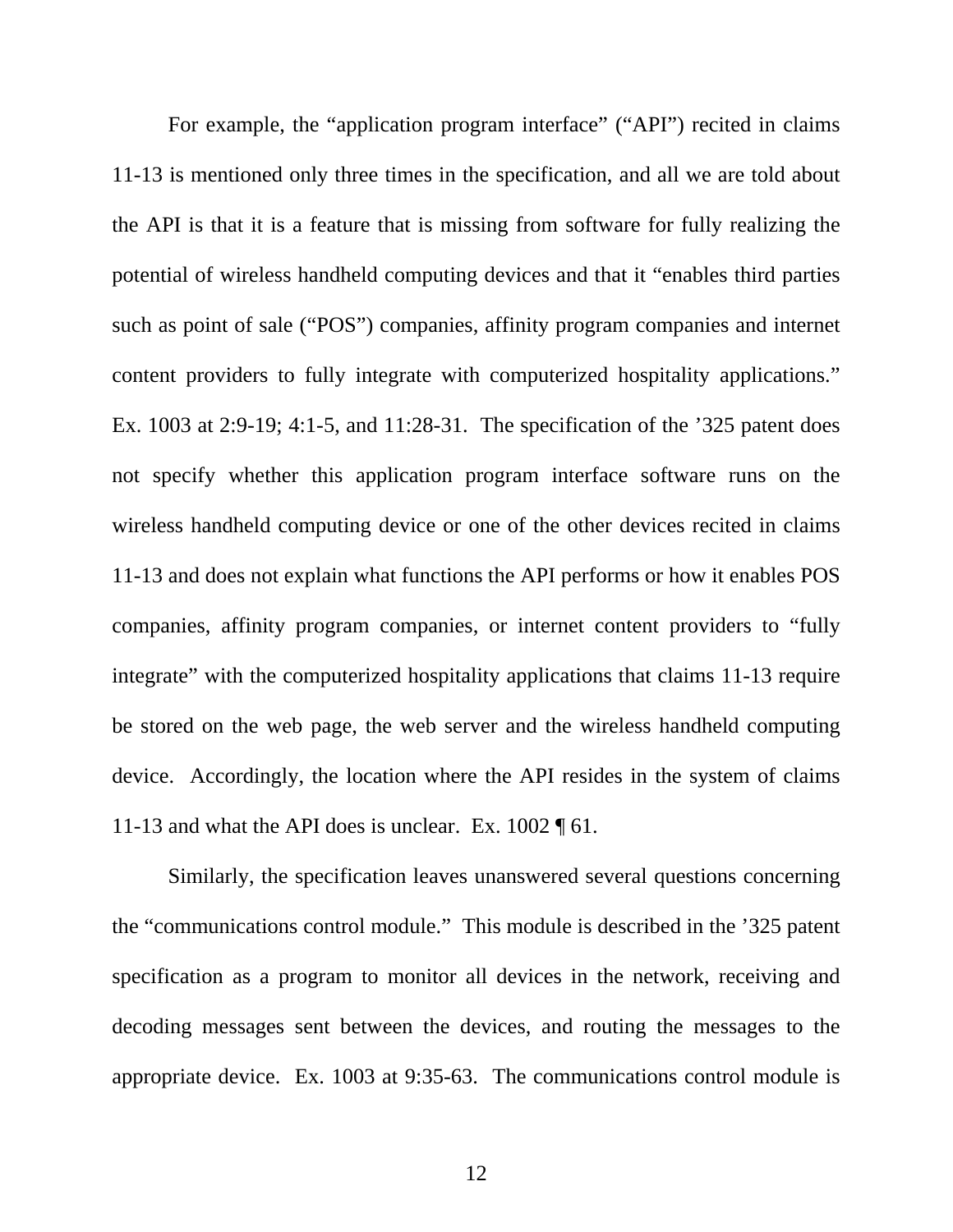also described as a "layer that sits on top of any communications protocol" that "provides a single point of entry for all hospitality applications to communicate with one another wirelessly or over the web." Ex. 1003 at 11:37-43. The specification does not explain if the communications control module "layer" is a single piece of software that runs on a device (sometimes referred to in the art as a communications controller or front end processor) or multiple instances of software each of which runs on a respective web page, web server, wireless handheld computing device and central database. Ex. 1002 ¶ 62. The similarity of the phrase "communications control module" to the art-recognized phrase "communications controller" and the description of the communications control module as a single point of entry and as performing a routing function suggest the former, whereas the description of a "layer that sits on top of any communications protocol" suggests the latter. Ex. 1002 ¶ 62.

 The specification also states that the "single point of entry" that is provided by the communications control module "works to keep all wireless handheld devices and linked Web sites in synch with the [central database] so that the different components are in equilibrium at any given point in time and an overall consistency is achieved." Ex. 1003 at 11:45-49. The specification is silent, however, as to exactly what "work" the communications control module does to keep all wireless handheld devices and linked websites in synch with the central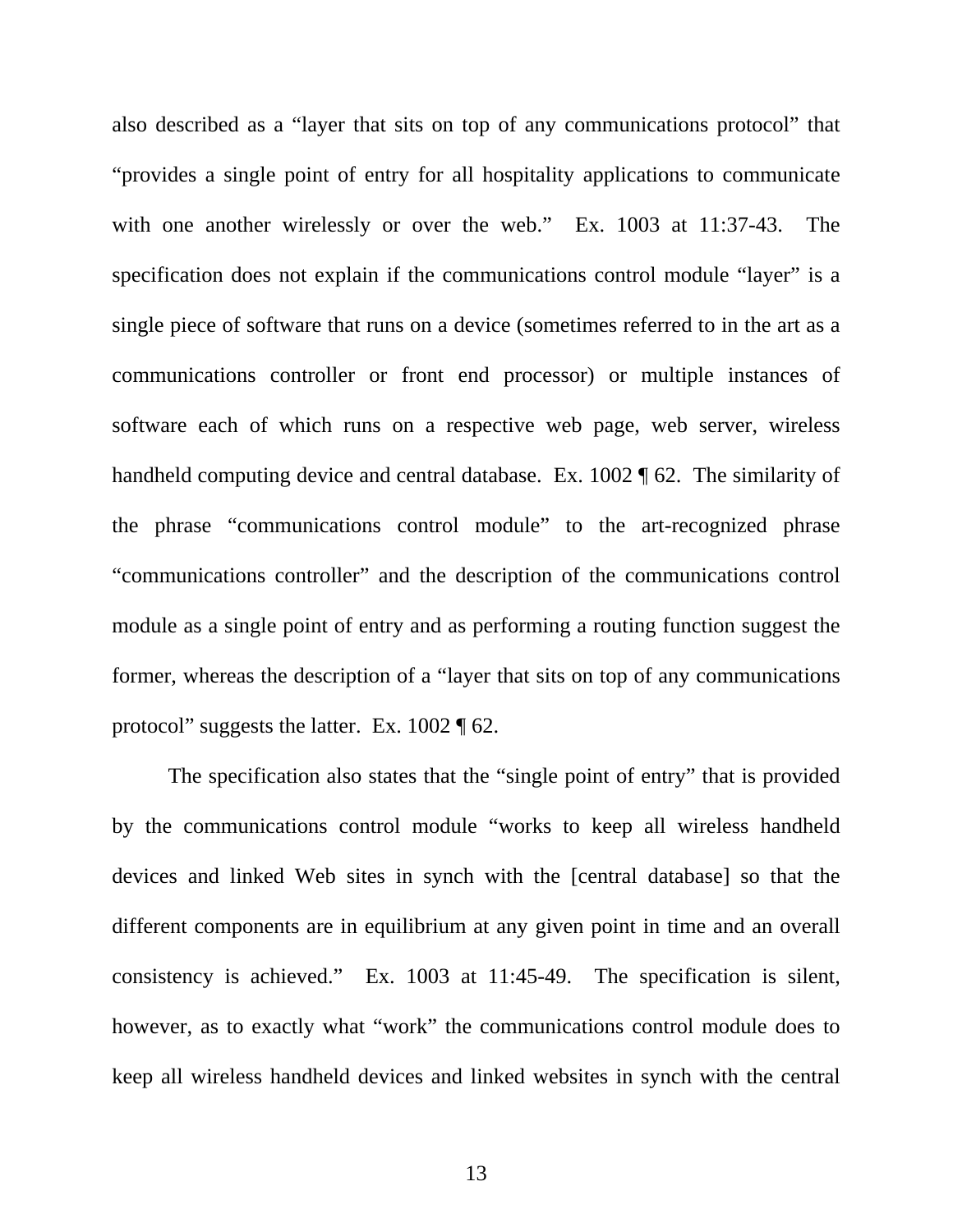database. Thus, it is not clear if this "work" is simply facilitating communications between these components, or is some additional functionality. Ex. 1002 ¶ 63.

Claims 11-13 further requires that the communications control module "is an interface between the hospitality applications and any other communications protocol" Ex. 1003 at 17:23-25, 18:6-8, and 18:29-31. This requirement is problematic for the reasons discussed below and thus creates additional confusion as to the nature of the communications control module. Ex. 1002 ¶ 65.

#### **B. Overview of the Prosecution History**

In what was essentially a first action allowance, the inventors filed the '729 application on November 1, 2001 and contemporaneously requested a preliminary amendment to the claims intending to overcome rejections from the previous examination of the '850 patent to which the '729 application claimed priority. Ex. 1011 at 6. On Nov. 16, 2004, the applicants filed a terminal disclaimer agreeing to limit the enforceability of the '729 application to that of the '850 patent. Ex. 1011 at 404-09.

Following this, the examiner issued a notice of allowance on December 7, 2004. Ex. 1011 at 413-18. In the Notice of Allowance, the examiner incorrectly cited a single purportedly distinct feature for "each independent claim" as allowable subject matter:

Each independent claim is [sic] identified the uniquely distinct features "*wherein the application software facilitates the generation*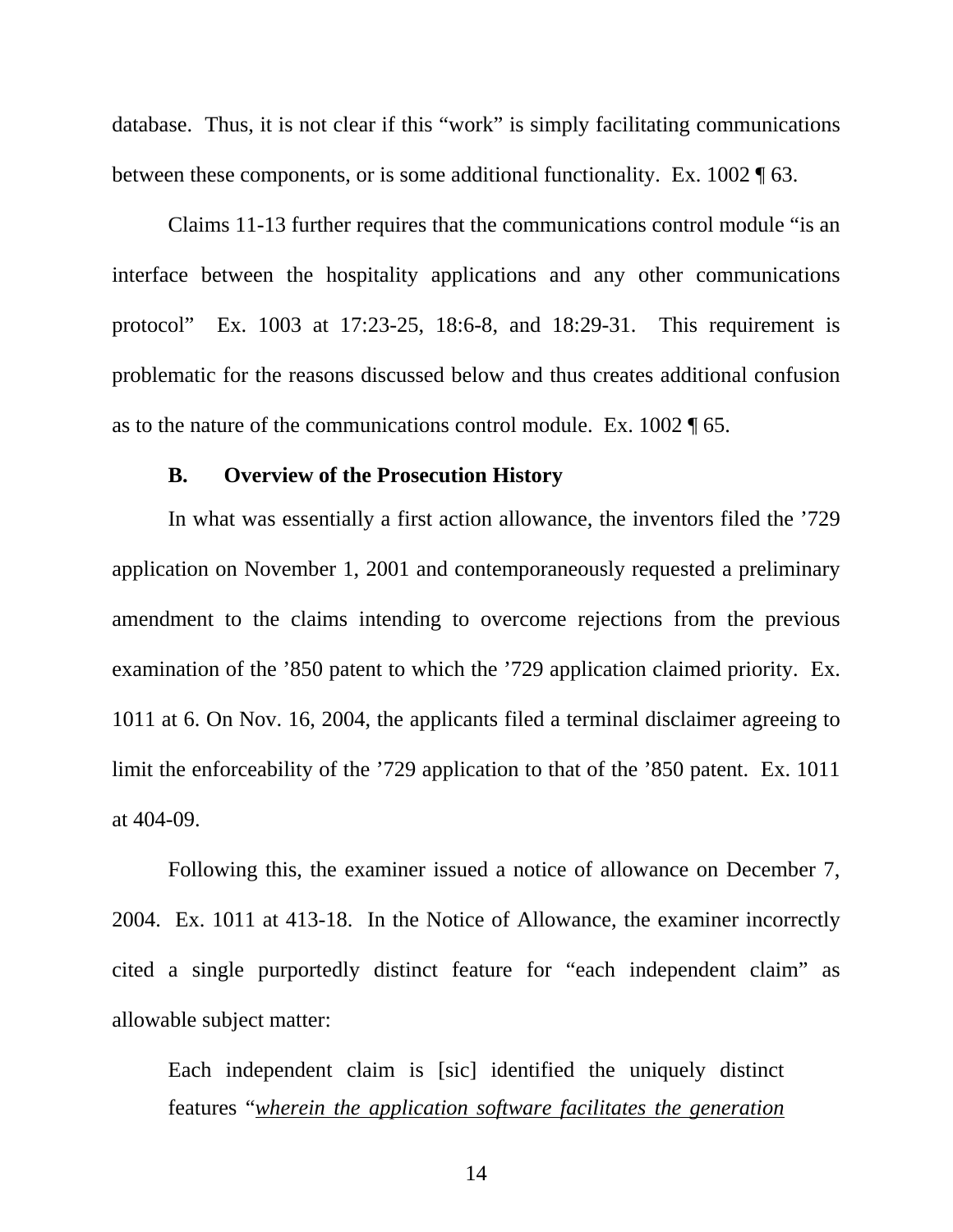*on the second menu by allowing selection of categories and items from the first menu, addition of menu categories to the second menu, addition of menu items to the second menu and assignment of parameters to items in the second menu using the graphical user interface of operating system, parameters being selected from the modifier and sub-modifier menus, wherein second menu is applicable to a predetermined type of ordering*."

Ex. 1011 at 415 (emphasis in original). However, independent claims 11-13 do not recite the terms "sub-modifier," "menu" or "application software." Ameranth itself has conceded that the examiner made a mistake in his reasons for allowance. Ex. 1052 at 4-5, and 9. Accordingly, the Challenged Claims do not recite the allegedly patentable features described by the examiner, and should not have been allowed.

## **C. Failure to Establish Conception and/or Reduction to Practice**

In the prosecution of U.S. Patent No.  $8,146,077$  (Ex. 1004, the "'077 patent") which is a continuation-in-part of the related '850 patent to which the '325 patent claims priority, Patent Owner made two attempts to antedate references by submitting inventor declarations. The examiner rejected the first attempt and did not address the second attempt. Patent Owner may contend that the claims of the '325 patent are entitled to a priority date that antedates Blinn or one of the other references relied on in this Petition based on these declarations. However, these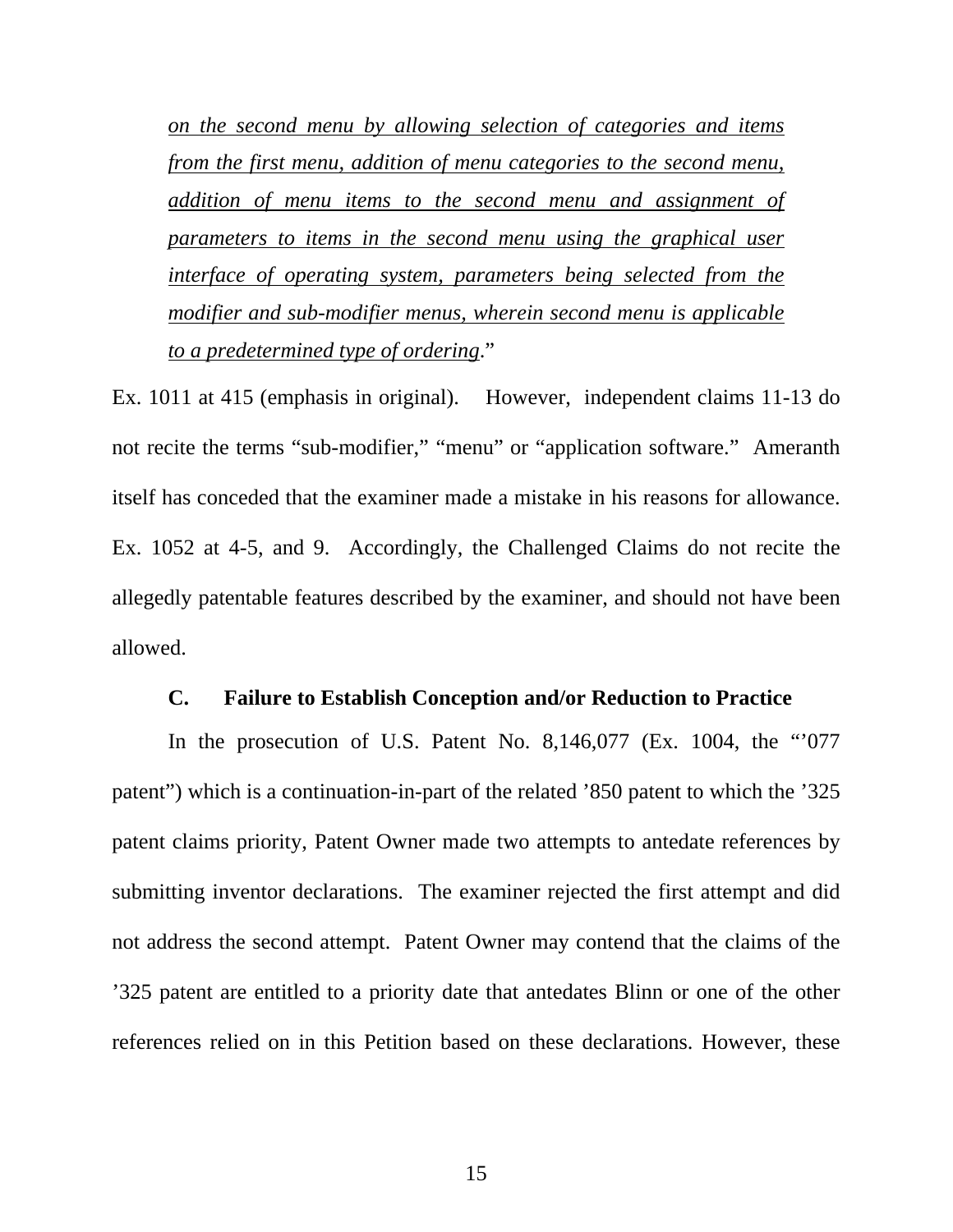declarations are insufficient to establish an earlier priority date for the following reasons.

#### **1. Statement of the Law**

A reference may be antedated by showing conception of the invention prior to the effective date of the reference, coupled with either (1) a reduction to practice prior to the effective date of the reference, or (2) diligence from a period just prior to the effective date of the reference through a reduction to practice. MPEP § 2138.06. The reduction to practice may be actual or constructive. *Brown v. Barbacid*, 436 F.3d 1376, 1379 (Fed. Cir. 2006); MPEP § 2138.05. To establish conception, one must show that the inventor was in possession of each claim limitation. *Coleman v. Dines*, 754 F.2d 353, 359 (Fed. Cir. 1985). Conception testimony must be corroborated. *Id*. A "rule of reason" analysis is applied to determine whether conception has been corroborated. *Id*. at 360.

During the period in which diligence must be shown, there must be a continuous exercise of reasonable diligence. *Garmin Int'l, Inc. v. Cuozzo Speed Techs. LLC*, IPR2012-00001, Paper No. 59 (PTAB 2013). A party alleging diligence must account for the entire critical period. *Griffith v. Kanamaru*, 816 F.2d 624, 626 (Fed. Cir. 1987); *Gould v. Schawlow*, 363 F.2d 908, 919 (CCPA 1966); MPEP § 2138.06. A lapse in diligence, however brief, defeats a claim of diligence. *See, e.g.*, *In re Mulder*, 716 F.2d 1542, 1542-46 (Fed. Cir. 1983) (lack of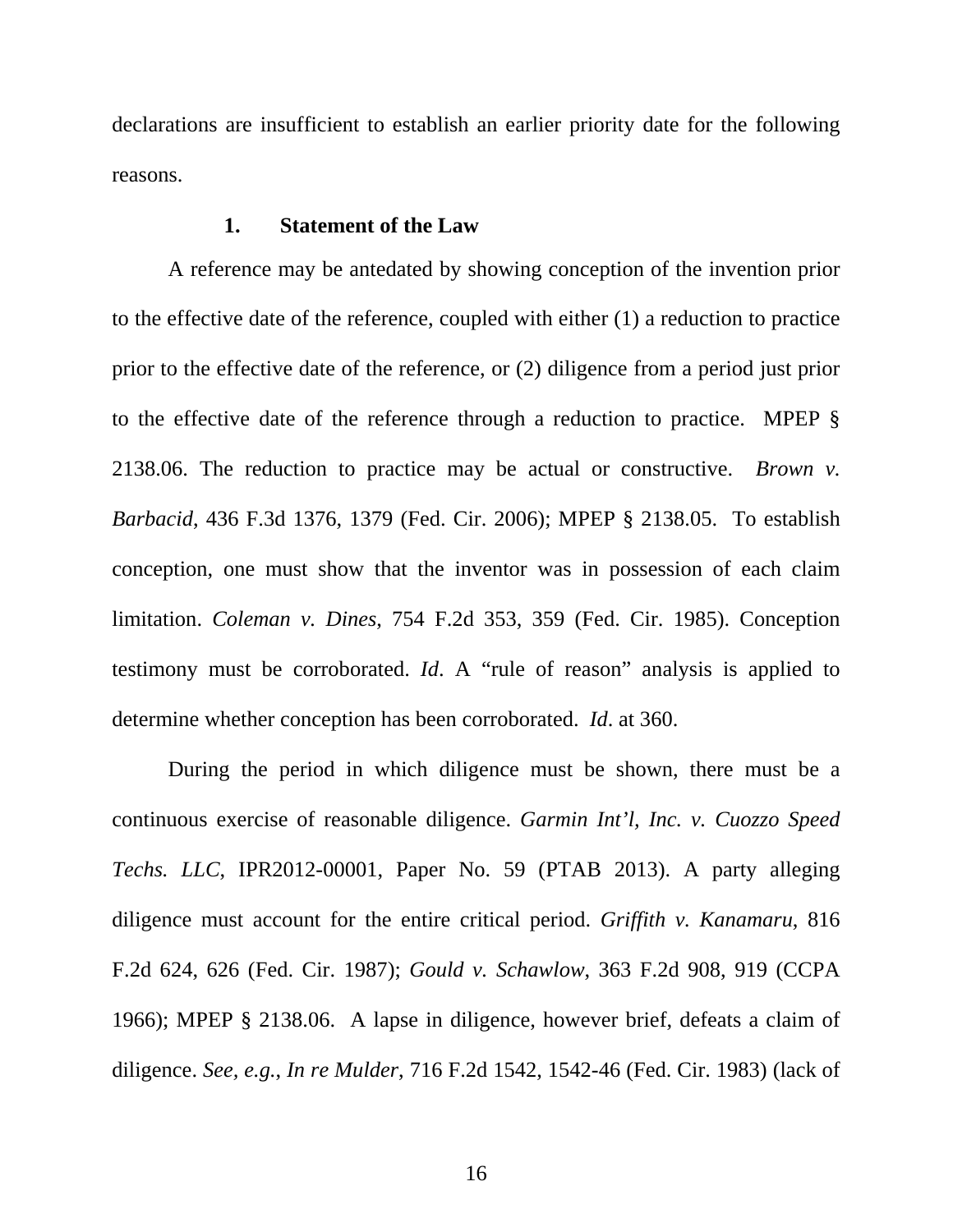reasonable diligence where no evidence provided for 2 day period); *D'Amico v. Koike*, 347 F.2d 867, 871 (CCPA 1965) (one month lapse); MPEP § 2138.06.

Corroboration is required to prove an inventor's alleged diligence. *In re Jolley*, 308 F.3d 1317, 1328 (Fed. Cir. 2002). A "rule of reason" analysis is applied to determine whether the inventor's diligence testimony has been corroborated. *D'Amico*, 347 F.2d at 871. A party alleging diligence must provide corroboration with evidence that is specific both as to facts and dates. *Kendall v. Searles*, 173 F.2d at 993; *Gould*, 363 F.2d at 920; *see also* MPEP § 2138.06.

#### **2. Patent Owner's Declarations Do Not Establish Conception.**

Patent Owner's declarations fail to demonstrate the inventor was in possession of each claim limitation of the '077 or '325 patents. The McNally and Sanders declarations fail to even mention several elements of Challenged Claims, including, among others, the limitations: "menu categories," "menu items and modifiers," "real time interface," "cascaded sets of linked graphical user interface screens," "customized display layout unique to the wireless handheld computing device," and "wherein a cascaded set of linked graphic user interface screens for a wireless handheld computing device in the system includes a different number of user interface screens from at least one other wireless handheld computing device in the system." While the exhibits to Patent Owner's declarations suggest there may have been a prototype of the Patent Owner's system in 1998, they do not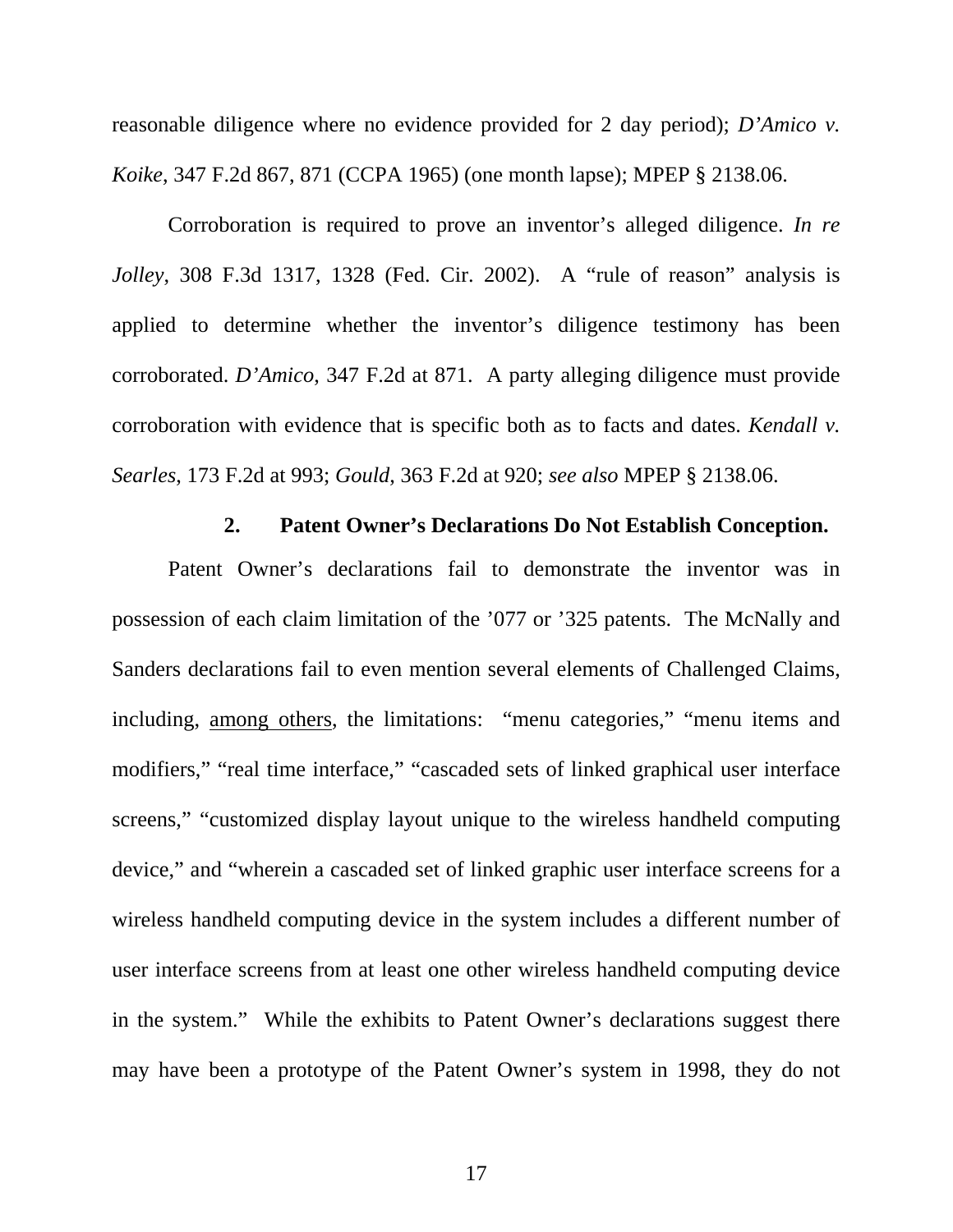provide detail sufficient to establish that the prototype included the elements of the Challenged Claims discussed above. Ex. 1012 at 558-563; *see also* 427. Additionally, several of these exhibits (3, 5 and 6) are undated, and therefore fail to corroborate the date of Patent Owner's alleged conception for this additional reason.

# **3. Patent Owner's Declarations Do Not Establish Actual Reduction To Practice.**

Likewise, Patent Owner's declarations and supporting evidence fail to demonstrate the inventor reduced to practice the inventions claimed in the '077 patent prior to the filing date of the '850 patent, to which the '325 patent claims priority. As discussed above, while the declarations and supporting exhibits suggest that prototypes of Patent Owner's system were developed in advance of various trade shows in 1998 and 1999, the declarations and supporting evidence fail to establish that any of these prototypes included at least the following claim limitations: "menu categories," "menu items and modifiers," "real time interface," "cascaded sets of linked graphical user interface screens," "customized display layout unique to the wireless handheld computing device," and "wherein a cascaded set of linked graphic user interface screens for a wireless handheld computing device in the system includes a different number of user interface screens from at least one other wireless handheld computing device in the system." As is shown below, the prior art relied on in the Petition does disclose these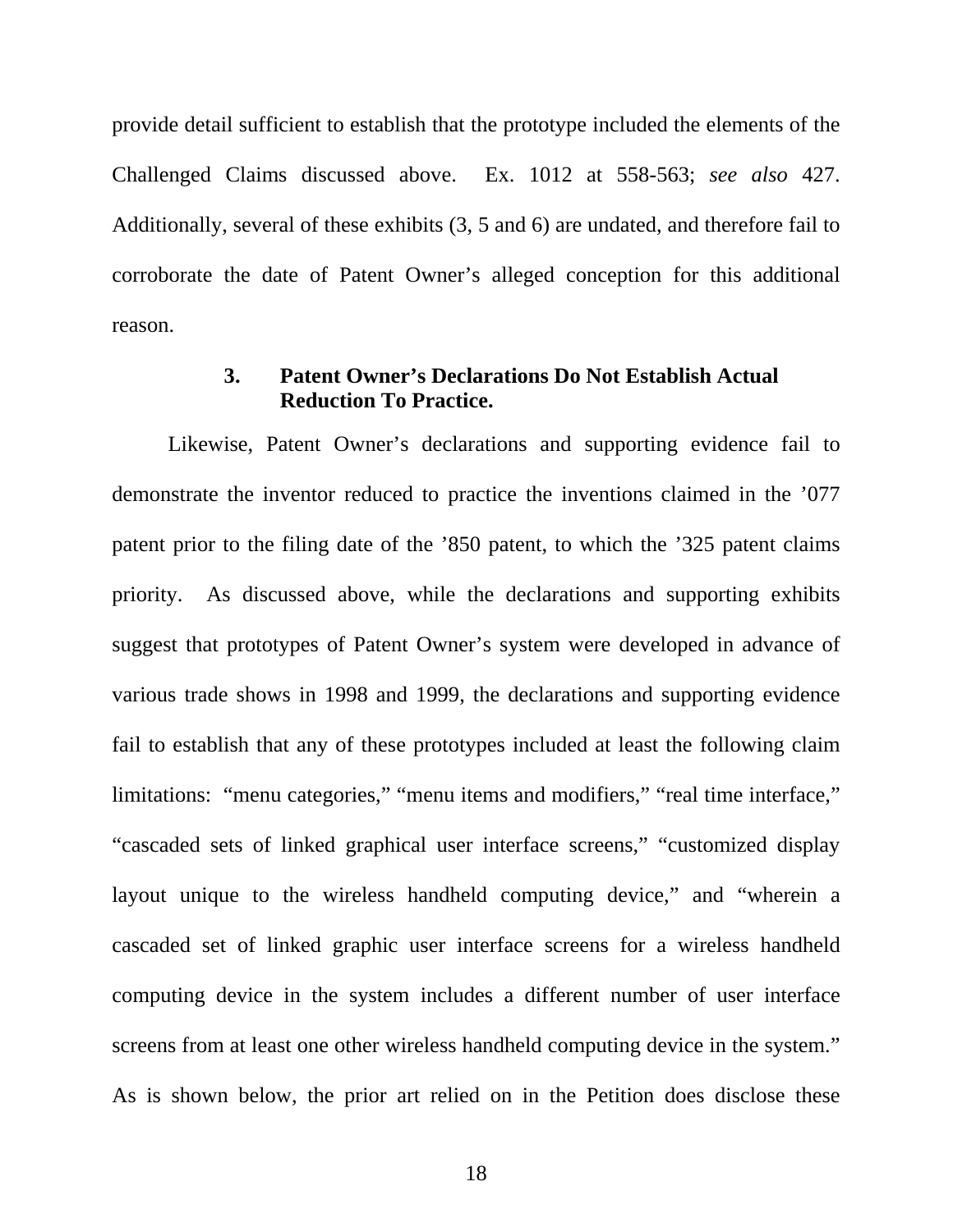missing limitations. Patent Owner's evidence is therefore insufficient to establish an actual reduction to practice.

#### **4. Patent Owner's Declarations do not establish diligence**

As established above, Blinn constituted a printed publication under 35 U.S.C. § 102(a) on April 27, 1999. Patent Owner's declarations and supporting evidence fail to demonstrate diligence during the entire critical period from April 27, 1999 until the patent application was filed on September 21, 1999, and therefore are insufficient to antedate Blinn.

First, Patent Owner fails to provide any cognizable evidence of any particular act (or even generalized activity) taken on any given day (or at any time) during this period to constructively reduce the '325 patent to practice through preparation of a patent application. The sole evidence regarding any such activity after July 1999 and before September 21, 1999, is the following wholly conclusory and completely uncorroborrated statement by Mr. McNally:

Beginning in or about July 1999, I coordinated with our outside counsel to prepare a patent application directed to the presently claimed invention. To assist in preparing the application in a diligent manner, I spoke with outside counsel over the telephone, provided information used to prepare the application, exchanged information regarding the application with my co-inventors and worked with counsel to finalize and file the application. On September 21, 1999,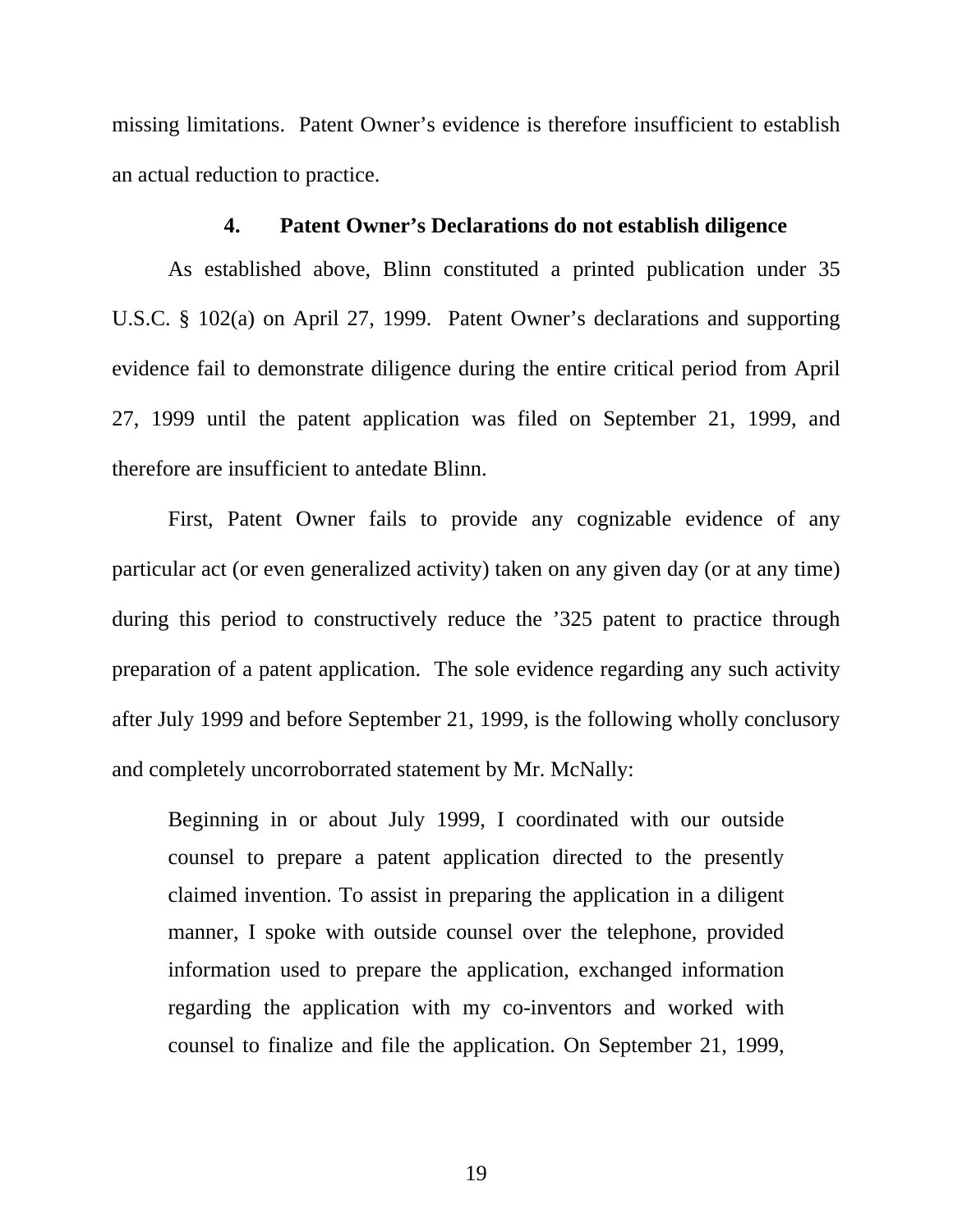our outside counsel filed the application in the U.S. Patent and Trademark Office ("USPTO"). Ex. 1012 at 371.

Mr. McNally's declaration says nothing about the work performed by the patent attorney, when that work was performed, and is completely silent as to the extent of the patent attorney's diligence (or lack of diligence) during this period and is therefore insufficient to establish diligence. *Kendall*, 173 F.2d at 993; *Gould*, 363 F.2d at 920; *In re Jolley*, 308 F.3d at 1328*.*

Second, there are numerous additional large gaps of time unaccounted for by any of Patent Owner's Declarations during the critical period. For example, Mr. McNally's supplemental declaration identifies April 19, 1999 and May 17, 1999 press releases relating to two strategic partnerships formed by Ameranth, but the declarations provide no evidence of any diligence toward either actual or constructive reduction to practice during the nearly one month period in between. Similarly, the supplemental declaration describes a May 22 National Restaurant Association tradeshow in Chicago and a June 17, 1999 partnership agreement between Ameranth and food.com, but provides no evidence of diligence in the nearly one month period between these dates. Nor does the supplemental declaration provide any evidence of diligence between the June 17, 1999 partnership agreement and a press release announcing this partnership nearly a month later on July 15, 1999. These repeated nearly one month gaps in time fail to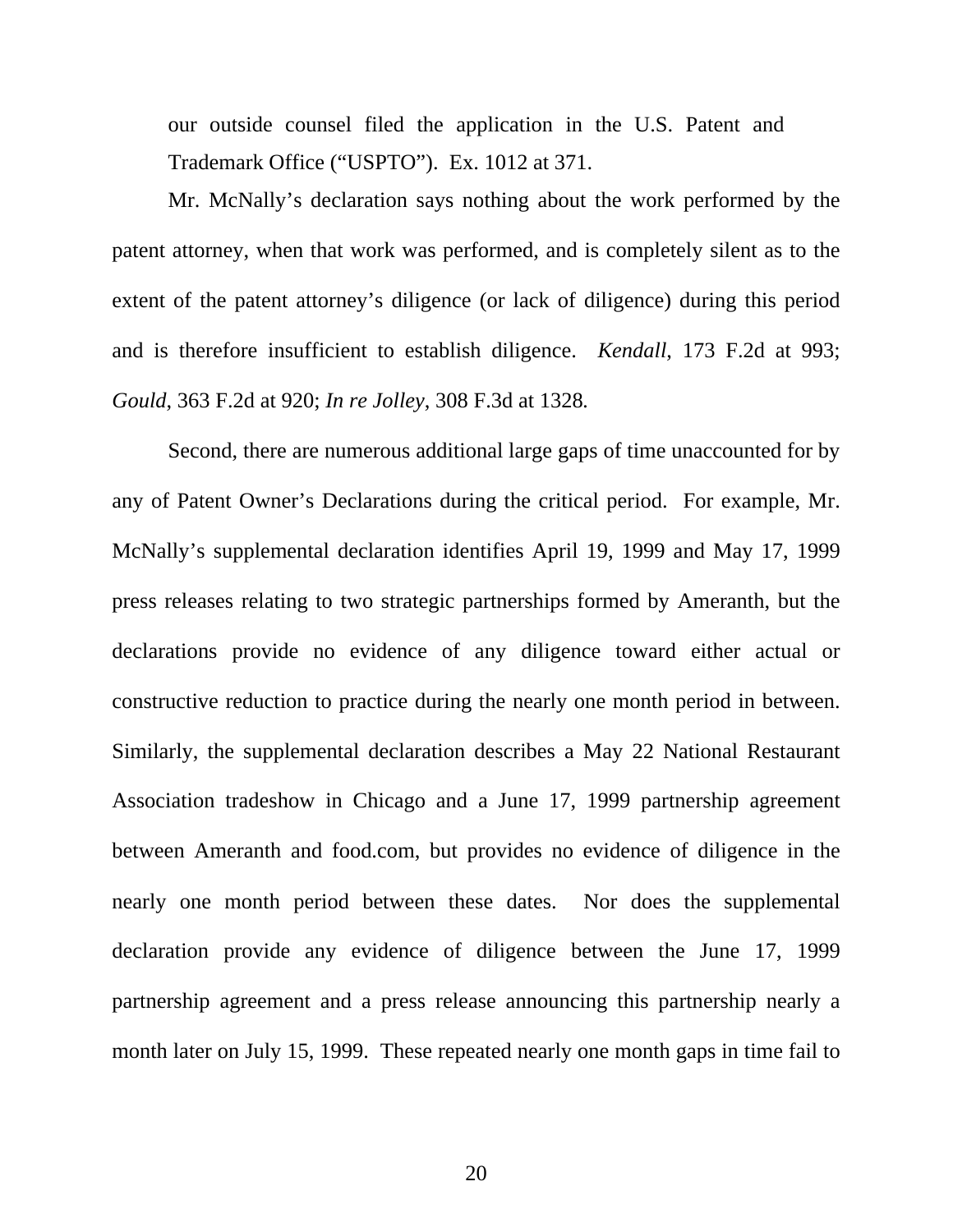demonstrate reasonable diligence towards reducing the invention to practice. *In re Mulder*, 716 at 1542-46; *Rieser*, 255 F.2d at 424; *Fitzgerald*, 268 at 766.

# **VIII. CLAIM CONSTRUCTION**

 In accordance with 37 C.F.R. § 42.304(b)(3), Petitioner provides the following statement regarding construction of the '325 patent claims.

## **A. Legal Standard**

 Claims in a CBM review of an unexpired patent are to be given their "broadest reasonable interpretation in light of the specification." 37 C.F.R. § 42.300(b). This standard is often referred to as "BRI".

#### **B. Construction of the Terms Used in the Claims**

Because the claim construction standard in this proceeding differs from that used in U.S. district court litigation, Petitioner expressly reserves the right to assert different claim construction positions under the standard applicable in district court for any term of the '325 patent in any district court litigation. Petitioner's proposed claim constructions for this proceeding are set forth below. Petitioner's claim constructions are further discussed in Ex. 1002 ¶¶ 69-91. Additionally, four district court claim construction decisions have been issued for the '325 patent and/or other patents in the same family: three in Case No. 2:07-cv-00271-TJW-CE (E.D. Tex.) (Ex. 1032), involving the '850 patent, the '325 patent, and 6,982,733 (Ex. 1005, the "'733 patent"), and one in Case No. 2:10-CV-294-JRG-RSP (E.D. Tex.), involving the '850 patent and the '325 patent (Ex. 1033). Ex. 1018 at 15-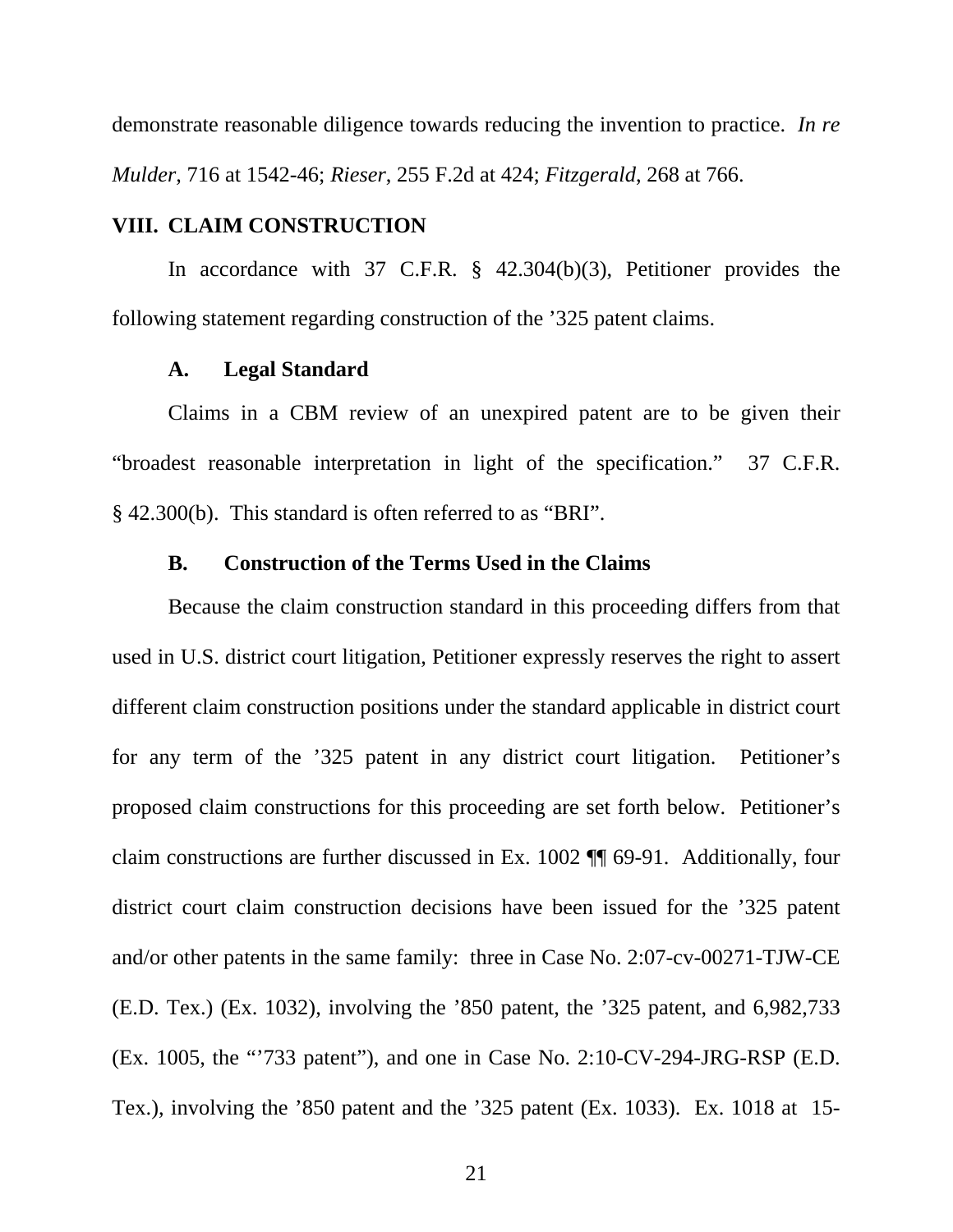16. Additionally, the Board has previously construed certain claim terms of the '325 claims in its decision in CBM2014-00016, and Petitioner adopts those constructions which the Board has previously construed for the '325 patent.

# **1. "web page"**

The Board previously construed this claim term as "a document, with associated files for graphics, scripts, and other resources, accessible over the internet and viewable in a web browser." Ex. 1018 at 8. A "document" is "any self-contained piece of work created with an application program and, if saved on a disk, given a unique filename by which it can be retrieved." Ex. 1034 at 11. Ex. 1002 ¶ 73.

# **2. "applications" (claims 11-13)**

 This claim term should be construed to mean "sequences of instructions that can be executed on a computer that are designed to help people perform a specific task." Ex. 1034 at 4 and 10 (definitions of "application" and "program"); *see also* Ex. 1002 ¶ 74.

# **3. "application program interface" (claims 11-13)**

This claim term should be construed to mean "a set of routines used by an application program to direct the performance of procedures by the computer's operating system or to communicate with another application program." Ex. 1034 at 5; *see also* Ex. 1002 ¶ 75.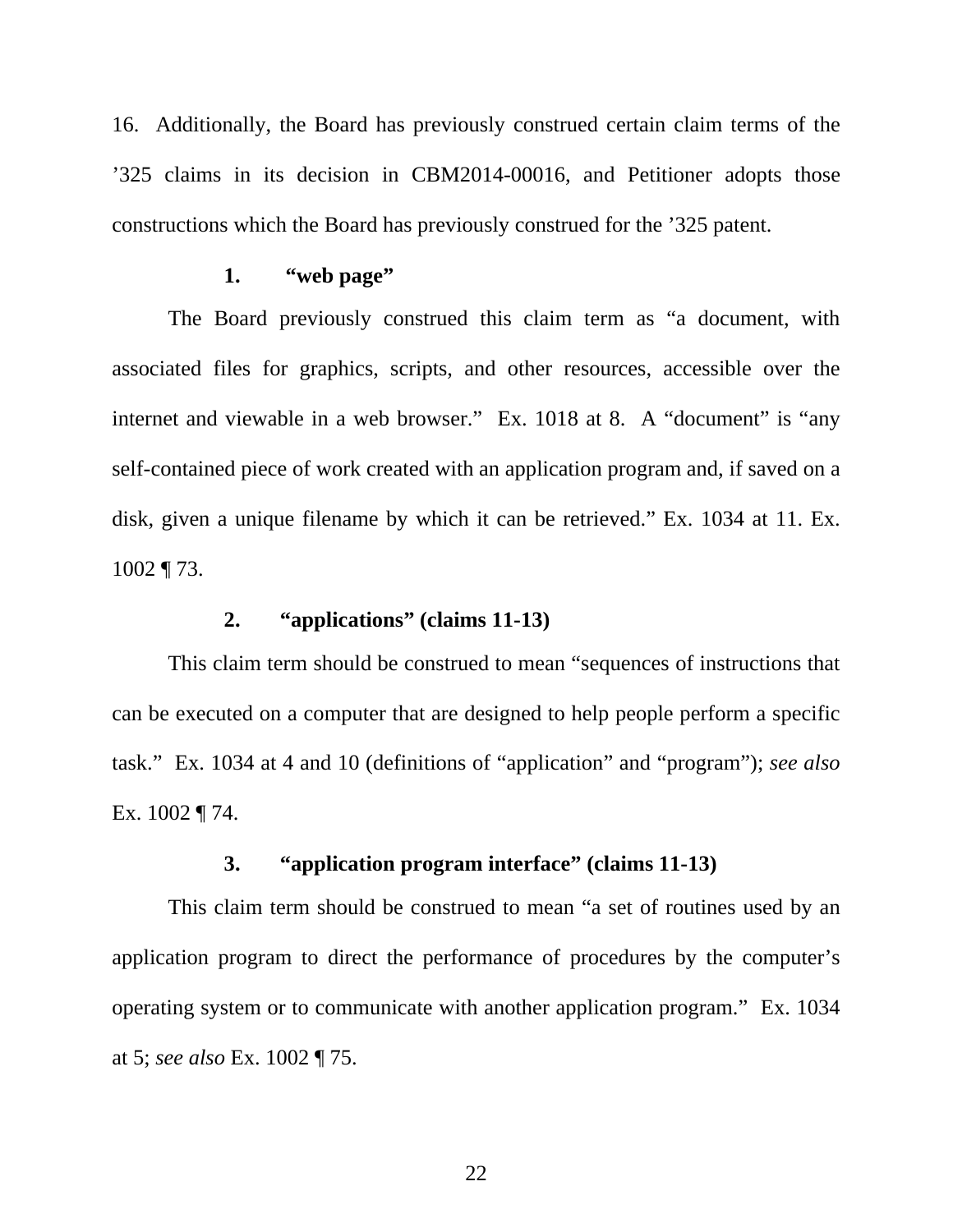#### **4. "communications control module" (claims 11-13)**

This claim term should be construed to mean "a device used as an intermediary in transferring communications to and from the host computer to which it is connected." Ex. 1034 at 7 (definition of "communications controller"); *see also* Ex. 1002 ¶¶ 76-78.

# **5. "database" (claims 11-13)**

This claim term should be construed to mean "a file composed of records, each containing fields, together with a set of operations for searching, sorting, recombining and other functions." Ex. 1034 at 8; *see also* Ex. 1002 ¶¶ 79-80.

# **6. "data are synchronized between the central database, the at least one wireless handheld computing device, at least one Web server and at least one Web page" (claims 11-13)**

This claim term should be construed to mean "the same data is present in each of the central database, the at least one wireless handheld computing device, at least one Web server and at least one Web page at one time." As asserted by Patent Owner during oral argument in CBM2014-00013, downloading a menu from one device to another device constitutes synchronization. Ex. 1035 at 31-32; *see also* Ex. 1002 ¶¶ 81-83. Similarly, Patent Owner's infringement contentions dated July 22, 2013 concerning this claim element refer to "communications control software [that] interfaces with … hospitality applications including online/mobile ticketing or reservations systems such as Fandango, StubHub, Ticketmaster, LiveNation, and Starwood, in providing a single point of entry into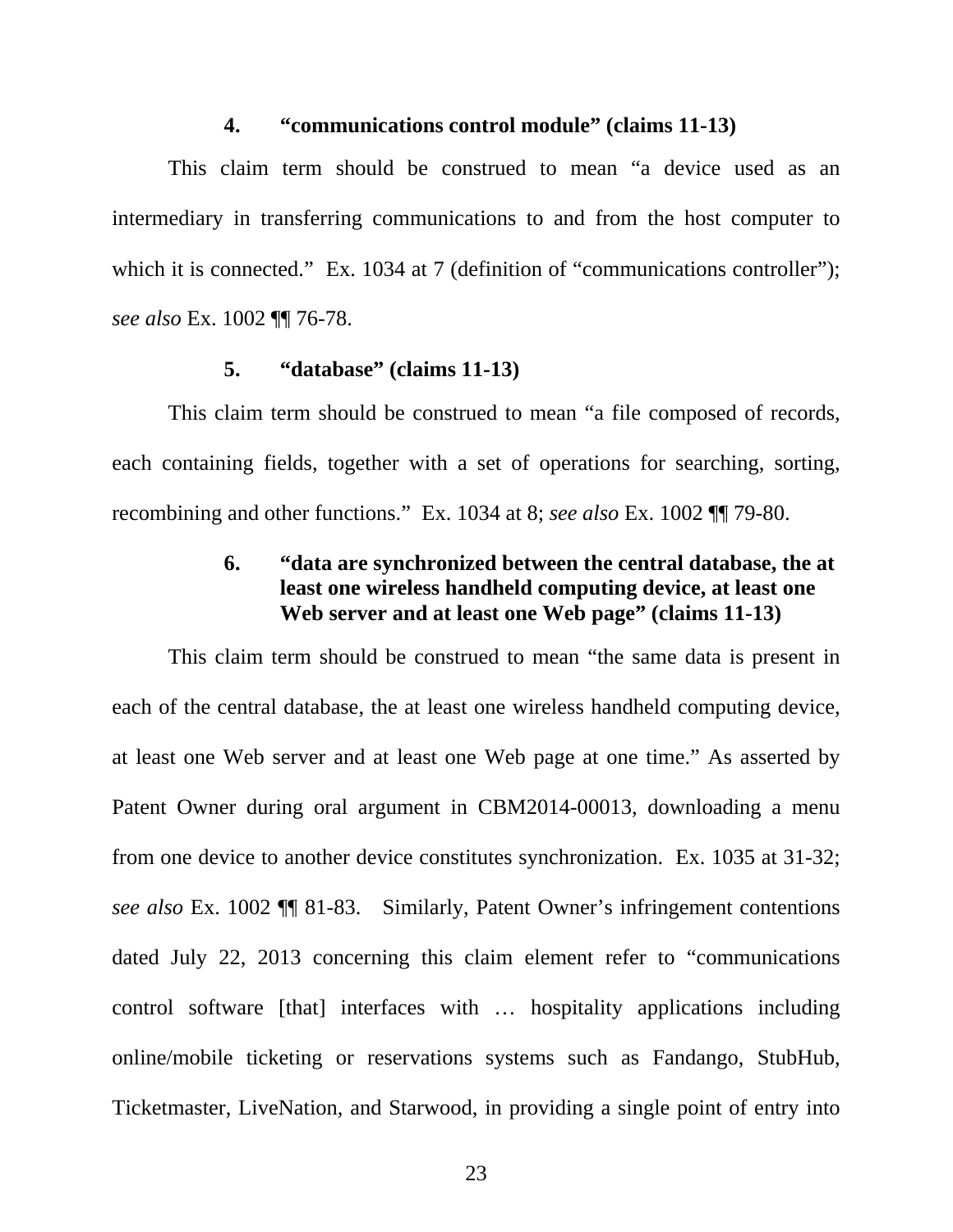the Accused System, allows and facilitates synchronization and consistency of Passbook passes and associated data among at least one Web page (e.g., an email that allows a pass to be stored on an iPhone), at least one handheld device (e.g., and end user's iPhone), and the iCloud." Ex. 1060 at 43. Patent Owner should be held to a construction here that is consistent with these assertions.

# **7. The Preamble is Not Limiting**

The preamble does not recite any structural components and does not serve as the antecedent basis for any terms recited in the body of the Challenged Claims. Instead, the preamble merely sets forth the purpose ("information management and synchronous communication") and intended use ("for generating and transmitting menus") of the claimed invention. *See U.S. Bancorp v. Retirement Capital Access Mgt. Co.*, CBM2013-00014, Paper 33, at 14-15 (PTAB Aug. 22, 2014) (finding "computerized method" in preamble to be a statement of intended use and thus not a meaningful claim limitation). Accordingly, under the BRI, the preamble is not limiting.

## **IX. STATE OF THE ART PRIOR TO THE '325 PATENT**

 The state of the art prior to the '325 patent is discussed generally in Ex. 1002 ¶¶ 91-106. The techniques claimed in the '325 patent were all well known in the computer and hospitality industry well before the earliest effective filing date of the '325 patent. *See generally*, Ex. 1002 ¶¶ 328-557. For example, the concept of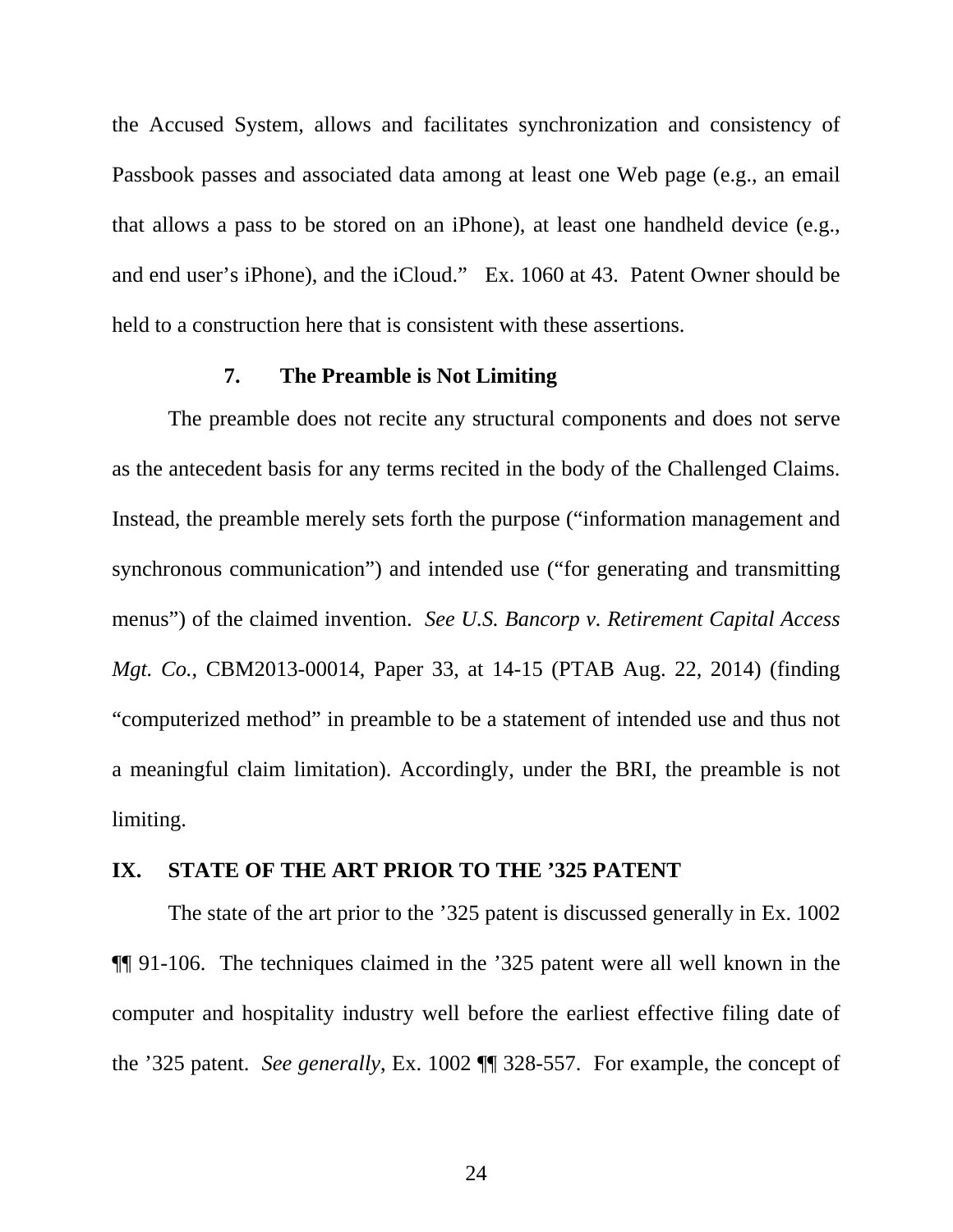storing separate copies of a database at two or more sites (sometimes referred to as database replication) using both synchronous and asynchronous distributed database technologies was well known in the art. *See, e.g.*, Ex. 1026 at 423-24. It was further known to use different schemes to update/synchronize such replicated databases, including snapshot replication (in which replicated databases are updated on a periodic basis), near real-time replication (in which store and forward messages for each completed transaction are broadcast to all nodes to update the replicated database as soon as possible), and pull replication (in which the device on which a replicated database is stored determines when to update the replicated database). *Id*. at 424-25. Similarly, the synchronization of applications through real time communications of user selections (e.g., airline reservations) was also well known in the art. *Id*. The transmission from a central database/server to a client device of formatted documents containing user-selectable choices (which are menus) was also well-known in the art. *See, e.g.*, Ex. 1021 at 228, Fig. 5.33 and 233, Fig. 5.41. Accordingly, the limitations in claims 11-13 requiring the synchronization of applications and data were nothing new in the art at the time of the '325 patent. *See generally*, Ex. 1002 ¶¶ 91-106.

 The use of wireless handheld devices was also known in the computer and hospitality industries well before the '325 application was filed. For example, a wireless handheld device from Micros systems known as the HHT (hand held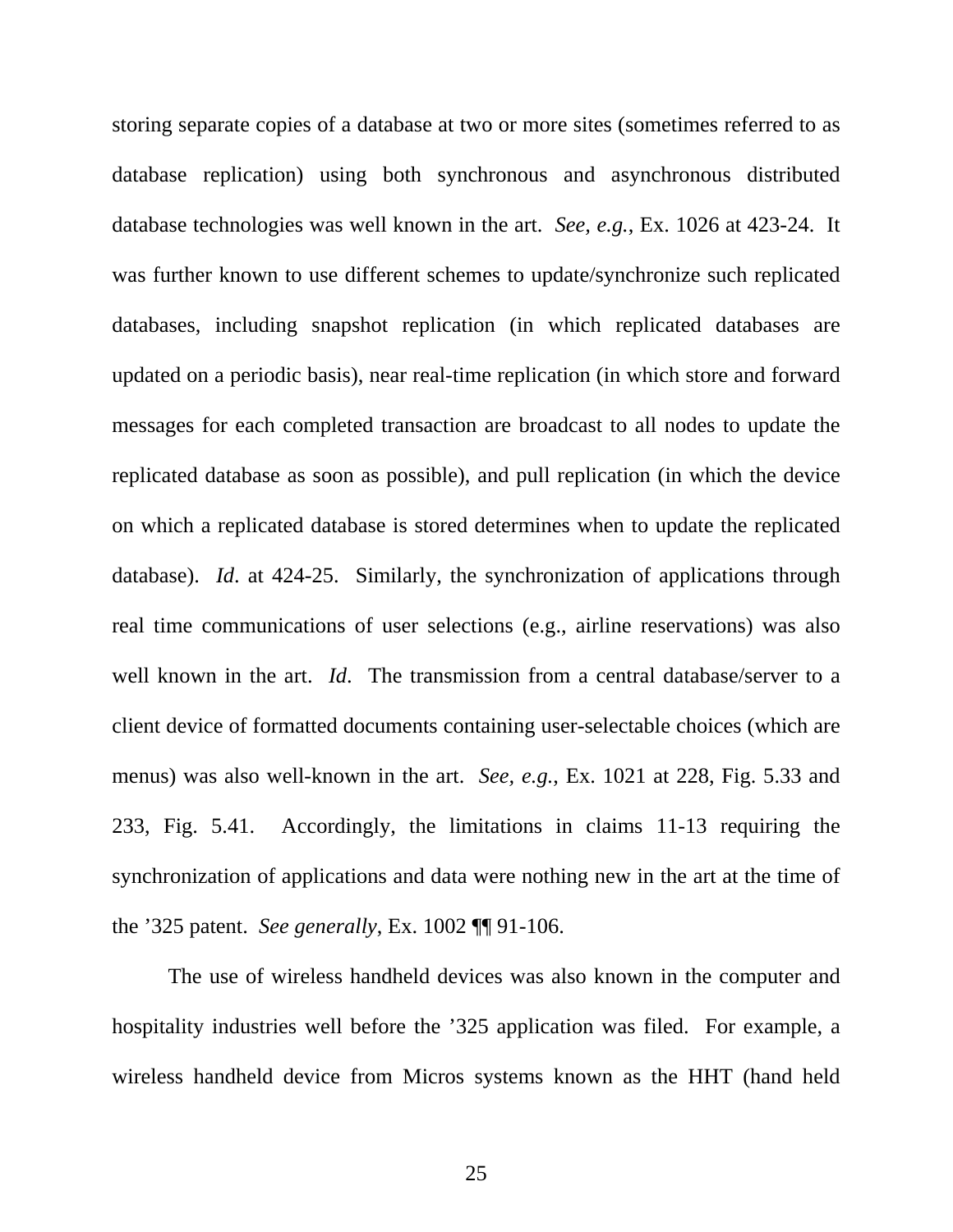terminal) had been in use in the Walt Disney World Village for taking beverage orders in the pool area and communicating those orders to the hotel's point of sale system, the Micros 8700 hospitality management system, at least as early as January 1997. Ex. 1029 at 26. The use of such wireless handheld devices for taking and communicating orders from customers was known to shorten the time necessary for the servers to bring orders to customers. *Id*. at 26.

 While the HHT communicated data in a proprietary format, wireless handheld devices capable of displaying word wide web pages were also known in the art. Ex. 1022 at 1075. These wireless handheld devices include smartphones such as the Nokia 9000i Communicator and personal digital assistants such as the Apple Newton. Ex. 1022 at 1075. Also known in the art were wireless handheld personal computers such as the Novatel Contact that could be used to display web pages. Ex. 1065 at 52. It would have been obvious to one of ordinary skill in the art to use such off-the-shelf wireless handheld devices to access web pages of any kind for any purpose, including accessing hospitality related web pages such as for placing restaurant orders and airline reservations. Ex. 1002 ¶¶ 29-43, 330-40, 397- 406, 419-21, and 474-79.

 Thus, all of the components and techniques of the Challenged Claims of the '325 patent were in the prior art at the time the application for the '325 patent was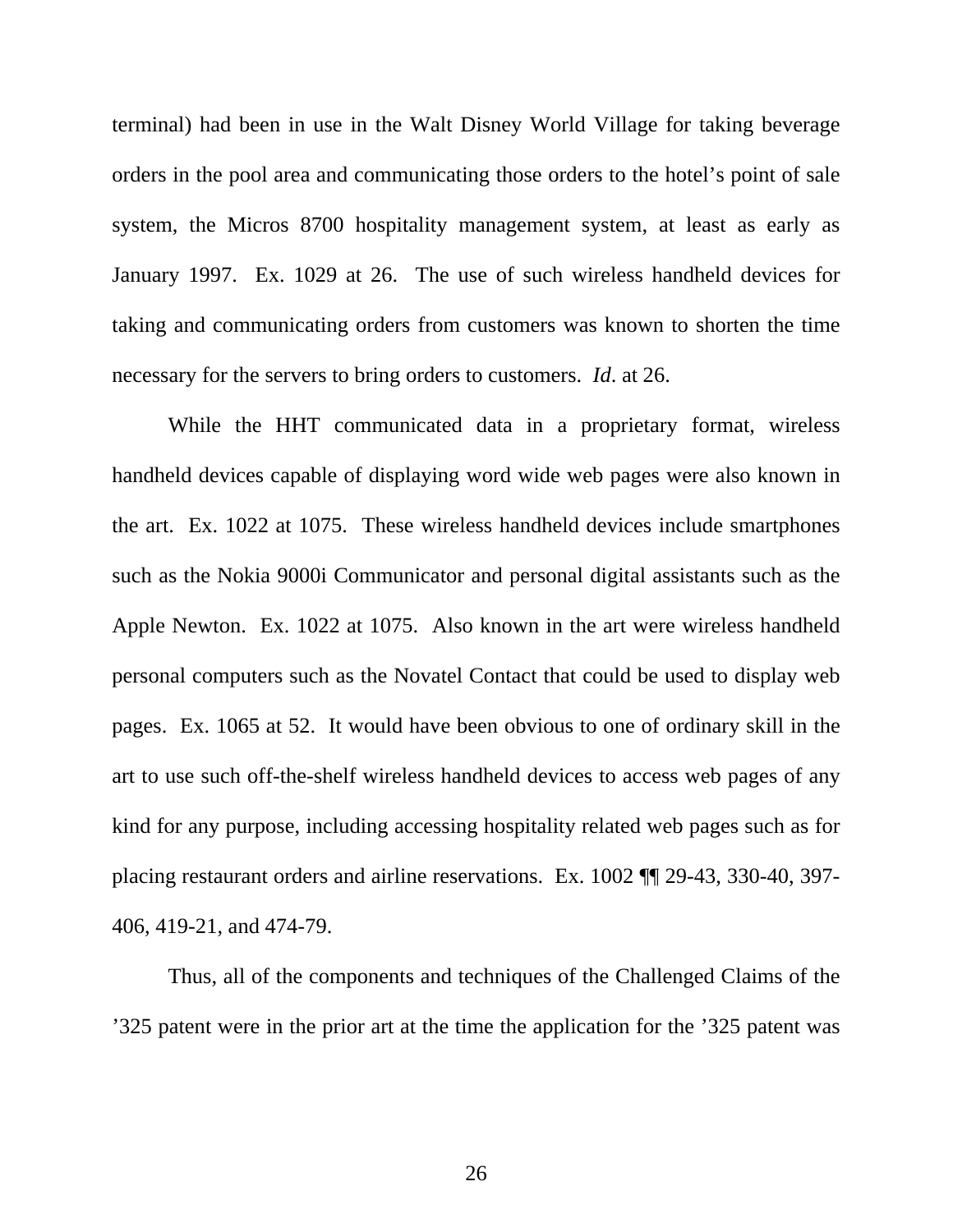filed, and, as discussed below, where necessary, it would have been obvious to combine the prior art in the manner recited in those claims.

# **X. THERE IS A REASONABLE LIKELIHOOD THAT PETITIONER WILL PREVAIL WITH RESPECT TO AT LEAST ONE CLAIM OF THE '325 PATENT.**

 A petition for CBM review must demonstrate that "it is more likely than not that at least 1 of the claims challenged in the petition is unpatentable." 35 U.S.C. § 324(a). This Petition meets that threshold. There is a reasonable likelihood that Petitioner will prevail in establishing that at least one of the Challenged Claims of the '325 patent is invalid under 35 U.S.C. §§ 102 and 103 as explained below.

## **XI. DETAILED EXPLANATION OF THE GROUNDS FOR REJECTION**

 A detailed explanation of the pertinence and manner of applying the prior art references to the Challenged Claims of the '325 patent is provided below in accordance with 37 C.F.R.  $\S$ § 42.304(b)(4) and 42.304(b)(5). Except as noted, the explanation below assumes that the claims are construed in accordance with the claim constructions set forth above. To the extent that any limitation is deemed to be absent, whether as a result of claim construction or otherwise, such limitation would have been obvious over the cited art. Ex. 1002 ¶¶ 29-43, 330-40, 397-406, 419-21, and 474-79.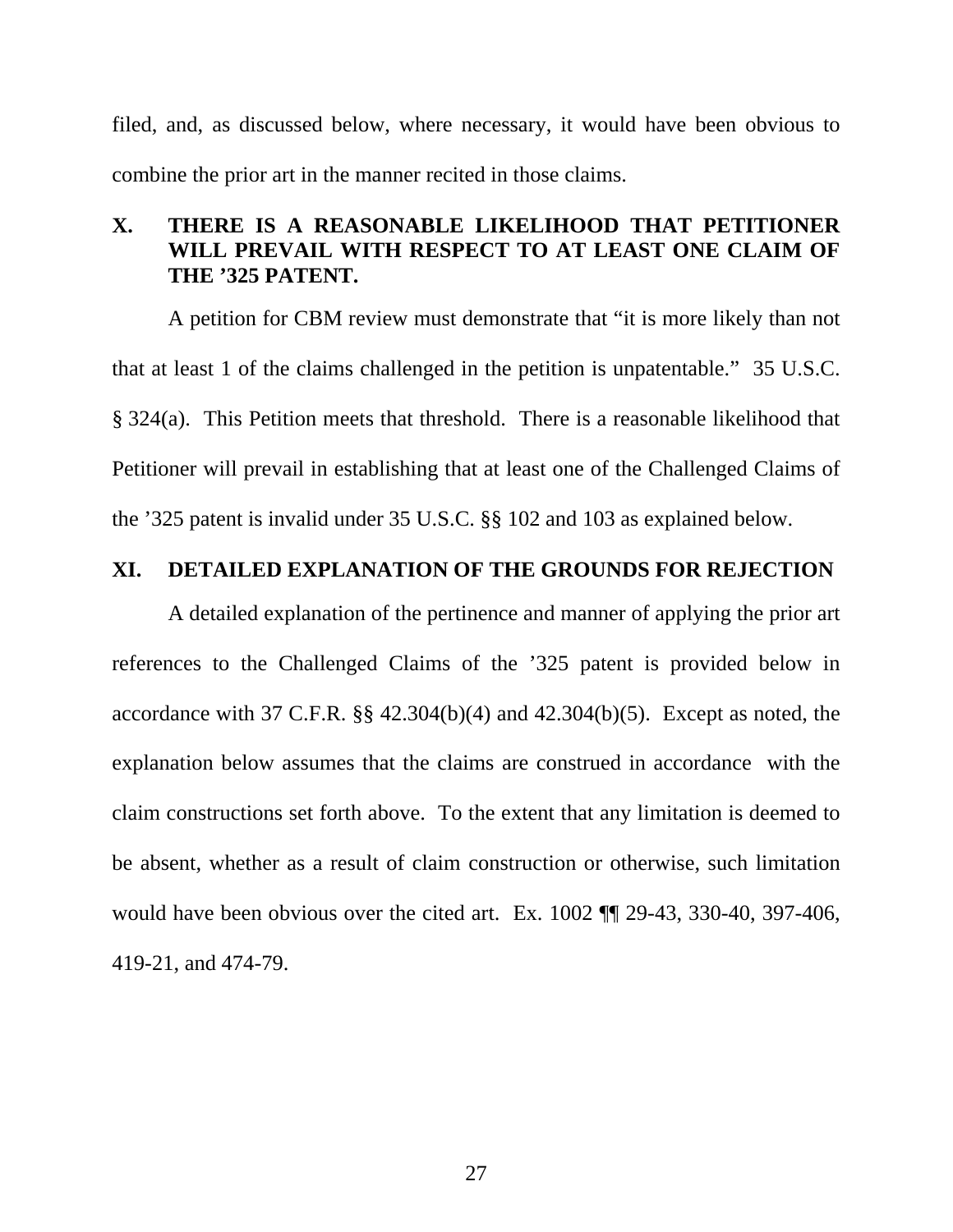## **A. Challenge to Claims 11, 13 and 15 Based on Inkpen, Nokia and Digestor.**

#### **1. Summary of Inkpen**

Inkpen, which was not considered by the Patent Office during the original prosecution of the '325 patent, was published in July 1998—more than one year prior to the application filing date of the '325 Patent. Ex. 1037. Therefore, Inkpen is prior art under 35 U.S.C. § 102(b) because it was published at least one year prior to the effective filing date for the '325 Patent, and is also prior art under 35 U.S.C. § 102(a) based on its 1998 copyright date.

Inkpen is a book length survey of several known travel information systems. Although several such information systems are disclosed, for purposes of this Petition the information system developed by Marriott will be the focus. The Marriott system is discussed primarily at 229-234 of Inkpen, although certain components (i.e., the Thisco switch) are also discussed elsewhere. The Marriott information system is illustrated in figure 5.36 below: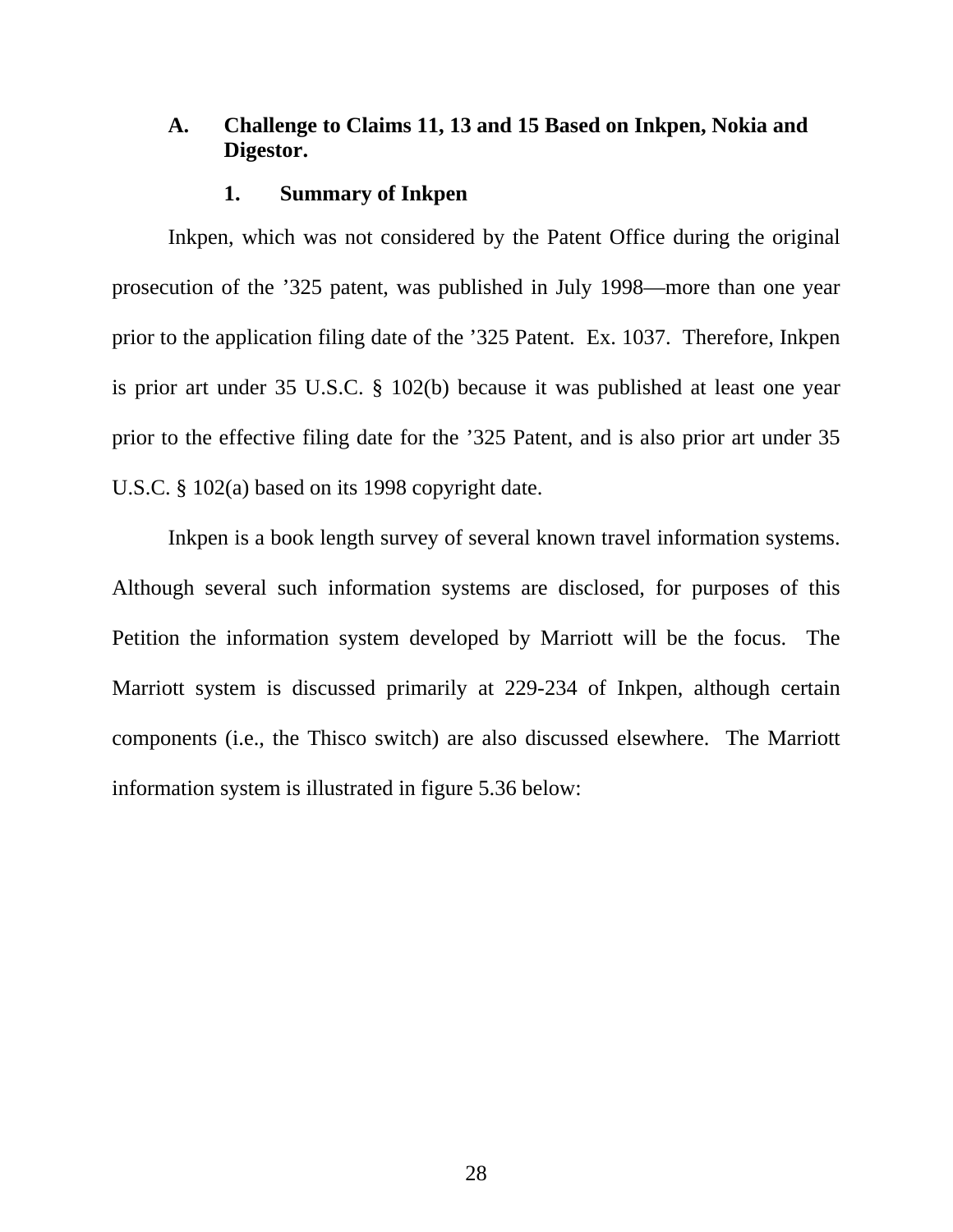

In this figure, the box labeled "MARSHA III" (hereinafter "MARSHA") is a CRS (computerized reservation system) device that interacts with the storage device labeled "Marriott data base" to handle all reservations, including those submitted from the Internet via the Travel Web server and reservations from one of the GDSs (global distribution systems). Ex. 1021 at 230, col. 2, line 24 - 231, col. 1, line 20. The box labeled THISCO is a switch that acts as an access point for MARSHA and GDSs, which are typically used by travel agents and employ their own special protocols. *Id*. at 230, col. 2, lines 15-22. The THISCO switch also interfaces with the Travel Web Internet server/ booking engine website, which is shown as a separate box in Fig. 5.36 above. *Id.* The Travel Web server may be used by consumers to make reservations. *Id*. at 218, col.1, lines 35-40. In addition to the Travel Web server, a user may also connect to one of Marriott's front end servers to access the Marriott.com website, which were new as of 1996. *Id*. at 229,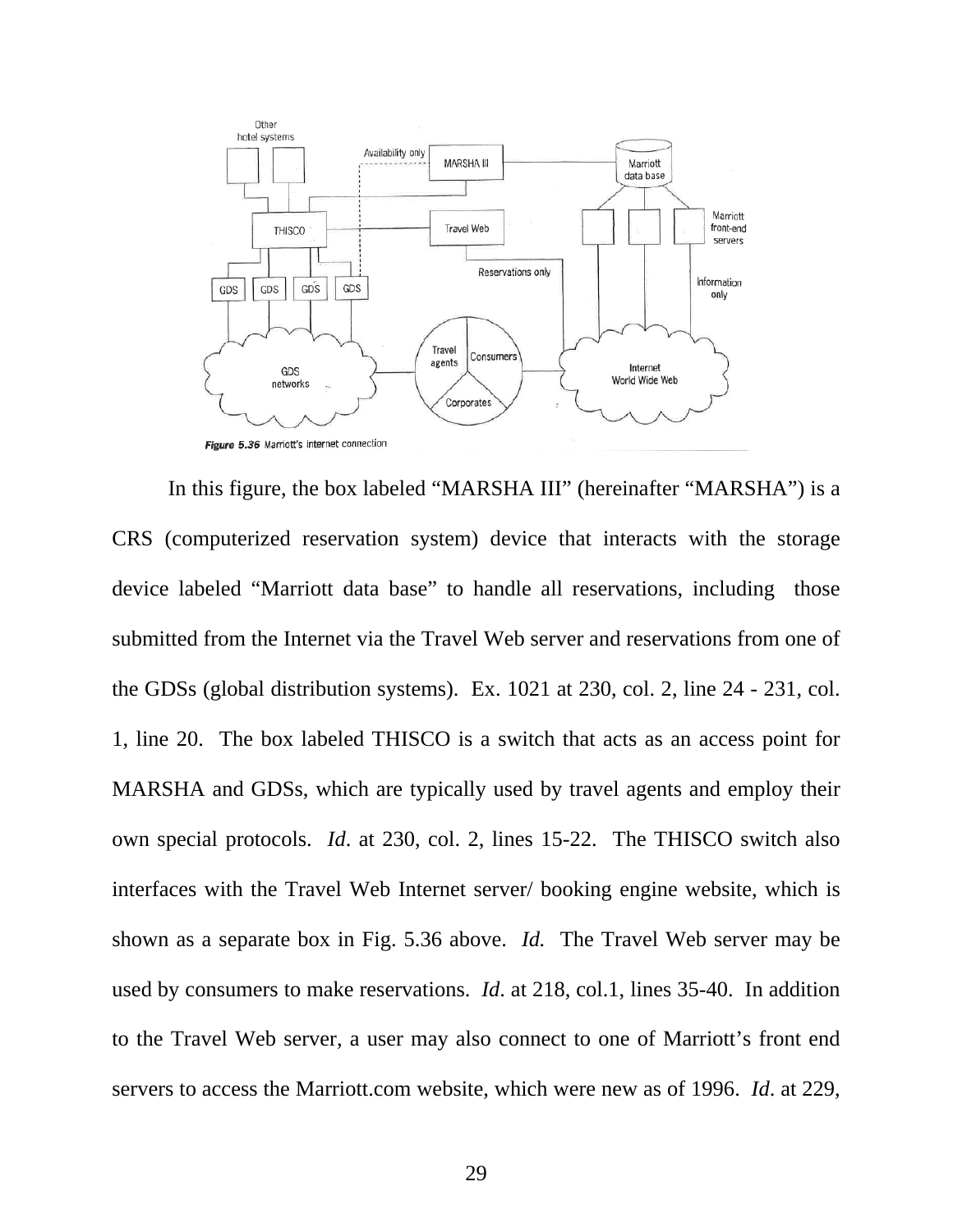col. 2, lines 37-43. A user can get certain information via the Marriott.com website (*e.g.*, room rates, property descriptions, hotel addresses), but can only check availability and make reservations via a connection through the Marriott server to the Travel Web site to the THISCO switch and then to MARSHA. *Id.* at 230, col. 1, line 44- col. 2, line 49; Ex. 1002 ¶¶ 331-32.

#### **2. Summary of Digestor**

Digestor, which was also not considered by the Patent Office during the original prosecution of the '325 patent, was published in 1997 (Ex. 1022 at 1075), more than one year prior to the effective filing date of the '325 Patent. Digestor is therefore prior art under 35 U.S.C. § 102(b). Digestor describes "a software system which automatically re-authors arbitrary documents from the world-wide web to display on small screen devices such as PDAs and cellular phones, providing device independent access to the web." Ex. 1022 at Abstract. An example of a reauthored web document that has been divided to display as multiple cascaded screens on a small screen device is shown in Fig. 3 reproduced below:



Fig. 3.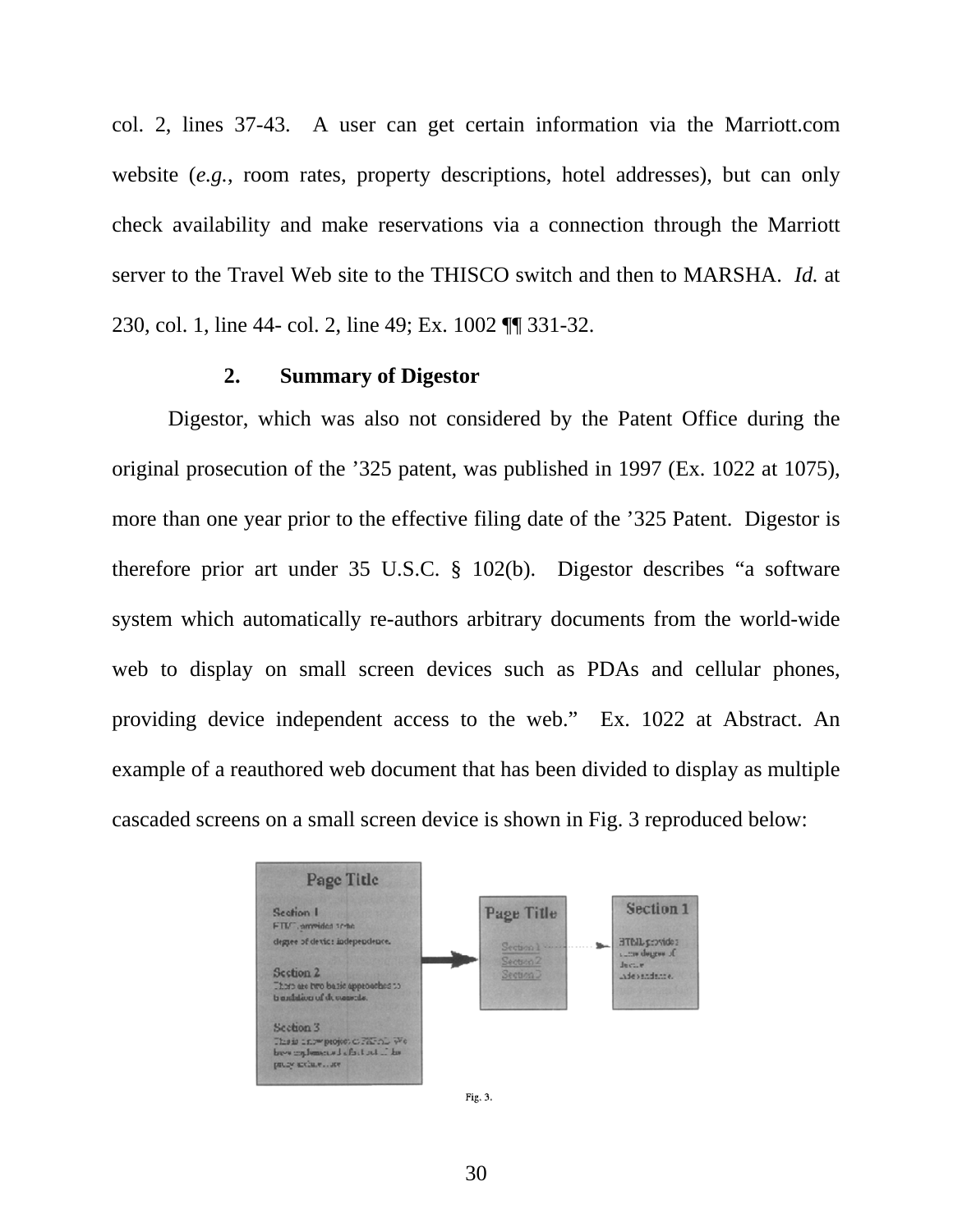Digestor discloses four approaches for formatting documents for small screens, including: (1) device-specific authoring, (2) multiple-device authoring, (3) clientside navigation, and (4) automatic re-authoring. *Id.* at 1076. Automatic reauthoring can be performed at either the server from which the document is served, the client, or an intermediate device. *Id.*; Ex. 1002 ¶¶ 112, 333.

#### **3. Summary of Nokia**

Nokia, which was also not considered by the Patent Office during the original prosecution of the '325 patent, was published in 1997 (Ex. 1023 at copyright page), which is more than one year prior effective filing date of the '325 Patent. Nokia is therefore prior art to the '325 patent under 35 U.S.C. § 102(b).

Nokia is an owner's manual for the Nokia 9000i Communicator. *Id.* at 7. The Nokia 9000i Communicator, specifically mentioned in Digestor (Ex. 1022 at 1075), includes "a mobile phone, messaging device, Internet access terminal, and palmtop organizer all in one compact unit" with the phone interface on the device cover and the other interfaces under the device cover as shown below:



Figure 1-2: Communicator interface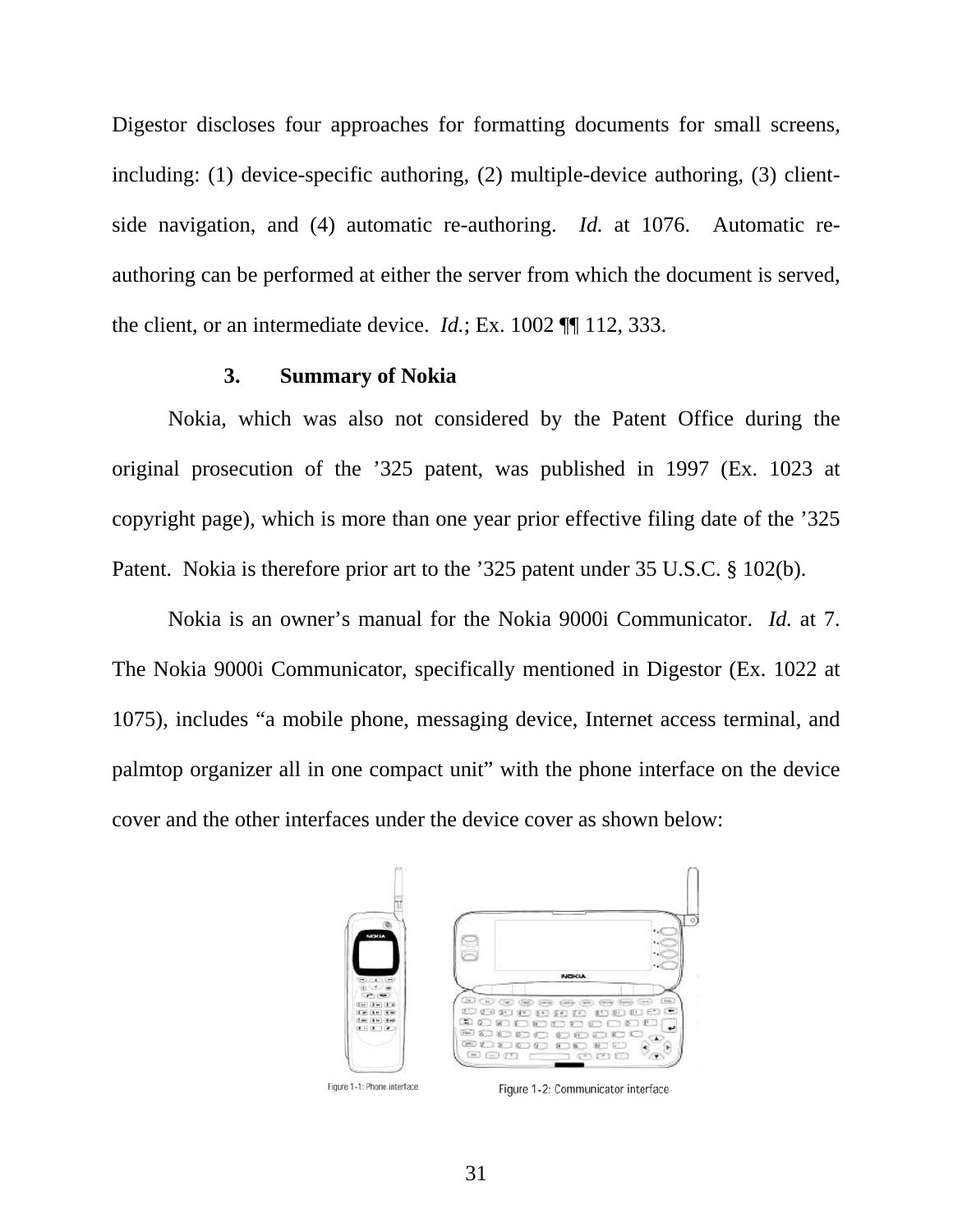Ex. 1023 at 7. The 9000i Communicator included a web browser for viewing world wide web pages, including HTML web pages. *Id.* at 63; Ex. 1002 ¶¶ 334- 35.

# **4. Patentability Challenge Based on Inkpen, Nokia, and Digestor.**

It would have been obvious to a POSITA to combine Inkpen, Nokia and Digestor by using the Nokia 9000i Communicator device disclosed in Nokia to access Travel Web pages such as those disclosed in Inkpen to make, e.g., hotel reservations. Ex. 1002 ¶ 336. It should be noted that claims 11, 13 and 15 do not require any reformatting of any menus or other data for a smaller screen on a wireless handheld device, do not require that the wireless handheld device utilize a hospitality application different from a Web page rendered by a browser and do not otherwise preclude the hospitality application on the wireless handheld device from being a Web page rendered by a browser. Thus, the "wireless handheld device" limitations of claims 11-13 would be satisfied by a handheld device that had wireless internet access and a web browser capable of rendering the pages on the Travel Web site. Such devices include the Nokia 9000i Communicator (Ex. 1023 at 61) as well as the Samsung Duett, Sharp TQ-G700 and Sharp MI-10 (Ex. 1022 at 1075), and the Novatel Contact (Ex. 1065 at 52). Ex. 1002 ¶ 336. It should further be noted that nothing in the claims of the '325 patent preclude both the "web page" and the "wireless handheld device" from being implemented as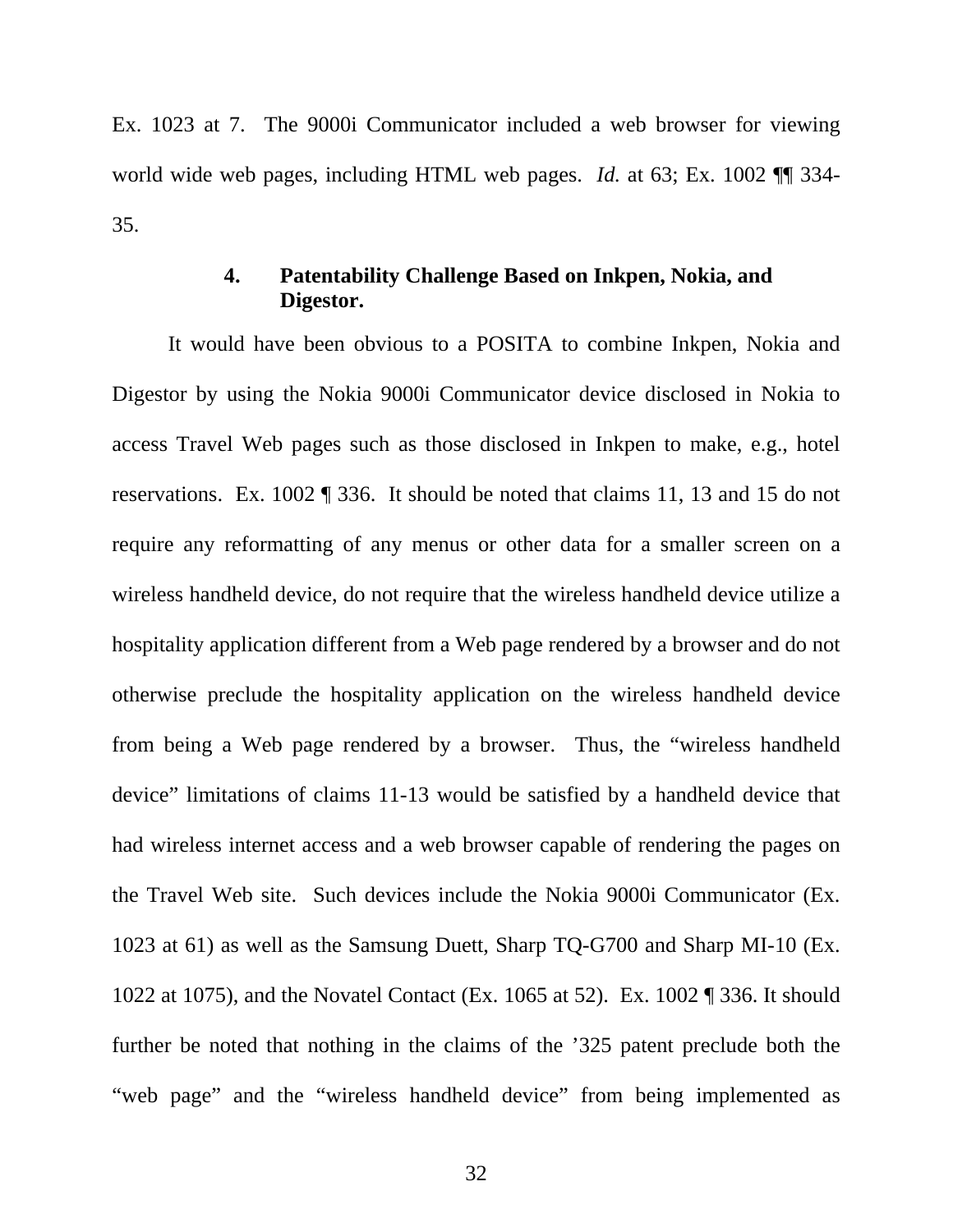wireless handheld devices with browsers, and this affects all grounds raised for patentability challenges. *Id*.

Even if the Challenged Claims were to be interpreted as requiring the reformatting of data for a small screen on a wireless handheld device, it would have been obvious to a POSITA to configure the Travel Web server of Inkpen to modify web pages for the smaller screen size of a wireless hand-held device such as the Nokia 9000i Communicator in view of Digestor. Ex. 1002 ¶ 337. For example, as Digestor discloses (Ex. 1022 at 1076, col. 1, lines 6-9), a POSITA would have known that it was possible to author Web pages for specific devices including the Nokia 9000i Communicator. Ex. 1002 ¶ 337. Alternatively, a POSITA would have known how to employ Digestor's automatic re-authoring techniques to transform a World Wide Web page for given display characteristics of a particular device such as the Nokia 9000i Communicator so that a Web page could be more appropriately displayed on that device. *Id*.

The combination of Inkpen, Nokia and Digestor renders each of claims 11, 13 and 15 obvious as shown in the following detailed claims charts, in which the following mapping of claim limitations to blocks in diagram 5.36 of Inkpen will be made:

a) The "central database" of the claims is mapped onto the combination of MARSHA CRS and the Marriott database storage device. This is proper as BRI of

33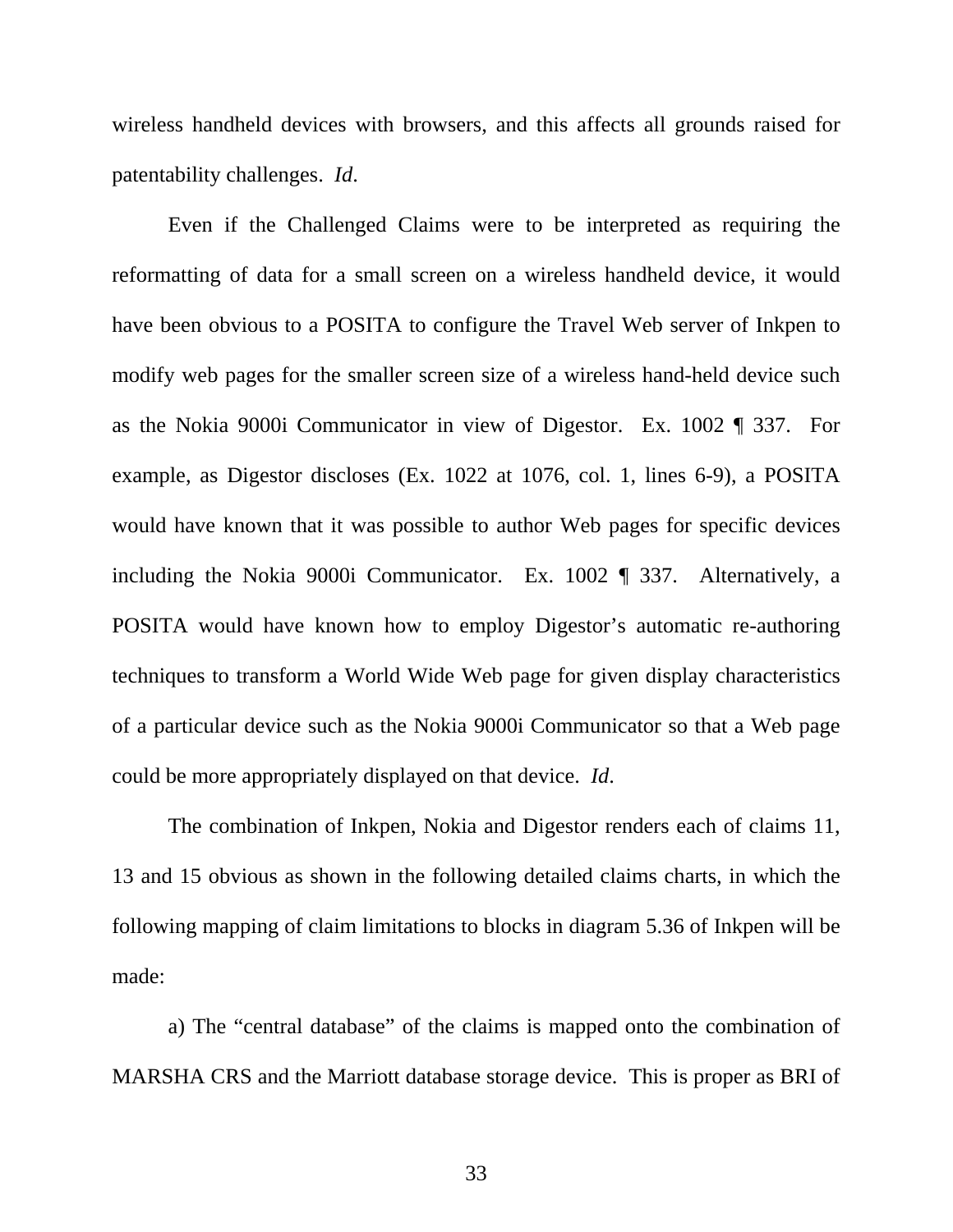"database" includes not only data/records but routines to search, sort and recombine the data/records. Additionally, the '325 patent describes the central database as a "backoffice server" (Ex. 1003 at 2:28), and it is was well known to a POSITA at the time of the '325 patent that a server includes both a computer and one or more storage devices, which can be as simple as a single hard disk or as complex as a SAN (storage area network) including multiple interconnected storage devices. Ex. 1002 ¶ 338a.

b) The "communications control module" is mapped onto the THISCO switch. Ex. 1002 ¶ 338b.

c) The "outside applications" are mapped onto the GDSs. Ex. 1002 ¶ 338c.

d) The "application program interface" is mapped onto the code on the THISCO switch that translates the messages and commands in the various GDS protocols such as the TPF protocol to the format and protocol accepted by MARSHA. Ex. 1002 ¶ 338d.

e) The Web server is mapped onto the Travel Web server. Ex. 1002 ¶ 338e.

f) The Web page is an instance of a page from the Travel Web server rendered on any end user device such as a personal computer, laptop, PDA or smartphone. Ex. 1002 ¶ 338f.

Several variations to the system of figure 5.36 would have been obvious to a POSITA at the time of the alleged invention of the Challenged Claims. For

34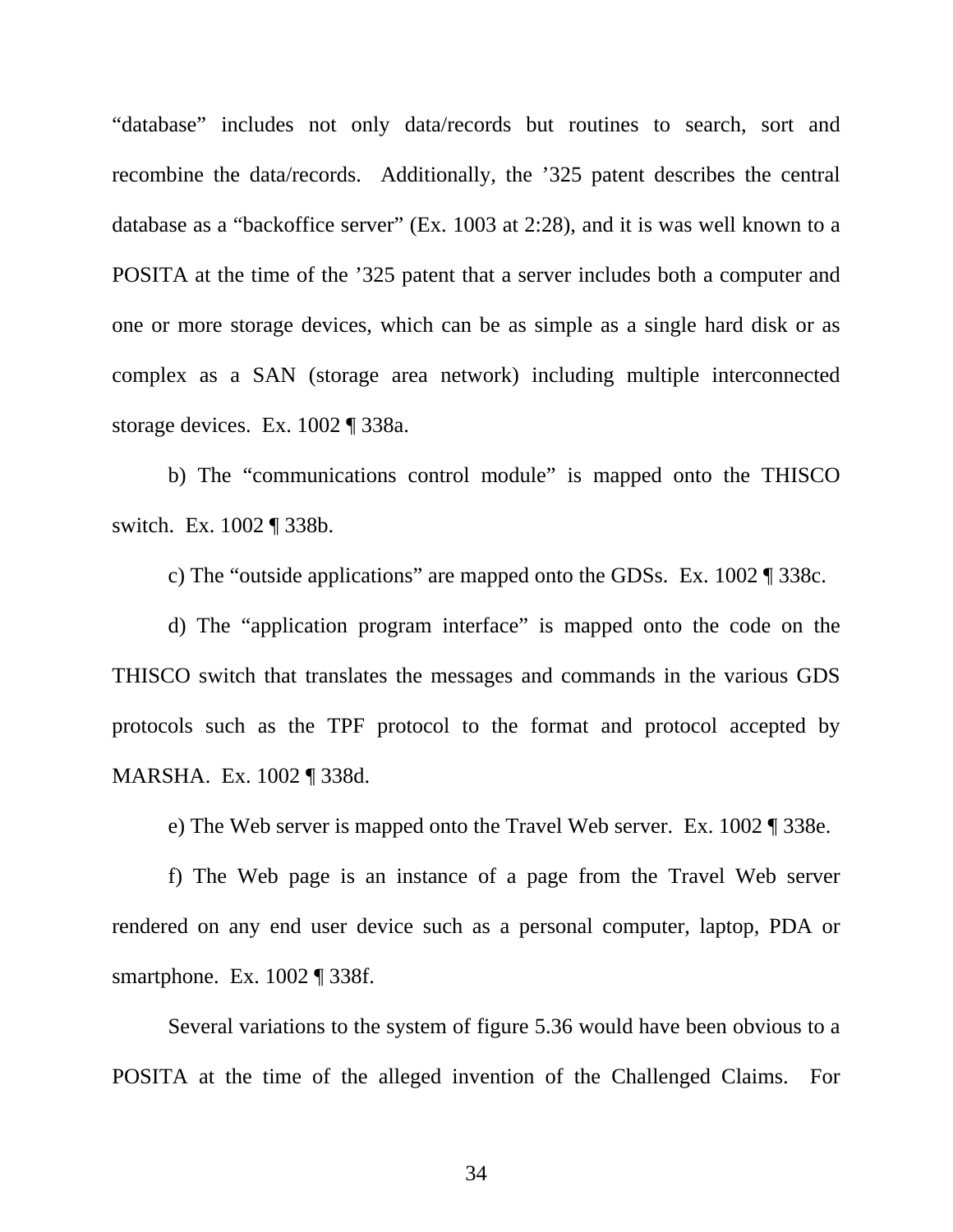example, it would have been obvious to a POSITA that the dotted line direct connection from one of the GDSs to the MARSHA CRS was optional and therefore could be omitted from the system of Figure 5.36. Ex. 1002 ¶ 339. Alternatively, the one GDS that was directly connected to the MARSHA could itself have been omitted from the system of figure 5.36. *Id*.. Additionally, Inkpen discloses that the integration of the Marriott front end servers with the MARSHA system and Marriott database was relatively new. Ex. 1021 at 229. It would have been obvious to a POSITA that the Marriott front end servers could be eliminated from the system of figure 5.36 such that all internet transactions would originate from clients connected to the Travel Web server. Ex. 1002 ¶ 339. An annotated version of figure 5.36 indicating the aforementioned modifications and mapping is set forth below:

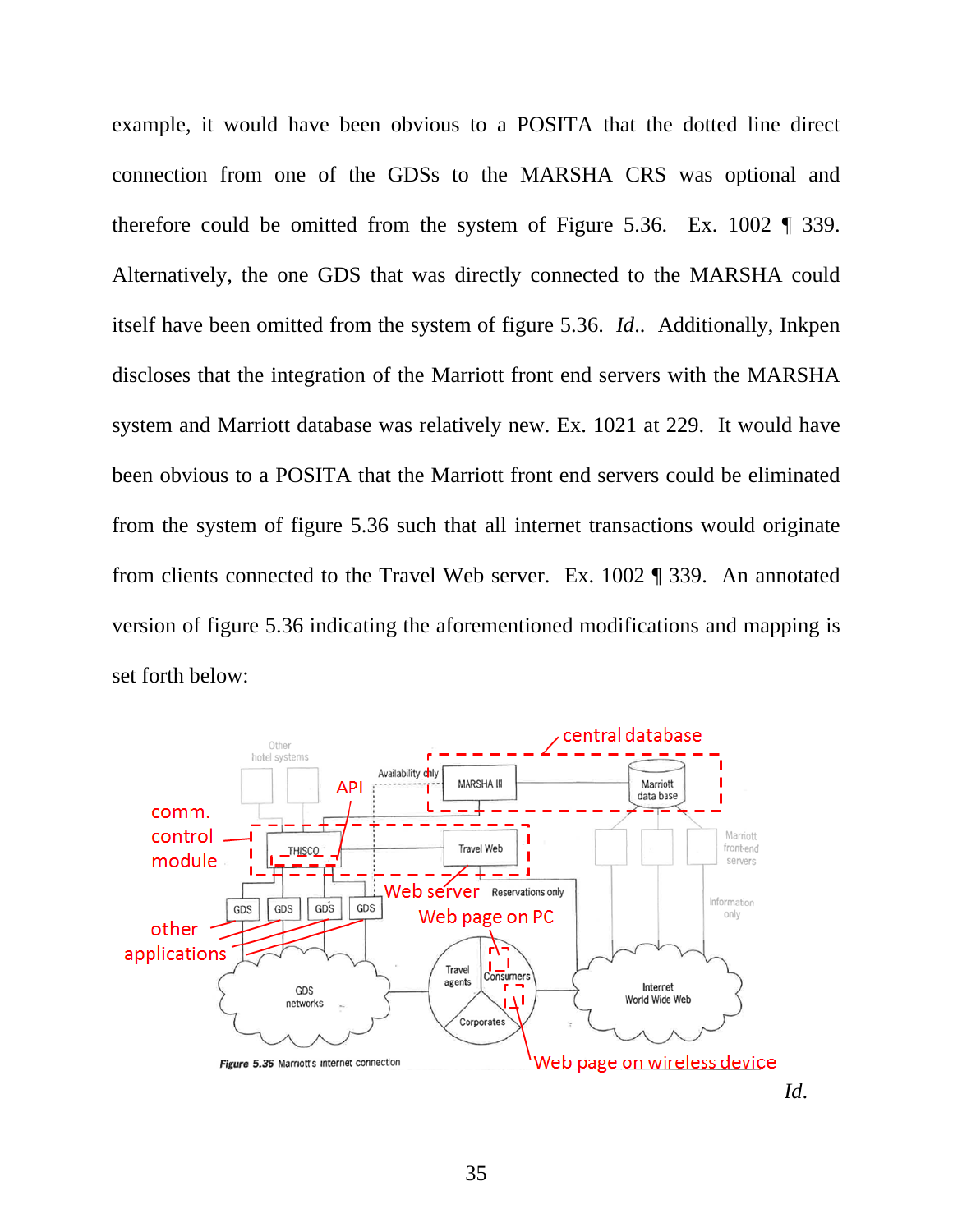The following charts explain in detail how the combination of Inkpen, Nokia, and Digestor renders claims 11, 13 and 15 of the '325 patent obvious under 35 U.S.C. § 103 (pre-AIA).<sup>1</sup> Ex. 1002 ¶ 340.

| <b>Claim 11</b>        | <b>Inkpen, Nokia and Digestor</b>                              |
|------------------------|----------------------------------------------------------------|
| 11. An information     | Inkpen discloses a communications system utilized by           |
| and<br>management      | Marriott for hotel reservations which may be made via the      |
| synchronous            | Internet:                                                      |
| communications         |                                                                |
| system for use with    | "Marriott has been highly successful in using technology to    |
| wireless<br>handheld   | market and sell hotel rooms and related services to            |
| devices<br>computing   | customers around the world. The cornerstone of this            |
| and<br>the<br>internet | distribution activity is <b>Marriott's central reservation</b> |
| comprising:            | system, MARSHA (you can find more information on               |
|                        | MARSHA in Marriott's interconnection to GDSs in Chapter        |
|                        | $3)$ .                                                         |
|                        | * * * *                                                        |
|                        | However, when an Internet user wishes to view availability     |
|                        | or make a booking, the server routes the enquiry via a third   |
|                        | route – a direct connection to TravelWeb. Messages             |
|                        | passing down a direct connection to the TravelWeb Internet     |
|                        | booking engine are routed to the Thisco switch, which          |
|                        | passes them on to MARSHA. The MARSHA system                    |
|                        | checks its <b>room inventory data base</b> and formulates a    |
|                        | response, just as though it was a regular Thisco/TravelWeb     |
|                        | reservation message. However, in this case the response is     |
|                        | routed back to the Marriott Internet Web servers which         |
|                        | route the message to the consumer.                             |
|                        | $***$ * *                                                      |
|                        | The beauty of this approach is that it maintains the stand-    |
|                        | alone integrity of Thisco and TravelWeb. Neither of these      |
|                        | systems needs to hold a data base of rates or rooms. All       |
|                        | data and inventory records continue to be held by              |
|                        | MARSHA. This is an important point because it                  |
|                        | eliminates any problems that would undoubtedly arise           |

<sup>&</sup>lt;sup>1</sup> Any bolding only appears in original. Bolding and underlining means emphasis added.

 $\overline{a}$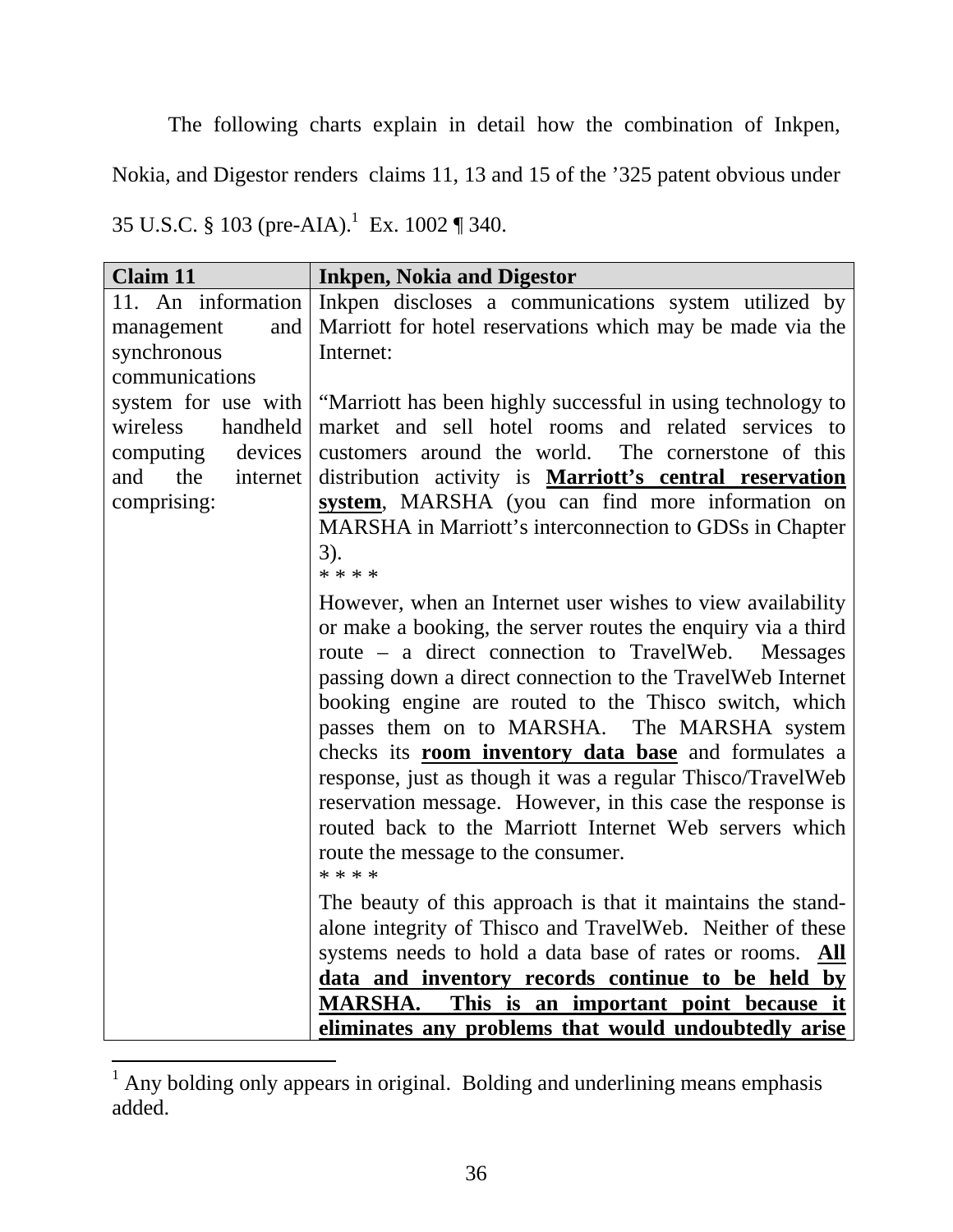| <b>Claim 11</b> | <b>Inkpen, Nokia and Digestor</b>                           |
|-----------------|-------------------------------------------------------------|
|                 | from duplicating Marriott's hotel information on other      |
|                 | servers. Another benefit is that it saves Marriott from     |
|                 | having to develop a complex and costly booking interface to |
|                 | MARSHA." Ex. 1021 at 229-231; Ex 1002 ¶ 343.                |
|                 | Nokia and Digestor disclose the use of wireless handheld    |
|                 | devices for displaying world wide web pages. Ex 1022 at     |
|                 | 1076; Ex. 1023 at 61-65. See also Ex. 1002 \[\] 341-45.     |

It would have been obvious to one of ordinary skill in the art that the Nokia

9000i Communicator and the wireless handheld devices disclosed in Digestor

could have been used to access the web pages of the Travel Web site. Ex. 1002

¶ 345; Ex. 1022 at 1080.

| <b>Claim 11</b>        | <b>Inkpen, Nokia and Digestor</b>                                                                                                                                                                                                                                                                                                                                               |
|------------------------|---------------------------------------------------------------------------------------------------------------------------------------------------------------------------------------------------------------------------------------------------------------------------------------------------------------------------------------------------------------------------------|
| a. a central database  | The communications system utilized by Marriott for hotel                                                                                                                                                                                                                                                                                                                        |
| containing hospitality | reservations includes a central database containing                                                                                                                                                                                                                                                                                                                             |
| applications and data, | hospitality applications and data including the MARSHA III                                                                                                                                                                                                                                                                                                                      |
|                        | computerized reservation system and the storage device                                                                                                                                                                                                                                                                                                                          |
|                        | associated with the MARSHA system:                                                                                                                                                                                                                                                                                                                                              |
|                        | "Marriott has been highly successful in using technology to<br>market and sell hotel rooms and related services to<br>customers around the world. The cornerstone of this<br>distribution activity is <b>Marriott's central reservation</b><br>system, MARSHA (you can find more information on<br>MARSHA in Marriott's interconnection to GDSs in Chapter<br>$3)$ .<br>* * * * |
|                        | However, when an Internet user wishes to view availability                                                                                                                                                                                                                                                                                                                      |
|                        | or make a booking, the server routes the enquiry via a third                                                                                                                                                                                                                                                                                                                    |
|                        | route – a direct connection to TravelWeb. Messages                                                                                                                                                                                                                                                                                                                              |
|                        | passing down a direct connection to the TravelWeb Internet                                                                                                                                                                                                                                                                                                                      |
|                        | booking engine are routed to the Thisco switch, which                                                                                                                                                                                                                                                                                                                           |
|                        | passes them on to MARSHA. The MARSHA system                                                                                                                                                                                                                                                                                                                                     |
|                        | checks its <b>room inventory data base</b> and formulates a                                                                                                                                                                                                                                                                                                                     |
|                        | response, just as though it was a regular Thisco/TravelWeb                                                                                                                                                                                                                                                                                                                      |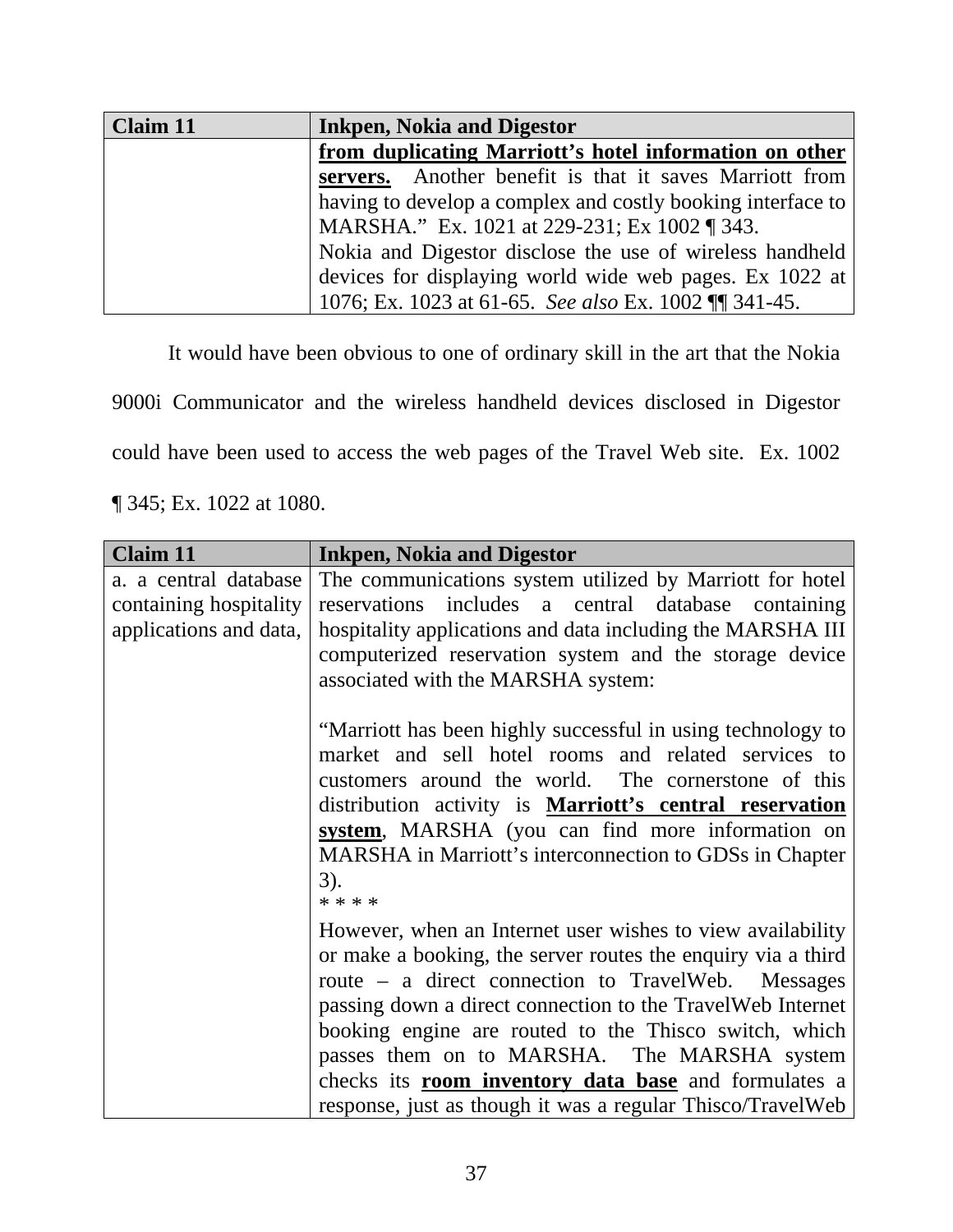|                          | reservation message. However, in this case the response is<br>routed back to the Marriott Internet Web servers which<br>route the message to the consumer.<br>* * * *                                                                     |
|--------------------------|-------------------------------------------------------------------------------------------------------------------------------------------------------------------------------------------------------------------------------------------|
|                          | The beauty of this approach is that it maintains the stand-<br>alone integrity of Thisco and TravelWeb. Neither of these<br>systems needs to hold a data base of rates or rooms. All<br>data and inventory records continue to be held by |
|                          | <b>MARSHA.</b> This is an important point because it                                                                                                                                                                                      |
|                          | eliminates any problems that would undoubtedly arise                                                                                                                                                                                      |
|                          | <u>from duplicating Marriott's hotel information on other</u>                                                                                                                                                                             |
|                          | Another benefit is that it saves Marriott from<br>servers.                                                                                                                                                                                |
|                          | having to develop a complex and costly booking interface to                                                                                                                                                                               |
|                          | MARSHA." Ex. 1021 at 229-231. See also Ex. 1002 1                                                                                                                                                                                         |
|                          | 346-47.                                                                                                                                                                                                                                   |
| b.<br>least<br>at<br>one | The Nokia 9000i Communicator [Ex. 1023 (Nokia 9000i)                                                                                                                                                                                      |
| handheld<br>wireless     | Communicator Owner's Manual) at 7-11 through 7-15]                                                                                                                                                                                        |
| computing device on      | discloses a wireless handheld computing device with a web                                                                                                                                                                                 |
| which<br>hospitality     | browser. Ex. $1002 \text{ } \text{\ensuremath{\mathfrak{q}}}$ 348. Digestor discloses wireless                                                                                                                                            |
| applications and data    | handheld devices such as the Nokia 9000i cell phone, the                                                                                                                                                                                  |
| are stored,              | Sony MagicLink, the Apple Newton with the AppPen                                                                                                                                                                                          |
|                          | NetHopper browser, and the Sharp MI-10. Ex. 1022 at                                                                                                                                                                                       |
|                          | 1075. See also Ex. 1002 ¶¶ 348-50.                                                                                                                                                                                                        |

It would have been obvious to a POSITA to configure the Travel Web server to modify web pages for the smaller screen size of a wireless hand-held device in view of Digestor. Ex. 1022 at 1076; Ex. 1002 ¶ 350. A POSITA would understand that Travel Web pages being rendered by a browser on a handheld device are data and hospitality applications within the meaning of the '325 patent. Ex. 1002 ¶ 350. This is because the combination of the HTML files associated with the Travel Web pages and the browser together comprise "sequences of instructions that can be executed on a computer that are designed to help people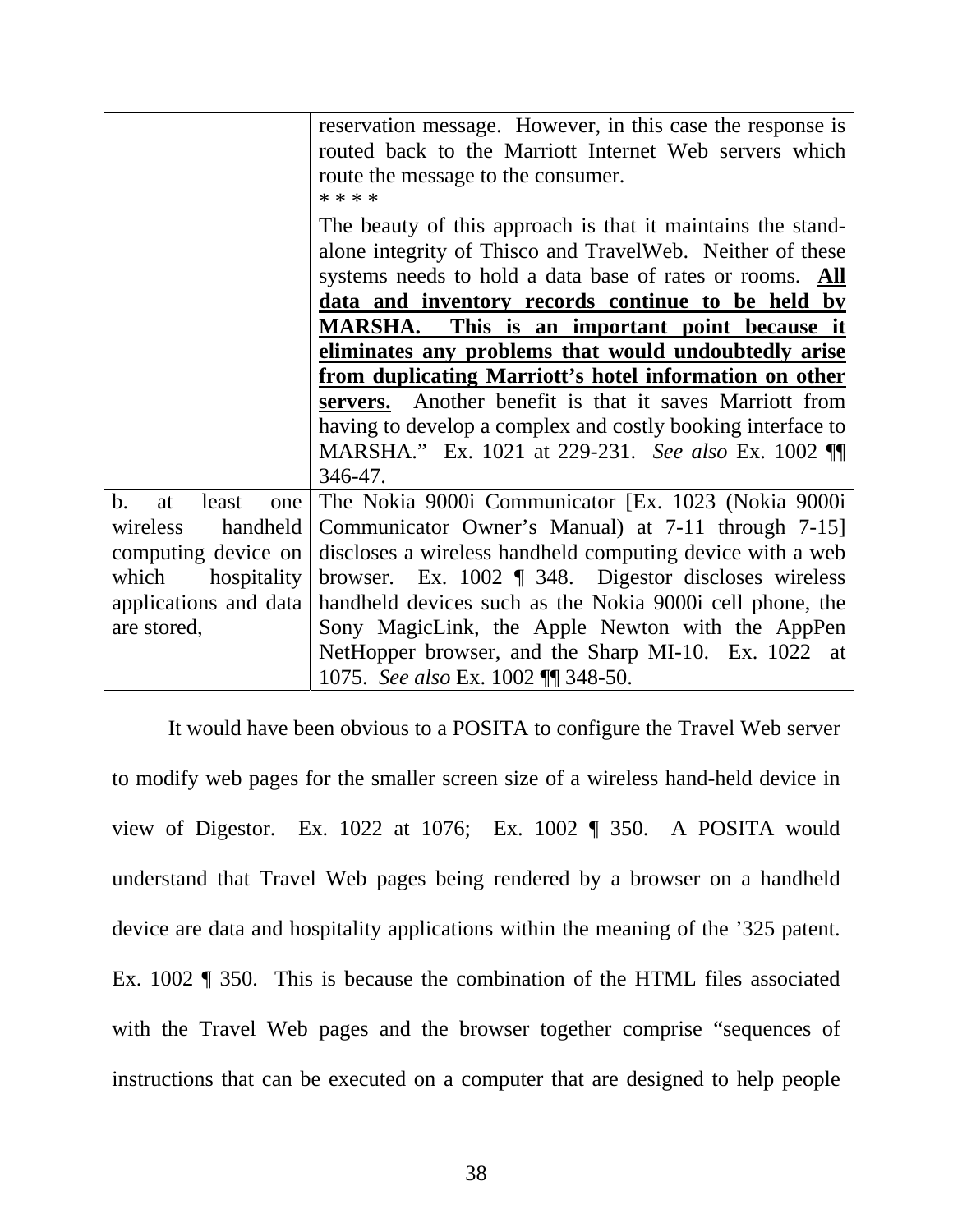perform a certain type of work," in this case making reservations. *Id*. Additionally, a POSITA would understand that web pages such as the Travel Web pages include data. *Id*. Additionally, the requirement in claim 11 that the Web page have hospitality applications and data stored thereon further supports the conclusion that Travel Web pages being rendered by a browser on a handheld device are data and hospitality applications. *Id*.

| <b>Claim 11</b>       | <b>Inkpen, Nokia and Digestor</b>                                         |
|-----------------------|---------------------------------------------------------------------------|
| c. at least one Web   | The communications system utilized by Marriott for hotel                  |
| which<br>server<br>on | reservations includes a Travel Web server on which                        |
| hospitality           | hospitality applications and data are stored. Ex. $1002 \text{ % } 351$ . |
| applications and data |                                                                           |
| are stored,           | "The <b>TravelWeb Internet server</b> is linked by high speed             |
|                       | telecommunications lines to Thisco's Ultraswitch computer                 |
|                       | (see Pegasus in Chapter 4 for more details on this major                  |
|                       | hotel industry switch). It is through this link that consumers            |
|                       | can book a hotel room from 14,000 properties that are part                |
|                       | of 16 chains. The actual booking process is carried out                   |
|                       | between the consumer and the hotel chain's computer                       |
|                       | system, with no intermediate GDS involved at all. This                    |
|                       | seamless connectivity is about as close to a direct point-of-             |
|                       | sale relationship with a prospective guest that a hotel could             |
|                       | reasonably expect to achieve. Once a booking has been                     |
|                       | made, consumers may choose to guarantee their rooms by                    |
|                       | using TravelWeb's on-line plastic card authorization                      |
|                       | facility. TravelWeb therefore provides its participating                  |
|                       | hotel customers with a truly on-line confirmed booking                    |
|                       | service that is available to customers all around the world."             |
|                       | Ex. 1021 at 218-219.                                                      |
|                       |                                                                           |
|                       | "One of the other main functions of the <b>TravelWeb server</b>           |
|                       | is to act as a translator between: (a) classical text-based               |
|                       | computer systems that support TravelWeb's host suppliers;                 |
|                       | and (b) the Internet's HTML to which all Internet users are               |
|                       | connected. This translation function allows TravelWeb's                   |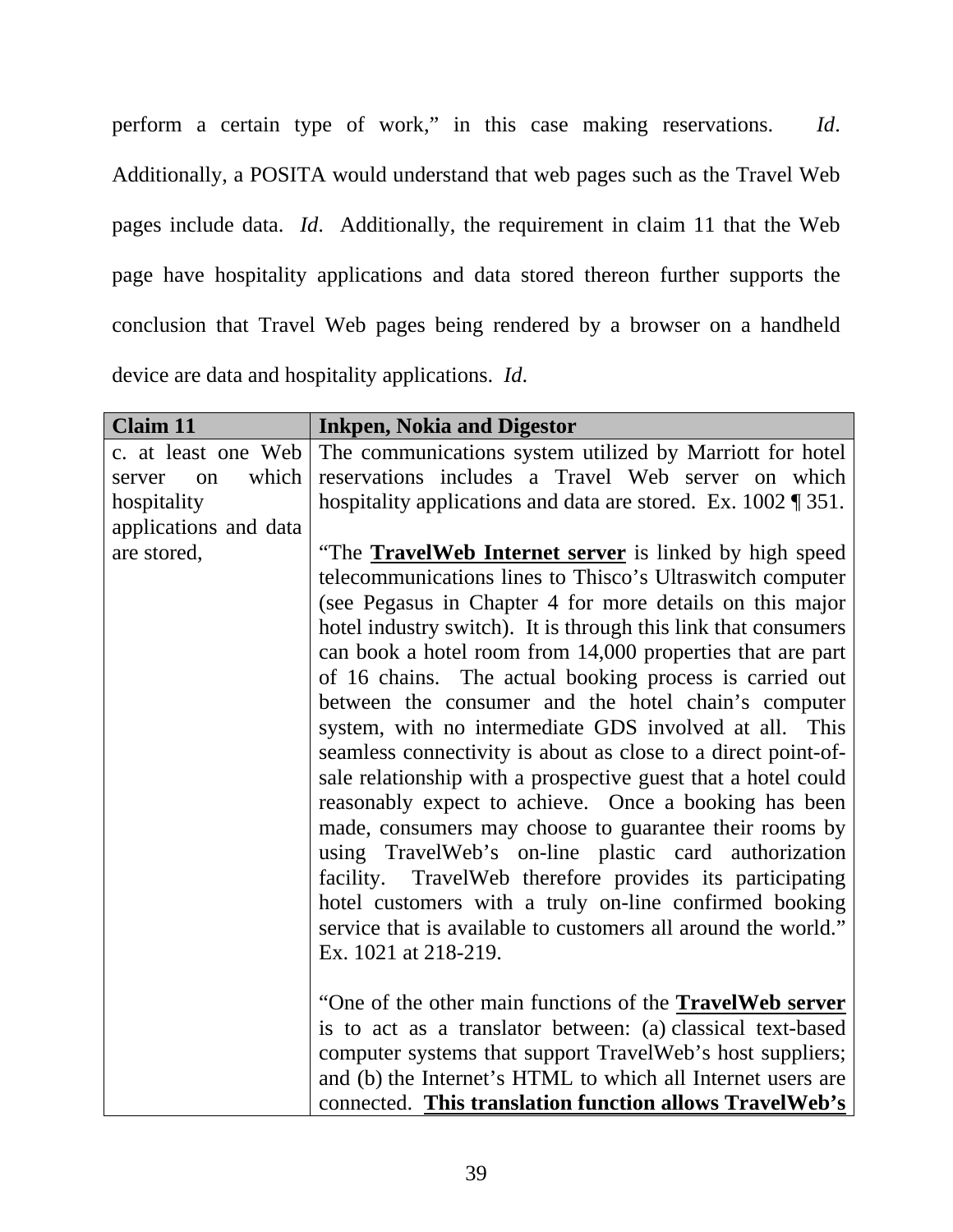| <b>Claim 11</b> | <b>Inkpen, Nokia and Digestor</b>                                    |
|-----------------|----------------------------------------------------------------------|
|                 | host suppliers to communicate directly with the PCs of               |
|                 | <b>home and business consumers around the world.</b> " <i>Id.</i> at |
|                 | 218.                                                                 |
|                 |                                                                      |
|                 | Digestor discloses a server that automatically re-authors            |
|                 | documents for display on small screen devices. Ex. 1022 at           |
|                 | 1076. See also Ex. 1002 ¶ 351-55.                                    |

A POSITA would have understood that the Travel Web server pages are

hospitality applications and data for the reasons discussed above in connection

with claim element 11.b discussed above. Ex. 1002 ¶ 355.

| Claim 11                                                                                       | <b>Inkpen, Nokia and Digestor</b>                                                                                                                                                                                                                                                                                                                                                                            |
|------------------------------------------------------------------------------------------------|--------------------------------------------------------------------------------------------------------------------------------------------------------------------------------------------------------------------------------------------------------------------------------------------------------------------------------------------------------------------------------------------------------------|
| d. at least one Web page<br>which<br>hospitality<br>on<br>applications and data<br>are stored, | The communications system utilized by Marriott for<br>hotel reservations includes consumer devices such as<br>PCs (personal computers) on which hospitality<br>applications and data in the form of Travel Web pages<br>rendered by a browser are stored. Ex. $1002 \text{ T}$ 356.                                                                                                                          |
|                                                                                                | "One of the other main functions of the <b>TravelWeb</b><br><b>server</b> is to act as a translator between: (a) classical text-<br>based computer systems that support TravelWeb's host<br>suppliers; and (b) the Internet's HTML to which all<br>Internet users are connected. This translation function<br>allows TravelWeb's host suppliers to communicate<br>directly with the PCs of home and business |
|                                                                                                | consumers around the world." Ex. 1021 at 218. See                                                                                                                                                                                                                                                                                                                                                            |
|                                                                                                | also Ex. 1002 ¶ 356-58.                                                                                                                                                                                                                                                                                                                                                                                      |

A POSITA would have understood that Travel Web pages being rendered by a browser on a handheld device are data and hospitality applications within the meaning of the '325 patent for the reasons discussed above in connection with claim element 12.b. Ex. 1002 ¶ 358.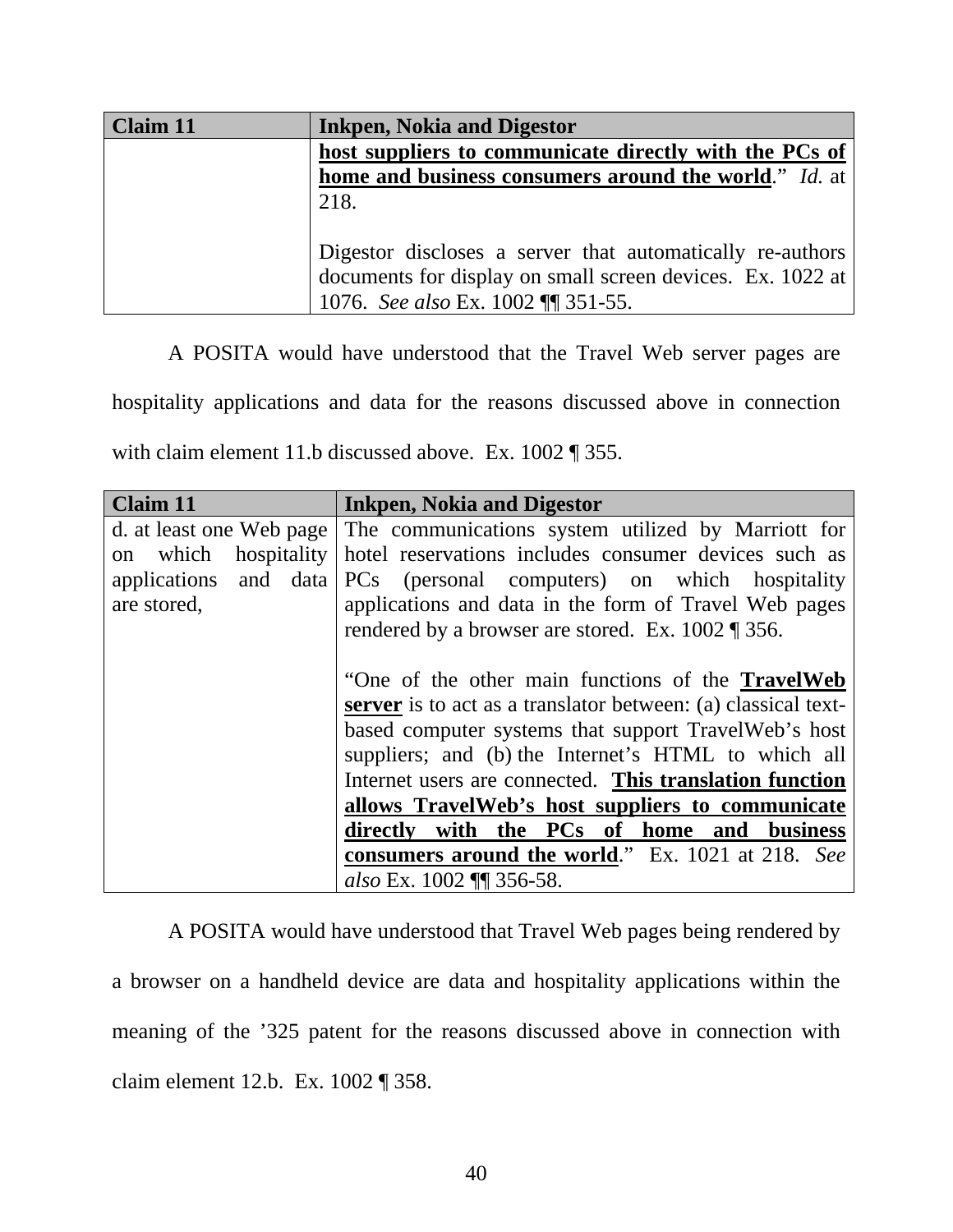| Claim 11    | <b>Inkpen, Nokia and Digestor</b>                                     |
|-------------|-----------------------------------------------------------------------|
| e. an       | The communications system utilized by Marriott for hotel              |
| application | reservations includes a THISCO switch. In kpen at Fig. 5.36. The      |
| program     | THISCO switch includes an API for communicating with other            |
| interface,  | applications: "On the demand side, the THISCO switch                  |
| and         | communicates with all major GDSs using the proprietary message        |
|             | format of each one." Ex. 1021 at 264, col. 1, ll. 15-18. See also Ex. |
|             | 1002 ¶ 359-60.                                                        |

A POSITA would have considered the software in the THISCO switch that

communicates with all major GDSs using their proprietary message formats to

constitute or include an application program interface for interfacing with the

GDSs. Ex. 1002 ¶ 360.

| <b>Claim 11</b>                        | <b>Inkpen, Nokia and Digestor</b>                                                                                             |
|----------------------------------------|-------------------------------------------------------------------------------------------------------------------------------|
| f. a communications<br>control module, | The communications system utilized by Marriott for hotel<br>reservations includes a THISCO switch. Inkpen at Fig. 5.36.       |
|                                        | The THISCO switch is also referred to as Ultraswitch:<br>"The required solution would support the development of a            |
|                                        | single interface linking each hotel system to the <b>common</b><br>switch. On the distribution side of the switch, a standard |
|                                        | GDS link would be developed that could be shared by all<br>hotel participants. Thisco was formed in 1988 when 15              |
|                                        | major hotel companies, including <b>Utell International</b> ,<br>Hyatt, Forte, Marriott, as well as most other leading hotel  |
|                                        | companies in the USA together with Murdoch Electronic<br>Publishing (which later became Reed Travel Group), agreed            |
|                                        | to invest in a hotel industry switching company." Ex. 1021<br>at 163-164.                                                     |
|                                        | "The newly formed Thisco developed a computerized                                                                             |
|                                        | switch called <b>Ultraswitch</b> . The way this switch works is                                                               |
|                                        | very much like a transparent link between the travel agent<br>and the participating hotel. The switch has a supply and        |
|                                        | demand side. On the supply side, it connects to hotel<br>inventory systems and translates their messages<br>and               |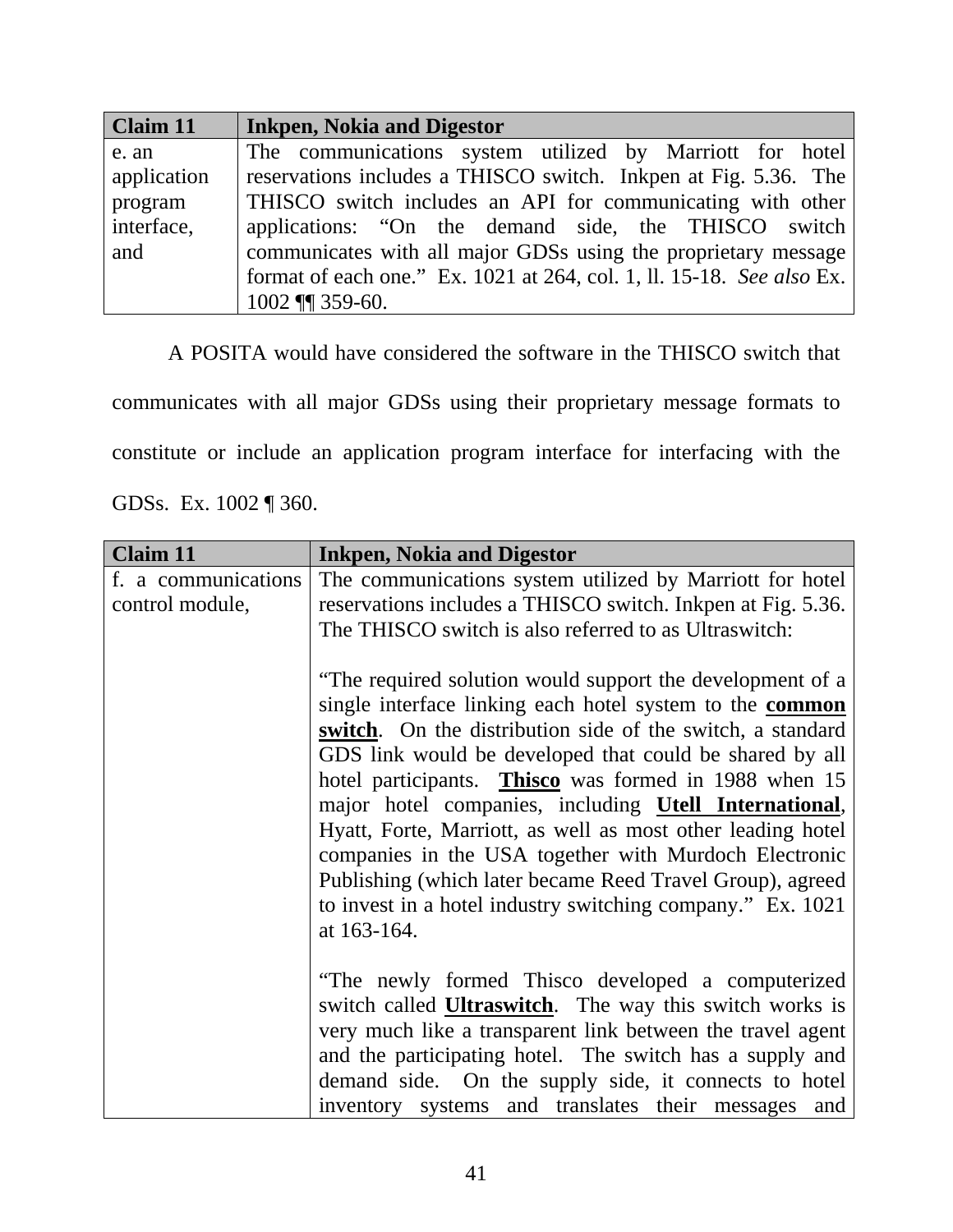| <b>Claim 11</b> | <b>Inkpen, Nokia and Digestor</b>                                                                                                                                                                                                                                                                                                                                                                                                                                                                                                                                                                                                                                                |
|-----------------|----------------------------------------------------------------------------------------------------------------------------------------------------------------------------------------------------------------------------------------------------------------------------------------------------------------------------------------------------------------------------------------------------------------------------------------------------------------------------------------------------------------------------------------------------------------------------------------------------------------------------------------------------------------------------------|
|                 | commands into a standard Thisco format that is used for all<br>processing within Ultraswitch. On the demand side, the<br>This control communicates with all major GDSs using the<br>proprietary message format of each one. In many ways the<br>Ultraswitch computer acts as a sort of super-translator<br>between the various hotel systems and the major GDSs. It<br>provides full support for all GDS hotel functionality,<br>including bookings, status messages, rate updates and<br>seamless availability." <i>Id.</i> at 164.                                                                                                                                             |
|                 | "Ultraswitch uses technology based on a scalable<br>client/server computer running the UNIX operation system<br>and a relational data base management system (RDMS). It<br>uses high speed digital data circuits carrying between 56<br>and 64 kb/s of data and supports many different<br>telecommunications protocols including SNA, X25, SLC<br>and TCP/IP." $Id.$ at 164.                                                                                                                                                                                                                                                                                                    |
|                 | "Once the travel agent has selected a property for a<br>customer, stage two commences. This involves the creation<br>of a booking request entry by the travel agent, using the<br>GDS terminal. The resulting reservations message is<br>transmitted from the GDS, via the <b>Ultraswitch</b> to the hotel<br>system. When the reservation message is received by the<br>hotel system, it checks the required availability and sends a<br>response back to the travel agent via the <b>Ultraswitch</b> and<br>the GDS. This two-way message flow continues until either<br>a booking is made or the travel agent sign-off, i.e. the<br>transaction is ended." <i>Id.</i> at 164. |
|                 | "The primary role of TravelWeb is to provide the<br>technologically sophisticated traveller with a full-scale<br>travel service via the Internet. Hotel bookings are serviced<br>on a one-to-one basis with the consumer using <b>Thisco's</b><br><b>Ultraswitch technology</b> to link him/her directly to the hotel<br>system of his/her choice. Airline ticket sales are fulfilled<br>with the participation of a USA based travel agent." Id. at<br>216.                                                                                                                                                                                                                     |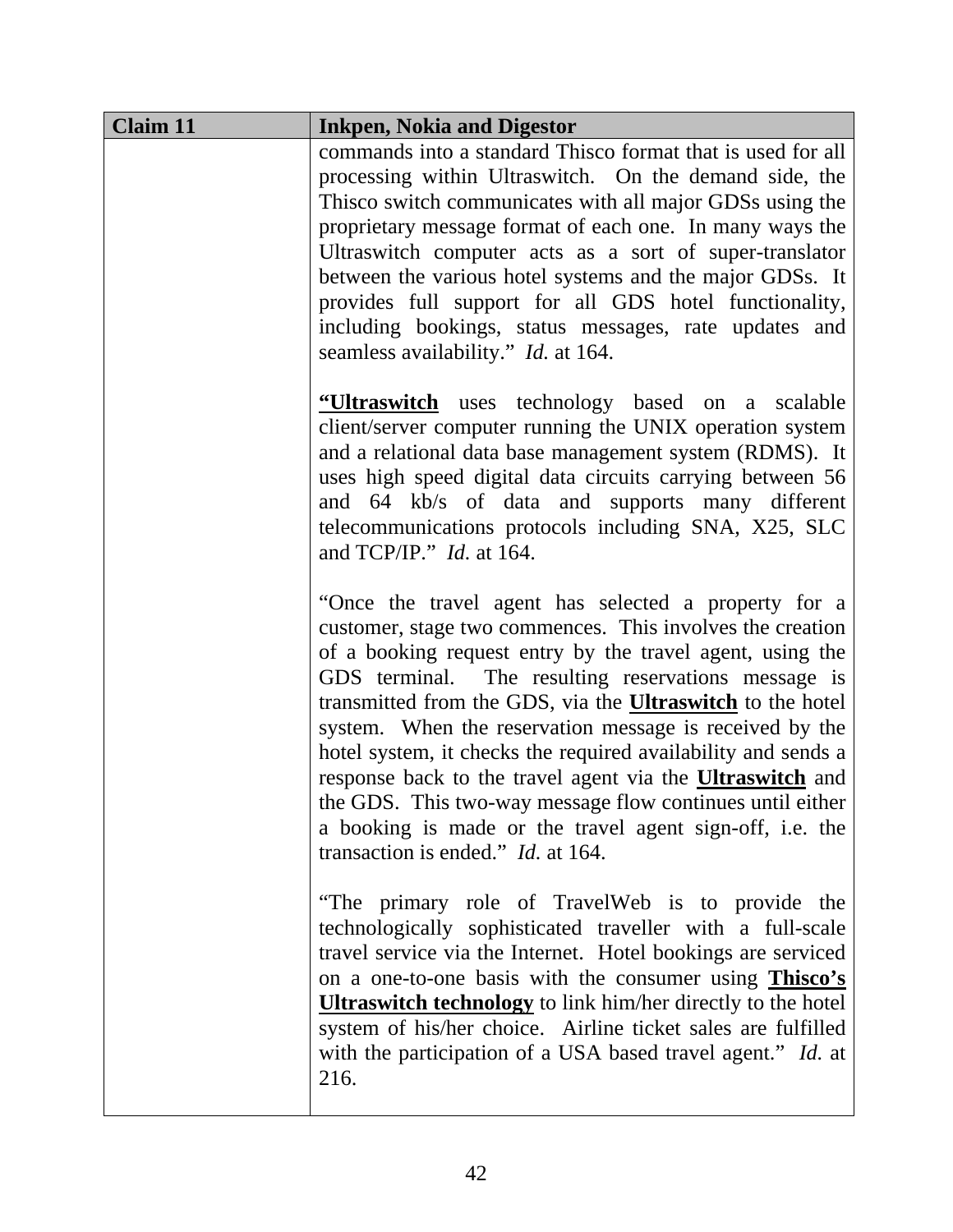| <b>Claim 11</b> | <b>Inkpen, Nokia and Digestor</b>                              |
|-----------------|----------------------------------------------------------------|
|                 | "TravelWeb first appeared on the Internet in October 1994      |
|                 | when it was positioned as an online catalogue of hotel         |
|                 | products aimed at the travel industry. In December 1995 a      |
|                 | pilot version of the hotel booking engine was Beta tested by   |
|                 | a controlled group of Internet users. This was the first time  |
|                 | that <b>Thisco's Ultraswitch hotel booking system</b> had been |
|                 | connected to the Internet." <i>Id.</i> at 216.                 |
|                 | "The hotel booking engine The TravelWeb Internet server        |
|                 | is linked by high speed telecommunications lines to            |
|                 | Thisco's ultraswitch computer (see Pegasus and Chapter 4       |
|                 | for more details on this major hotel industry switch). It is   |
|                 | through this link that consumers can book a hotel room         |
|                 | from 14,000 properties that are part of 16 chains. The         |
|                 | actual booking process is carried out between the consumer     |
|                 | and the hotel chain's computer system, with no intermediate    |
|                 | GDS involved at all. This seamless connectivity is about as    |
|                 | close to a direct point-of-sale relationship with a            |
|                 | prospective guest that a hotel could reasonably expect to      |
|                 | achieve. Once a booking has been made, consumers may           |
|                 | choose to guarantee their rooms by using TravelWeb's on-       |
|                 | line plastic card authorization facility. TravelWeb therefore  |
|                 | provides its participating hotel customers with a truly on-    |
|                 | line confirmed booking service that is available to            |
|                 | customers all around the world." Id. at 218-219.               |
|                 | "The Thisco switch (which is explained in more detail in       |
|                 | Chapter 4 in the section on distribution systems), was         |
|                 | designed with an in-built capability to handle both TPF        |
|                 | links to hotel systems and, via its Travel Web booking         |
|                 | engine, TCP/IP for Internet traffic." Id. at 230. See also     |
|                 | Ex. $1002$ ¶ 361-70.                                           |

Nothing in claim 11 requires the communications module to be comprised of a single physical device. In any event, although THISCO chose to implement the Ultraswitch and the Travel Web server as separate devices connected by high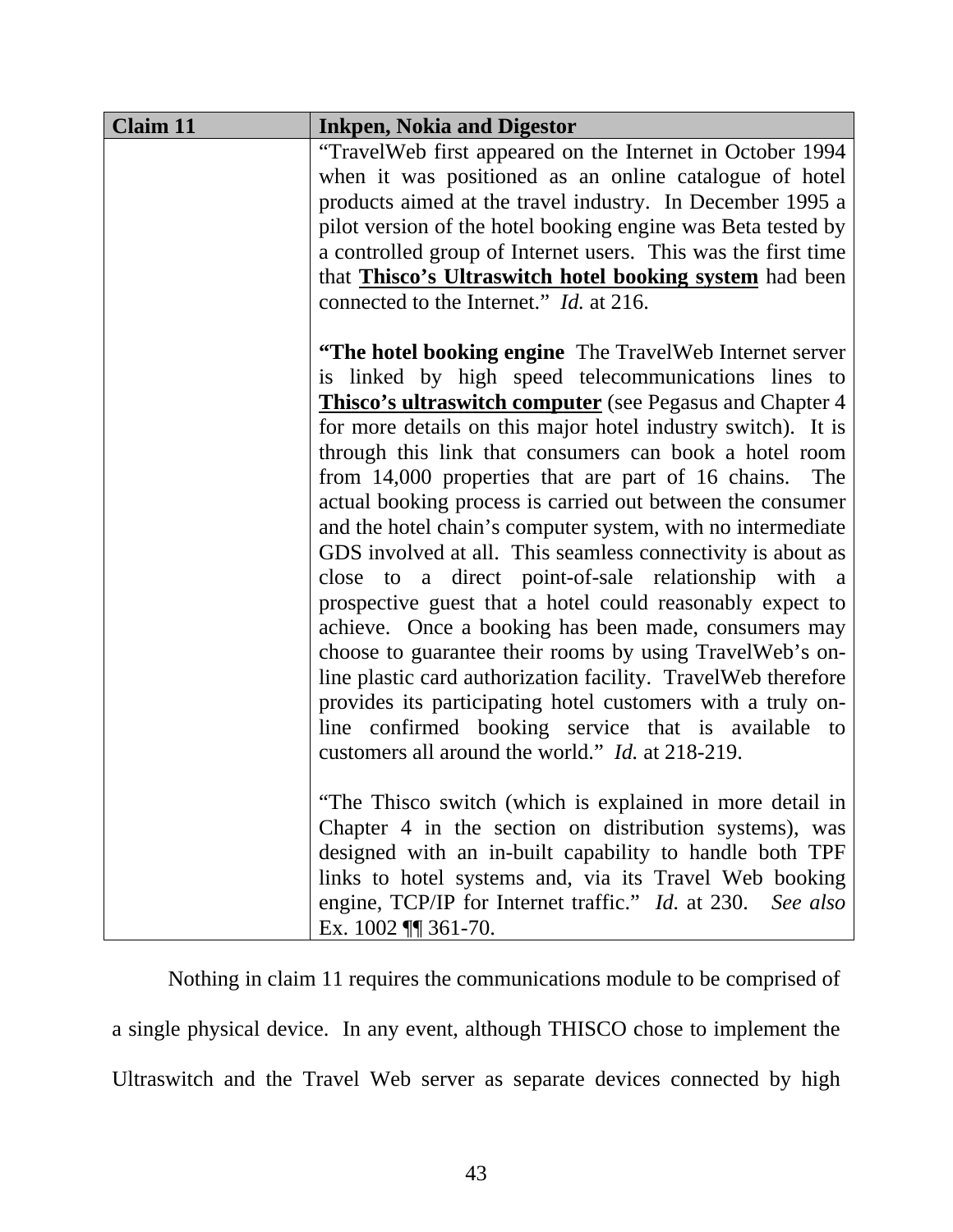speed communications lines, it would have been obvious to a POSITA at the time of the '325 patent that this was a design choice and that the Ultraswitch and the Travel Web server could have been implemented as a single device. A POSITA would have been motivated to do so in order to avoid the cost and complexity of the high speed phone lines that linked the Ultraswitch and the Travel Web server. Ex. 1002 ¶ 370. Additionally, the final citation in chart above from Inkpen at 230 suggests to a POSITA implementation of the THISCO Ultraswitch and Travel Web server as a single system. *Id*.

| <b>Claim 11</b>         | <b>Inkpen, Nokia and Digestor</b>                                                |
|-------------------------|----------------------------------------------------------------------------------|
|                         | wherein applications In the communications system utilized by Marriott for hotel |
| data<br>and<br>are      | reservations, reservations information is maintained in the                      |
| synchronized            | MARSHA system and distributed to Web pages on PCs or                             |
| between the central     | handheld devices:                                                                |
| data base, at least one |                                                                                  |
| handheld<br>wireless    | "Marriott has been highly successful in using technology to                      |
| computing device, at    | market and sell hotel rooms and related services to                              |
| least one Web server    | customers around the world. The cornerstone of this                              |
| and at least one Web    | distribution activity is <b>Marriott's central reservation</b>                   |
| page;                   | system, MARSHA (you can find more information on                                 |
|                         | MARSHA in Marriott's interconnection to GDSs in Chapter                          |
|                         | $3)$ .                                                                           |
|                         | * * * *                                                                          |
|                         | However, when an Internet user wishes to view availability                       |
|                         | or make a booking, the server routes the enquiry via a third                     |
|                         | route – a direct connection to TravelWeb. Messages                               |
|                         | passing down a direct connection to the TravelWeb Internet                       |
|                         | booking engine are routed to the Thisco switch, which                            |
|                         | passes them on to MARSHA. The MARSHA system                                      |
|                         | checks its <b>room inventory data base</b> and formulates a                      |
|                         | response, just as though it was a regular Thisco/TravelWeb                       |
|                         | reservation message. However, in this case the response is                       |
|                         | routed back to the Marriott Internet Web servers which                           |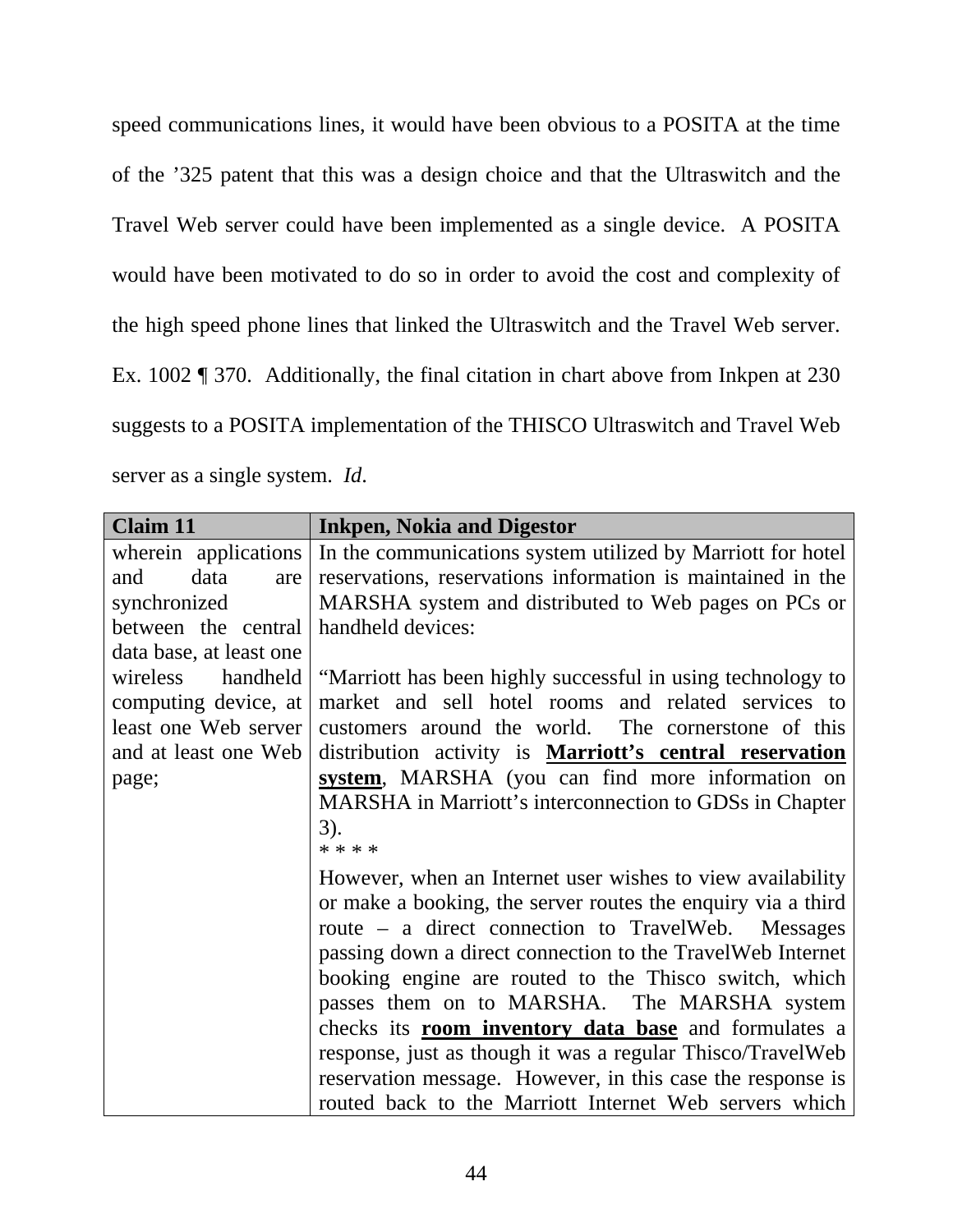| Claim 11 | <b>Inkpen, Nokia and Digestor</b>                           |
|----------|-------------------------------------------------------------|
|          | route the message to the consumer.                          |
|          | * * * *                                                     |
|          | The beauty of this approach is that it maintains the stand- |
|          | alone integrity of Thisco and TravelWeb. Neither of these   |
|          | systems needs to hold a data base of rates or rooms. All    |
|          | data and inventory records continue to be held by           |
|          | MARSHA. This is an important point because it               |
|          | eliminates any problems that would undoubtedly arise        |
|          | from duplicating Marriott's hotel information on other      |
|          | Another benefit is that it saves Marriott from<br>servers.  |
|          | having to develop a complex and costly booking interface to |
|          | MARSHA." Ex. 1021 at 229-231. See also Ex. 1002 1           |
|          | 371-73.                                                     |

It would have been obvious to a POSITA that when a PC and a wireless handheld device are both connected to the Travel Web server and viewing pages for the same hotel property, the reservations data maintained on MARSHA would be synchronized (as that term is properly construed) between MARSHA, the Travel Web server, and the Travel Web pages rendered on PCs and the wireless handheld devices such as the Nokia 9000i. Ex. 1002 ¶ 373.

| <b>Claim 11</b>         | <b>Inkpen, Nokia and Digestor</b>                           |
|-------------------------|-------------------------------------------------------------|
| wherein the application | The THISCO switch includes an API for communicating         |
| program interface       | with other applications: "On the demand side, the           |
| enables integration of  | THISCO switch communicates with all major GDSs              |
| outside applications    | using the proprietary message format of each one." Ex.      |
| with the hospitality    | 1021 at 264, col. 1, 11. 15-1. See also Ex. 1002 \\ 374-75. |
| applications and        |                                                             |

The software in the Thisco switch that accepts messages from the major GDSs in their respective proprietary message formats is an applications program interfaces (i.e., they integrate with the application programs running on the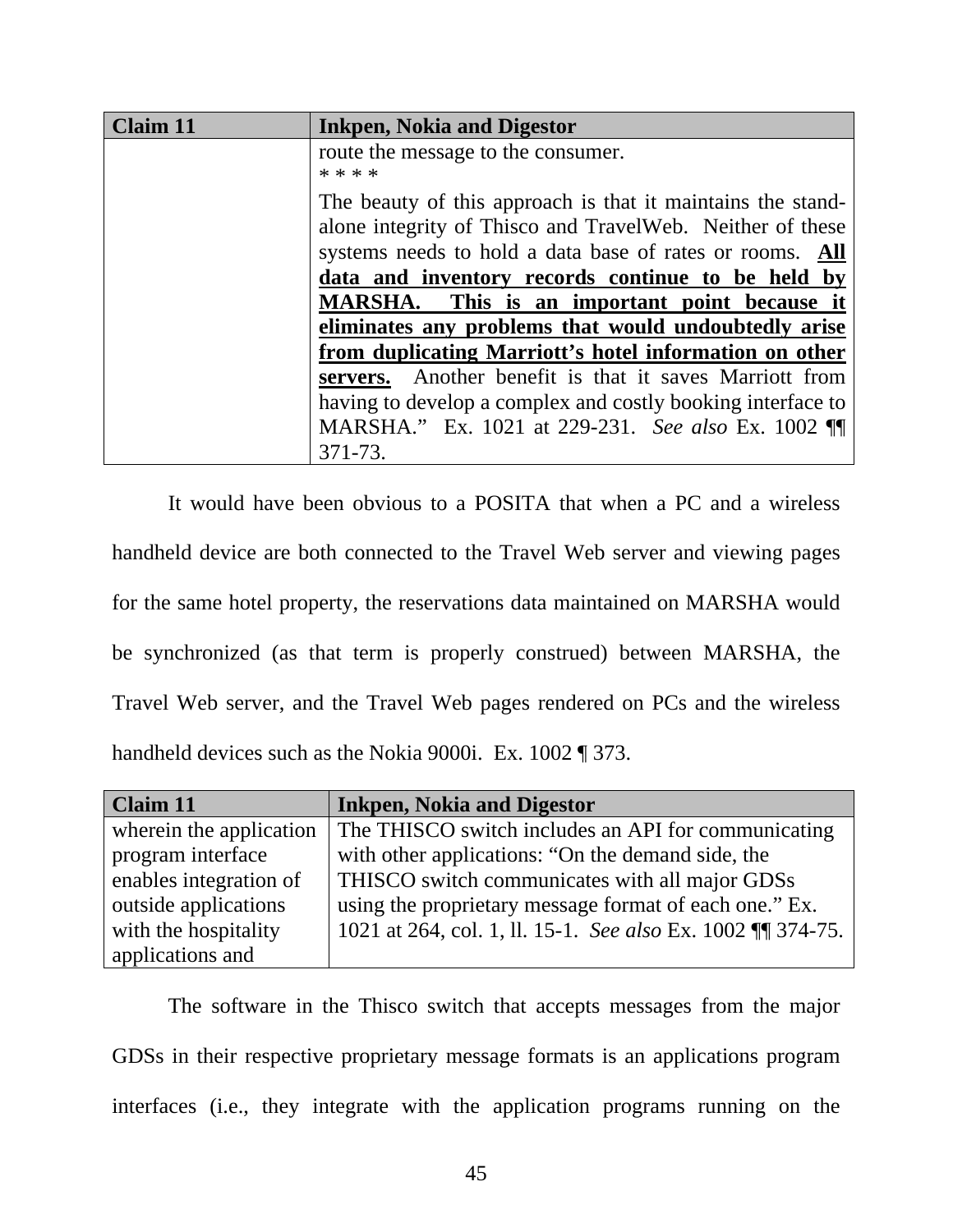respective GDSs). Ex. 1002 ¶ 375. The API enables integration of the outside applications with the hospitality applications in that the API allows the other applications to make room reservations via the MARSHA system and such reservations will be reflected in MARSHA as well as on the Travel Web server and Web pages downloaded to customer PCs and wireless handheld devices. Ex. 1002 ¶ 375.

| <b>Claim 11</b>       | <b>Inkpen, Nokia and Digestor</b>                                                                                       |
|-----------------------|-------------------------------------------------------------------------------------------------------------------------|
| wherein the           | In the communications system utilized by Marriott for hotel                                                             |
| communications        | reservations, the Travel Web internet booking engine of the                                                             |
| control module is an  | THISCO switch is an interface between the TCP/IP                                                                        |
| interface between the | protocol employed by the hospitality applications on the                                                                |
| hospitality           | Travel Web server, the Web page on the PC and the                                                                       |
| applications and any  | wireless handheld devices and the protocol employed by the                                                              |
| other                 | <b>MARSHA CRS:</b>                                                                                                      |
| communications        |                                                                                                                         |
| protocol,             | "Its MARSHA system is based on operating software called<br>transaction processing facility (TPF), which runs on an IBM |
|                       | mainframe. This is totally incompatible with the TCP/IP                                                                 |
|                       | communications protocols used by the Internet.<br>* * * *                                                               |
|                       | To build its own Internet booking engine with an on-line                                                                |
|                       | interface to MARSHA could be done from a technical                                                                      |
|                       | viewpoint, however, it would be quite costly So, in the                                                                 |
|                       | meantime, what was the answer to Marriott's Internet book                                                               |
|                       | problem? Well, the answer was a very pragmatic decision                                                                 |
|                       | taken by Marriott management, which was to use the Thisco                                                               |
|                       | hotel switch as the interface to MARSHA. The Thisco                                                                     |
|                       | switch (which is explained in more detail in Chapter 4 in the                                                           |
|                       | section on distribution systems), was designed with an in-                                                              |
|                       | built capability to handle both TPF links to hotel systems                                                              |
|                       | and, via its Travel Web booking engine, TCP/IP for Internet                                                             |
|                       | traffic." Ex. 1021 at 230. See also Ex. 1002 [[ 376-77.                                                                 |
| wherein the           | Inkpen discloses the synchronized data relating to orders of                                                            |
| synchronized data     | hotel rooms, <i>i.e.</i> hotel bookings.                                                                                |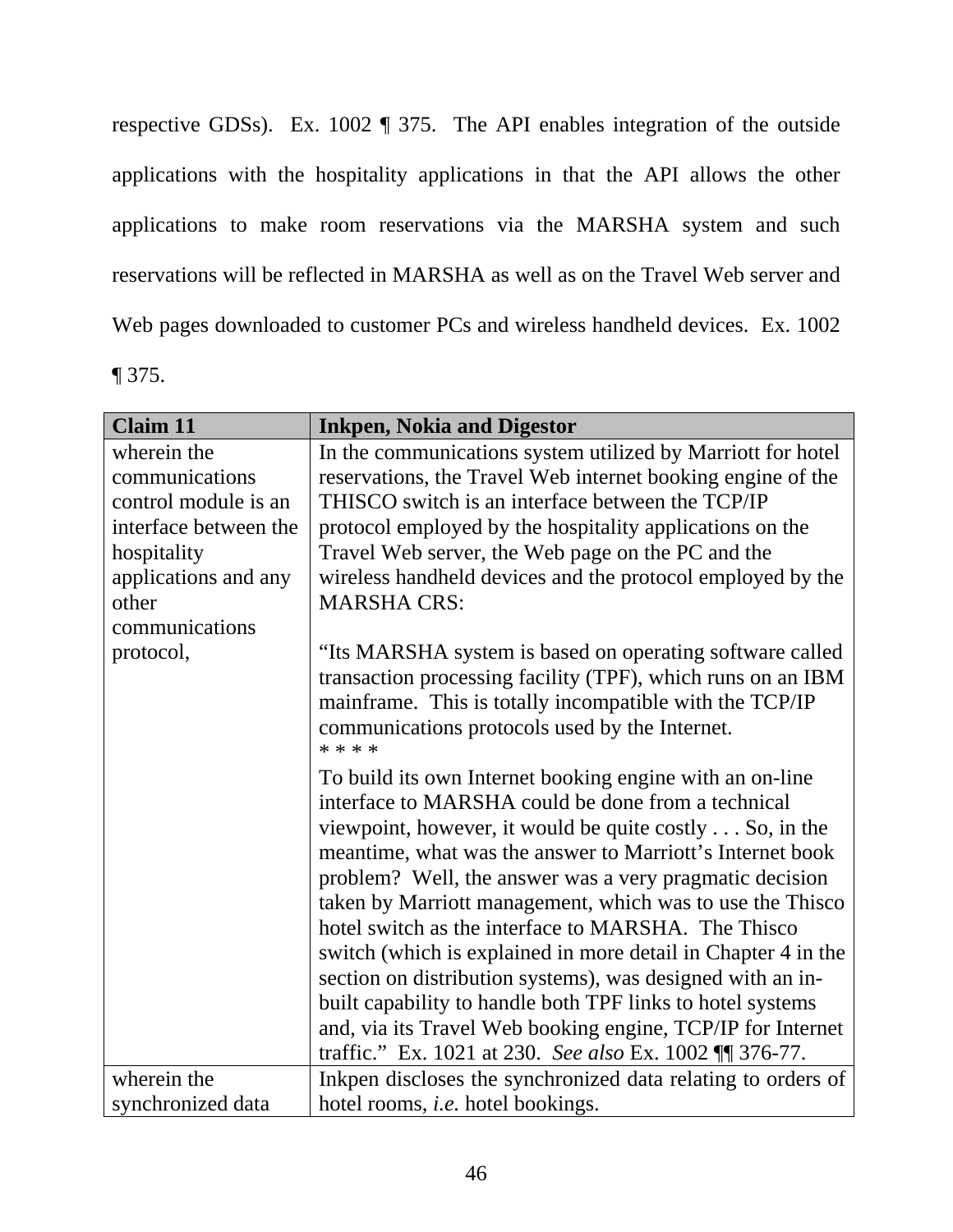| <b>Claim 11</b>    | <b>Inkpen, Nokia and Digestor</b>                              |
|--------------------|----------------------------------------------------------------|
| relates to orders. | "The hotel booking engine The TravelWeb Internet server        |
|                    | is linked by high speed telecommunications lines to            |
|                    | Thisco's ultraswitch computer (see Pegasus and Chapter 4       |
|                    | for more details on this major hotel industry switch). It is   |
|                    | through this link that consumers can book a hotel room         |
|                    | from 14,000 properties that are part of 16 chains. The         |
|                    | actual booking process is carried out between the consumer     |
|                    | and the hotel chain's computer system, with no intermediate    |
|                    | GDS involved at all. This seamless connectivity is about as    |
|                    | close to a direct point-of-sale relationship with a            |
|                    | prospective guest that a hotel could reasonably expect to      |
|                    | achieve. Once a booking has been made, consumers may           |
|                    | choose to guarantee their rooms by using TravelWeb's on-       |
|                    | line plastic card authorization facility. Travel Web therefore |
|                    | provides its participating hotel customers with a truly on-    |
|                    | line confirmed booking service that is available to            |
|                    | customers all around the world." Ex. 1021 at 218-19. See       |
|                    | also Ex. 1002 ¶¶ 378-80.                                       |

A POSITA would have understood that hotel bookings are orders of hotel

rooms. Ex. 1002 ¶ 380.

| <b>Claim 13</b>                                                              | <b>Inkpen, Nokia and Digestor</b> |
|------------------------------------------------------------------------------|-----------------------------------|
| 13. An information management and synchronous                                | See claim 11. See also Ex         |
| communications system for use with wireless                                  | 1002 <b>11</b> 341-45.            |
| handheld computing devices and the internet                                  |                                   |
| comprising:                                                                  |                                   |
| a. a central database containing<br>hospitality                              | See claim 11. See also Ex         |
| applications and data,                                                       | $1002$ ¶ 346-47.                  |
| b. at least one wireless handheld computing device See claim 11. See also Ex |                                   |
| on which hospitality applications and data are                               | 1002 $\P$ 348-50.                 |
| stored,                                                                      |                                   |
| c. at least one Web server on which hospitality                              | See claim 11. See also Ex         |
| applications and data are stored,                                            | 1002 ¶ 351-55.                    |
| d. at least one Web page on which hospitality                                | See claim 11. See also Ex         |
| applications and data are stored,                                            | 1002 ¶ 356-58.                    |
| e. an application program interface, and                                     | See claim 11. See also Ex         |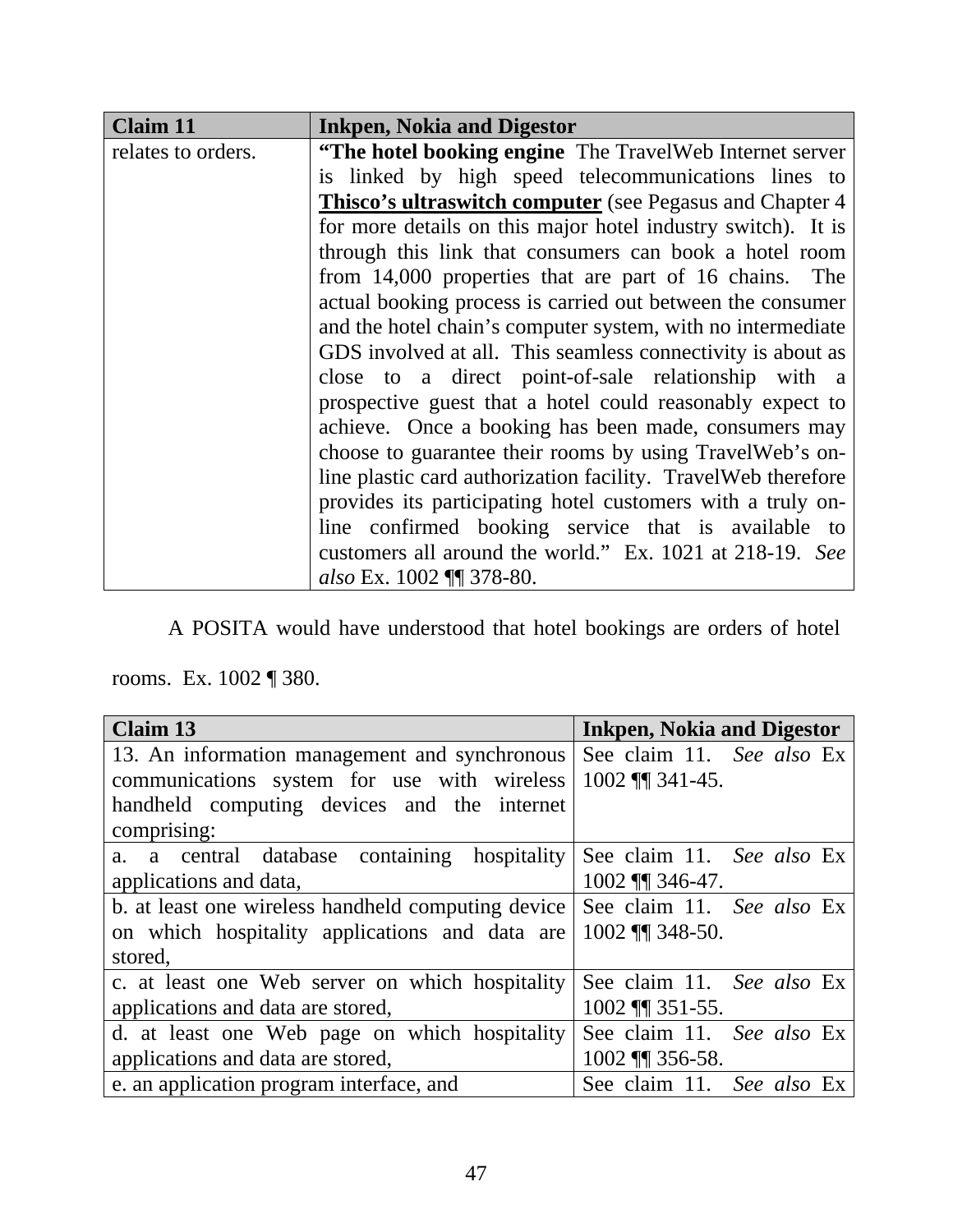| <b>Claim 13</b>                                            |                                                                    | <b>Inkpen, Nokia and Digestor</b> |
|------------------------------------------------------------|--------------------------------------------------------------------|-----------------------------------|
|                                                            |                                                                    | 1002 $\P$ 359-60.                 |
| f. a communications control module,                        |                                                                    | See claim 11. See also Ex         |
|                                                            |                                                                    | $1002$ ¶ 361-70.                  |
|                                                            | wherein applications and data are synchronized                     | See claim 11. See also Ex         |
|                                                            | between the central data base, at least one wireless               | 1002 ¶ 371-73.                    |
| handheld computing device, at least one Web                |                                                                    |                                   |
|                                                            | server and at least one Web page;                                  |                                   |
|                                                            | wherein the application program interface enables                  | See claim 11. See also Ex         |
|                                                            | integration of outside applications with the                       | 1002 ¶ 374-75.                    |
| hospitality applications and                               |                                                                    |                                   |
|                                                            | wherein the communications control module is an                    | See claim 11. See also Ex         |
|                                                            | interface between the hospitality applications and                 | 1002 ¶ 376-77.                    |
|                                                            | any other communications protocol,                                 |                                   |
| Claim 13                                                   | <b>Inkpen, Nokia and Digestor</b>                                  |                                   |
| wherein                                                    | the Inkpen discloses the synchronized data relating to hotel       |                                   |
| synchronized                                               | reservations.                                                      |                                   |
| data relates to                                            |                                                                    |                                   |
| reservations.                                              | "The beauty of this approach is that it maintains the stand-alone" |                                   |
|                                                            | integrity of Thisco and TravelWeb. Neither of these systems        |                                   |
|                                                            | needs to hold a data base of rates or rooms. All data and          |                                   |
| inventory records continue to be held by MARSHA. This is   |                                                                    |                                   |
| an important point because it eliminates any problems that |                                                                    |                                   |
|                                                            | would undoubtedly arise from duplicating Marriott's hotel          |                                   |
|                                                            | information on other servers. Another benefit is that it saves     |                                   |
|                                                            | Marriott from having to develop a complex and costly booking       |                                   |
|                                                            | interface to MARSHA." Ex. 1021 at 229-231. See also Ex. 1002       |                                   |
|                                                            | $\P$ 378-80.                                                       |                                   |

| Claim 15                                           | <b>Inkpen, Nokia and Digestor</b>                          |
|----------------------------------------------------|------------------------------------------------------------|
| 15.<br>The                                         | information See claims 11-13 of the '325 patent above. See |
| management and synchronous $ $ also Ex 1002 ¶ 393. |                                                            |
| communications system<br><sub>of</sub>             |                                                            |
| claim 11, 12, or 13                                |                                                            |
| wherein the data is sent to a                      | Nokia and Digestor disclose the use of wireless            |
| wireless paging device.                            | handheld devices for receiving data from an                |
|                                                    | information management and synchronous                     |
|                                                    | communications system. Ex 1022 at 1076; Ex.                |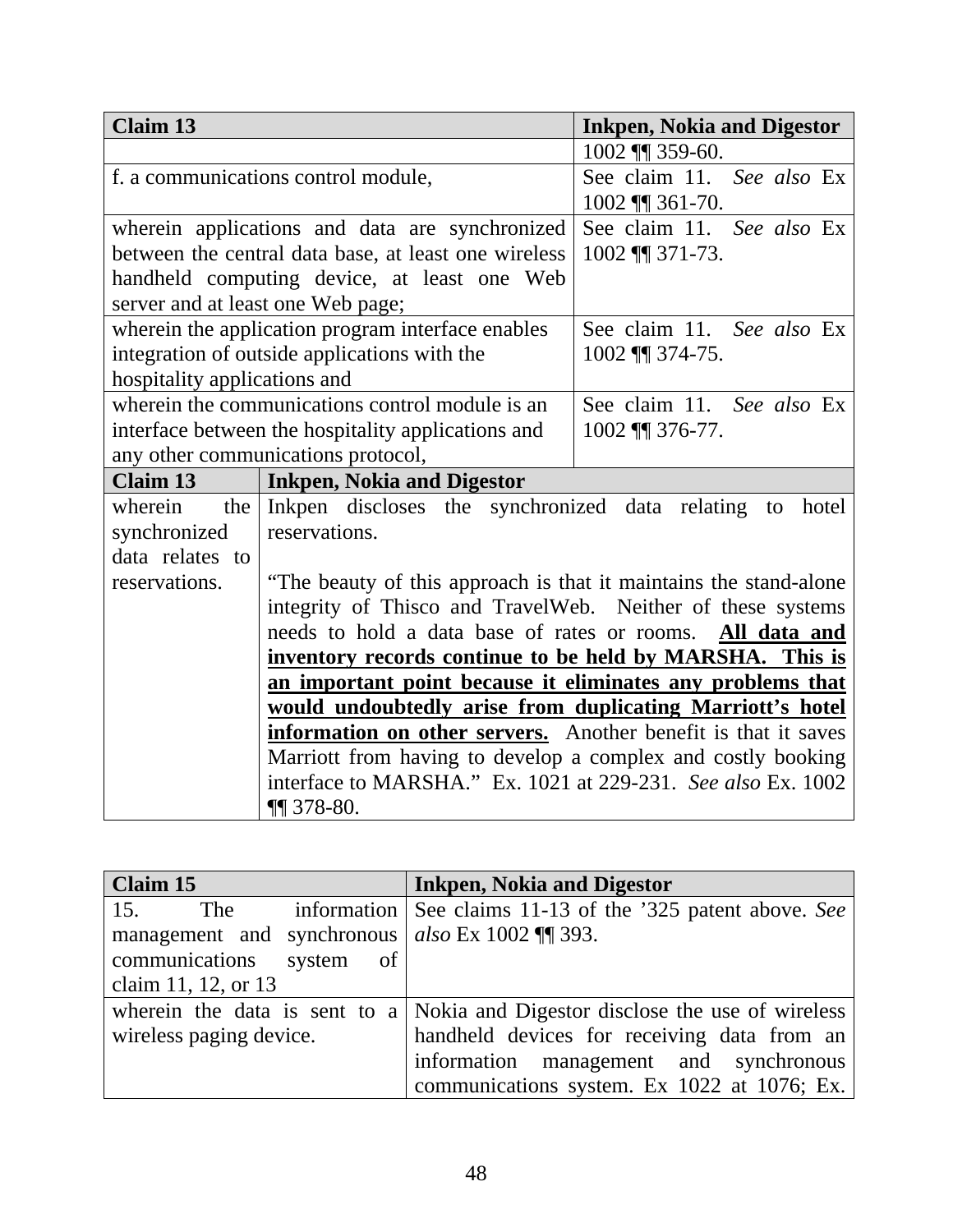| Claim 15 | <b>Inkpen, Nokia and Digestor</b>             |  |
|----------|-----------------------------------------------|--|
|          | 1023 at 61-65. See also Ex. 1002 $\P$ 394-96. |  |

It would have been obvious to one of ordinary skill in the art that the Nokia 9000i Communicator and the wireless handheld devices disclosed in Digestor could have been used as wireless paging devices to receive the data from the information management and synchronous communications system of claims 11, 13, or 15. Ex. 1002 ¶¶ 395-96; Ex. 1022 at 1080.

### **B. Challenge to Claim 12 Based on Inkpen, Nokia, Digestor and Flake**

Flake discloses an automated travel service information management system for use by a travel agent to manage travel services for a customer. Ex. 1049 at 4. Flake's system includes a relational database that includes all pertinent information from the customer's profile. *Id.* Flake's system can aggregate data from a plurality of computer reservations systems. *Id.* Flake discloses the concept of a waitlist for a travel services that are currently sold out. *Id*. at 21. The concept of a waitlist for travel providers such as hotels and airlines was well known in the art prior to the filing of the '325 patent. Ex. 1002 ¶¶ 403-04. As discussed in the following claim chart, it would have been obvious to incorporate the waitlist concept of Flake into the travel information system disclosed in Inkpen. A POSITA would have further found it obvious to incorporate the waitlist concept of Flake into the travel information system disclosed in Inkpen because the hospitality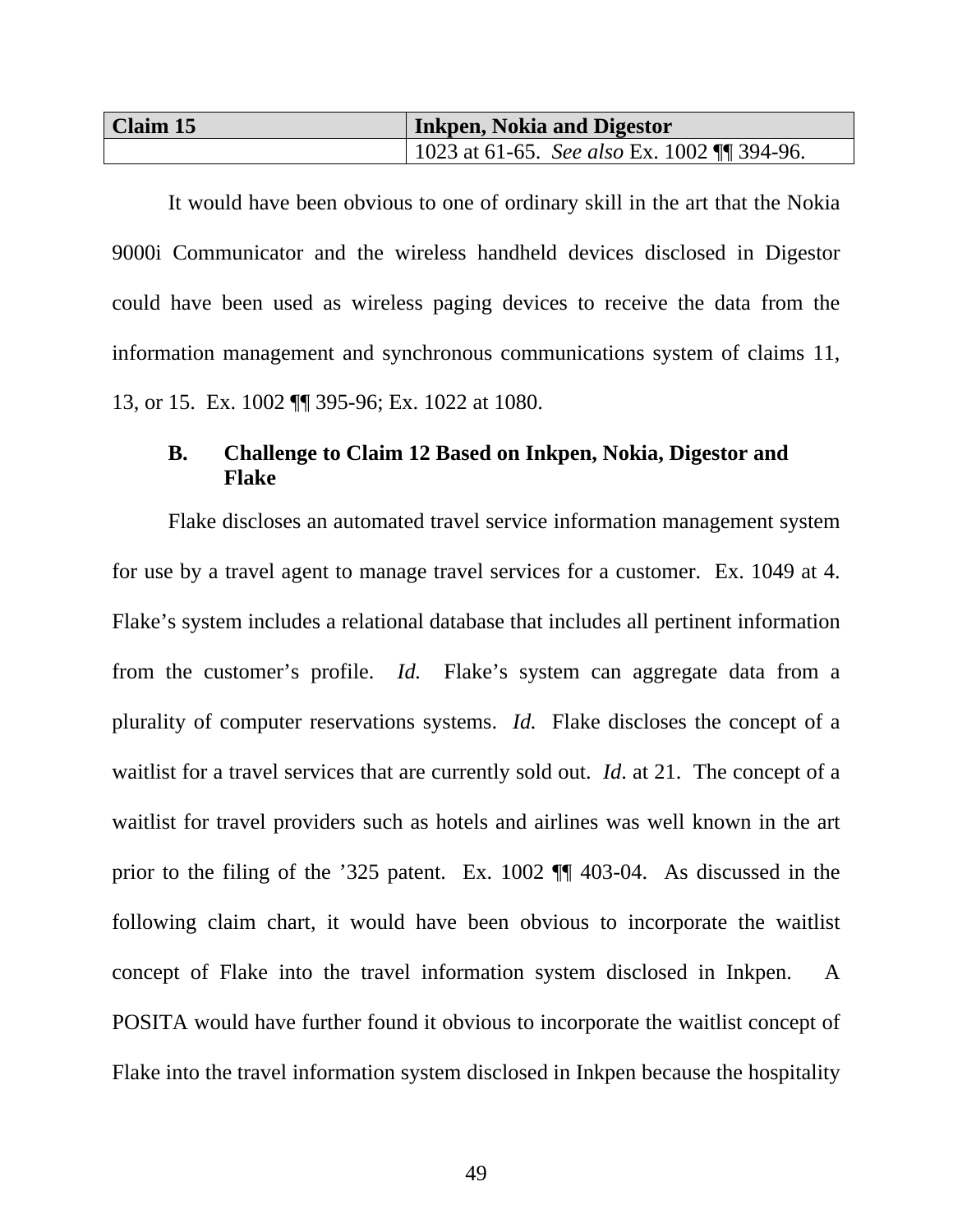industry typically utilizes waitlists in performing their industry services. *Id*.

| <b>Claim 12</b>                                                                                                                                                                                        | Inkpen, Nokia, Digestor and<br><b>Flake</b>                                                                                                                                                                                    |
|--------------------------------------------------------------------------------------------------------------------------------------------------------------------------------------------------------|--------------------------------------------------------------------------------------------------------------------------------------------------------------------------------------------------------------------------------|
| information management<br>12.<br>An<br>and<br>synchronous communications system for use<br>with wireless handheld computing devices and<br>the internet comprising:                                    | See claim 11. See also Ex 1002<br>$\P$ 341-45.                                                                                                                                                                                 |
| a. a central database containing hospitality<br>applications and data,                                                                                                                                 | See claim 11. See also Ex 1002<br>$\P$ 346-47.                                                                                                                                                                                 |
| b. at least one wireless handheld computing<br>device on which hospitality applications and<br>data are stored,                                                                                        | See claim 11. See also Ex 1002<br>$\P$ 348-50.                                                                                                                                                                                 |
| c. at least one Web server on which hospitality<br>applications and data are stored,                                                                                                                   | See claim 11. See also Ex 1002<br>$\P$ 351-55.                                                                                                                                                                                 |
| d. at least one Web page on which hospitality<br>applications and data are stored,                                                                                                                     | See claim 11. See also Ex 1002<br>$\P$ 356-58.                                                                                                                                                                                 |
| e. an application program interface, and                                                                                                                                                               | See claim 11. See also Ex 1002<br>$\P$ 359-60.                                                                                                                                                                                 |
| f. a communications control module,                                                                                                                                                                    | See claim 11. See also Ex 1002<br>$\P$ 361-70.                                                                                                                                                                                 |
| wherein<br>applications and<br>data<br>are<br>synchronized between the central data base, at<br>least one wireless handheld computing device,<br>at least one Web server and at least one Web<br>page; | See claim 11. See also Ex 1002<br>$\P$ 371-73.                                                                                                                                                                                 |
| wherein the application program interface<br>enables integration of outside applications<br>with the hospitality applications and                                                                      | See claim 11. See also Ex 1002<br>$\P\P$ 374-75.                                                                                                                                                                               |
| wherein the communications control module is<br>an interface between the hospitality<br>applications and any other communications<br>protocol,                                                         | See claim 11. See also Ex 1002<br>$\P$ 376-77.                                                                                                                                                                                 |
| wherein the synchronized data relates to<br>waitlists.                                                                                                                                                 | discloses<br>Flake<br>automated<br>an<br>information system for<br>travel<br>travel services, including hotels.<br>Flake at 6. Flake further discloses<br>the use of a wait list for travel<br>services that are not currently |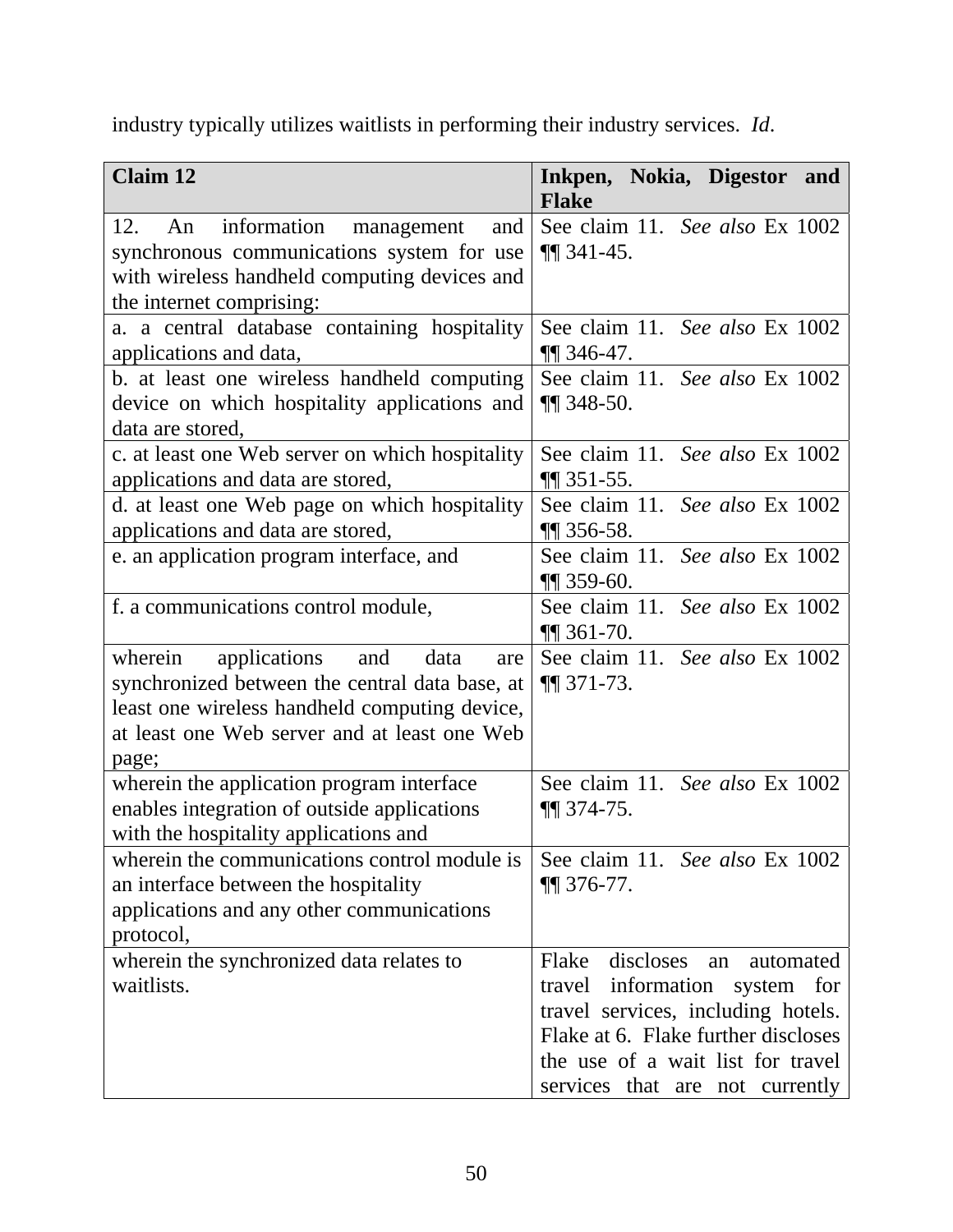| Claim 12 | Inkpen, Nokia, Digestor and<br><b>Flake</b>                       |
|----------|-------------------------------------------------------------------|
|          | available. Ex. 1049 at 21. See<br><i>also</i> Ex. 1002 ¶¶ 417-18. |

Flake discloses the use of wait lists for travel services that are not currently available. Ex. 1049 at 21. Thus, it would have been obvious to a POSITA to incorporate the wait list concept into the computerized reservation system of Inkpen to provide a waitlist for hotel rooms that are sold out. Ex. 1002 ¶ 418.

#### **C. Challenge to The Challenged Claims Based on DeLorme.**

#### **1. Summary of DeLorme**

U.S. Pat. No. 5,948,040 (Ex. 1024, "DeLorme"), which was not considered by the Patent Office during the original prosecution of the '325 patent, was filed on February 6, 1997 and issued on September 7, 1999. DeLorme is therefore prior art under pre-AIA 35 U.S.C. § 102(a).

DeLorme discloses a system for making travel arrangements and planning travel activities, called Travel Reservation and Information Planning Systems, or TRIPS. *See, e.g.* Ex. 1024 at 1:28-36; 14:24-42. The TRIPS system is a "completely integrated system enabling an individual to plan, review, locate, schedule and select or execute customized or personalized travel arrangements and activities in association with map displays or other output of travel routes, chronological events, diverse travel topics and geographic points of interests along such routes." *Id.* at 1:32-43.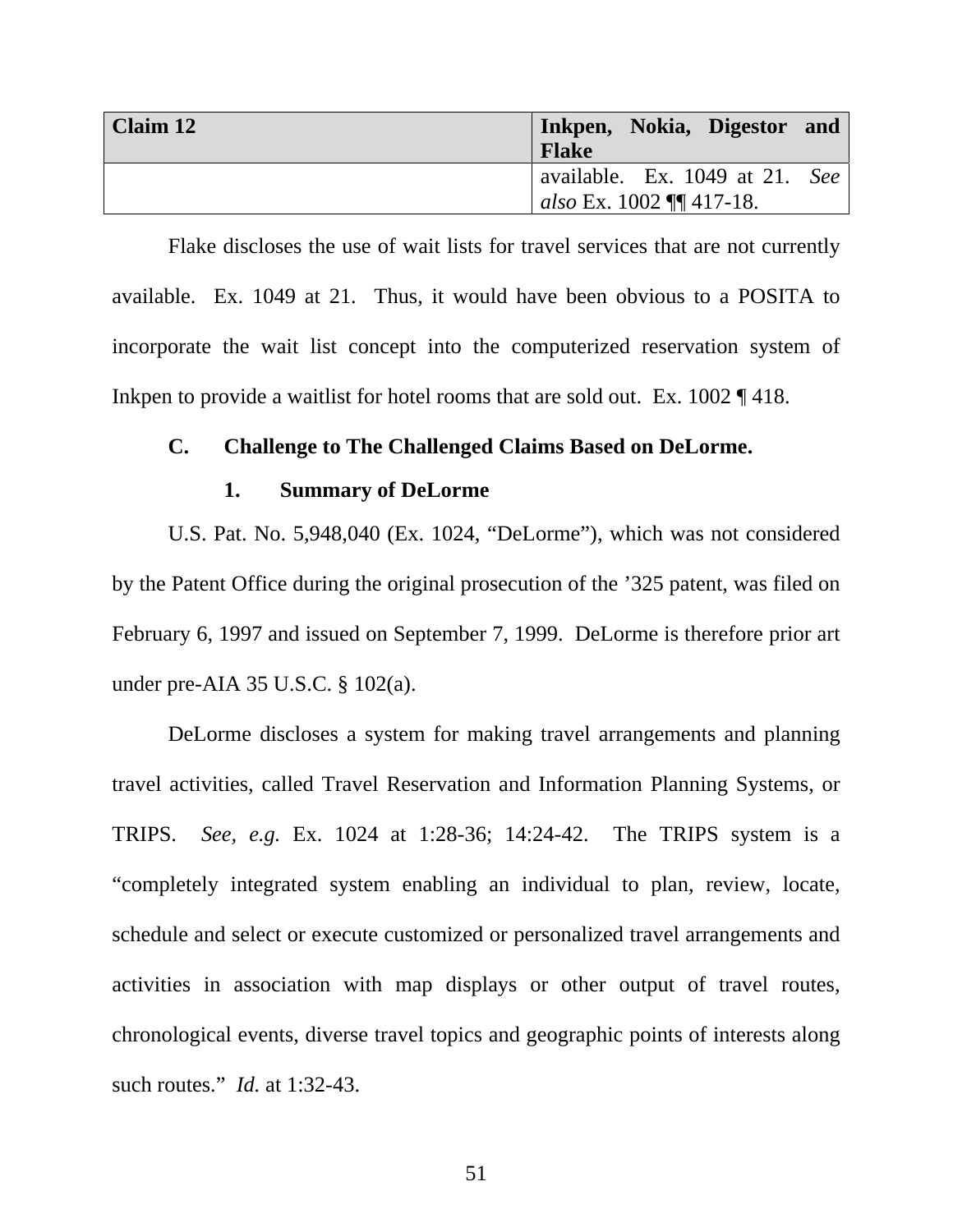In the TRIPS system, travel and planning related data and information are stored in a centralized relational database. *Id.* at 17:7:13; *see also* 32:1-7. The TRIPS system can be accessed by users using a variety of different types of devices using various communications protocols. For example, DeLorme discloses that the TRIPS system may be accessed "entirely online" by means of an Internet web site. *Id.* at 14:43-47. Alternatively, the TRIPS system may be accessed by users "on the go" using wireless communication units, such as wireless handheld devices. *Id.* at 72:13-19, 71:61-72:2. DeLorme discloses that whether the user accesses the system online or via a wireless handheld device, the user can access updated (*i.e.*, synchronized) "real time" or "on the spot" travel information. *Id.* at at 14:24-42, 72:37-43.

### **2. Patentability Challenge Based on DeLorme.**

DeLorme renders obvious claims 11, 13 and 15 under 35 U.S.C. § 103 (pre-AIA), as shown in the following claims charts. Ex. 1002 ¶¶ 419-421.

| <b>DeLorme</b>                                         |
|--------------------------------------------------------|
| DeLorme discloses an information management and        |
| synchronous communications system for making travel    |
| arrangements and planning travel activities, called    |
| Travel Reservation and Information Planning Systems,   |
| or TRIPS. See, e.g. Ex. 1024 at 1:28-36; 14:24-42.     |
|                                                        |
| DeLorme discloses that users may interact with updated |
| TRIPS data using the internet or a wireless handheld   |
| computing device. For example, DeLorme discloses:      |
| "Alternatively, all TRIPS functions, data and services |
|                                                        |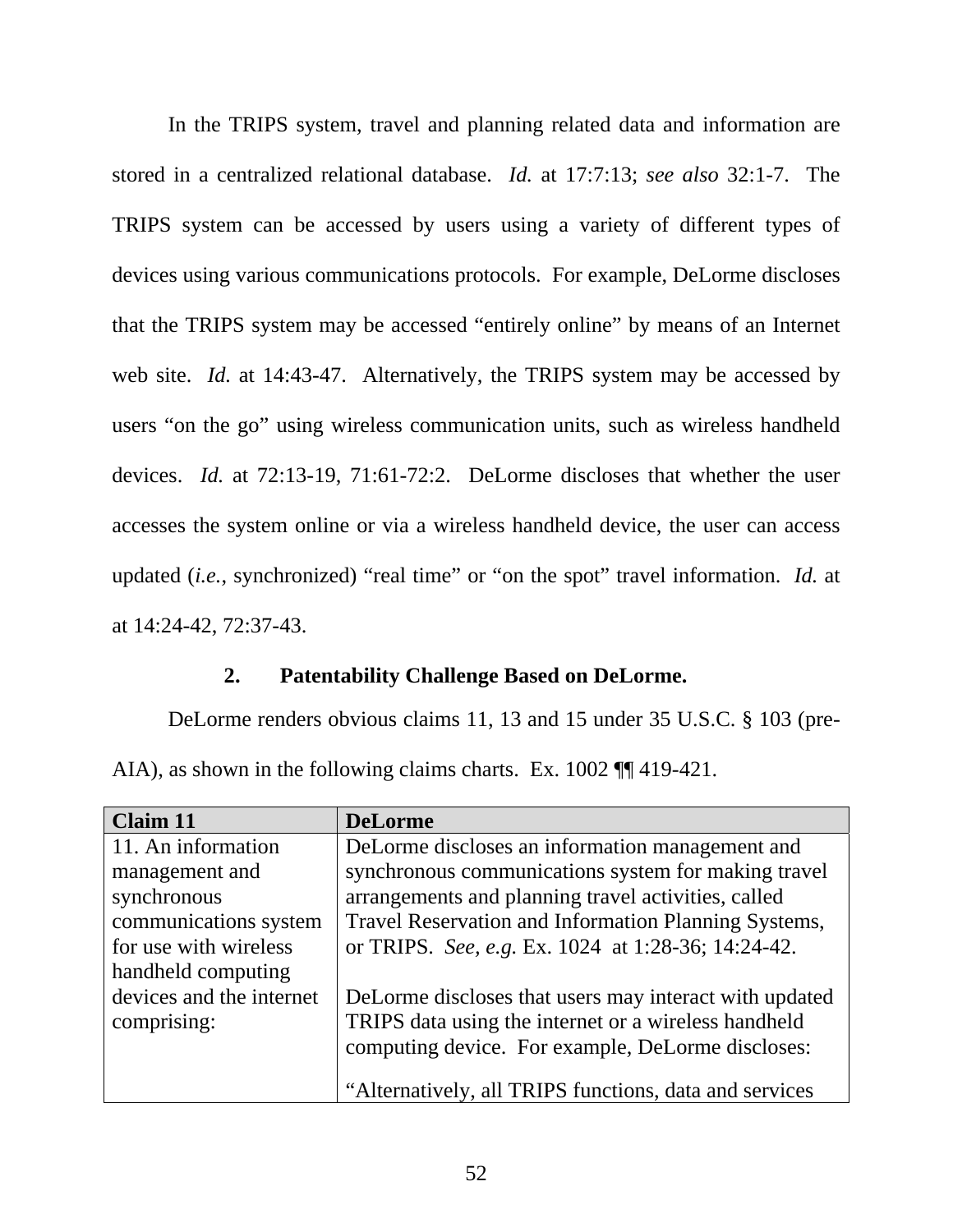| <b>Claim 11</b>                                 | <b>DeLorme</b>                                                                                                                                                                                                                                                                                                                                                                                                                                                                                                                                                                                                                                                                             |
|-------------------------------------------------|--------------------------------------------------------------------------------------------------------------------------------------------------------------------------------------------------------------------------------------------------------------------------------------------------------------------------------------------------------------------------------------------------------------------------------------------------------------------------------------------------------------------------------------------------------------------------------------------------------------------------------------------------------------------------------------------|
|                                                 | can be provided entirely online (i.e. without significant<br>stand-alone software components)-for example, from a<br>central TRIPS service bureau, or by means of a TRIPS<br><b>Internet World Wide Web Site. Id. at 14:43-47.</b>                                                                                                                                                                                                                                                                                                                                                                                                                                                         |
| a. a central database<br>containing hospitality | FIG. 9 illustrates an important alternative or additional<br>embodiment of TRIPS—that permits mobile users 901,<br>at remote locations (for example, en route in vehicles or<br>on foot), two-way access by wireless communications<br>903 to engage the novel travel reservation information<br>planning system of one or more TRIPS 904<br>communications facilities or service bureaus. FIG. 9<br>includes a wireless communication unit or WCU 907,<br>typically hand-held 906 or mounted or used in a<br>vehicle 905 like an automobile." <i>Id.</i> at 71:61-72:2. See<br>also Ex. 1002 ¶¶ 422-25.<br>DeLorme discloses a relational database for storing<br>TRIPS hospitality data: |
| applications and data,                          | "Preferred TRIPS embodiments respond with interactive<br>processing to these "user friendly" travel planning<br>inquiries by sets of operations or sequences of functions<br>which retrieve, focus, and integrate characteristic travel<br>information within TRIPS Subsystems for processing<br>geographical, topical, temporal and accounting data<br>records organized as a state-of-the-art relational<br>database." Ex. 1024 at 17:7:13; see also 32:1-7.                                                                                                                                                                                                                             |
|                                                 | DeLorme further discloses that the TRIPS database<br>includes hospitality applications, such as software for<br>managing hospitality data in the TRIPS database:                                                                                                                                                                                                                                                                                                                                                                                                                                                                                                                           |
|                                                 | "FIG. 3 is a simplified representation of the preferred<br>data structure for storage, retrieval and processing of the<br>characteristic species TRIPS travel information—i.e. for<br>the software management of geographic, temporal,<br>topical and/or transactional records in TRIPS." Id.<br>at 30:58-65; see also 8:23-32 (describing GIS                                                                                                                                                                                                                                                                                                                                             |
| b. at least one wireless                        | applications). See also Ex. $1002$ ¶ 426-28.<br>DeLorme discloses a handheld wireless communication                                                                                                                                                                                                                                                                                                                                                                                                                                                                                                                                                                                        |
| handheld computing                              | unit (WCU) 907 for accessing TRIPS hospitality data                                                                                                                                                                                                                                                                                                                                                                                                                                                                                                                                                                                                                                        |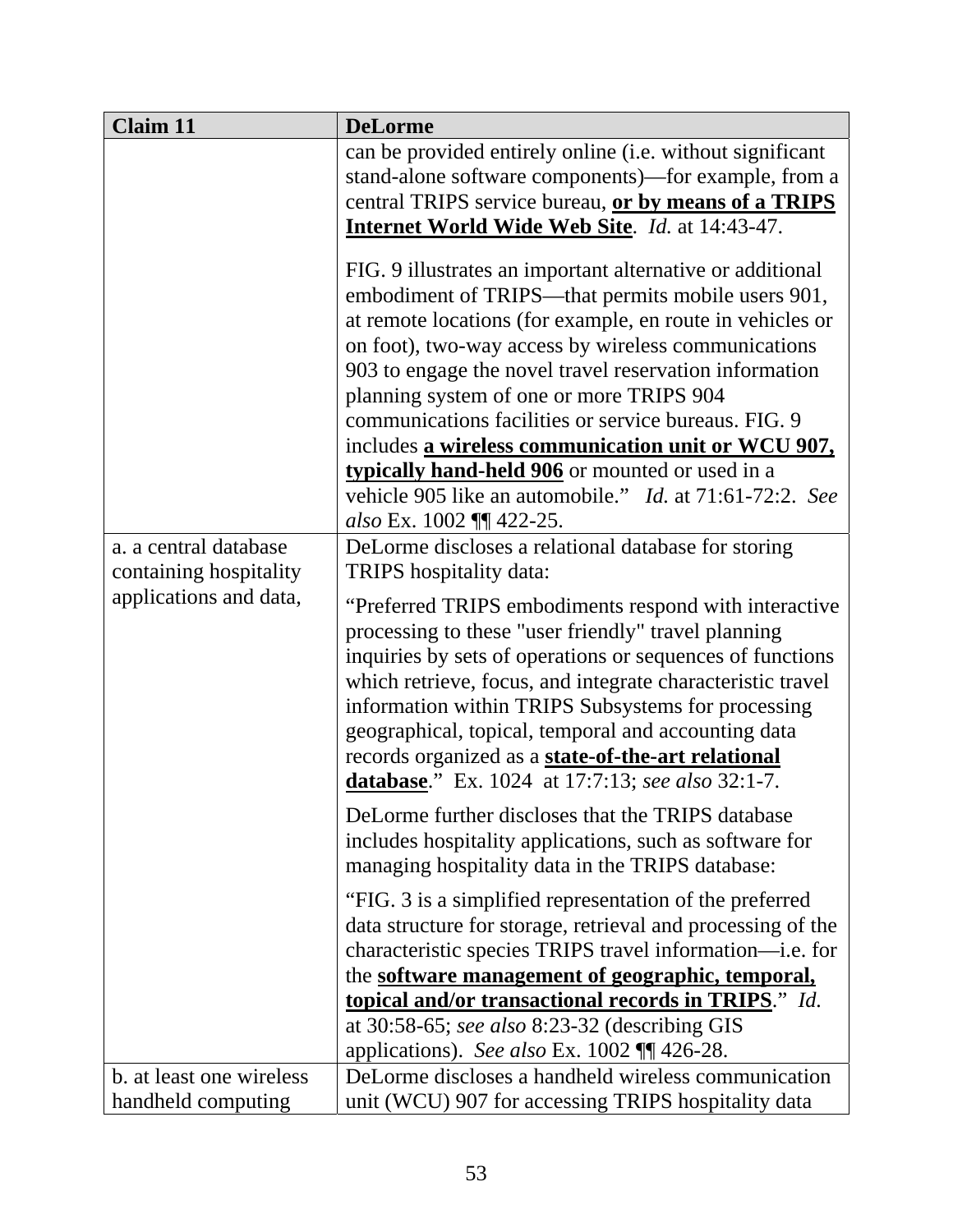| <b>Claim 11</b>                                                                            | <b>DeLorme</b>                                                                                                                                                                                                                                                                                                                                                                                                                                   |  |
|--------------------------------------------------------------------------------------------|--------------------------------------------------------------------------------------------------------------------------------------------------------------------------------------------------------------------------------------------------------------------------------------------------------------------------------------------------------------------------------------------------------------------------------------------------|--|
| device on which                                                                            | and applications:                                                                                                                                                                                                                                                                                                                                                                                                                                |  |
| hospitality applications<br>and data are stored,                                           | "FIG. 9 illustrates an important alternative or additional<br>embodiment of TRIPS—that permits mobile users<br>901 to engage the novel travel reservation<br>information planning system of one or more TRIPS 904<br>communications facilities or service bureaus. FIG. 9<br>includes a wireless communication unit or WCU 907,<br>typically hand-held 906 or mounted or used in a<br>vehicle 905 like an automobile." Ex. 1024 at 71:61-        |  |
|                                                                                            | 72:2.<br>"TRIPS WCUs 907 facilitate two way communications"<br>at 903 of standard TRIPS data packets 939 with at least<br>one TRIPS travel information and service 15 provider<br>904. In sum, FIG. 9 outlines embodiments of the TRIPS<br>invention enabling users to get travel information<br>and/or make travel arrangements "on the go",                                                                                                    |  |
|                                                                                            | walking in a city, from their vehicle, during an off-road<br>expedition and so forth." <i>Id.</i> at 72:13-19. See also id. at<br>18:35-42 and Ex. 1002    429-31.                                                                                                                                                                                                                                                                               |  |
| c. at least one Web<br>server on which<br>hospitality applications<br>and data are stored, | DeLorme discloses TRIPS data and applications<br>available online via a World Wide Web Site:<br>"Alternatively, all TRIPS function, data and service can<br>be provided entirely online (i.e. without significant<br>standalone software components)-for example, from a<br>central TRIPS service bureau, or by means of a <b>TRIPS</b><br>Internet World Wide Web Site." Ex. 1024 at 14:43-<br>47.                                              |  |
|                                                                                            | "Preferred online TRIPS embodiments—such as <b>an</b><br><b>Internet travel reservation information planning</b><br>system—are designed to facilitate flexible and<br>independent user consideration and manipulation of<br>travel information in association with dates/times in<br>order to construct and/or modify personalized itineraries<br>or travel schedules" Id. at 51:13-22. See also Ex.<br>$1002 \text{ } \text{\degree} 432 - 34.$ |  |
| d. at least one Web page<br>on which hospitality                                           | DeLorme discloses this limitation. Ex. $1002 \text{ % } 435$ . For<br>example, DeLorme discloses TRIPS data and                                                                                                                                                                                                                                                                                                                                  |  |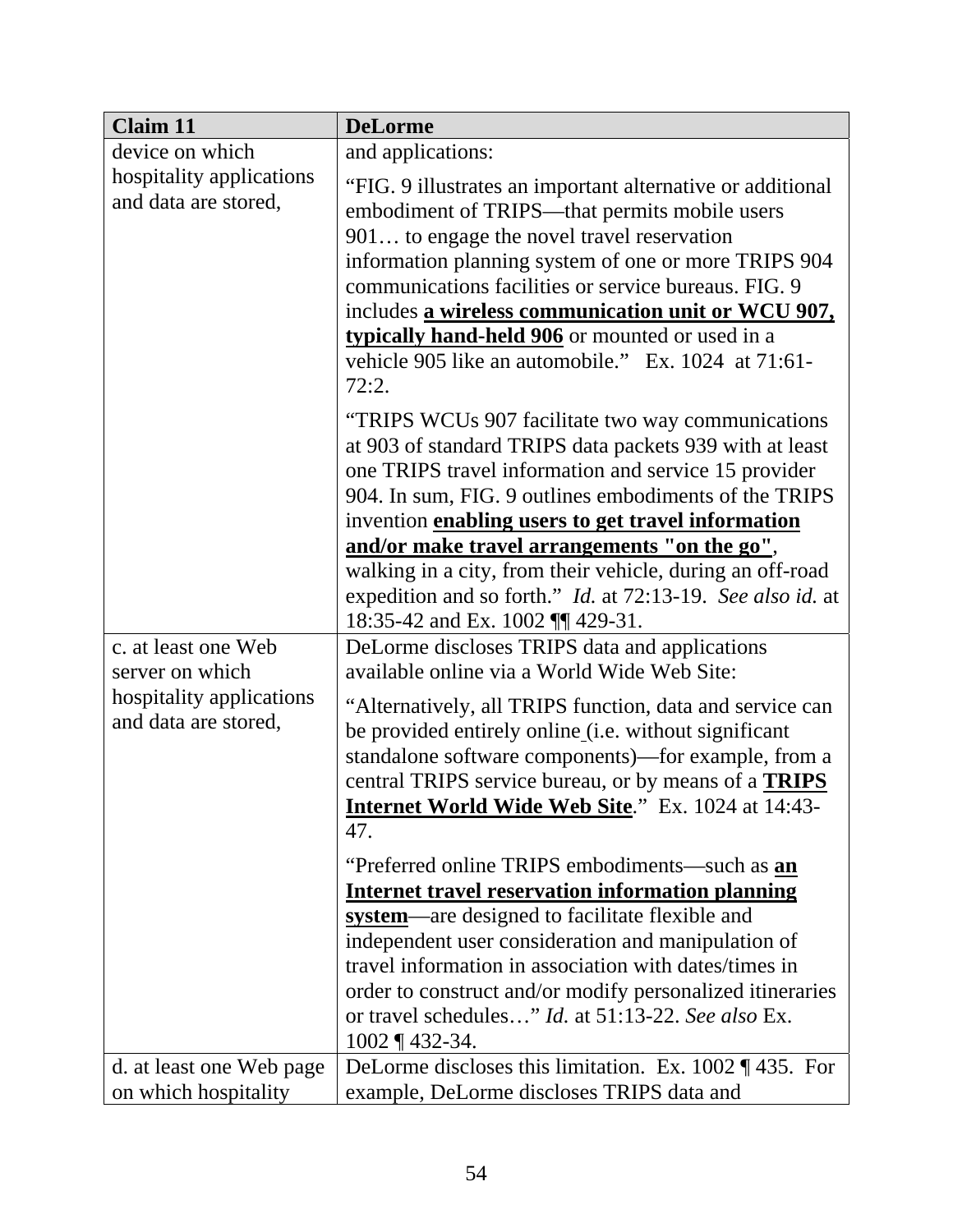| <b>Claim 11</b>                      | <b>DeLorme</b>                                                                                                                                                                                                                                                                                       |  |
|--------------------------------------|------------------------------------------------------------------------------------------------------------------------------------------------------------------------------------------------------------------------------------------------------------------------------------------------------|--|
| applications and data are<br>stored, | applications available online via a World Wide Web<br>Site:                                                                                                                                                                                                                                          |  |
|                                      | "Alternatively, all TRIPS function, data and service can<br>be provided entirely online (i.e. without significant<br>standalone software components)—for example, from a<br>central TRIPS service bureau, or by means of a <b>TRIPS</b><br><b>Internet World Wide Web Site.</b> " Ex. 1024 14:43-47. |  |
|                                      | DeLorme further discloses using distributed<br>applications, such as Java "applets," on Web pages to<br>provide TRIPS hospitality functionality:                                                                                                                                                     |  |
|                                      | "Such purely online TRIPS embodiments can be<br>implemented utilizing recent advances in <b>distributed</b><br>applications, "agents" or online "applets" developed                                                                                                                                  |  |
|                                      | in Java, or equivalent computer languages-plus                                                                                                                                                                                                                                                       |  |
|                                      | other state-of-the-art software enhancements for                                                                                                                                                                                                                                                     |  |
|                                      | <b>online or Internet usage.</b> " <i>Id.</i> at 14:47-52. See also<br>Ex. 1002    435-37.                                                                                                                                                                                                           |  |
| e. an application                    | DeLorme discloses Provider Input/Output 231 for                                                                                                                                                                                                                                                      |  |
| program interface, and               | integrating third party applications with TRIPS:                                                                                                                                                                                                                                                     |  |
|                                      | "Preferably, TRIPS 203 further offers/brokers                                                                                                                                                                                                                                                        |  |
|                                      | <b>Provider Input/Output 231 to and from third-party</b>                                                                                                                                                                                                                                             |  |
|                                      | providers of travel information and services -                                                                                                                                                                                                                                                       |  |
|                                      | optimally in real time online. Such third party                                                                                                                                                                                                                                                      |  |
|                                      | participation online enables enrolled TRIPS users to<br>enjoy more immediate offerings, such as updated                                                                                                                                                                                              |  |
|                                      | information on accommodations availability <i>i.e.</i>                                                                                                                                                                                                                                               |  |
|                                      | vacancies, special offers for price discounts or extra                                                                                                                                                                                                                                               |  |
|                                      | services, reservations and/or tickets for diverse                                                                                                                                                                                                                                                    |  |
|                                      | accommodations or events and so forth – as described in                                                                                                                                                                                                                                              |  |
|                                      | more detail hereinafter, particularly referring to FIG. 8."<br>Ex. 1024 at 31:42-51.                                                                                                                                                                                                                 |  |
|                                      | DeLorme further discloses the Accounting Subsystem                                                                                                                                                                                                                                                   |  |
|                                      | as comprising software and communication links for                                                                                                                                                                                                                                                   |  |
|                                      | integrating accounting, billing and other services:                                                                                                                                                                                                                                                  |  |
|                                      | "These transactions are negotiated, consummated,                                                                                                                                                                                                                                                     |  |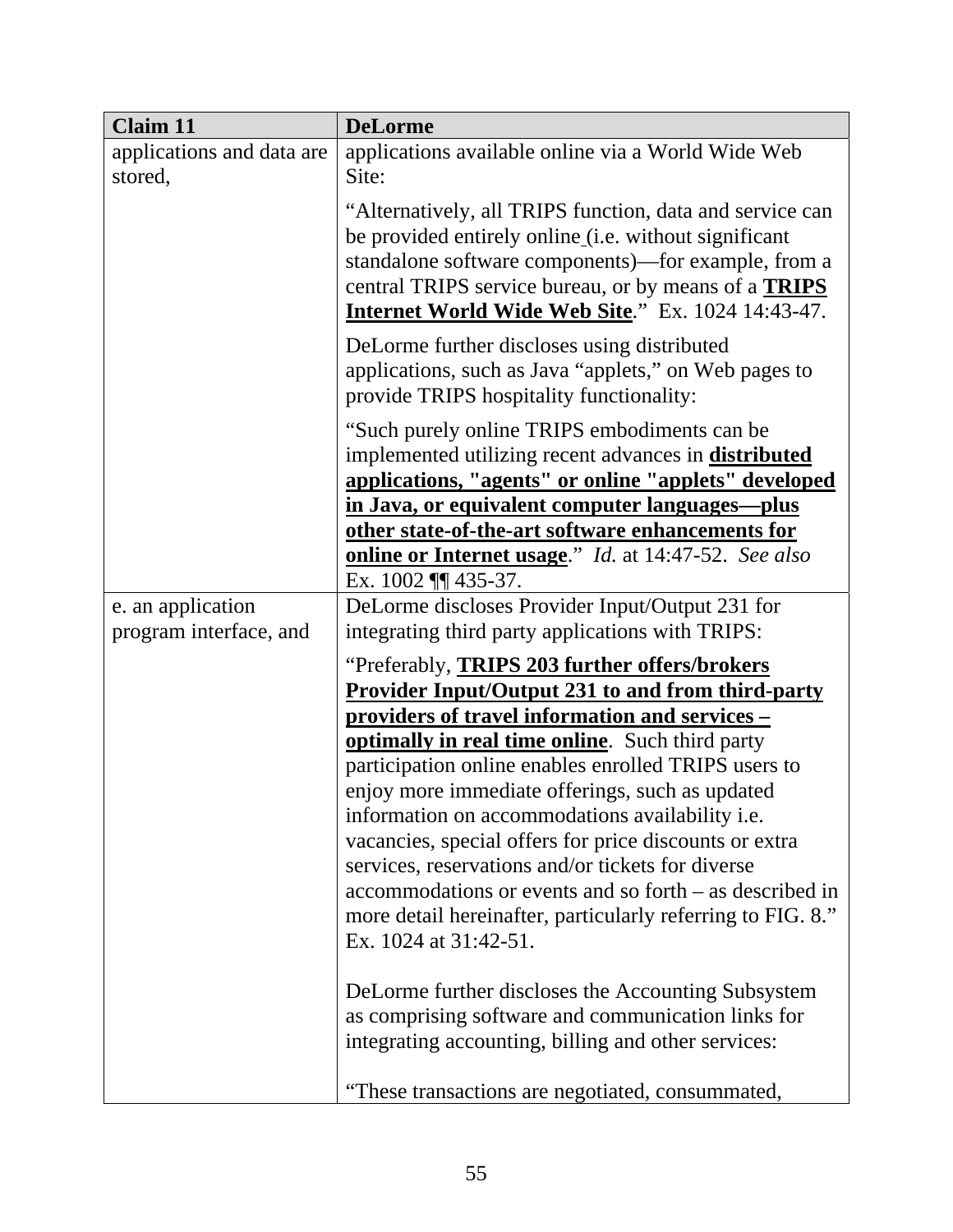| <b>Claim 11</b>     | <b>DeLorme</b>                                                |  |
|---------------------|---------------------------------------------------------------|--|
|                     | recorded, confirmed, accounted for, and as appropriate,       |  |
|                     | charged, invoiced and/or reconciled within the                |  |
|                     | <b>TRANSACTION COMMUNICATIONS</b>                             |  |
|                     | ACCOUNTING MANAGER block—at 816 in FIG.                       |  |
|                     | 8A—by means of state-of-the-art <b>software and</b>           |  |
|                     | communication links for electronic commerce or                |  |
|                     | online contracts, related accounting, billing, or             |  |
|                     | customer services, and so forth." <i>Id.</i> at 64:37-44. See |  |
|                     | also id. at 63:61-67; 50:45-48. See also Ex. 1002             |  |
|                     | $\P\P$ 438-40.                                                |  |
| f. a communications | DeLorme discloses that the TRIPS system                       |  |
| control module,     | communicates with different end-user devices using            |  |
|                     | different communication protocols:                            |  |
|                     |                                                               |  |
|                     | "TRIPS can also work with alternative end-user                |  |
|                     | <b>hardware platforms</b> ; e.g., networked work stations;    |  |
|                     | "kiosk" information terminals linked to a central server;     |  |
|                     | portable laptop, notebook, in-vehicle, or handheld            |  |
|                     |                                                               |  |
|                     | personal digital assistant (PDA) portable computer            |  |
|                     | devices TRIPS can also be provided via "smart Cable"          |  |
|                     | TV" interfaces that combine simplified PC functionality,      |  |
|                     | input/output with a mass-market "home" television             |  |
|                     | appliance" Ex. 1024 at 14:66-15:13.                           |  |
|                     |                                                               |  |
|                     | "For convenient use en route, e.g., in a vehicle or on        |  |
|                     | foot, the <b>WCU 907 preferably provides simplified or</b>    |  |
|                     | "push-button" input means at 914, 915, 916, 918 and           |  |
|                     | 920, for example to make TRIPS inquiries from a               |  |
|                     | moving car, as described hereinafter.  The TRIPS              |  |
|                     | service bureau or provider 904 in FIG. 9 receives the         |  |
|                     | simplified input or remote queries, which get                 |  |
|                     | processed by series or sequences of TRIPS geographic,         |  |
|                     | temporal, topical and accounting operations. " Id. at         |  |
|                     | 73:26-45; see also 73:64-74:29.                               |  |
|                     | DeLorme further discloses a communication control             |  |
|                     | module (i.e. Interface and Interaction Bus 209 in Fig. 2      |  |
|                     | or Main Menu 413 and Interaction Bus 414 in Fig. 4)           |  |
|                     | that coordinates communication with different end-user        |  |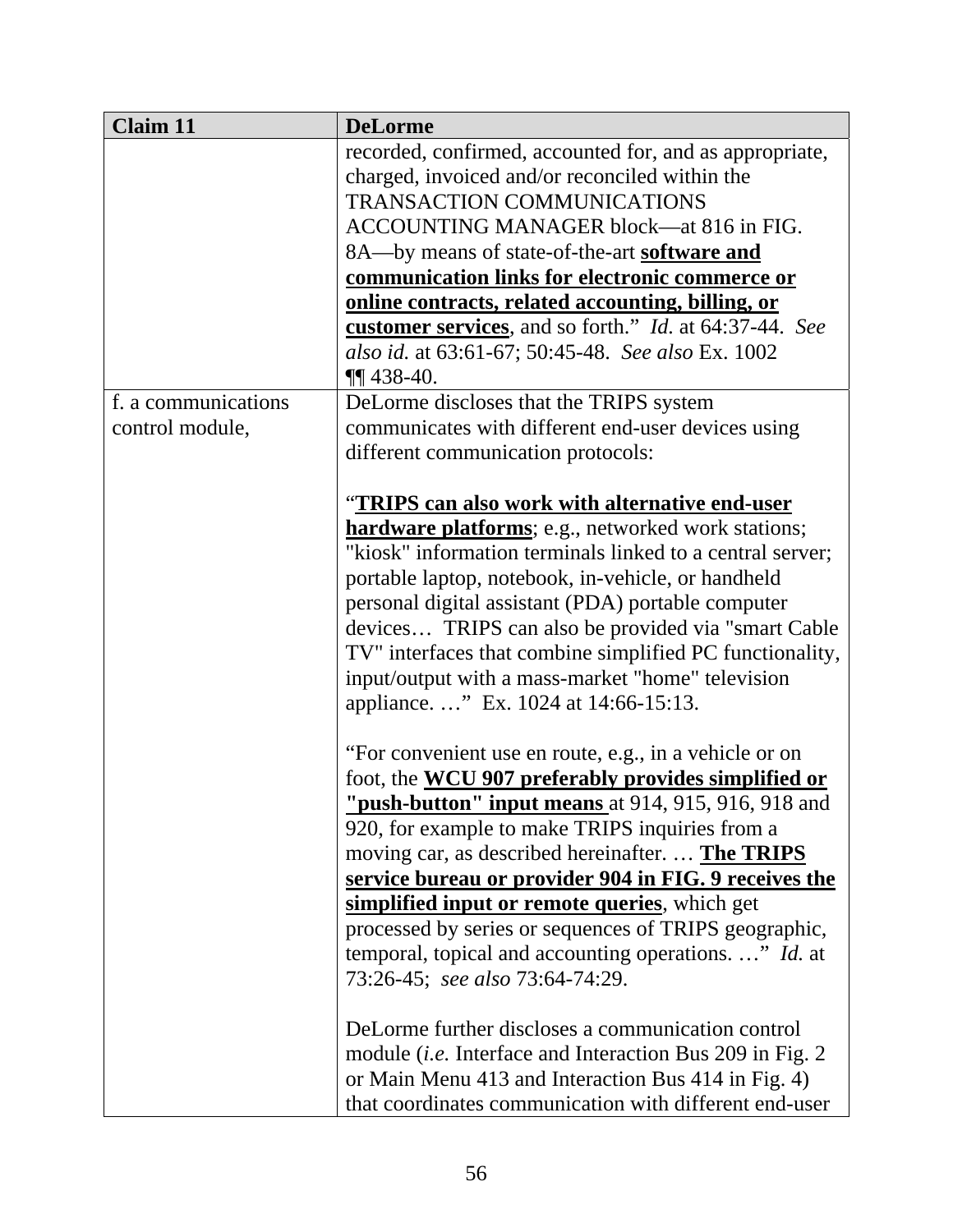| <b>Claim 11</b> | <b>DeLorme</b>                                                    |
|-----------------|-------------------------------------------------------------------|
|                 | devices:                                                          |
|                 |                                                                   |
|                 | "A TRIPS Retail Consumer Input is shown at 205 in                 |
|                 | FIG. 2. Retail user input 205 includes travel planning            |
|                 | inquiries The TRIPS Interface & Interaction Bus                   |
|                 | 209 functions to furnish flexible user-directed access            |
|                 | to, from and among the four Subsystems at 221, 223,               |
|                 | <b>213 and 217 within TRIPS 203.</b> " Ex. 1024 at 30:67-         |
|                 | 31:22; see also 22:63-66; Fig. 2.                                 |
|                 |                                                                   |
|                 | "In FIG. 4, the Main Menu 413 and the Interaction                 |
|                 | <b>Bus 414 correspond to the TRIPS Interface &amp;</b>            |
|                 | <b>Interaction Bus 209 in FIG. 2</b> —as well as the main         |
|                 | input menus at 155, 157, 161 and 163 in FIG. 1C—plus              |
|                 | equivalent input means like graphical user interfaces             |
|                 | (GUIs). Moreover, the Main Menu 413 and <b>Interaction</b>        |
|                 | <b>Bus 414 in FIG. 4</b> correspond to, and <b>coordinate the</b> |
|                 | response to, alternative input means embedded in                  |
|                 | specialized TRIPS field or in-vehicle embodiments that            |
|                 | typically include the wireless communication of GPS               |
|                 | position sensor data along with simplified, "push-                |
|                 | button" travel information inquiries sent by users                |
|                 | actually en route or at remote locations" Ex. 1024 at             |
|                 | 37:54-67. See also Ex. 1002 ¶¶ 441-47.                            |

A POSITA would understand or find obvious that the Interface and Interaction Bus 209 in Fig. 2 or Main Menu 413 and Interaction Bus 414 in Fig. 4 constitute a communications control module that serves as an interface between retail consumer users (e.g. 205 in Fig. 2) and the various subsystems that comprise TRIPS (e.g. Topical Subsystem 213, Accounting Subsystem 217, Geographic Subsystem 221, and Temporal Subsystem 223). A POSITA would further understand or find obvious that the communication control module is configured to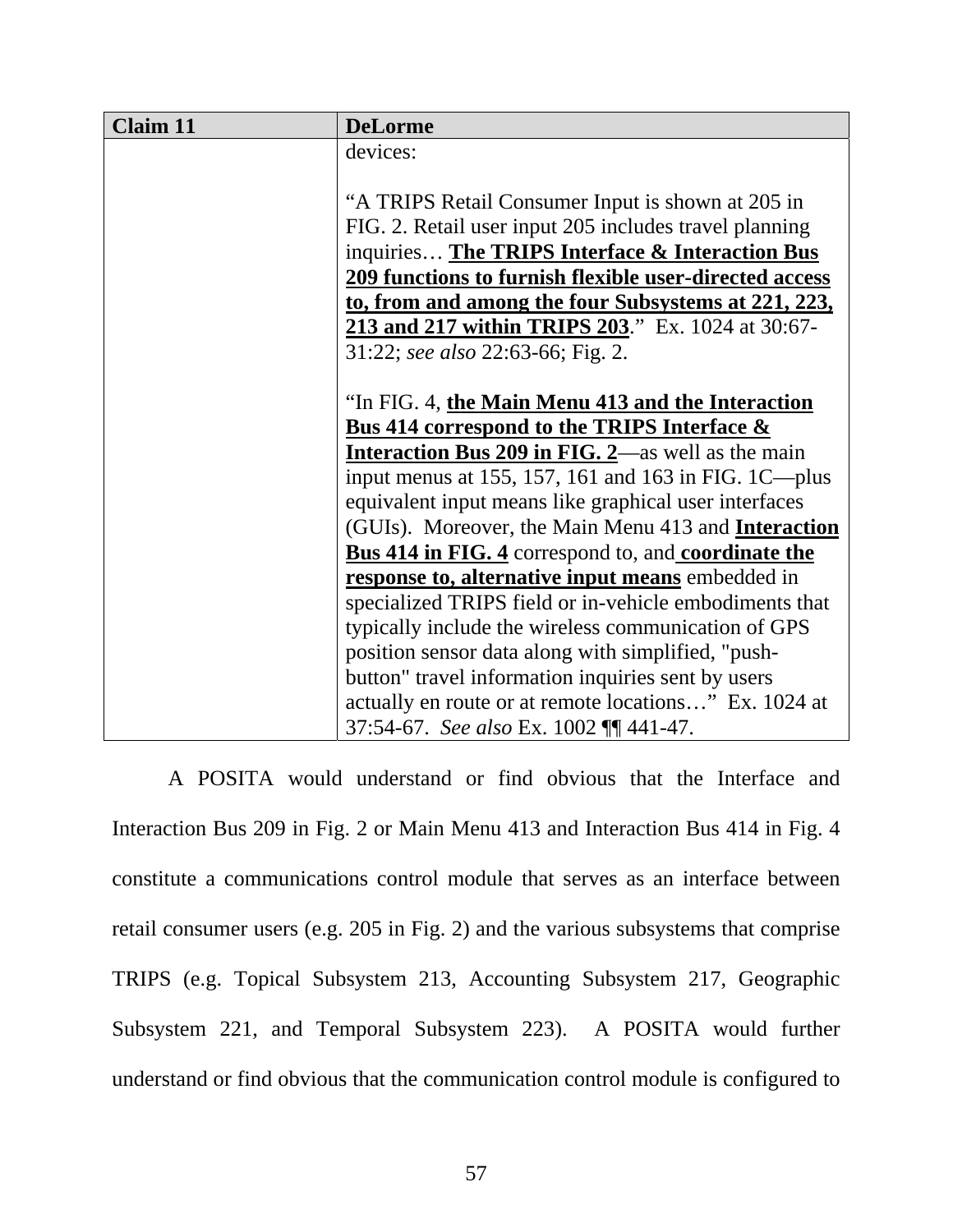interface with retail consumer users using different types of devices using different communication protocols, including both Internet based access (Ex. 1024 at 14:66- 15:13) as well as access via a "simplified" request protocol from wireless communication devices (Ex. 1024 at 73:26-45; 73:67-74:29). Ex. 1002 ¶ 447.

| <b>Claim 11</b>           | <b>DeLorme</b>                                            |  |
|---------------------------|-----------------------------------------------------------|--|
| wherein applications      | DeLorme discloses that users may view updated real-       |  |
| and data are              | time TRIPS data via the internet site.                    |  |
| synchronized between      |                                                           |  |
| the central data base, at | "Once online, the preferred embodiment lets the user      |  |
| least one wireless        | "view" or download updated TRIPS map data, functions      |  |
| handheld computing        | and timely, topical travel information.  When needed,     |  |
| device, at least one Web  | TRIPS user inquiries can be processed online or via       |  |
| server and at least one   | computer communications for immediate treatment and       |  |
| Web page;                 | response. In sum, the FIG. 1A preferred embodiment        |  |
|                           | facilitates access to current information and "real-      |  |
|                           | time" services online" Ex. 1024 at 14:24-42. See          |  |
|                           | also 14:43-47.                                            |  |
|                           |                                                           |  |
|                           | DeLorme further discloses providing updated TRIPS         |  |
|                           | data to wireless communication units:                     |  |
|                           | "FIG. 9 also depicts alternative TRIPS embodiments        |  |
|                           | and remote usage scenarios which facilitate "on the       |  |
|                           | spot" simplified travel planning and transactions, via    |  |
|                           | WCU 907 from remote locations, by retail users actually   |  |
|                           | en route, who have not necessarily engaged in previous    |  |
|                           | desktop TRIPS travel planning sessions, arrangements,     |  |
|                           | output or transfers specifically related to their current |  |
|                           | trip.  In other words, FIG. 9 illustrates TRIPS           |  |
|                           | embodiments for immediate travel inquiries and            |  |
|                           | responses to and from TRIPS retail users "on the          |  |
|                           | road" or at remote "field" locations." Ex. 1024 at        |  |
|                           | 72:37-43; 72:67-73:6. See also Ex. 1002 \[\] 448-50.      |  |
| wherein the application   | DeLorme discloses Provider Input/Output 231 for           |  |
| program interface         | integrating third party applications with TRIPS           |  |
| enables integration of    | hospitality applications:                                 |  |
|                           |                                                           |  |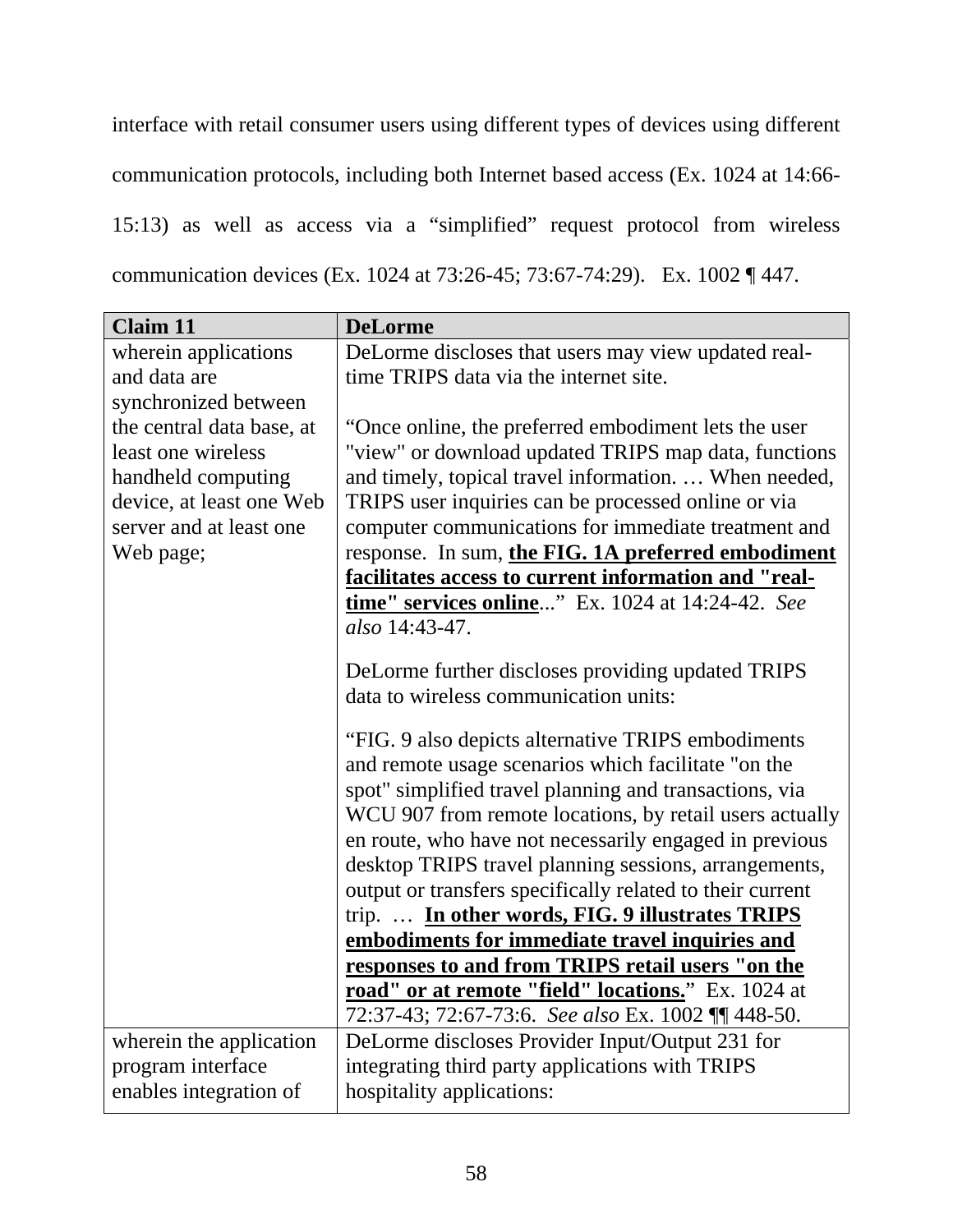| <b>Claim 11</b>         | <b>DeLorme</b>                                                                                                       |  |
|-------------------------|----------------------------------------------------------------------------------------------------------------------|--|
| outside applications    | "Preferably, TRIPS 203 further offers/brokers                                                                        |  |
| with the hospitality    | <b>Provider Input/Output 231 to and from third-party</b>                                                             |  |
| applications and        | providers of travel information and services -                                                                       |  |
|                         | optimally in real time online. Such third party                                                                      |  |
|                         | participation online enables enrolled TRIPS users to                                                                 |  |
|                         | enjoy more immediate offerings, such as updated                                                                      |  |
|                         | information on accommodations availability i.e.                                                                      |  |
|                         | vacancies, special offers for price discounts or extra                                                               |  |
|                         | services, reservations and/or tickets for diverse                                                                    |  |
|                         | accommodations or events and so forth – as described in                                                              |  |
|                         | more detail hereinafter, particularly referring to FIG. 8."                                                          |  |
|                         | Ex. 1024 at 31:42-51. See also Ex. 1002 $\P$ 451.                                                                    |  |
| wherein the             | DeLorme discloses that the TRIPS system                                                                              |  |
| communications control  | communicates with different end-user devices using                                                                   |  |
| module is an interface  | different communication protocols:                                                                                   |  |
| between the hospitality |                                                                                                                      |  |
| applications and any    | "TRIPS can also work with alternative end-user                                                                       |  |
| other communications    | <b>hardware platforms</b> ; e.g., networked work stations;                                                           |  |
| protocol,               | "kiosk" information terminals linked to a central server;                                                            |  |
|                         | portable laptop, notebook, in-vehicle, or handheld                                                                   |  |
|                         | personal digital assistant (PDA) portable computer                                                                   |  |
|                         | devices TRIPS can also be provided via "smart Cable"                                                                 |  |
|                         | TV" interfaces that combine simplified PC functionality,                                                             |  |
|                         | input/output with a mass-market "home" television                                                                    |  |
|                         | appliance" Ex. 1024 at 14:66-15:13.                                                                                  |  |
|                         |                                                                                                                      |  |
|                         | "For convenient use en route, e.g., in a vehicle or on<br>foot, the <b>WCU 907 preferably provides simplified or</b> |  |
|                         | <b>"push-button" input means</b> at 914, 915, 916, 918 and                                                           |  |
|                         | 920, for example to make TRIPS inquiries from a                                                                      |  |
|                         | moving car, as described hereinafter.  The TRIPS                                                                     |  |
|                         | service bureau or provider 904 in FIG. 9 receives the                                                                |  |
|                         | simplified input or remote queries, which get                                                                        |  |
|                         | processed by series or sequences of TRIPS geographic,                                                                |  |
|                         | temporal, topical and accounting operations. " Id. at                                                                |  |
|                         | 73:26-45; see also 73:64-74:29.                                                                                      |  |
|                         |                                                                                                                      |  |
|                         | DeLorme further discloses a communication control                                                                    |  |
|                         | module <i>(i.e.</i> Interface and Interaction Bus 209 in Fig. 2)                                                     |  |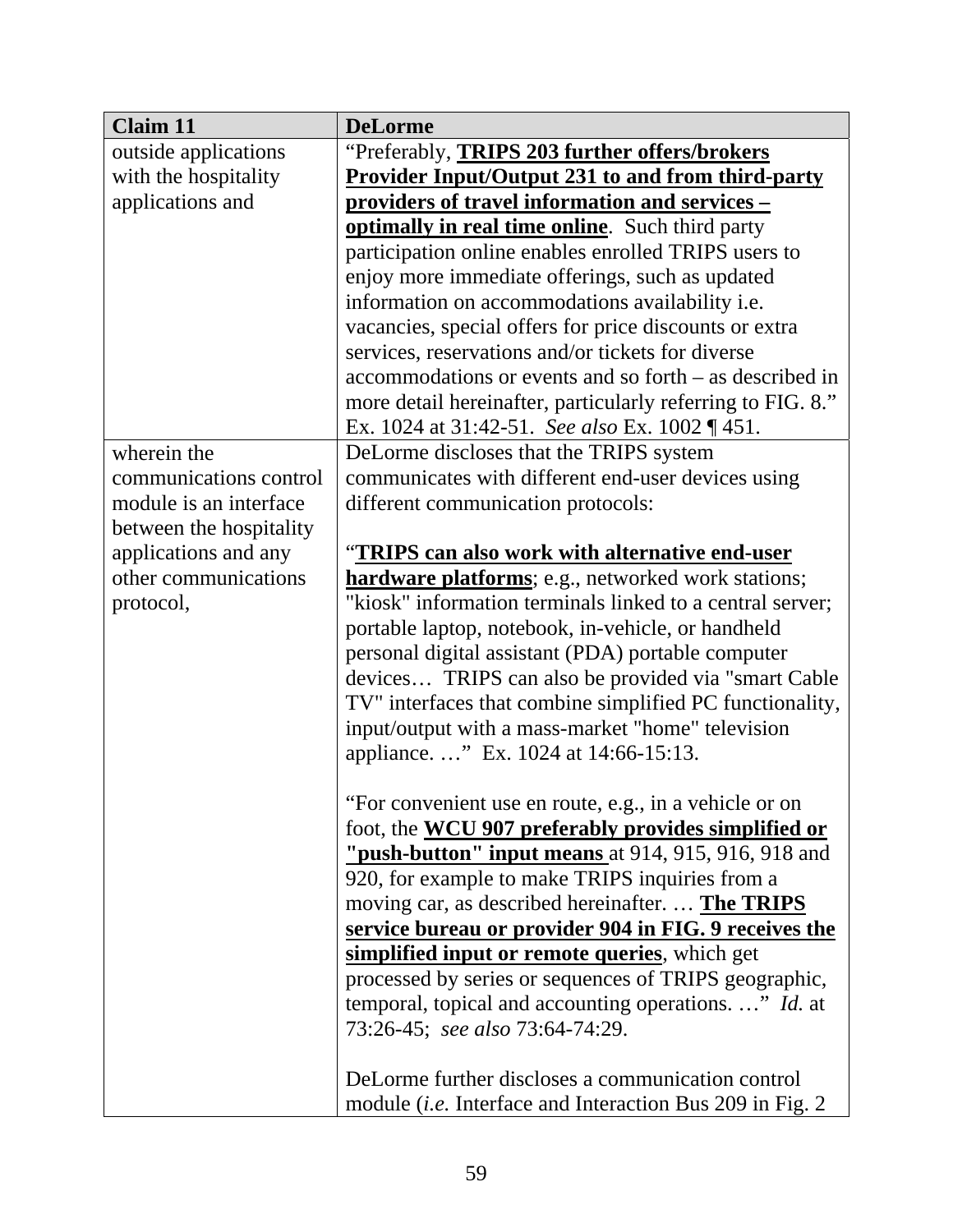| <b>Claim 11</b> | <b>DeLorme</b>                                                    |
|-----------------|-------------------------------------------------------------------|
|                 | or Main Menu 413 and Interaction Bus 414 in Fig. 4)               |
|                 | that coordinates communication with different end-user            |
|                 | devices:                                                          |
|                 |                                                                   |
|                 | "A TRIPS Retail Consumer Input is shown at 205 in                 |
|                 | FIG. 2. Retail user input 205 includes travel planning            |
|                 | inquiries The TRIPS Interface & Interaction Bus                   |
|                 | 209 functions to furnish flexible user-directed access            |
|                 | to, from and among the four Subsystems at 221, 223,               |
|                 | <b>213 and 217 within TRIPS 203.</b> " <i>Id.</i> at 30:67-31:22; |
|                 | see also 22:63-66; Fig. 2.                                        |
|                 |                                                                   |
|                 | "In FIG. 4, the Main Menu 413 and the Interaction                 |
|                 | <b>Bus 414 correspond to the TRIPS Interface &amp;</b>            |
|                 | <b>Interaction Bus 209 in FIG. 2</b> —as well as the main         |
|                 | input menus at 155, 157, 161 and 163 in FIG. 1C—plus              |
|                 | equivalent input means like graphical user interfaces             |
|                 | (GUIs). Moreover, the Main Menu 413 and Interaction               |
|                 | <b>Bus 414 in FIG. 4</b> correspond to, and <b>coordinate the</b> |
|                 | response to, alternative input means embedded in                  |
|                 | specialized TRIPS field or in-vehicle embodiments that            |
|                 | typically include the wireless communication of GPS               |
|                 | position sensor data along with simplified, "push-                |
|                 | button" travel information inquiries sent by users                |
|                 | actually en route or at remote locations" <i>Id.</i> at 37:54-    |
|                 | 67. See also Ex. 1002 ¶¶ 452-56.                                  |

A POSITA would understand that that the communication control module (*i.e.* Ex. 1024 at Interface and Interaction Bus 209 in Fig. 2 or Main Menu 413 and Interaction Bus 414 in Fig. 4) serves as an interface between retail consumer users (*e.g.* Ex. 1024 at 205 in Fig. 2) and the various subsystems that comprise TRIPS (*e.g.* Ex. 1024 at Topical Subsystem 213, Accounting Subsystem 217, Geographic Subsystem 221, and Temporal Subsystem 223). A POSITA would further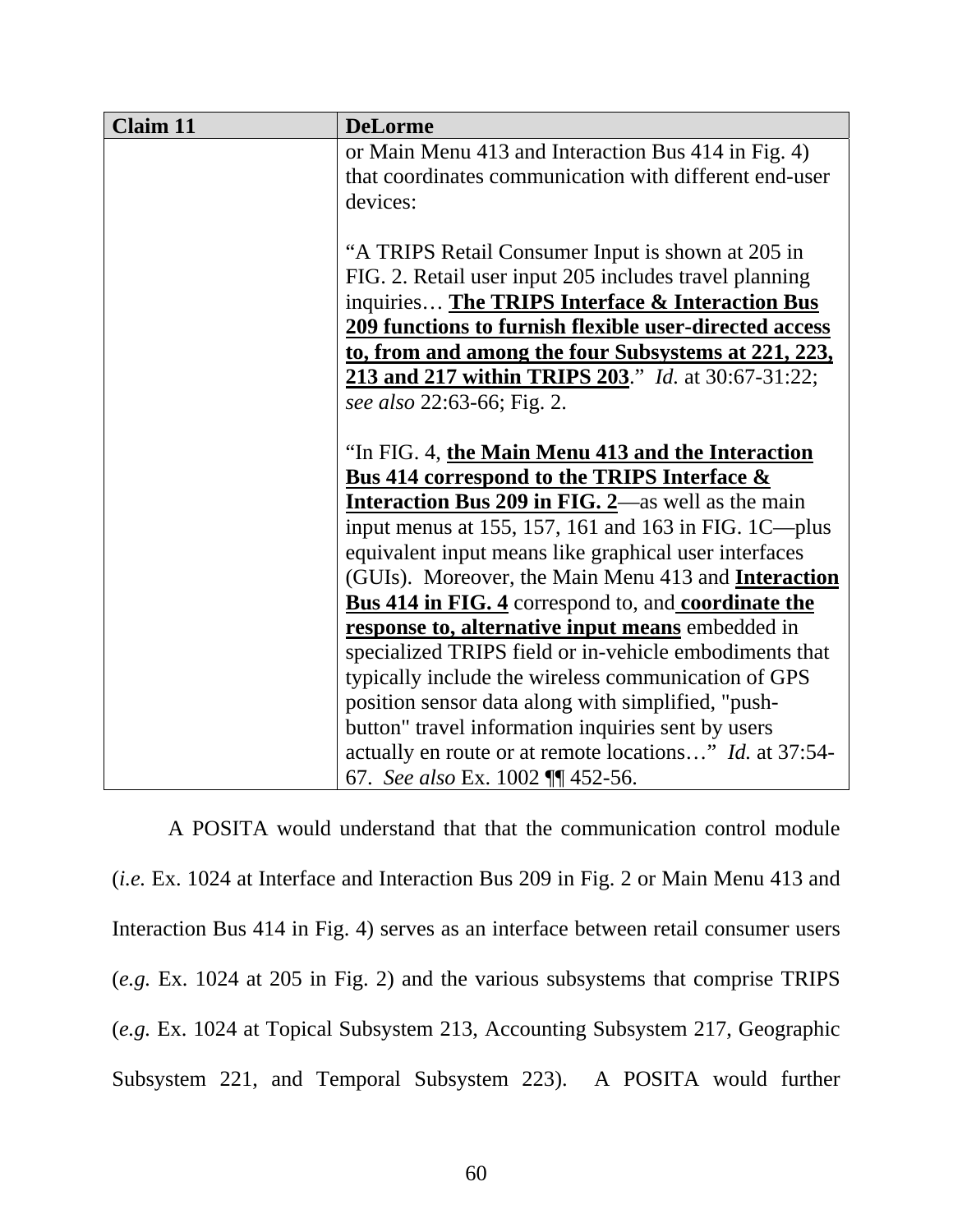understand that the communication control module is configured to interface with retail consumer users using different types of devices using different communication protocols, including both Internet based access (Ex. 1024 at 14:66- 15:13) as well as access via a "simplified" request protocol from wireless communication devices (Ex. 1024 at 73:26-45; 73:67-74:29). Ex 1002 ¶ 456.

| <b>Claim 11</b>    | <b>DeLorme</b>                                                                                                                                                                                                                                                                                                                                                                                                                                                                                                                                                                                                                                                                          |
|--------------------|-----------------------------------------------------------------------------------------------------------------------------------------------------------------------------------------------------------------------------------------------------------------------------------------------------------------------------------------------------------------------------------------------------------------------------------------------------------------------------------------------------------------------------------------------------------------------------------------------------------------------------------------------------------------------------------------|
| wherein the        | DeLorme discloses synchronized data relating to orders                                                                                                                                                                                                                                                                                                                                                                                                                                                                                                                                                                                                                                  |
| synchronized data  | of services, such as reservations and/or tickets.                                                                                                                                                                                                                                                                                                                                                                                                                                                                                                                                                                                                                                       |
| relates to orders. | "Preferably, TRIPS 203 further offers/brokers Provider<br>Input/Output 231 to and from third-party providers of<br>travel information and services – optimally in real time<br>online. Such third party participation online enables<br>enrolled TRIPS users to enjoy more immediate<br>offerings, such as updated information on<br>accommodations availability <i>i.e.</i> vacancies, special<br>offers for price discounts or extra services,<br>reservations and/or tickets for diverse<br><b>accommodations or events</b> and so forth – as described<br>in more detail hereinafter, particularly referring to<br>FIG. 8." Ex. 1024 at 31:42-51. See also Ex. 1002<br>$\P$ 457-58. |

| Claim 13                                                  | <b>DeLorme</b>         |
|-----------------------------------------------------------|------------------------|
| 13. An information management and synchronous             | See claim 11. See also |
| communications system for use with wireless handheld      | Ex 1002 11 422-25.     |
| computing devices and the internet comprising:            |                        |
| a. a central database containing hospitality applications | See claim 11. See also |
| and data,                                                 | Ex 1002 11 426-28.     |
| b. at least one wireless handheld computing device on     | See claim 11. See also |
| which hospitality applications and data are stored,       | Ex 1002    429-31.     |
| c. at least one Web server on which hospitality           | See claim 11. See also |
| applications and data are stored,                         | Ex 1002 11 432-34.     |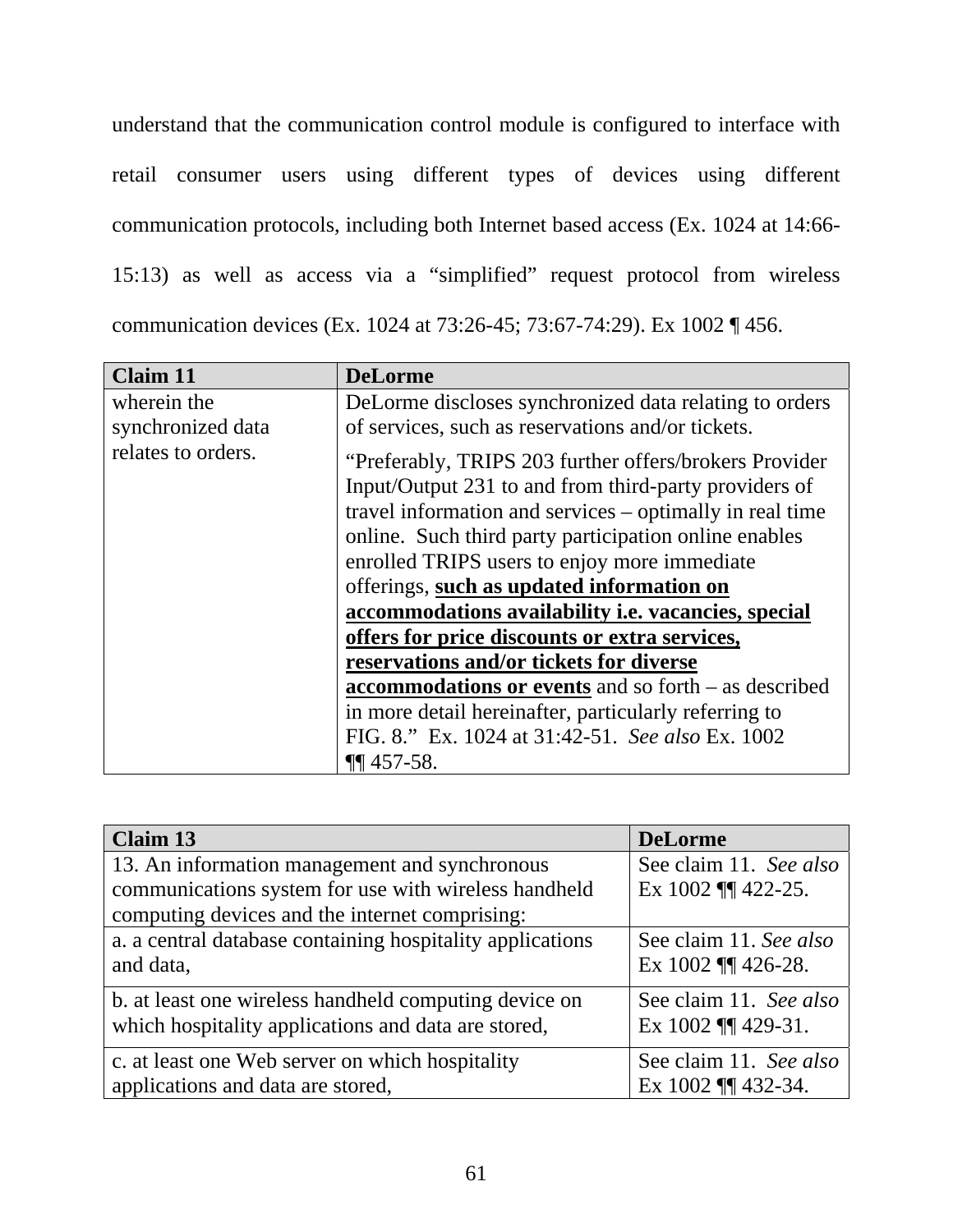| <b>Claim 13</b>                                            |                                                              | <b>DeLorme</b>            |
|------------------------------------------------------------|--------------------------------------------------------------|---------------------------|
| d. at least one Web page on which hospitality applications |                                                              | See claim 11. See also    |
| and data are stored,                                       |                                                              | Ex $1002$ ¶ 435-37.       |
| e. an application program interface, and                   |                                                              | See claim 11. See also    |
|                                                            |                                                              | Ex $1002$ ¶ 438-40.       |
| f. a communications control module,                        |                                                              | See claim 11. See also    |
|                                                            |                                                              | Ex 1002    441-47.        |
|                                                            | wherein applications and data are synchronized between       | See claim 11. See also    |
|                                                            | the central data base, at least one wireless handheld        | Ex $1002$ ¶ 448-50.       |
|                                                            | computing device, at least one Web server and at least       |                           |
| one Web page;                                              |                                                              |                           |
|                                                            | wherein the application program interface enables            | See claim 11. See also    |
|                                                            | integration of outside applications with the hospitality     | Ex $1002 \text{ } q$ 451. |
| applications and                                           |                                                              |                           |
|                                                            | wherein the communications control module is an              | See claim 11. See also    |
|                                                            | interface between the hospitality applications and any       | Ex $1002$ ¶ 452-56.       |
| other communications protocol,                             |                                                              |                           |
| wherein the                                                | DeLorme discloses the synchronized data relating to          |                           |
| synchronized data                                          | reservations.                                                |                           |
| relates to reservations.                                   | "Preferably, TRIPS 203 further offers/brokers Provider       |                           |
|                                                            | Input/Output 231 to and from third-party providers of        |                           |
|                                                            | travel information and services – optimally in real time     |                           |
|                                                            | online. Such third party participation online enables        |                           |
|                                                            | enrolled TRIPS users to enjoy more immediate offerings,      |                           |
|                                                            | such as updated information on accommodations                |                           |
|                                                            | availability i.e. vacancies, special offers for price        |                           |
|                                                            | discounts or extra services, reservations and/or tickets for |                           |
|                                                            | diverse accommodations or events and so forth $-$ as         |                           |
|                                                            | described in more detail hereinafter, particularly referring |                           |
|                                                            | to FIG. 8." Ex. 1024 at 31:42-51. See also id. at 21:7-17.   |                           |
|                                                            | See also Ex. 1002    469-70.                                 |                           |

| Claim 15             | <b>DeLorme</b>                                              |
|----------------------|-------------------------------------------------------------|
| 15. The information  | See claims 11, 12, and 13 above. See also Ex 1002 $\P$ 471. |
| management and       |                                                             |
| synchronous          |                                                             |
| communication system |                                                             |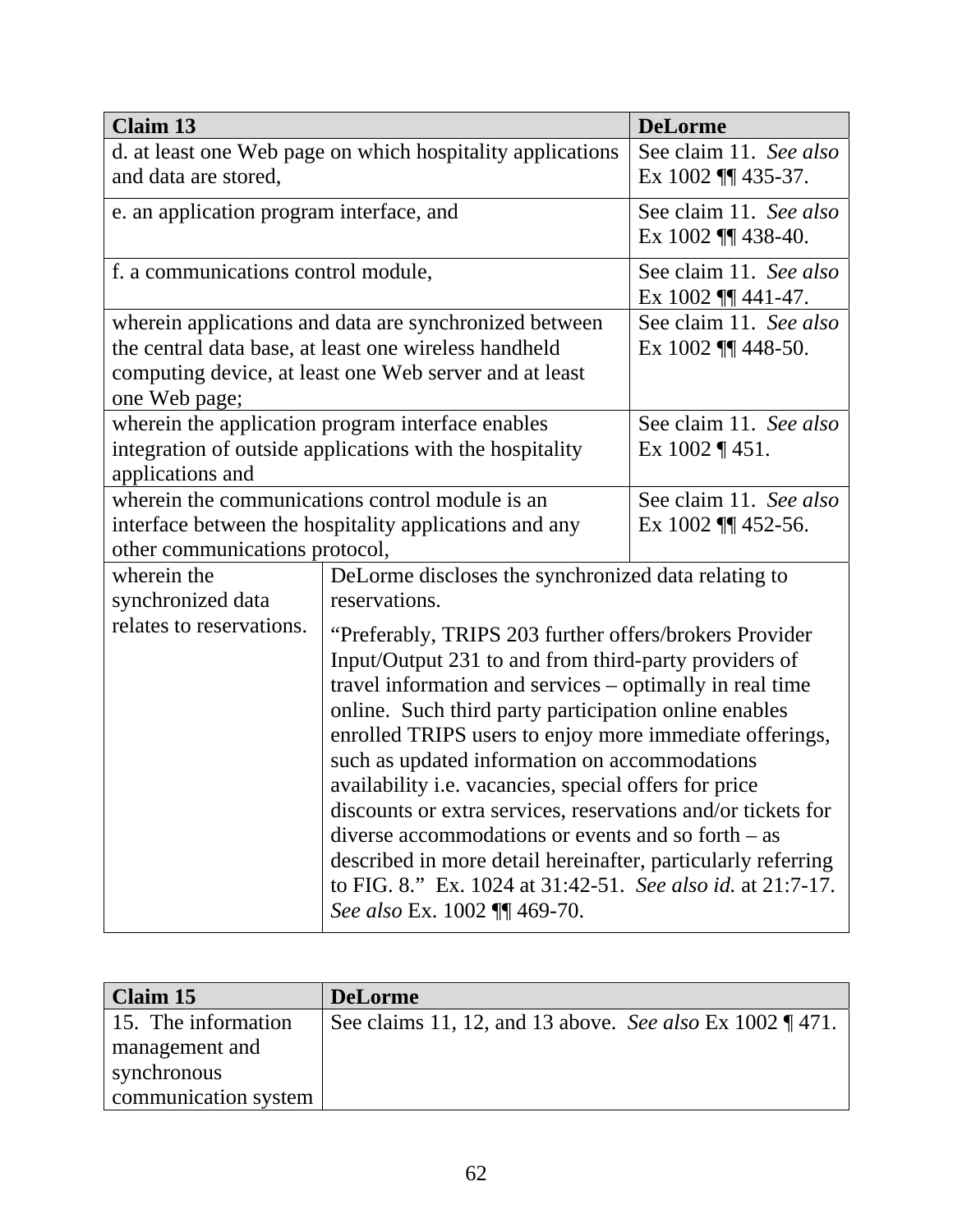| <b>Claim 15</b>        | <b>DeLorme</b>                                                                                                                                                                                                                                                                                                                                                              |
|------------------------|-----------------------------------------------------------------------------------------------------------------------------------------------------------------------------------------------------------------------------------------------------------------------------------------------------------------------------------------------------------------------------|
| of claim 11, 12, or 13 |                                                                                                                                                                                                                                                                                                                                                                             |
| wherein the data is    | DeLorme discloses communication with a wireless two-                                                                                                                                                                                                                                                                                                                        |
| sent to a wireless     | way pager.                                                                                                                                                                                                                                                                                                                                                                  |
| paging device.         | "Various portable devices can perform the functions of<br>the WCU 907--e.g. a notebook or laptop personal<br>computer, a personal digital assistant or PDA, a "smart"<br>cellular phone, two-way pager, an "accessorized" GPS<br>sensor, as well as a dedicated or specially manufactured<br>appliance, and so forth" Ex. 1024 at 75:33-45. See<br>also Ex. 1002 ¶¶ 472-73. |

## **D. Challenge to The Challenged Claims Based on Blinn and Inkpen.**

### **1. Summary of Blinn**

 Blinn, which was not considered by the Patent Office during the original prosecution of the '325 patent, has a filing date of October 16, 1996 and an issue date of May 2, 2000. Ex. 1025 at 1. Blinn is incorporated by reference in U.S. Patent No. 5,897,622 (Ex. 1038, the "'622 patent"), which was filed on October 16, 1996 and issued on April 27, 1999. Ex. 1038 at 9:63-10:1. The '622 patent is § 102(a) prior art, and by incorporating Blinn by reference made Blinn available to the public as of April 27, 1999. 37 C.F.R.  $\S$  1.14(a)(vi) and MPEP  $\S$  103 (unpublished application incorporated by reference into issued patent is available to public upon written request). Accordingly, Blinn was "publicly available" when the '622 patent issued as it is a "printed publication" under § 102(a). *See Bruckelmyer v. Ground Heaters, Inc.*, 445 F.3d 1374, 1377-78 (Fed. Cir. 2006) (holding an application referenced in a published patent is "publicly available" as a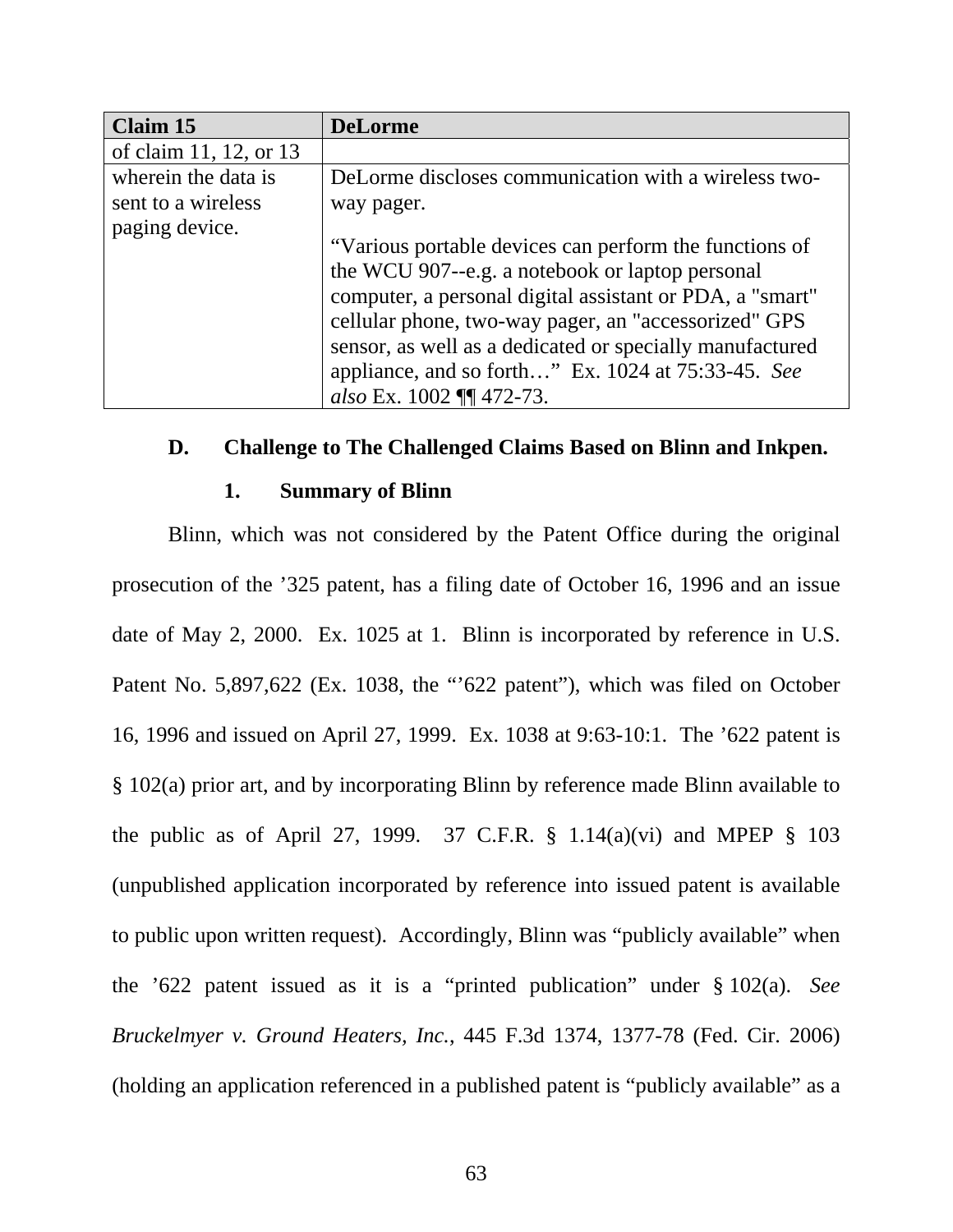printed publication under § 102(b) even though the application was only available in the archives of the Canadian Patent Office).

Blinn discloses a method and system for processing electronic sales transactions. The method and system described in Blinn set forth communications among client devices (including wireless personal digital assistants and standalone computers), the internet, and a merchant system including a database and communications control means. Ex. 1002 ¶ 475. While the charts below explain how Blinn anticipates the Challenged Claims in more detail, annotated Figures 1 and 2 from the patent serve as a helpful guide as to how Blinn's disclosure can be mapped onto the claims of the '325 patent:

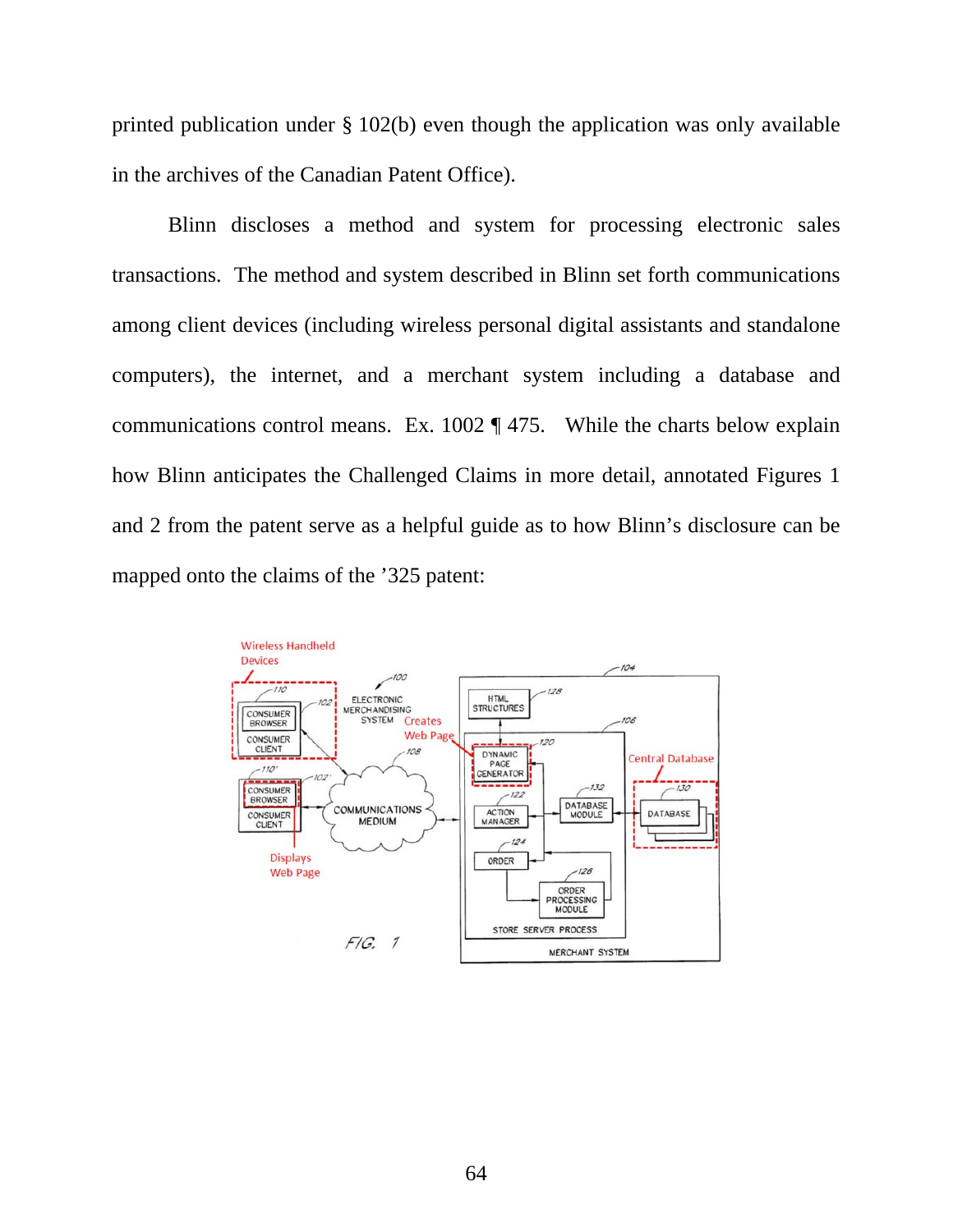

## **2. Patentability Challenge Based on Blinn and Inkpen**

The Challenged Claims are unpatentable under 35 U.S.C. § 103 (pre-AIA) as being obvious in view of Blinn and Inkpen (Ex. 1021). Ex. 1002 ¶¶ 474-79. It would have been obvious to a person of ordinary skill in the art to combine the prior art elements of Blinn and Inkpen to achieve an online merchant system that includes the capability for online transactions with hospitality applications. Such a combination would have been a use of a known technique to improve a similar device in the same way because it simply would have integrated the functionality of two methods of user interaction including online sales of specific types, such as hospitality applications. *Id*. at ¶ 478.

| <b>Claim 11</b>    | <b>Blinn and Inkpen</b>                                  |
|--------------------|----------------------------------------------------------|
| 11. An information | Blinn discloses a system for processing electronic sales |
| management and     | transactions through using an information management and |
| synchronous        | synchronous communications system, which includes        |
| communications     |                                                          |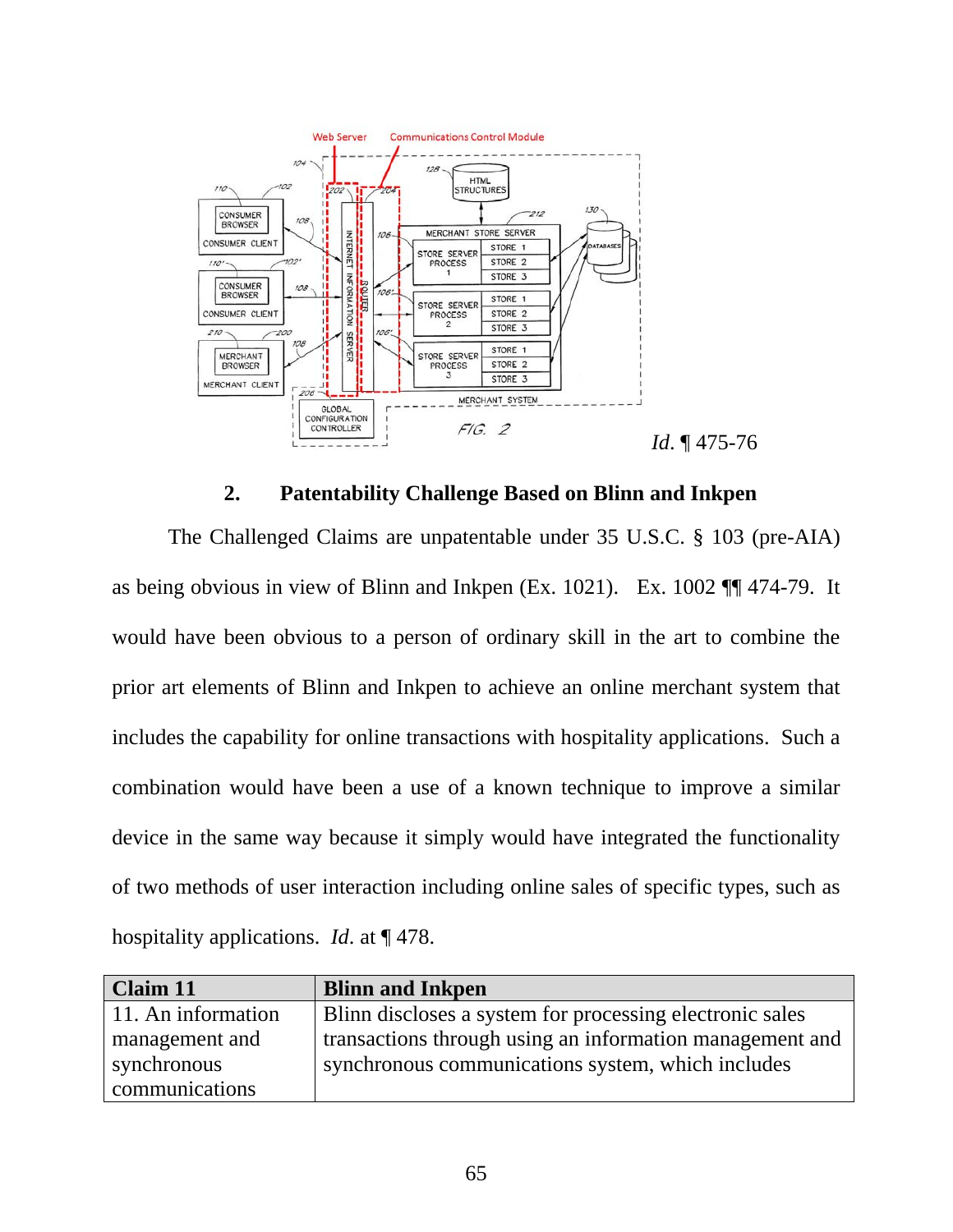| <b>Claim 11</b>                                                           | <b>Blinn and Inkpen</b>                                                                                                                                                                                                                                                                                                                                                                     |
|---------------------------------------------------------------------------|---------------------------------------------------------------------------------------------------------------------------------------------------------------------------------------------------------------------------------------------------------------------------------------------------------------------------------------------------------------------------------------------|
| system for use with                                                       | wireless handheld computing devices and the internet:                                                                                                                                                                                                                                                                                                                                       |
| wireless handheld<br>computing devices<br>and the internet<br>comprising: | "The present invention provides a method and system for<br>processing electronic sales transactions. In a preferred<br>embodiment, an electronic merchandising system allows<br>merchants to create electronic orders which are easily<br>adaptable for different sales situations." Ex. 1025 at<br>Abstract.                                                                               |
|                                                                           | "Focusing now on the communications medium 108 as<br>shown in FIG. 2, the presently preferred communications<br>medium 108 includes the Internet which is a global<br>network of computers. The structure of the Internet, which<br>is well known to those of ordinary skill in the art, includes<br>a network backbone with networks branching from the<br>backbone." Ex. 1025 at 9:10-16. |
|                                                                           | "In other embodiments, the consumer computer 102 could,<br>for example, be a computer workstation, a local area<br>network of computers, an interactive television, an<br>interactive kiosk, a personal digital assistant, an interactive<br>wireless communications device or the like which can<br>interact with the communications medium 108." Ex. 1025<br>at 10:9-14.                  |
|                                                                           | See also Ex. 1025 at Abstract; Figs. 1, 2 at 102 and 108;<br>9:11-12; 10:12-14; 13:36-43. See also Ex. 1002 11 480-83.                                                                                                                                                                                                                                                                      |
| a. a central database<br>containing hospitality<br>applications and data, | Blinn discloses a database, identified as 130 in Figures 1<br>and 2, hosted by a centralized merchant system computer<br>that includes hospitality applications and data on store<br>server process 106:                                                                                                                                                                                    |
|                                                                           | " the store server process 106 is in communication with<br>one or more databases 130 with a database module 132."<br>Ex. 1025 at 8:9-11.                                                                                                                                                                                                                                                    |
|                                                                           | "The merchant system 104 includes an internet information<br>server 202, a router 204, a global configuration controller<br>205, at least one merchant store server 212, a storage<br>medium for HTML structures 128 and one or more                                                                                                                                                        |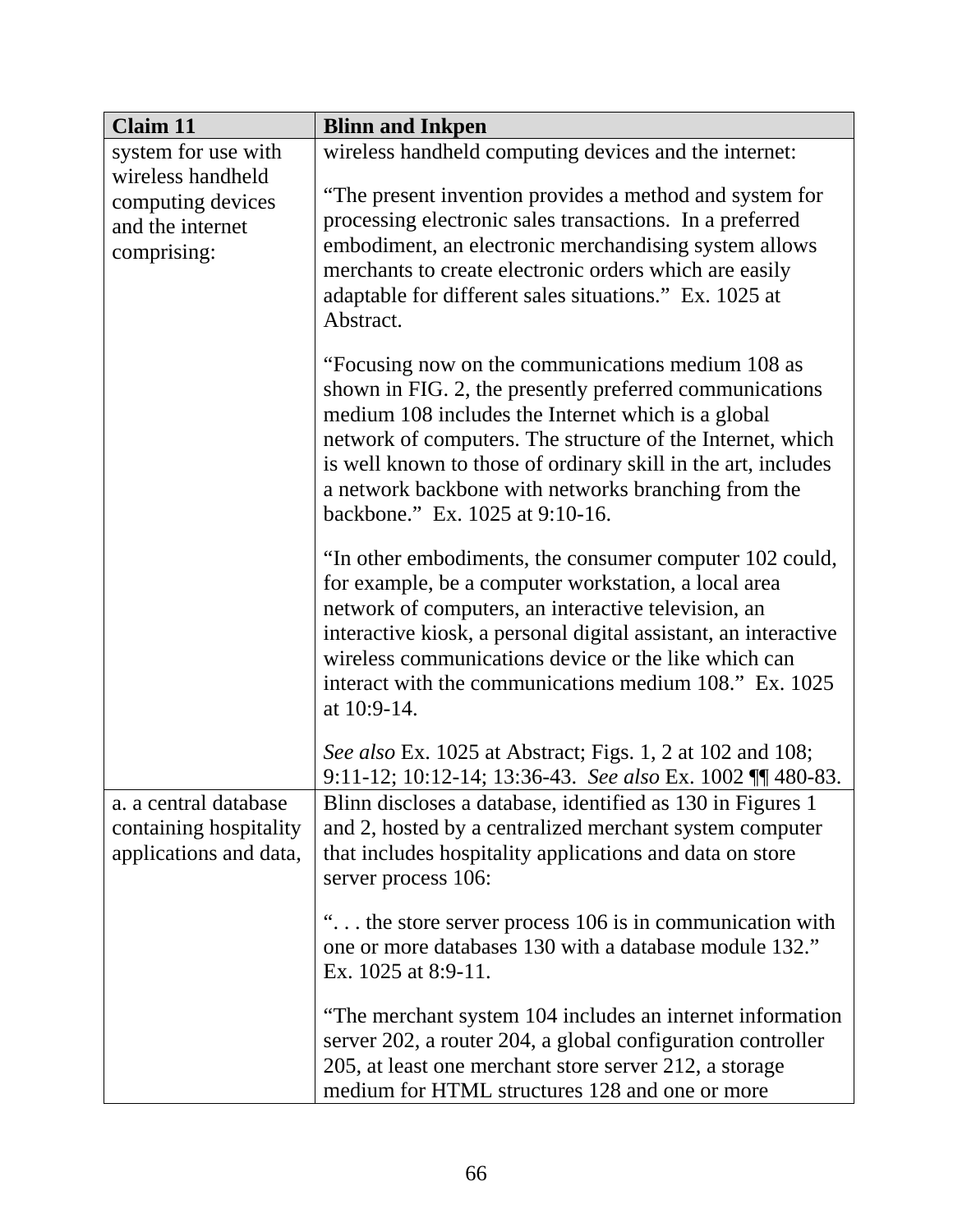| <b>Claim 11</b> | <b>Blinn and Inkpen</b>                                                                                                                                                                          |
|-----------------|--------------------------------------------------------------------------------------------------------------------------------------------------------------------------------------------------|
|                 | databases 130." Ex. 1025 at 11:31-41.                                                                                                                                                            |
|                 | Inkpen discloses a central database including the<br>MARSHA computerized reservation system that includes a<br>database that stores reservation records. Ex. 1021 at Figure<br>5.36 and 230-231. |
|                 | See also Ex. 1025 Figs. 1 and 2 at 130. See also Ex. 1002                                                                                                                                        |
|                 | $\P\P$ 484-88.                                                                                                                                                                                   |

It would have been obvious to a POSITA that the database 130 could contain hospitality applications and data. For instance, Blinn's describes the capability to modify the application based on a "merchant's unique sales transactions," which a POSITA would understand could include hospitality-specific transactions. *See* Ex. 1025 at 38:43-47; *see also* 1:11-18, 1:30-38, 4:66-5:3, Ex. 1002 ¶ 488. Indeed, in Blinn, the inventors identified in a preferred embodiment the flexibility to include adaptable electronic orders for different sales situations. Ex. 1025 at 1:67-2:3; Ex. 1002 ¶ 488. Additionally, as discussed above, Inkpen discloses hospitality applications and data for use in its MARSHA computerized reservation system, and a POSITA would have found it obvious to include the hospitality applications from Inkpen/MARSHA into the system disclosed by Blinn. Ex. 1002 ¶ 488.

| Claim 11                 | <b>Blinn and Inkpen</b>                                     |
|--------------------------|-------------------------------------------------------------|
| b. at least one wireless | Blinn discloses an interactive wireless communications      |
| handheld computing       | device such as a personal digital assistant which interacts |
| device on which          | with a communications medium and includes software          |
| hospitality applications | allowing access to the merchant system. The consumer        |
| and data are stored,     | client 102 is a wireless computing device. Ex. 1025 at      |
|                          | Figs. 1 and 2 at 102; 10:9-32.                              |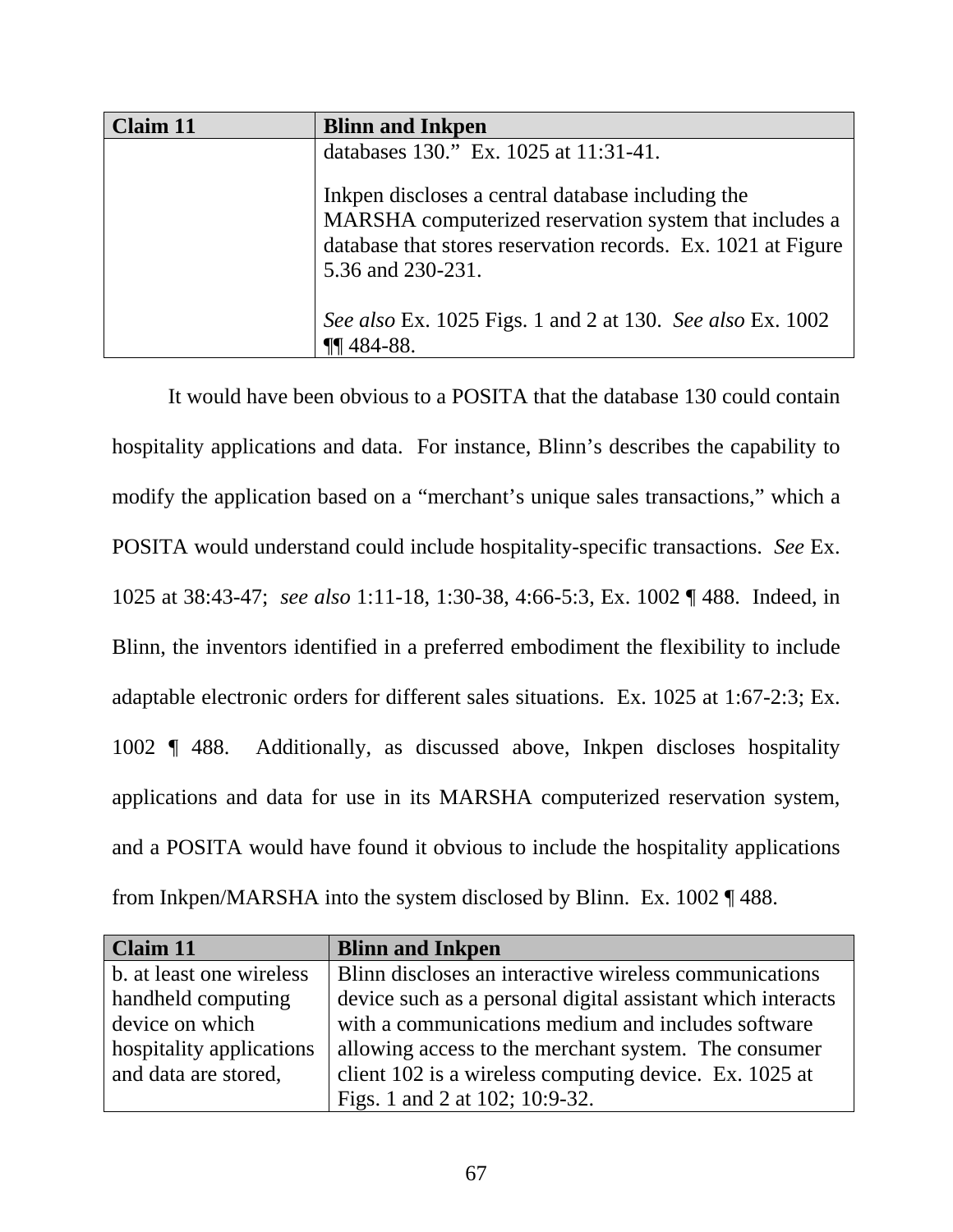| $C$ laim 11 | <b>Blinn and Inkpen</b>                                                                                                                                                                                                                                                                                                                            |
|-------------|----------------------------------------------------------------------------------------------------------------------------------------------------------------------------------------------------------------------------------------------------------------------------------------------------------------------------------------------------|
|             | " the consumer computer 102 could, for example, be a<br>computer workstation, a local area network of computers,<br>an interactive television, an interactive kiosk, a personal<br>digital assistant, an interactive wireless communications<br>device or the like which can interact with the<br>communications medium 108." Ex. 1025 at 10:9-14. |
|             | "For example, the communications medium 108 can<br>includewireless data transmission systems" – Id. at<br>9:23-28 See also Ex. 1002 ¶ 489-93. See 11a above for<br>disclosure of "hospitality applications."                                                                                                                                       |

It would have been obvious to a POSITA that the consumer computer 102 could have stored hospitality applications and data. *See* Ex. 1025 at 38:43-47; *see also* 1:11-18, 1:30-38, 4:66-5:3, Ex. 1002 ¶ 493. It would further have been obvious to a POSITA that Blinn's interactive wireless communications device could be a handheld device. Ex. 1002 ¶ 493.

| Claim 11                 | <b>Blinn and Inkpen</b>                                   |
|--------------------------|-----------------------------------------------------------|
| c. at least one Web      | Blinn discloses an Internet information server which      |
| server on which          | works in conjunction with the merchant system. See Ex.    |
| hospitality applications | 1025 at Fig. 2 at 202; 1:19-29; 12:23-34.                 |
| and data are stored,     |                                                           |
|                          | "Typically, a Web site is an Internet-connected computer  |
|                          | or computer system which runs server software for         |
|                          | serving information using the standard protocols of the   |
|                          | World Wide Web." Ex. 1025 1:22-25.                        |
|                          |                                                           |
|                          | "The Internet information server 202 is a World Wide"     |
|                          | Web server. The Internet information server 202 supports  |
|                          | the use of virtual servers, allowing multiple web servers |
|                          | to run on a single computer. The Internet information     |
|                          | server 202 also uses the HyperText Transmission           |
|                          | Protocol (HTTP) to communicate with the consumer          |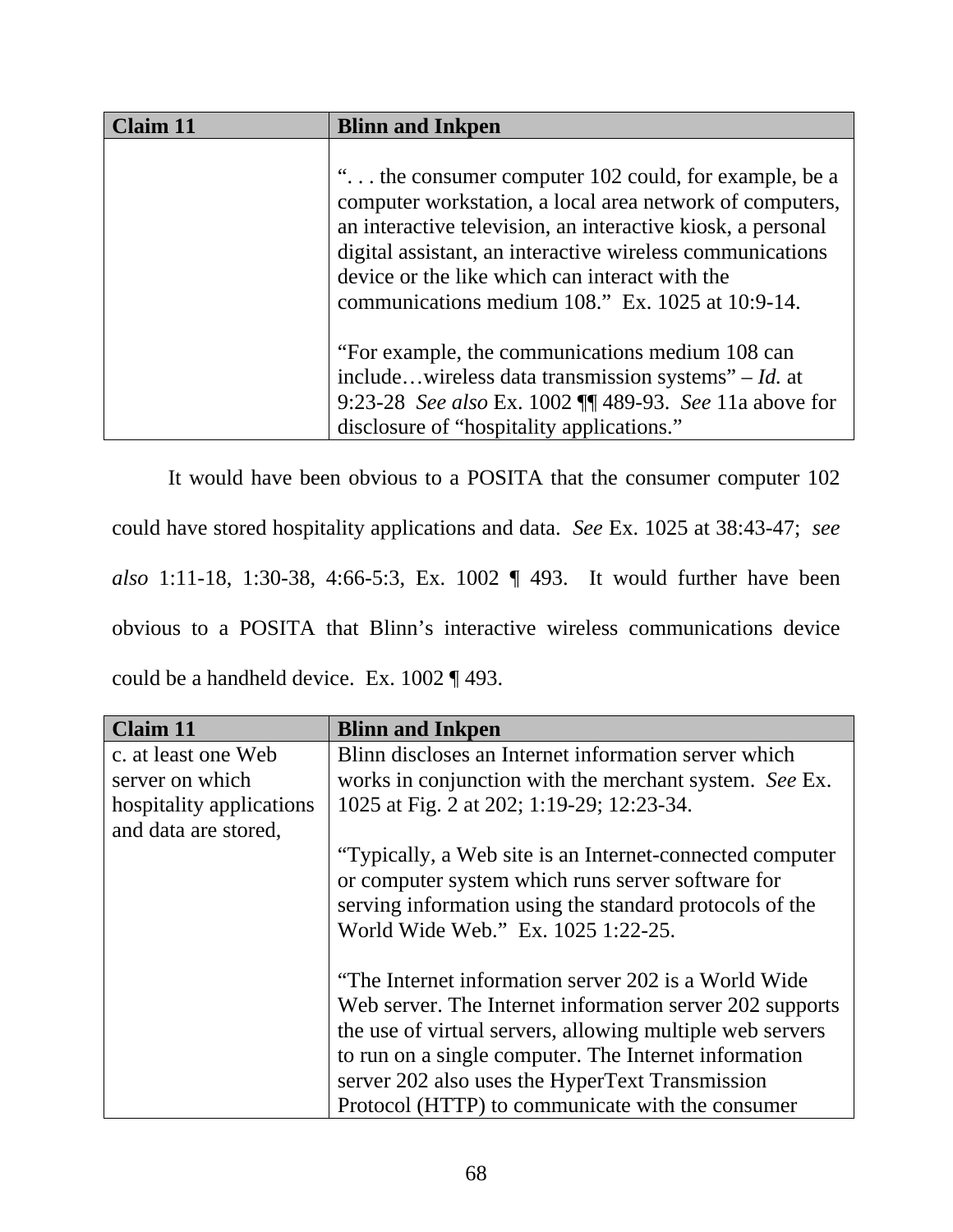| Claim 11 | <b>Blinn and Inkpen</b>                                  |
|----------|----------------------------------------------------------|
|          | browsers 110 or the merchant browser $210$ ." - Ex. 1025 |
|          | 12:23-29. See also Ex. 1002    494-98. See 11a above     |
|          | for disclosure of "hospitality applications."            |

It would have been obvious to a POSITA that the web server 202 could have

stored hospitality applications and data. *See* Ex. 1025 at 38:43-47; *see also* 1:11-

18, 1:30-38, 4:66-5:3, Ex. 1002 ¶ 498.

| <b>Claim 11</b>          | <b>Blinn and Inkpen</b>                                            |
|--------------------------|--------------------------------------------------------------------|
| d. at least one Web      | Blinn discloses web pages hosted by merchants created              |
| page on which            | by a dynamic page generator on a store server process              |
| hospitality applications | which provides the web page to the consumer client. Ex.            |
| and data are stored,     | 1025 at Fig. 1 at 102, 106, 110 and 120; Fig. 2 at 106;            |
|                          | 1:22-29; 8:36-44.                                                  |
|                          |                                                                    |
|                          | "Typically, a Web site is an Internet-connected computer"          |
|                          | or computer system which runs server software for                  |
|                          | serving information using the standard protocols of the            |
|                          | World Wide Web." Ex. 1025 at 1:22-25.                              |
|                          |                                                                    |
|                          | "When a consumer directs the consumer browser 110 on               |
|                          | the consumer computer to access the merchant system                |
|                          | 104, the dynamic page generator 120 creates web pages              |
|                          | with illustrate different watches offered for sale." <i>Id.</i> at |
|                          | 8:36-39. See also Ex. 1002 [[ 499-503. See 11a above               |
|                          | for disclosure of "hospitality applications."                      |

Blinn discloses that a "merchant can add other components to customize the flexible electronic merchandising system 100 for the merchant's unique sales transactions." Ex. 1025 at 38:43-47. It would have been obvious a POSITA that to customize Blinn's system to store hospitality applications and data on the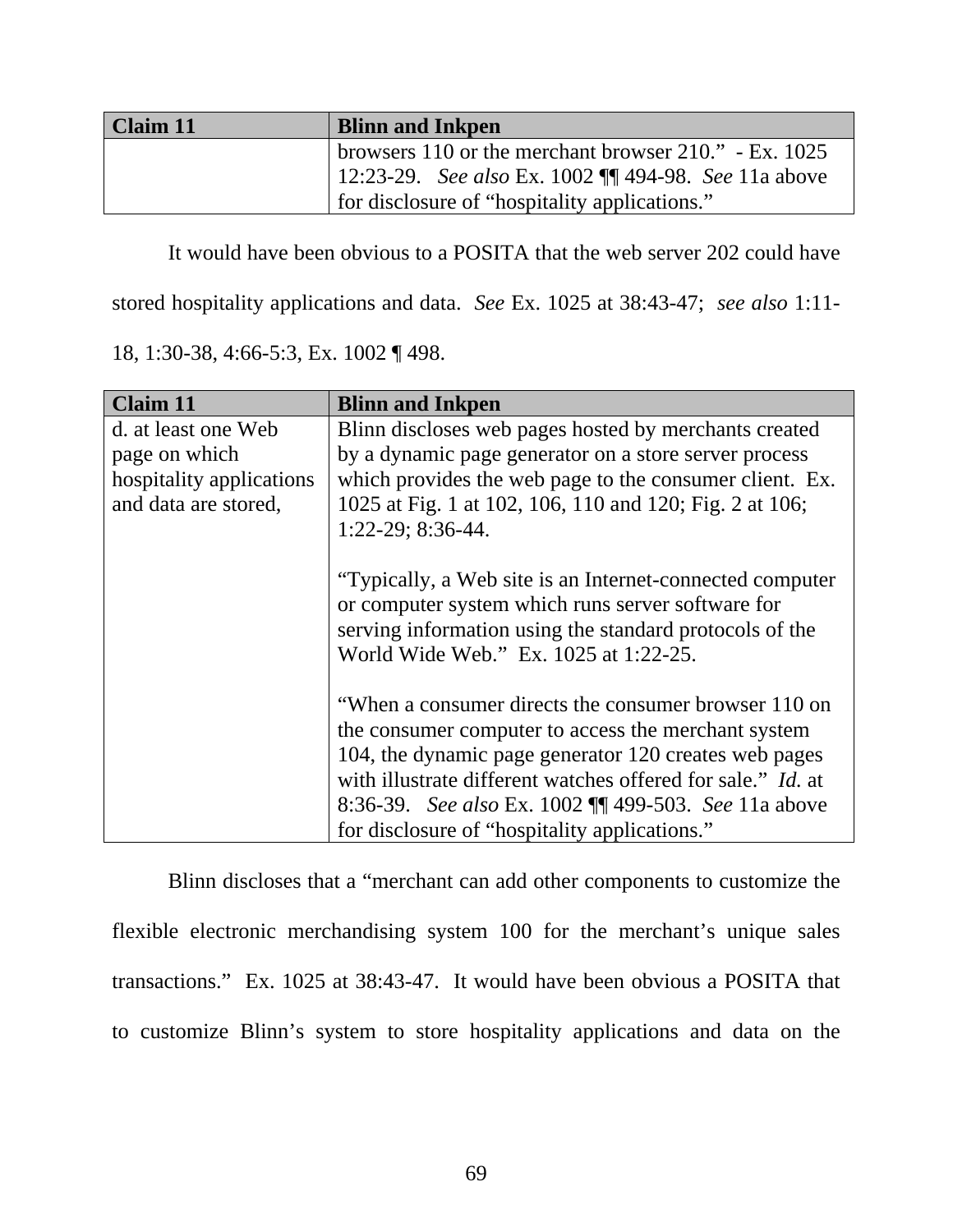wireless handheld computing device, for example, rendering the web page via a browser. *See also id.* at 1:11-18, 1:30-38, 4:66-5:3, Ex. 1002 ¶ 503.

| Claim 11               | <b>Blinn and Inkpen</b>                                 |
|------------------------|---------------------------------------------------------|
| e. an application      | Blinn discloses communication with third party credit   |
| program interface, and | card authorization software including "VeriFone's Point |
|                        | of Sale (vPOS) software." Ex. 1025 37:61-62; see also   |
|                        | Fig. 12C, 30:32-37, and 37:55-64. See also Ex. 1002     |
|                        | $\P\P$ 504-05.                                          |

In order to integrate the VeriFone Point of Sale software with the Merchant

System 104, an application program interface would be required so that the two

systems could communicate with each other. Ex. 1002 ¶ 505. Accordingly, a

| POSITA would understand Blinn to disclose an application program interface. <i>Id.</i> |  |  |  |  |
|----------------------------------------------------------------------------------------|--|--|--|--|
|----------------------------------------------------------------------------------------|--|--|--|--|

| <b>Claim 11</b>     | <b>Blinn and Inkpen</b>                                                                                                                                                                                                                                |
|---------------------|--------------------------------------------------------------------------------------------------------------------------------------------------------------------------------------------------------------------------------------------------------|
| f. a communications | Blinn discloses a communications control module                                                                                                                                                                                                        |
| control module,     | comprised of the router which acts as an interface                                                                                                                                                                                                     |
|                     | between the internet and the store server process:                                                                                                                                                                                                     |
|                     | "In the preferred embodiment, the router 204 and the<br>merchant store server 212 utilize the global configuration<br>information to interconnect the consumer browsers 110<br>with the store server processes $106$ ." Ex. $1025$ at $12:50$ -<br>53. |
|                     | Additionally, the communications control module<br>functionality is performed by the TCP/IP stack within the<br>merchant system 104:                                                                                                                   |
|                     | "The Microsoft Windows® NT operating system includes<br>a TCP/IP stack which handles all incoming and outgoing<br>message traffic passed over the communications medium<br>108." Ex. 1025 at 11:65-12:1. See also Ex. 1002 11 506-<br>09.              |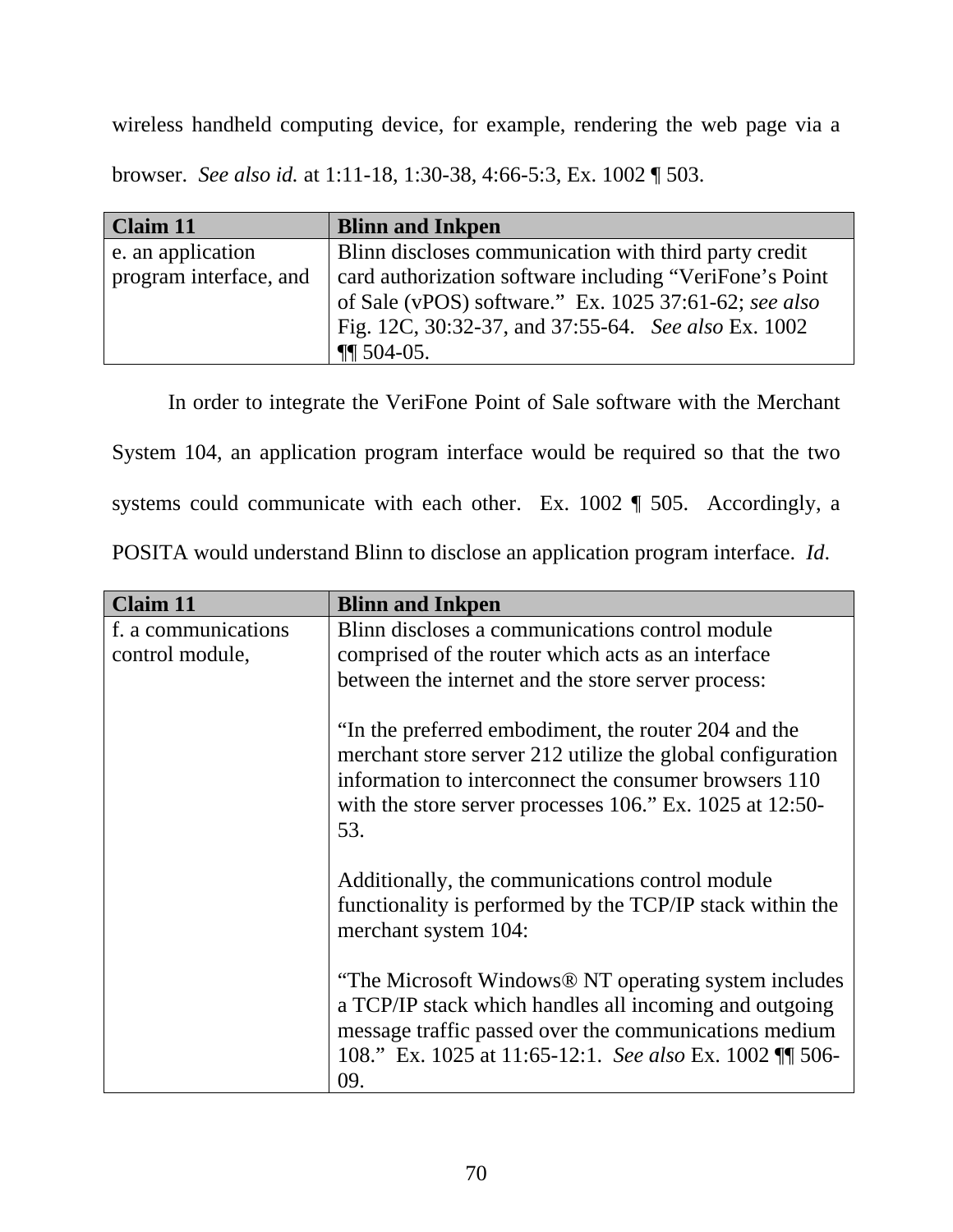By handling "all incoming and outgoing message traffic" sent to and from the merchant system, the TCP/IP stack working in conjunction with the router 204 serve the role of the communications control module. Ex. 1002  $\parallel$  509.

| <b>Claim 11</b>           | <b>Blinn and Inkpen</b>                                    |
|---------------------------|------------------------------------------------------------|
| wherein applications      | Blinn discloses applications and data synchronized across  |
| and data are              | the central database described above in 12a, the wireless  |
| synchronized between      | personal digital assistant described in element 12b, the   |
| the central data base, at | Web server described in 12c, and the Web page described    |
| least one wireless        | in 12d:                                                    |
| handheld computing        |                                                            |
| device, at least one      | "The consumer client 102 contains a consumer browser       |
| Web server and at least   | 110. The consumer browser 110 communicates with the        |
| one Web page;             | store server process 106 and displays the web documents    |
|                           | created by the store server process 106. Each store server |
|                           | process 106 provides a server architecture that supports   |
|                           | the presentation and administration of a virtual store.    |
|                           | Preferably, the store server process 106 comprises a       |
|                           | number of components including a dynamic page              |
|                           | generator 120, an action manager 122, one or more orders   |
|                           | 124 and an order processing module 126. Furthermore, in    |
|                           | communication with the store server process 106 is a       |
|                           | storage device such as a hard disk which contains HTML     |
|                           | structures 128 which define the layout of different HTML   |
|                           | pages. In addition, the store server process 106 is in     |
|                           | communication with one or more databases 130 with a        |
|                           | database module 132." Ex. 1025 7:64-8:11                   |
|                           | "In other embodiments, the consumer computer 102           |
|                           | could, for example, be a computer workstation, a local     |
|                           | area network of computers, an interactive television, an   |
|                           | interactive kiosk, a personal digital assistant, an        |
|                           | interactive wireless communications device or the like     |
|                           | which can interact with the communications medium 108.     |
|                           | While in such systems the operating systems will differ,   |
|                           | they will continue to provide the appropriate              |
|                           | communications protocols needed to establish               |
|                           | communication links with the communications medium         |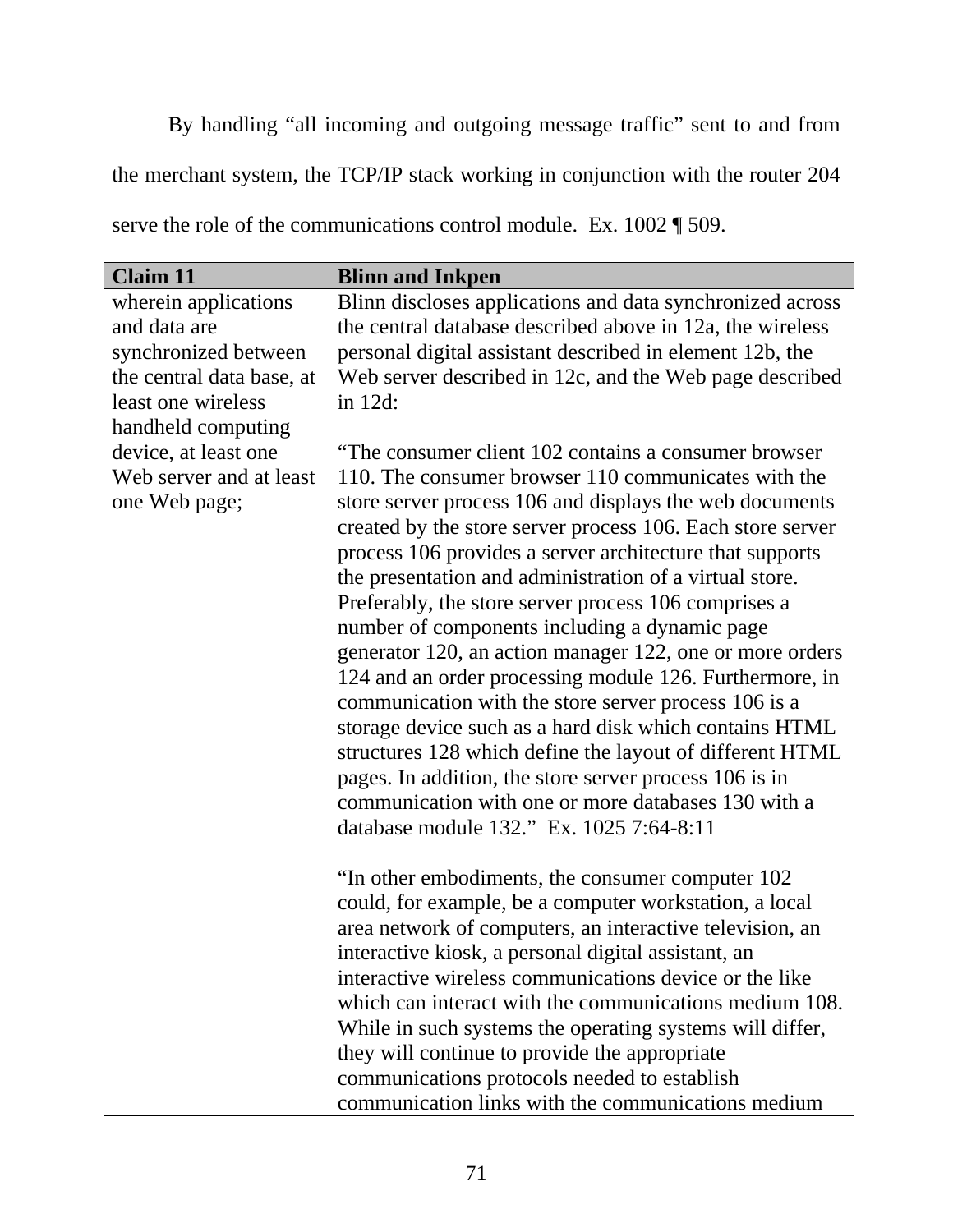| <b>Claim 11</b> | <b>Blinn and Inkpen</b>                                                                                                                                                                                                                                                                                                                                                                                                                                                                                                                                                                                                                                                                                                                    |  |
|-----------------|--------------------------------------------------------------------------------------------------------------------------------------------------------------------------------------------------------------------------------------------------------------------------------------------------------------------------------------------------------------------------------------------------------------------------------------------------------------------------------------------------------------------------------------------------------------------------------------------------------------------------------------------------------------------------------------------------------------------------------------------|--|
|                 | 108." <i>Id.</i> at 10:9-18.                                                                                                                                                                                                                                                                                                                                                                                                                                                                                                                                                                                                                                                                                                               |  |
|                 | "During a typical shopping session, the consumer browser<br>110 and the store server process 106 communicate with<br>each other over the communications medium 108.<br>Typically, the consumer browser 110 sends URL<br>addresses to the store server process 106, and the store<br>server process 106 responds with HTML documents. The<br>HTML documents may contain registration information,<br>product offerings, promotional advertisements, order<br>forms, etc." <i>Id.</i> at 13:36-43.                                                                                                                                                                                                                                           |  |
|                 | "Associated with the shopper table 300 is the shopper<br>manager 320. The shopper manager 320 adds, modifies<br>and deletes the entries existing in the shopper table 300."<br><i>Id.</i> at 16:1-6.                                                                                                                                                                                                                                                                                                                                                                                                                                                                                                                                       |  |
|                 | "The product variant table 802 is also merchant defined<br>and stores information for a specific product within the<br>product family. Each row in the product variant table 802<br>is a record corresponding to a particular product while<br>each column contains information related to the products.<br>For example, the product variant columns may contain a<br>product's family identifier, stock keeping unit (sku), a<br>color value, a size value, etc. The format of the product<br>family table 800 is merchant defined and can contain<br>wide variety of product characteristics. The merchant<br>specifies the location of a query which queries the<br>product variant table 802 in the registry." <i>Id.</i> at 16:34-45. |  |
|                 | "In addition, the URL can contain the number of items<br>(quantity) and the price of the items." <i>Id.</i> at $18:26-28$ .                                                                                                                                                                                                                                                                                                                                                                                                                                                                                                                                                                                                                |  |
|                 | "The OrderItemValidate component 1226b is configured<br>to check the order 124 for required items, and verify that<br>the required items exist." $Id. 24:36-38$ .                                                                                                                                                                                                                                                                                                                                                                                                                                                                                                                                                                          |  |
|                 | "The components in the inventory stage 386 verify that<br>every selected item is in stock." <i>Id.</i> at 29:61-62                                                                                                                                                                                                                                                                                                                                                                                                                                                                                                                                                                                                                         |  |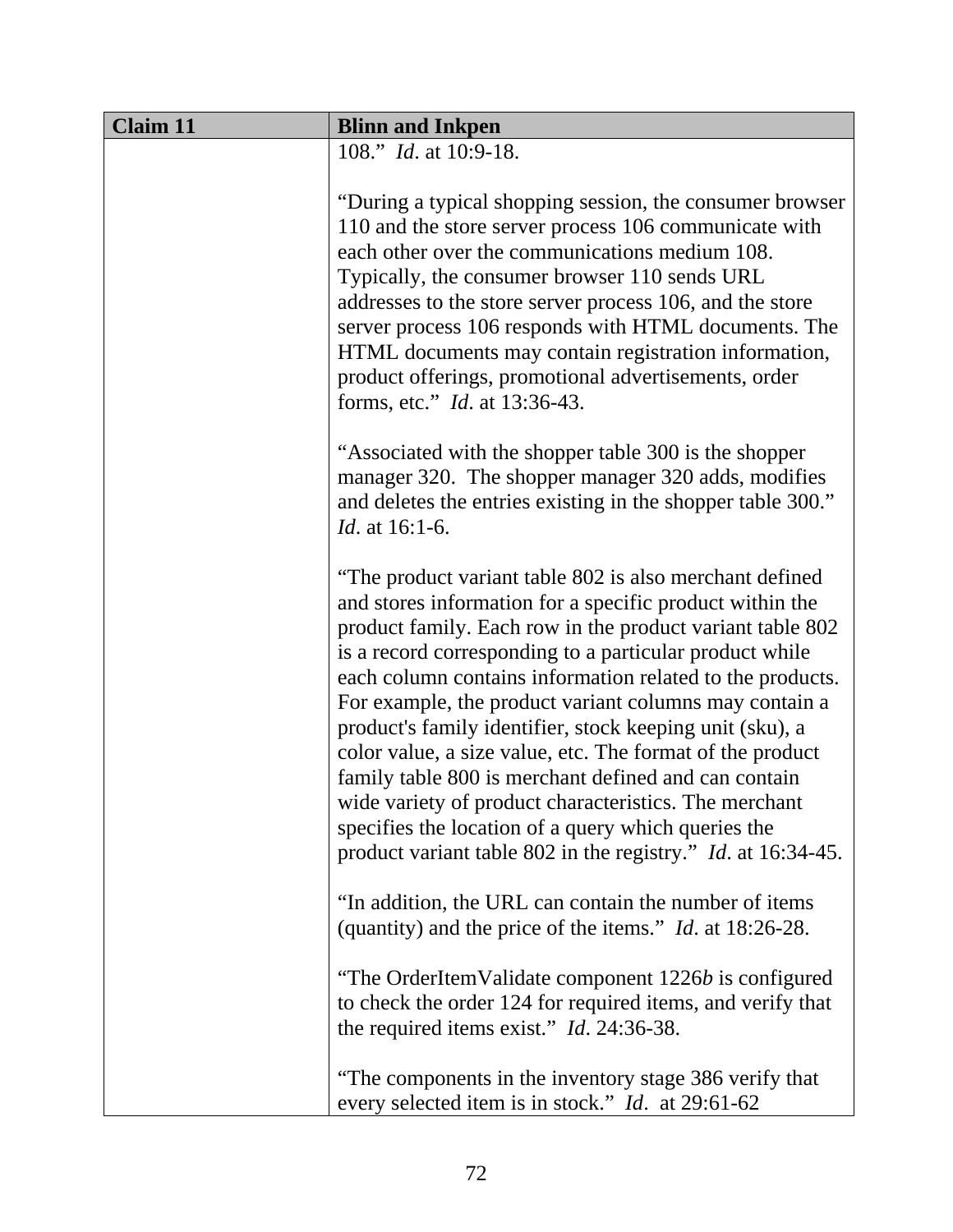| <b>Claim 11</b> | <b>Blinn and Inkpen</b>                                     |
|-----------------|-------------------------------------------------------------|
|                 |                                                             |
|                 | "When the ReduceLocalInventory component 1282e"             |
|                 | receives the order 124, the ReduceLocalInventory            |
|                 | component 1282e reduces the inventory in an inventory       |
|                 | database 130 by the number of products ordered. The         |
|                 | ReduceLocalInventory component 1282e uses the sku           |
|                 | key-value pairs and the quantity key-value pairs to         |
|                 | specify a database query which deducts the quantity         |
|                 | amounts from the database 130." <i>Id.</i> at 38:25-31. See |
|                 | also id. at Figure 6. See also Ex. 1002 $\P$ 510-20.        |

It would have been obvious to a POSITA that upon the store server process and consumer browsers on computers and handheld devices becoming connected, the sales and item data maintained on the store server databases would be sent to the consumer browsers, including PocketWeb and NetHopper, rendered on the consumer computer and wireless handheld device, and thereby the data and applications on the store server process and the consumer browsers on the computers and handheld devices would become synchronized (as that term is properly construed). Ex. 1002 ¶ 520. This is further evidenced by the inventory stage, which adjusts the quantities in the database upon a sale made via one of the consumer browsers such that future downloads reflect the adjusted inventory levels, thereby achieving synchronization. Ex. 1025 at 36:29-51 and 38:25:31; Ex. 1002 ¶ 520. Additionally, Figure 6's display of the credit card user's name "Gary" evidences synchronization among the devices of Blinn's system because the user "Gary" had to input his name prior to the display of Figure 6, and the fact that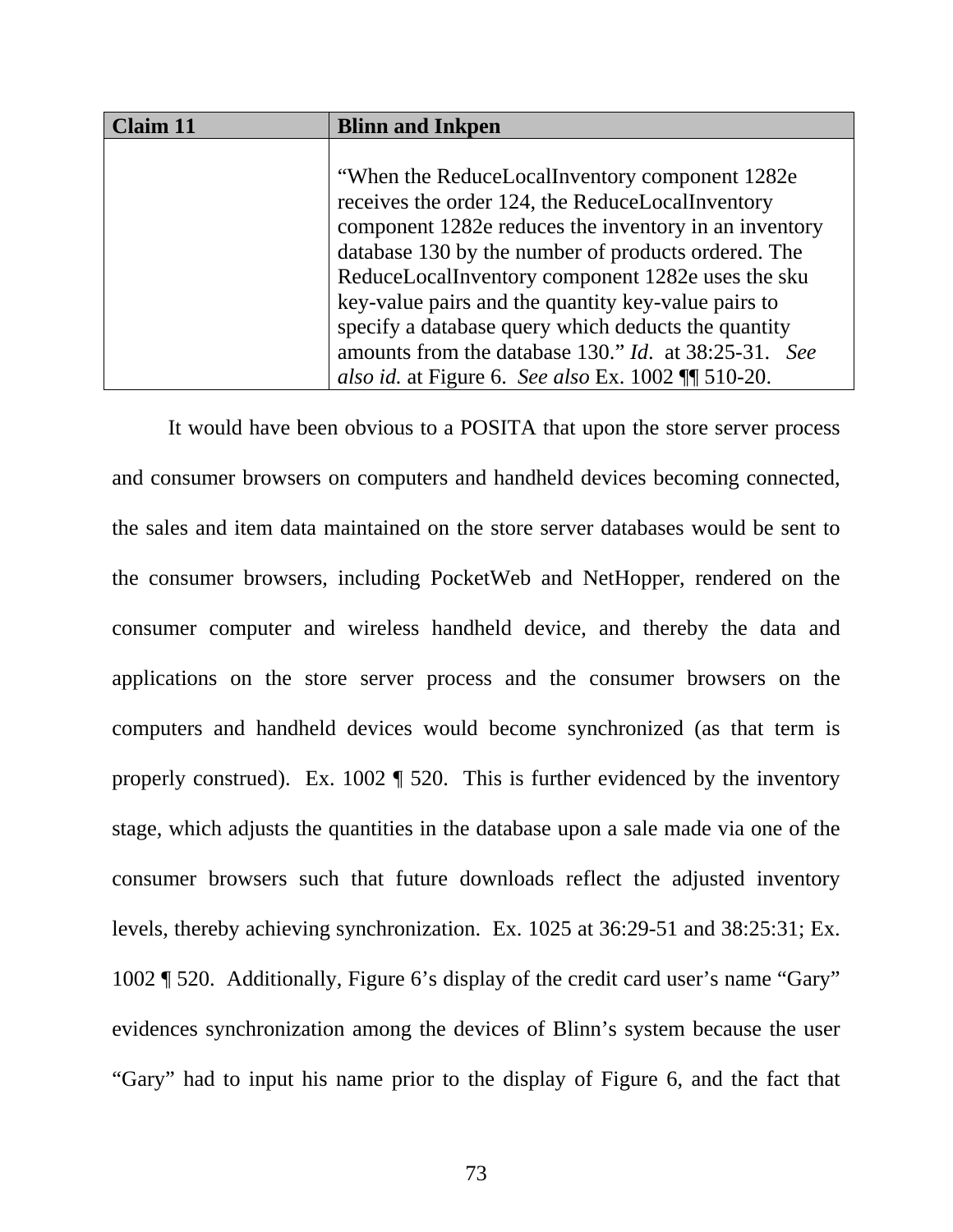"Gary's" name is displayed in Fig. 6 indicates that it was communicated to the requisite devices (i.e., the Web server, etc.). Ex. 1002 ¶ 520. A POSITA would have understood and found it obvious to communicate the information input by the user to the Web server. *Id*.

| <b>Claim 11</b>         | <b>Blinn and Inkpen</b>                                    |
|-------------------------|------------------------------------------------------------|
| wherein the application | Blinn discloses that the system discloses communication    |
| program interface       | with third party credit card authorization software        |
| enables integration of  | including "VeriFone's Point of Sale (vPOS) software"       |
| outside applications    | that integrates with the hospitality applications on the   |
| with the hospitality    | store server process 106 to process the order. Blinn       |
| applications and        | 37:61-62. See also Ex. 1025 at 8:23-34, 37:55-38:4. See    |
|                         | also Ex. 1002 $\P$ 521-23. See 11a above for disclosure of |
|                         | "hospitality applications."                                |

The store server process 106 in creating and completing an order integrates with the third party VeriFone Point of Sale software. Ex. 1002 ¶ 523. This evidences the claimed integration of the outside applications, such as VeriFone's Point of Sale software, with the store server processes that allows the VeriFone vPOS software to verify the credit card payments of the end user, including information input by the purchaser which shows up on the purchase screen in Figure 6. Ex. 1002 ¶ 523. This information will thus be reflected in the database, store server process as well as on the web server and web pages downloaded to the consumer computer and wireless handheld device. Ex. 1002 ¶ 523.

| <b>Claim 11</b> | <b>Blinn and Inkpen</b>                                                            |
|-----------------|------------------------------------------------------------------------------------|
| wherein the     | Blinn discloses the communications control module described in                     |
|                 | communications element 11f above serving as an interface between the               |
|                 | control module is   hospitality applications on the store server processes and any |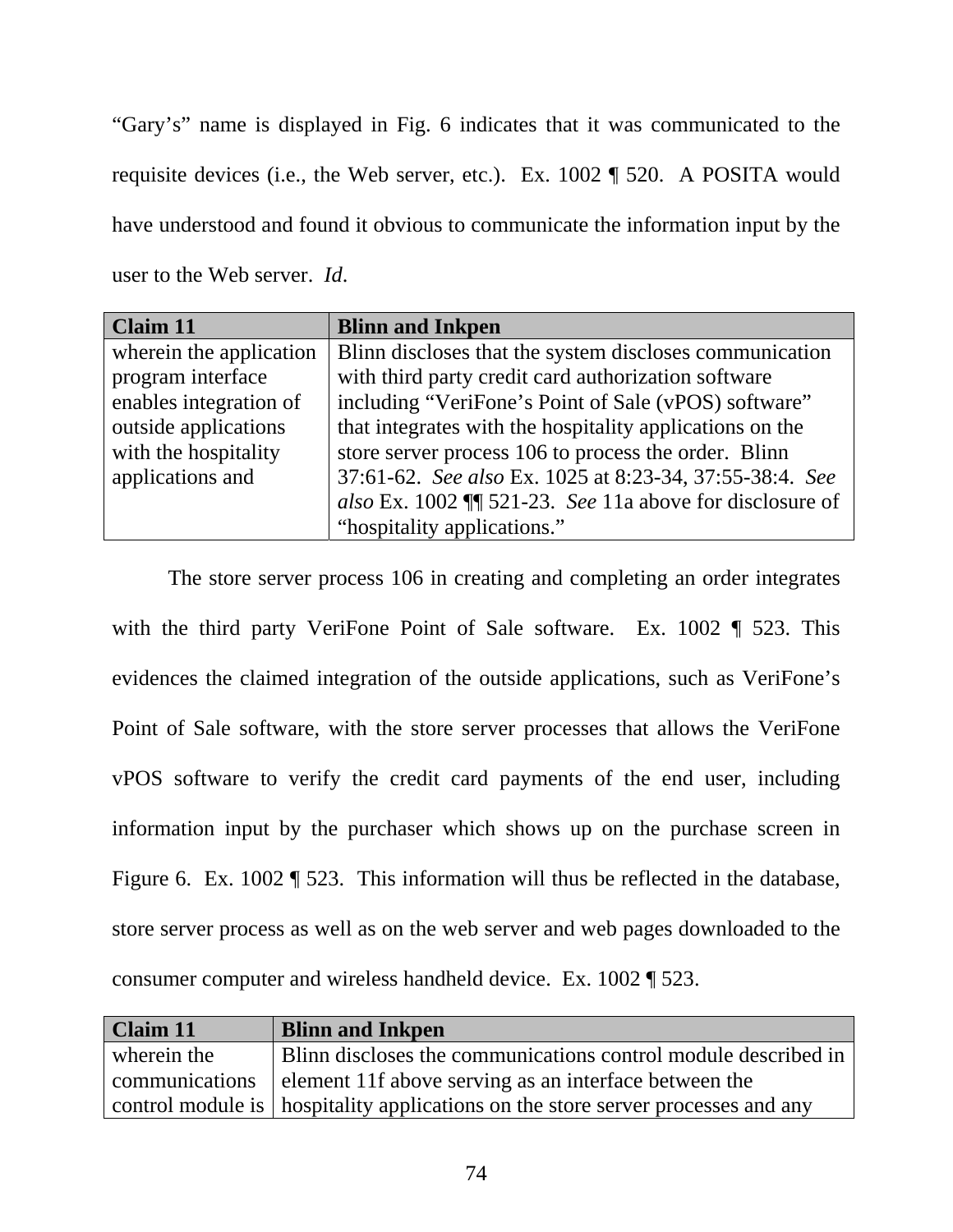| <b>Claim 11</b>  | <b>Blinn and Inkpen</b>                                           |
|------------------|-------------------------------------------------------------------|
| an interface     | other communications protocol because the communications          |
| between the      | control module disclosed by Blinn handles all incoming and        |
| hospitality      | outgoing message traffic, which would include the hospitality     |
| applications and | applications and other communications protocol:                   |
| any other        |                                                                   |
| communications   | "The Microsoft Windows® NT operating system includes a            |
| protocol,        | TCP/IP stack which handles all incoming and outgoing message      |
|                  | traffic passed over the communications medium 108." Ex. 1025      |
|                  | at 11:65-12:1.                                                    |
|                  |                                                                   |
|                  | "In the preferred embodiment, the router 204 and the merchant     |
|                  | store server 212 utilize the global configuration information to  |
|                  | interconnect the consumer browsers 110 with the store server      |
|                  | processes 106." <i>Id.</i> at 12:50-53.                           |
|                  | Additionally, Blinn contains a communications control module      |
|                  | that interfaces between the store server process and one or more  |
|                  | other communications protocols, which is necessarily present      |
|                  | given the system features identified in this chart. See Ex. 1002  |
|                  | ¶ 527. See also, Ex. 1025 at Fig. 2 at 204. See also Ex. 1002     |
|                  | <b>II</b> 524-28. See 11a above for disclosure of "hospitality"   |
|                  | applications."                                                    |
| wherein the      | Blinn discloses the synchronized data relating to orders because  |
| synchronized     | the "system allows merchants to create electronic orders, which   |
| data relates to  | are easily adaptable for different sales situations." Ex. 1025 at |
| orders.          | Abstract. See also Ex. 1002   529.                                |

| Claim 12                                                               | <b>Blinn and Inkpen</b>                          |
|------------------------------------------------------------------------|--------------------------------------------------|
| 12. An information management and synchronous                          | See claim 11. See                                |
| communications system for use with wireless handheld                   | also Ex 1002 ¶¶ 480-                             |
| computing devices and the internet comprising:                         | 83.                                              |
| a. a central database containing hospitality applications and<br>data, | See claim 11. See<br>also Ex 1002 ¶¶ 484-<br>88. |
| b. at least one wireless handheld computing device on which            | See claim 11. See                                |
| hospitality applications and data are stored,                          | also Ex 1002 ¶¶ 489-                             |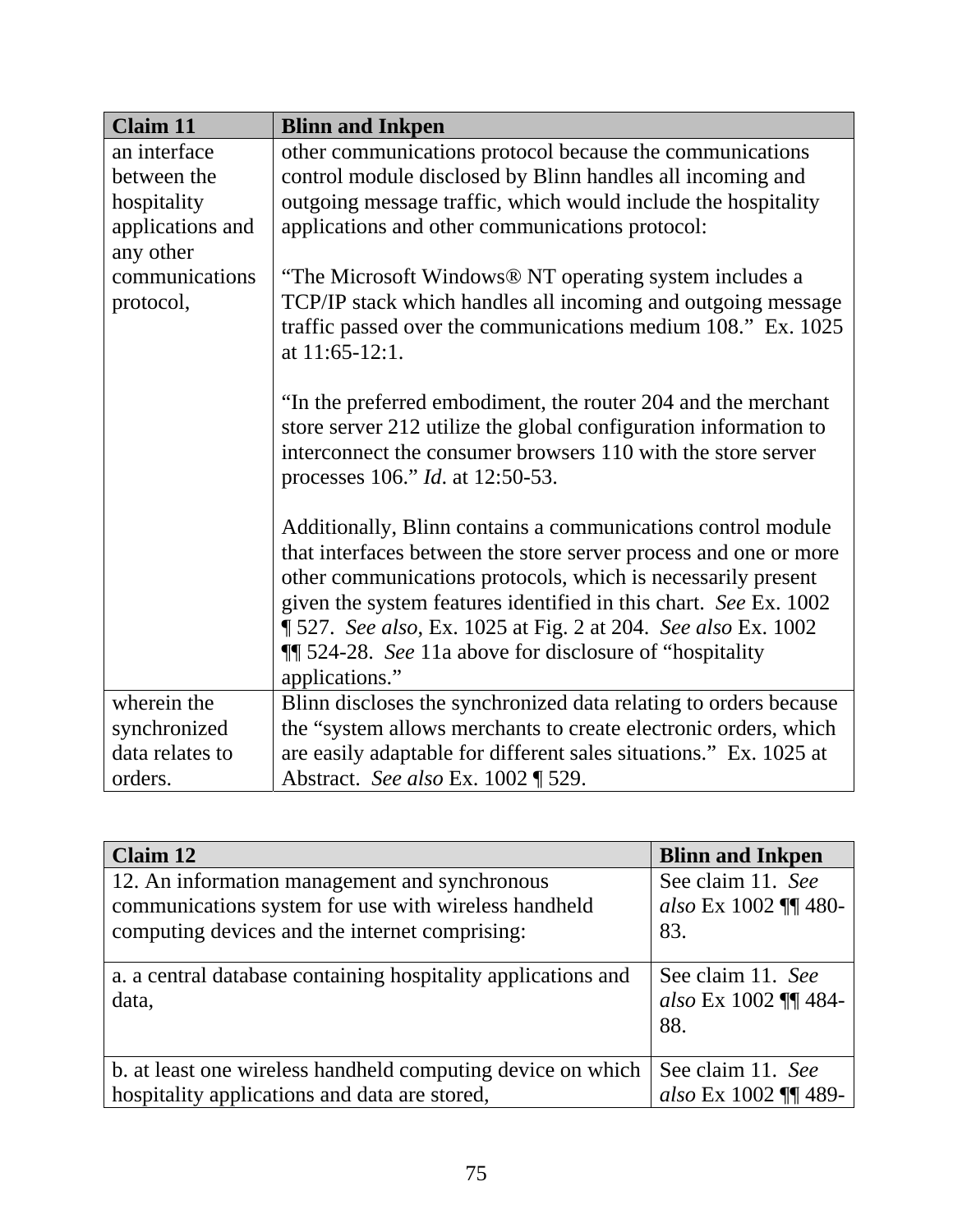| <b>Claim 12</b>                                              |                                                                                                                                     | <b>Blinn and Inkpen</b> |  |
|--------------------------------------------------------------|-------------------------------------------------------------------------------------------------------------------------------------|-------------------------|--|
|                                                              |                                                                                                                                     | 93.                     |  |
| c. at least one Web server on which hospitality applications |                                                                                                                                     | See claim 11. See       |  |
| and data are stored,                                         |                                                                                                                                     | also Ex. $1002$ ¶       |  |
|                                                              |                                                                                                                                     | 494-98.                 |  |
|                                                              | d. at least one Web page on which hospitality applications                                                                          | See claim 11. See       |  |
| and data are stored,                                         |                                                                                                                                     | also Ex 1002 ¶¶ 499-    |  |
|                                                              |                                                                                                                                     | 503.                    |  |
|                                                              | e. an application program interface, and                                                                                            | See claim 11. See       |  |
|                                                              |                                                                                                                                     | also Ex 1002 ¶¶ 504-    |  |
|                                                              |                                                                                                                                     | 05.                     |  |
|                                                              | f. a communications control module,                                                                                                 | See claim 11. See       |  |
|                                                              |                                                                                                                                     | also Ex 1002 11 506-    |  |
|                                                              | 09.                                                                                                                                 |                         |  |
|                                                              | wherein applications and data are synchronized between the                                                                          | See claim 11. See       |  |
| central data base, at least one wireless handheld computing  |                                                                                                                                     | also Ex 1002 ¶¶ 510-    |  |
| device, at least one Web server and at least one Web page;   |                                                                                                                                     | 20.                     |  |
| wherein the application program interface enables            |                                                                                                                                     | See claim 11. See       |  |
| integration of outside applications with the hospitality     |                                                                                                                                     | also Ex 1002 ¶¶ 521-    |  |
| applications and                                             |                                                                                                                                     | 23.                     |  |
| wherein the communications control module is an interface    |                                                                                                                                     | See claim 11. See       |  |
| between the hospitality applications and any other           |                                                                                                                                     | also Ex 1002 ¶¶ 524-    |  |
| 28.<br>communications protocol,                              |                                                                                                                                     |                         |  |
| <b>Claim 12</b>                                              | <b>Blinn and Inkpen</b>                                                                                                             |                         |  |
| wherein the                                                  | Blinn discloses synchronized data relating to backorders (i.e.                                                                      |                         |  |
| synchronized                                                 | waitlists) for orders of components that are not in inventory.                                                                      |                         |  |
| data relates to                                              |                                                                                                                                     |                         |  |
| waitlists.                                                   | "The LocalInventory component 1270b uses the sku key-value                                                                          |                         |  |
|                                                              | pairs to perform one or more database queries which determine                                                                       |                         |  |
|                                                              | whether the product local inventory amount contains enough of the                                                                   |                         |  |
|                                                              | desired items. If not, the LocalInventory component 1270b sets the                                                                  |                         |  |
|                                                              | inventory-- backorder flag which indicates to the consumer that the<br>merchant is out of the selected items. The merchant adds the |                         |  |
|                                                              |                                                                                                                                     |                         |  |
|                                                              | LocalInventory component 1270b to the registry with the                                                                             |                         |  |
|                                                              | "WLStdOrder.LocalInventory" command." Ex. 1025 at 30:16-24.                                                                         |                         |  |
|                                                              | See also Ex. 1002 \\ 540-42.                                                                                                        |                         |  |

A POSITA would have understood that the lists disclosed in Blinn to relate

to waitlists because a backorder is a form of a waitlist. Ex. 1002 ¶ 542.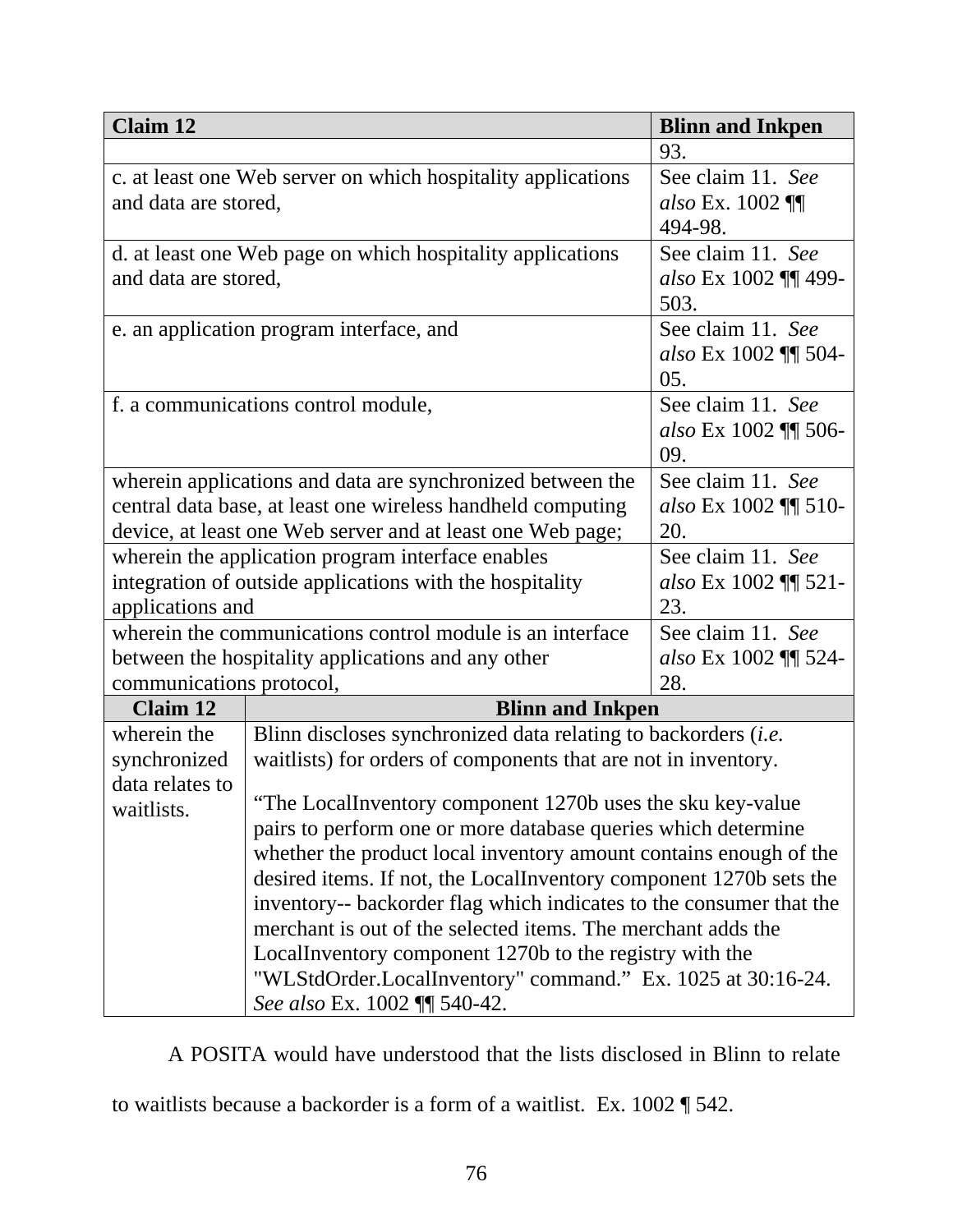| <b>Claim 13</b>                                   | <b>Blinn and Inkpen</b>        |
|---------------------------------------------------|--------------------------------|
| 13. An information management and                 | See claim 11. See also Ex 1002 |
| synchronous communications system for use         | $\P\P$ 480-83.                 |
| with wireless handheld computing devices and      |                                |
| the internet comprising:                          |                                |
| a. a central database containing hospitality      | See claim 11. See also Ex 1002 |
| applications and data,                            | $\P\P$ 484-88.                 |
|                                                   |                                |
| b. at least one wireless handheld computing       | See claim 11. See also Ex 1002 |
| device on which hospitality applications and data | $\P\P$ 489-93.                 |
| are stored,                                       |                                |
| c. at least one Web server on which hospitality   | See claim 11. See also Ex.     |
| applications and data are stored,                 | 1002 ¶¶ 494-98.                |
| d. at least one Web page on which hospitality     | See claim 11. See also Ex 1002 |
| applications and data are stored,                 | $\P$ 499-503.                  |
| e. an application program interface, and          | See claim 11. See also Ex 1002 |
|                                                   | $\P\P$ 504-05.                 |
| f. a communications control module,               | See claim 11. See also Ex 1002 |
|                                                   | $\P\P$ 506-09.                 |
| wherein applications and data are synchronized    | See claim 11. See also Ex 1002 |
| between the central data base, at least one       | $\P\P$ 510-20.                 |
| wireless handheld computing device, at least one  |                                |
| Web server and at least one Web page;             |                                |
| wherein the application program interface         | See claim 11. See also Ex 1002 |
| enables integration of outside applications with  | $\P\P$ 521-23.                 |
| the hospitality applications and                  |                                |
| wherein the communications control module is      | See claim 11. See also Ex 1002 |
| an interface between the hospitality applications | $\P$ 524-28.                   |
| and any other communications protocol,            |                                |

| Claim 13                 | <b>Blinn and Inkpen</b>                                                           |
|--------------------------|-----------------------------------------------------------------------------------|
|                          | wherein the synchronized data   Blinn discloses the synchronized data relating to |
| relates to reservations. | reservations because Blinn discusses the ability to                               |
|                          | hold orders. Ex. 1025 at 18:30-33. See also Ex.                                   |
|                          | $1002$ ¶ 553-54.                                                                  |

A POSITA would have understood that the lists disclosed in Blinn to relate

to waitlists. Ex. 1002 ¶ 554. This is further evidenced by the disclosure of U.S.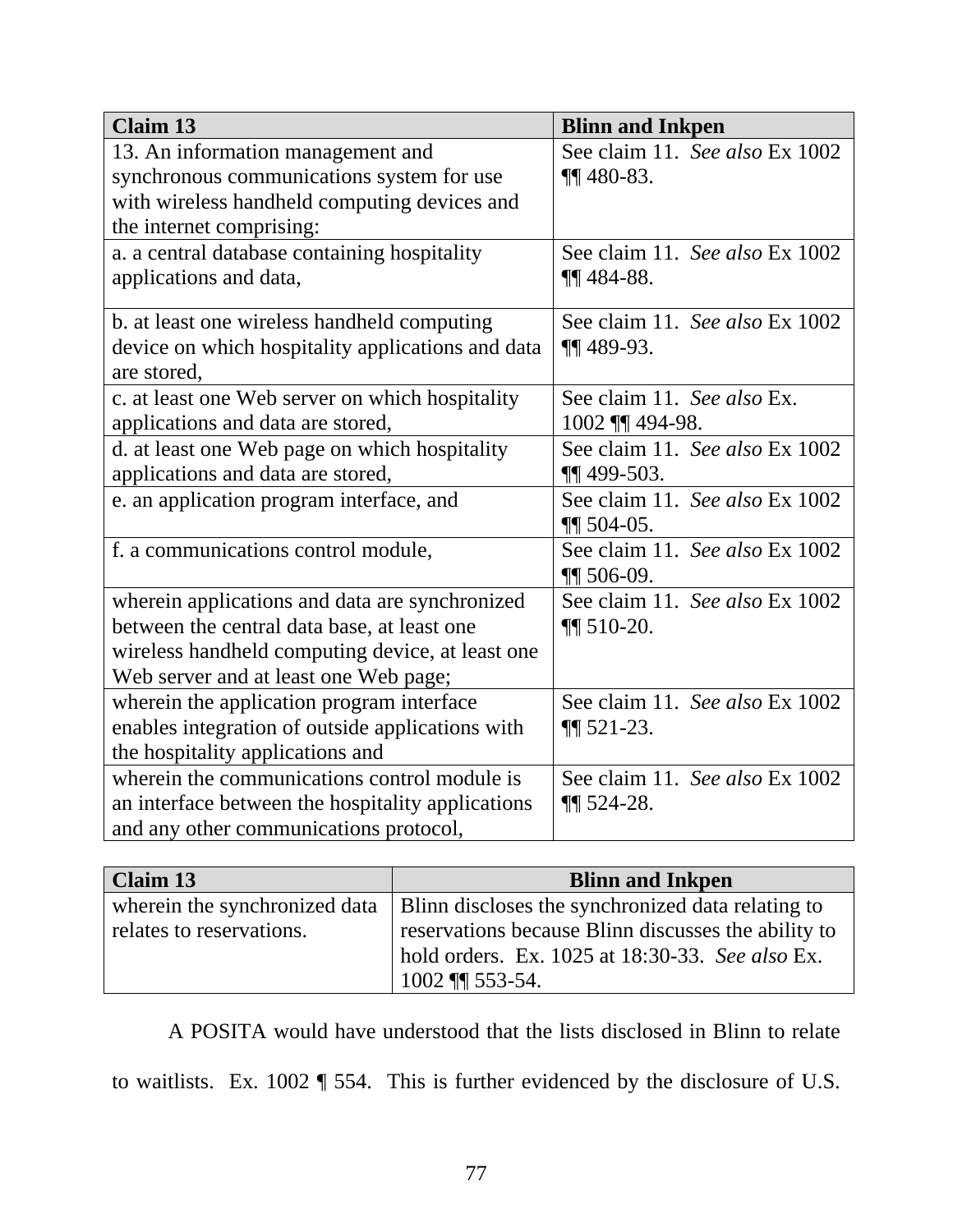patent 7,783,506 which relates to reserving items in an inventory and is disclosed in the "references" section of the Blinn patent. *Id*.

| Claim 15                      | <b>Blinn and Inkpen</b>                            |
|-------------------------------|----------------------------------------------------|
| 15. The information           | See claims 11, 12, or 13 above. See also Ex 1002   |
| management and synchronous    | $\P 555.$                                          |
| communications system of      |                                                    |
| claim 11, 12, or 13           |                                                    |
| wherein the data is sent to a | Blinn discloses the data sent to a wireless paging |
| wireless paging device.       | device by its disclosure of data being sent to an  |
|                               | interactive wireless communications device. Ex.    |
|                               | 1025 at 10:9-14. See also Ex. 1002 ¶ 556-57.       |

A POSITA would have understood that the interactive wireless communications device from Blinn is a wireless paging device as required by claim 15. Ex. 1002 ¶ 557.

## **XII. NONE OF THE CHALLENGES ARE REDUNDANT**

None of the three challenges to independent claim 11 in this petition are redundant, and therefore trial should be instituted with respect to all three challenges. Challenge 1 (obviousness over on Inkpen, Digestor and Nokia) is stronger than Challenge 2 (obviousness over on DeLorme) and Challenge 3 (obviousness over Blinn and Delorme) because none of the three references in Challenge 1 can be antedated, whereas at least one reference in each of Challenge 2 (DeLorme) and Challenge 3 (Blinn) is capable of being antedated. This issue is particularly important given the existence of Rule 131 declarations in the file history of the related '077 patent. *See* Section VII.C, *supra*. Accordingly,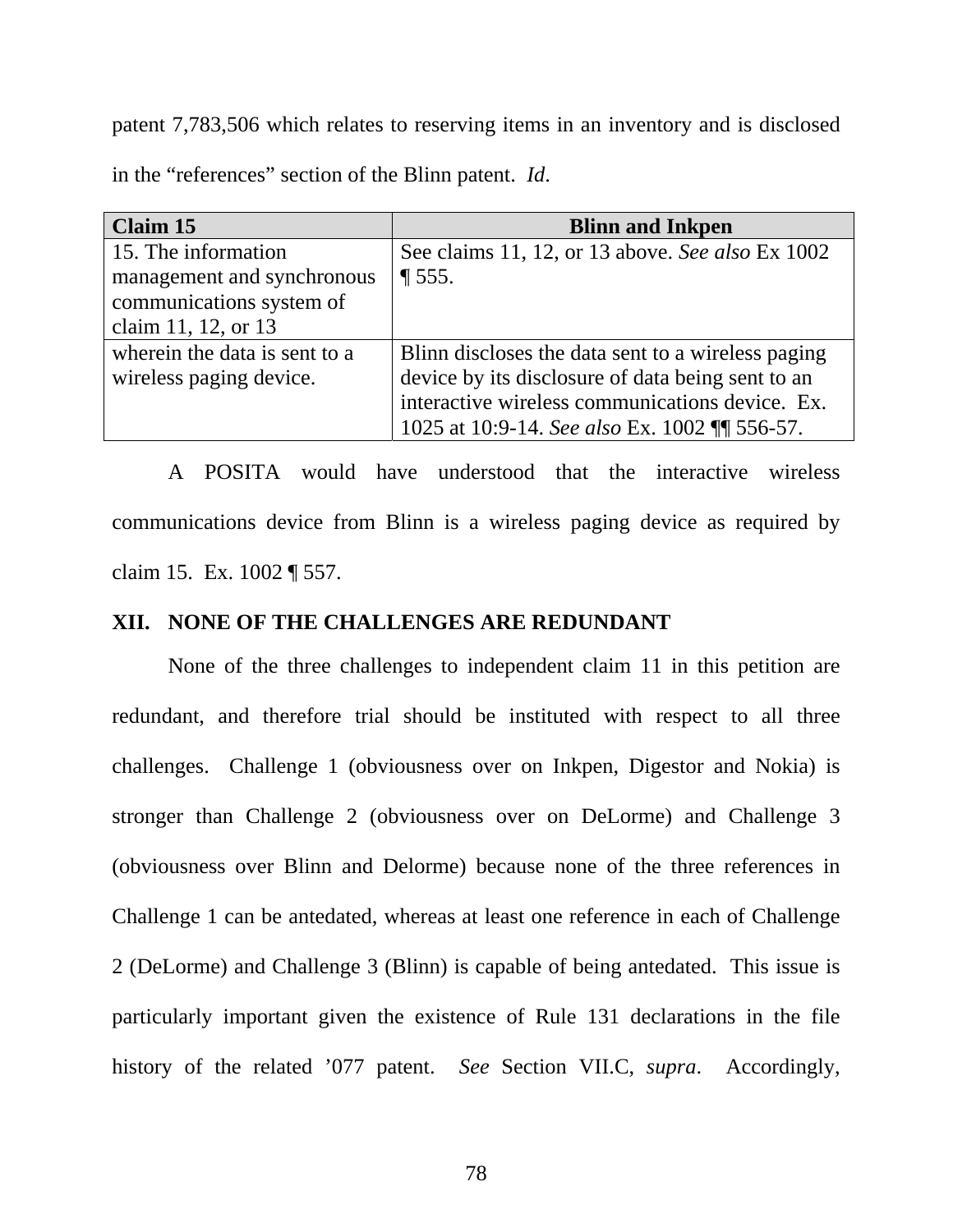Challenge 1 is not redundant over either Challenge 2 or 3. Challenge 2 is stronger than Challenges 1 or 3, and therefore is not redundant over either of them, in that it is based on a single reference and therefore is not subject to attack based on lack of motivation to combine references. Challenge 3 is stronger than Challenge 1 in that the primary reference in Challenge 3 (Blinn) explicitly discloses a handheld device, whereas the primary reference in Challenge 1 (Inkpen) does not. Challenge 3 is stronger than Challenge 2 in that antedating Blinn (Inkpen cannot be antedated) requires swearing back to April 27, 1999, whereas antedating DeLorme only requires swearing back to September 7, 1999, a difference of more than 4 months. Accordingly, Challenge 3 is not redundant over either Challenge 1 or 2.

## **XIII. CONCLUSION**

 For the foregoing reasons, Petitioner requests that Trial be instituted and the Challenged Claims be cancelled.

Respectfully Submitted,

 /James M. Heintz/ James M. Heintz Registration Number 41,828 **DLA Piper LLP (US)**  11911 Freedom Drive, Suite 300 Reston, VA 20190 (703) 773-4148

Robert C. Williams **DLA Piper LLP (US)**  401 B Street Suite 1700 San Diego, CA 92101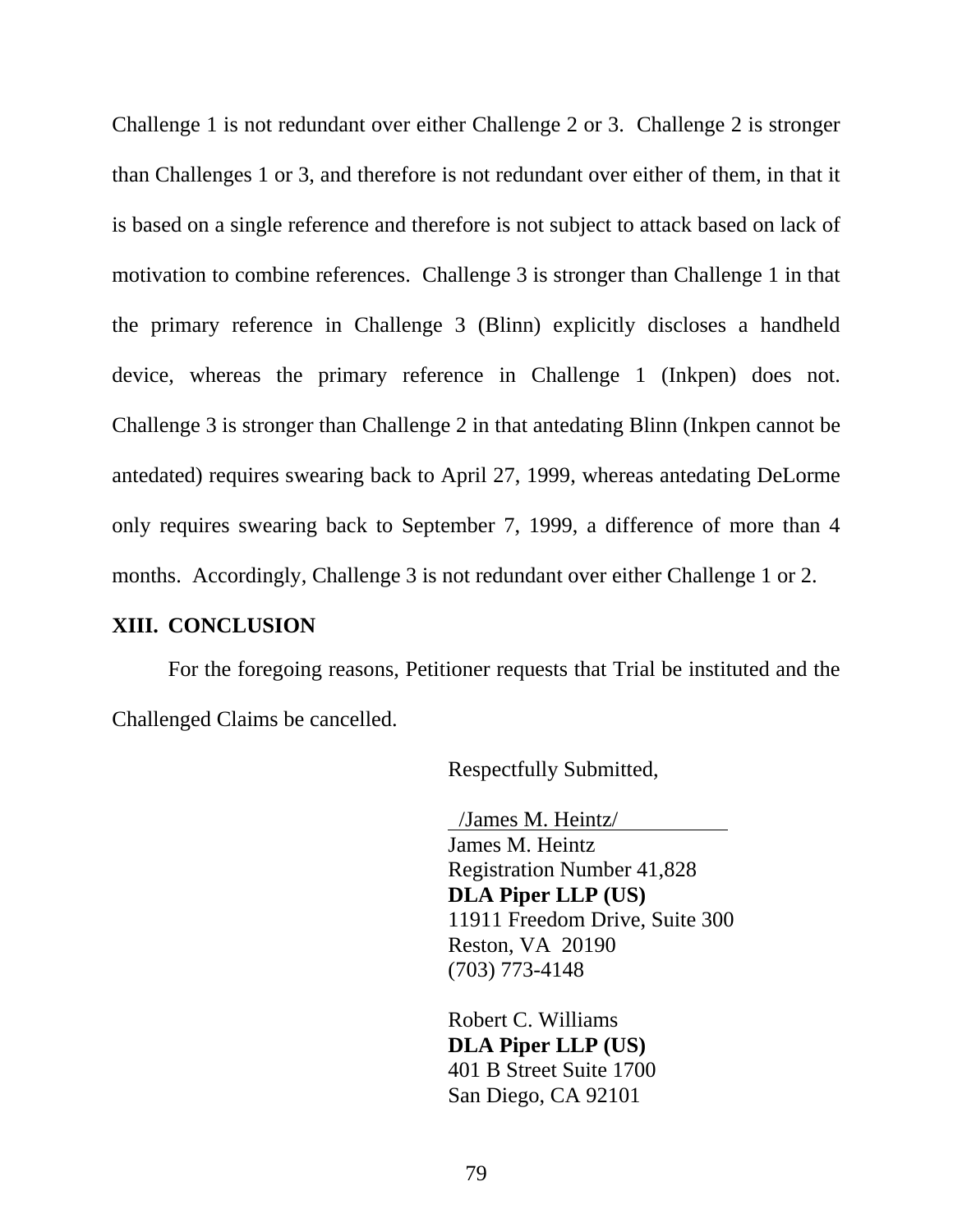(619) 699-2820

Ryan Cobb Registration Number 64,598 **DLA Piper LLP (US)**  2000 University Avenue East Palo Alto, CA 94303-2215 (650) 833-2235 *Attorneys for Petitioner*